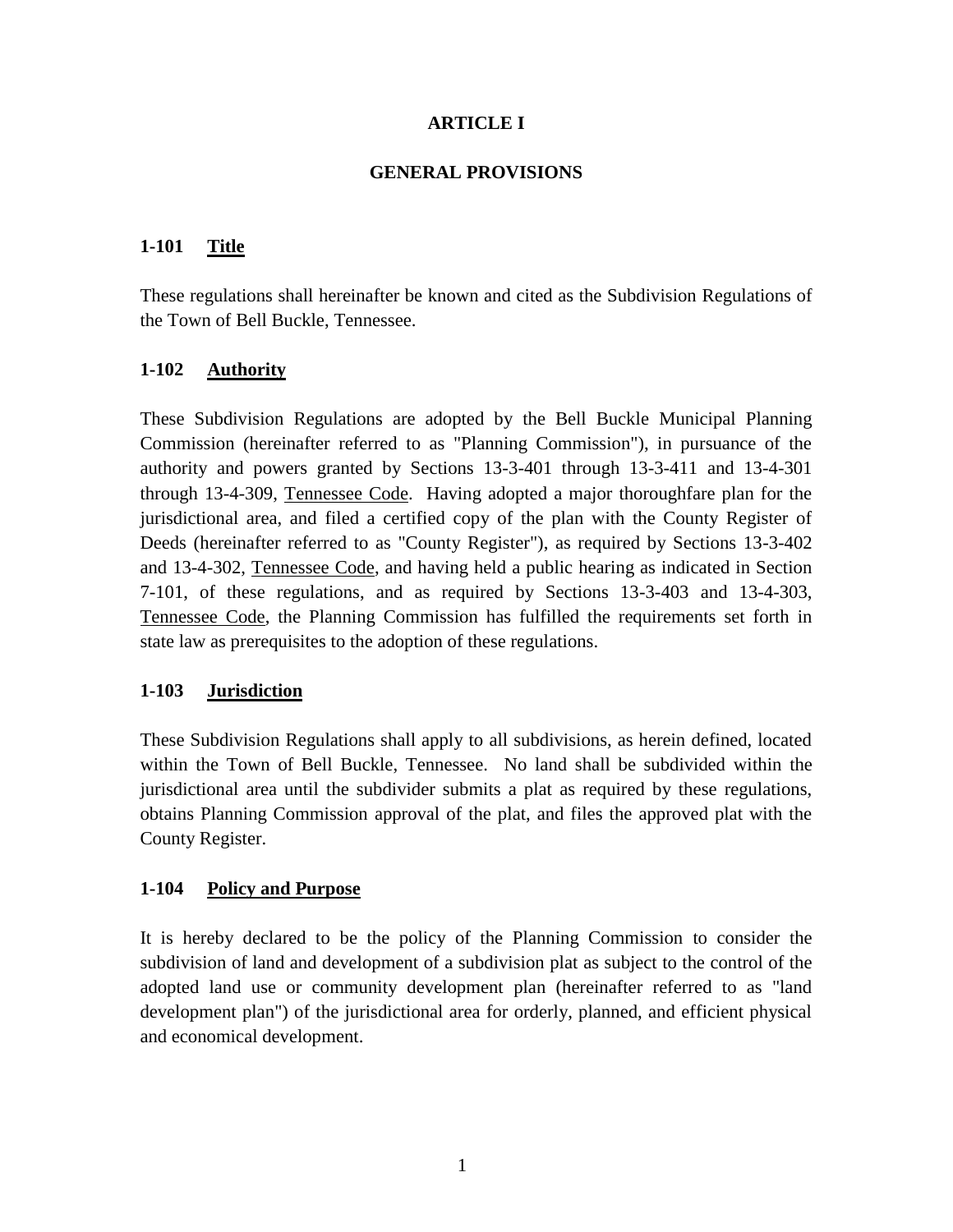Land to be subdivided shall be of such character that it can be used for building purposes without danger of health, fire, flood, or other menace.

Land shall not be subdivided until proper provisions have been made for drainage, water, sewerage, other public utilities, and for other required public services. The existing and proposed public improvements shall generally conform to and be properly related to the proposals shown in the land development plan.

The regulations herein shall supplement and facilitate the enforcement of the provisions and standards contained in the Zoning Ordinance of the Bell Buckle Municipal Zoning Ordinance, (hereinafter referred to as "zoning ordinance").

No building or structure shall be built across any established lot lines. *(Amended June 2013)*

These regulations are adopted for the following purposes:

- A. To promote the public health, safety, and general welfare of the jurisdictional area.
- B. To guide the development of the jurisdictional area in accordance with the land development plan, considering the suitability of nonresidential and public areas and having regard for the most beneficial land use in such areas.
- C. To provide for adequate light, air, and privacy; to secure safety from fire, flood, and other dangers; and to prevent overcrowding of the land and undue congestion of population.
- D. To enhance the character and economic stability and encourage the orderly, beneficial development of the jurisdictional area.
- E. To conserve the value of land, buildings, and improvements throughout the jurisdictional area and to minimize detrimental conflicts among the uses of land and structures.
- F. To guide public and private policy and action providing for transportation, water, sewerage, schools, recreational areas, and other public requirements and facilities.
- G. To provide for the most beneficial relationship between the uses of land and buildings and the efficient traffic movement throughout the jurisdictional area.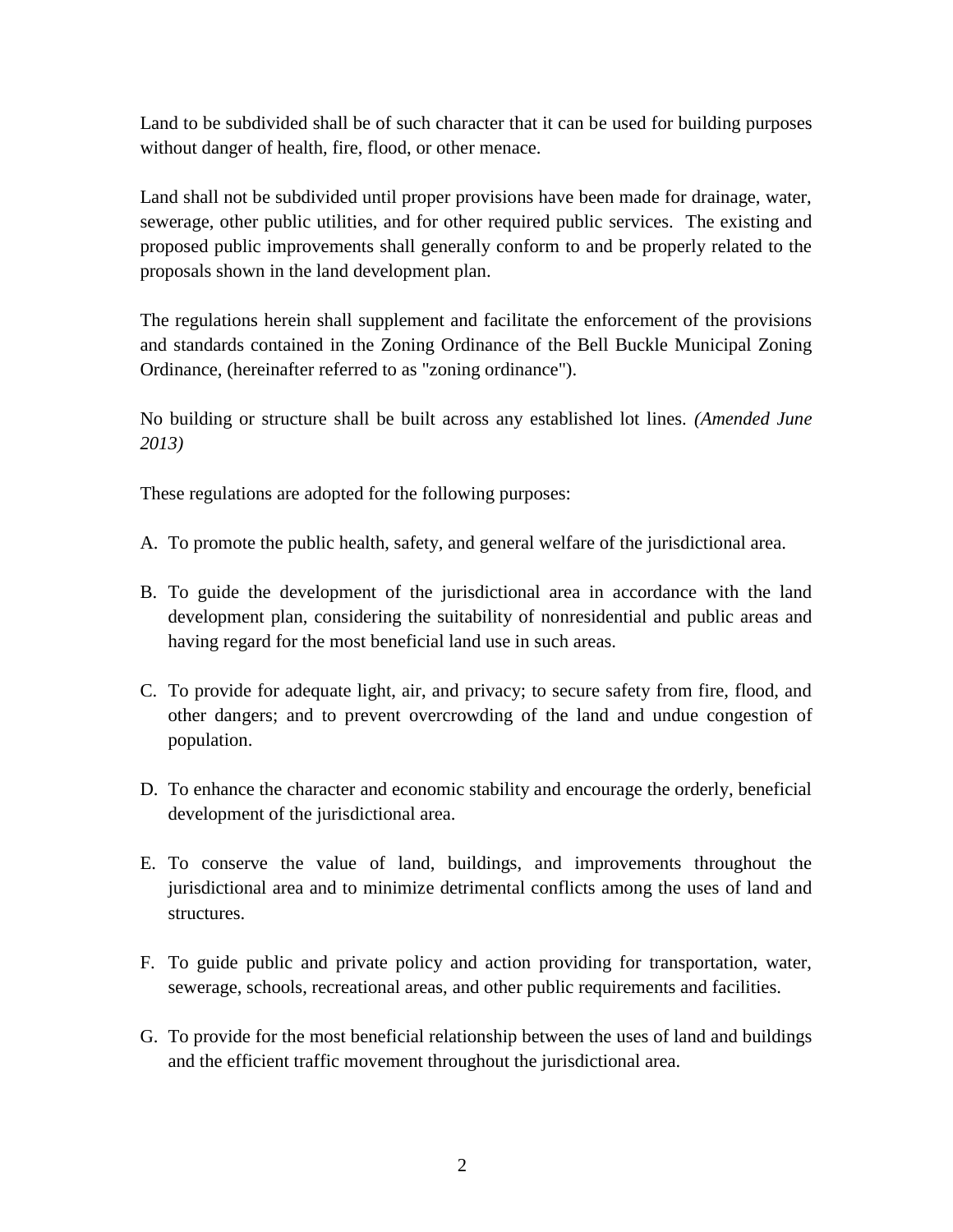- H. To establish reasonable standards of design and procedures for subdivisions and resubdivisions; to further the orderly layout and use of land; and to insure proper legal descriptions and proper monumenting of land.
- I. To insure that public facilities are available and will have a sufficient capacity to serve the proposed subdivision.
- J. To prevent the pollution of air, streams, and ponds; to assure the adequacy of drainage facilities; to safeguard the water table; and to preserve the integrity, stability, beauty, and value of the jurisdictional area.
- K. To preserve the natural beauty and topography of the jurisdictional area, and to insure appropriate development with regard to these natural features.
- L. To provide for open spaces through efficient design and layout of the land, including the use of average density in providing for minimum width and area of lots, while preserving the density of land as established in any zoning ordinance.
- M. To encourage subdivision design to maximize the conservation of all forms of energy.

# **1-105 Interpretation, Conflict, and Severability**

**1-105.1 Interpretation:** These regulations shall be held to be the minimum requirements for the promotion of health, safety, and general welfare.

# **1-105.2 Conflict with Public and Private Provisions**

# **1-105.201 Public Provisions**

These regulations are not intended to interfere with, abrogate, or annul any other ordinance, rule, or regulation, statute, or other provision of law. Where any provision of these regulations imposes restrictions different from those imposed by any other ordinance, rule, regulation, or other provision of law, whichever provisions are more restrictive or impose higher standards shall control.

# **1-105.202 Private Provisions**

These regulations are not intended to abrogate any easement, covenant, or any other private agreement or restriction; provided, that where these regulations are more restrictive or impose higher standards than such easement, covenant, or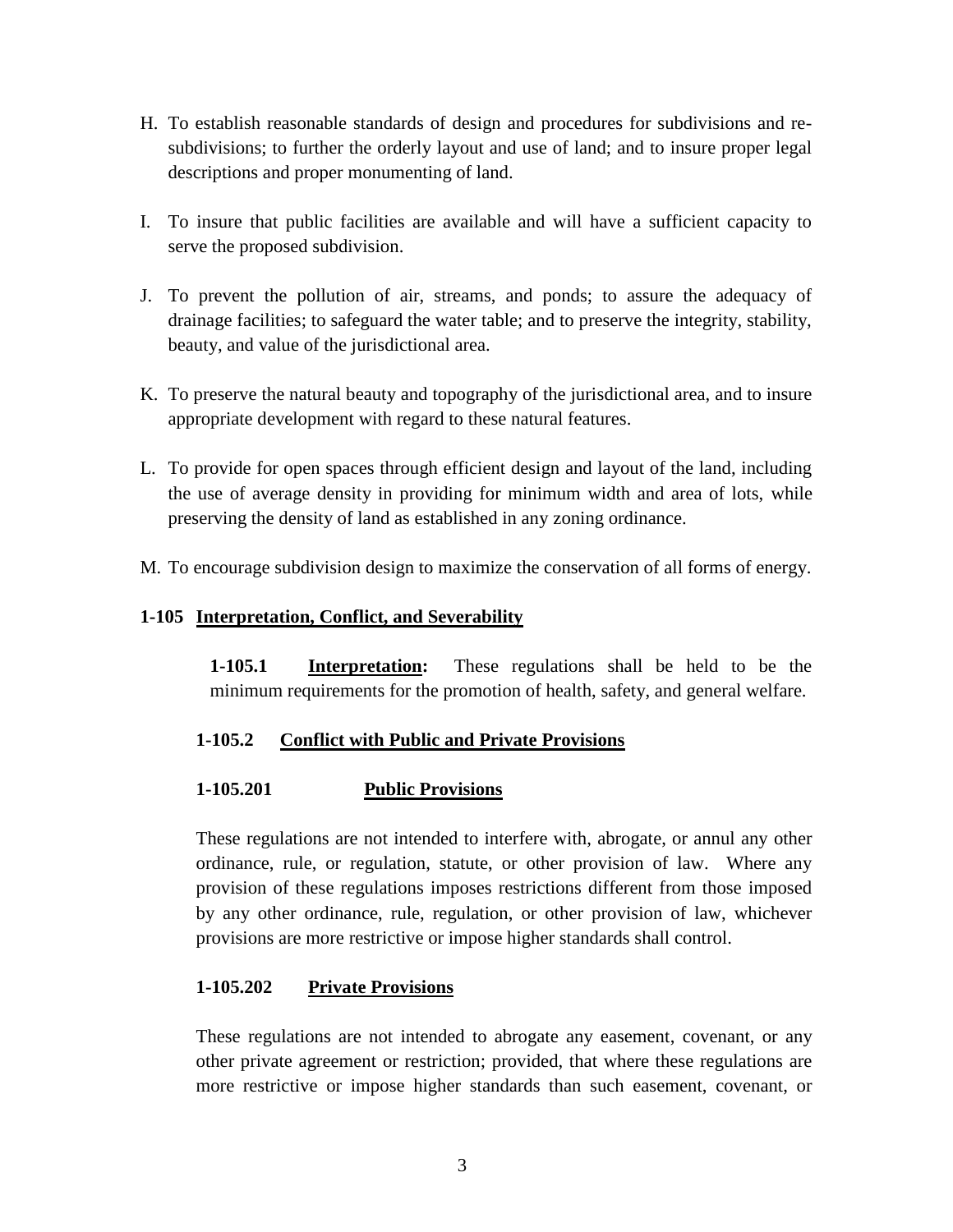other private agreement or restriction, the requirements of these regulations shall govern. Where any private provision exceeds the standards set forth herein, such shall be considered a private contract between the parties of interest, and as such is beyond the jurisdiction of the Planning Commission.

### **1-105.3 Severability**

If any part or provision of these regulations or application thereof to any person or circumstances is adjudged invalid by any court of competent jurisdiction, such judgment shall be confined in its operation to the part, provision, or application directly involved in the controversy in which such judgment shall have been rendered and shall not affect or impair the validity of the remainder of these regulations or the application thereof to other persons or circumstances. The Planning Commission hereby declares that it would have enacted the remainder of these regulations without any such part, provision, or application.

### **1-106 Saving Provision**

These regulations shall not be construed as abating any action now pending under, or by virtue of prior Subdivision Regulations; or as discontinuing, abating, modifying, or altering any penalty accruing or about to accrue; or as affecting the liability of any person; or as waiving any right of the Planning Commission under any section or provision existing at the time of adoption of these regulations; or as vacating or annulling any rights obtained by any person by lawful action of the Planning Commission, except as expressly provided otherwise in these regulations.

# **1-106.1 Previously Approved Subdivisions**

# **1-106.101 Unexpired Preliminary Approval**

The approval granted on any plat prior to the effective date of these regulations shall remain in force and effect for the time period stipulated by the regulations under which the approval was first granted.

# **1-106.102 Expired Preliminary Approval**

In any instance in which the period of preliminary approval shall have passed with some portion of the subdivision not having received final approval, and the applicant wishes an extension of the preliminary approval, the Planning Commission may: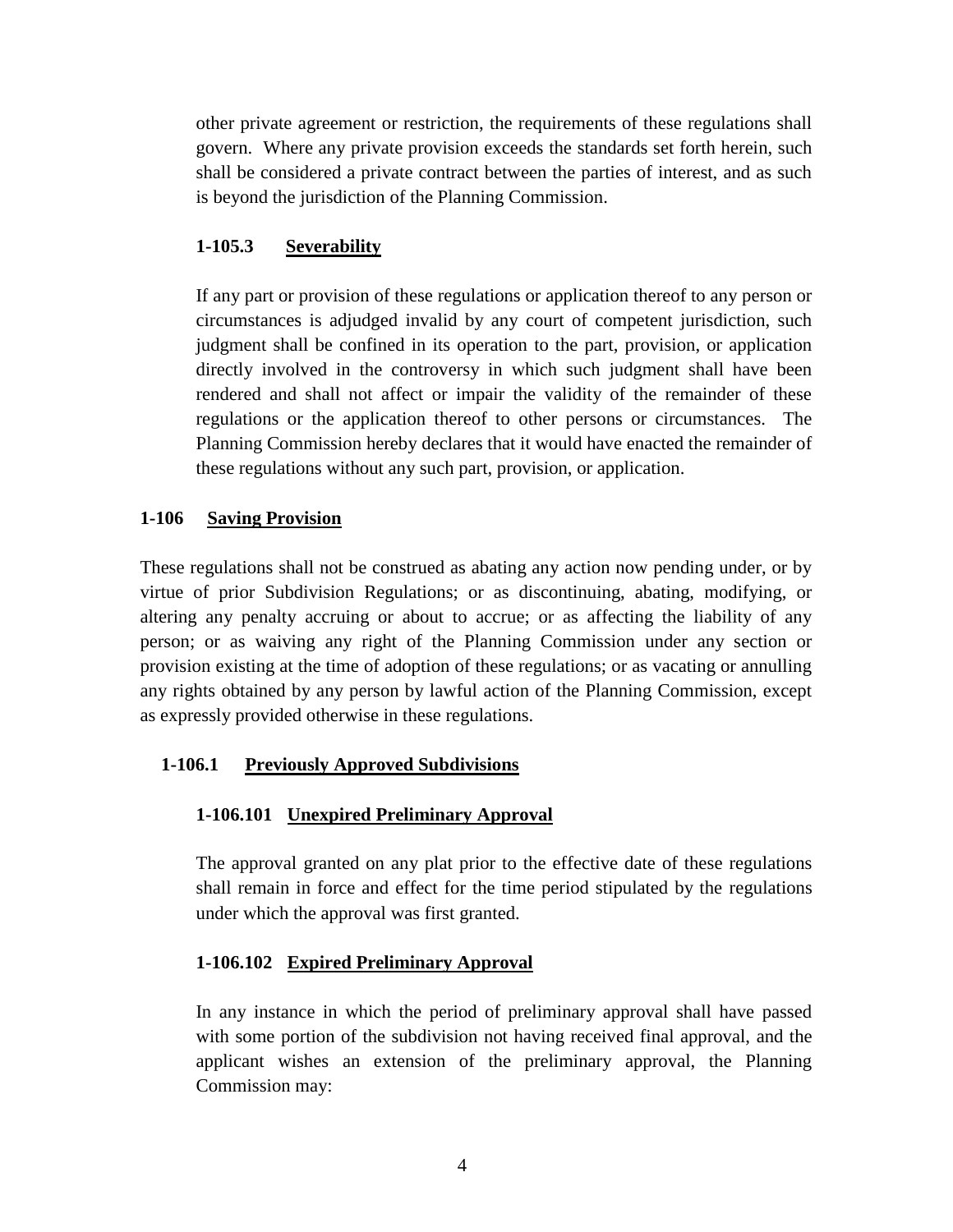- 1. Permit the remaining portion of the subdivision to be constructed and to receive approval under provisions set forth in the regulations whereby preliminary approval was originally granted, or
- 2. Stipulate that the plat is null and void and that a new plat be presented subject to the provisions of these regulations.

In making this determination, the Planning Commission shall consider all pertinent facts available to it. The current state and active pursuit of construction and development activities within the subdivision shall be given due consideration in the course of the Planning Commission's deliberation on this question.

#### **1-107 Amendments**

#### **1-107.100 Enactment**

For the purpose of providing for the public health, safety, and general welfare the Planning Commission may from time to time amend these regulations by the affirmative vote of a majority of its entire membership. Before the adoption of any amendment to these regulations, a public hearing thereon shall be held by the Planning Commission, fifteen (15) days notice of the time and place of which shall be given by publication in a newspaper of general circulation.

#### **1-107.101 Codification and Distribution**

Subsequent to the adoption of any amendment to these regulations, such amendment shall be incorporated into the text of these regulations in the following manner.

- 1. Replacement pages shall be prepared incorporating the new or changed language. Each such new or replacement page shall have the amendment number and shall be dated so as to indicate the date of the last revision of the page.
- 2. In Article VII, of these regulations, each adopted amendment shall be numbered consecutively and printed on pages separate from any other amendment and in a manner which fully states any language deleted from these regulations and any language added and the place in the text of each such change.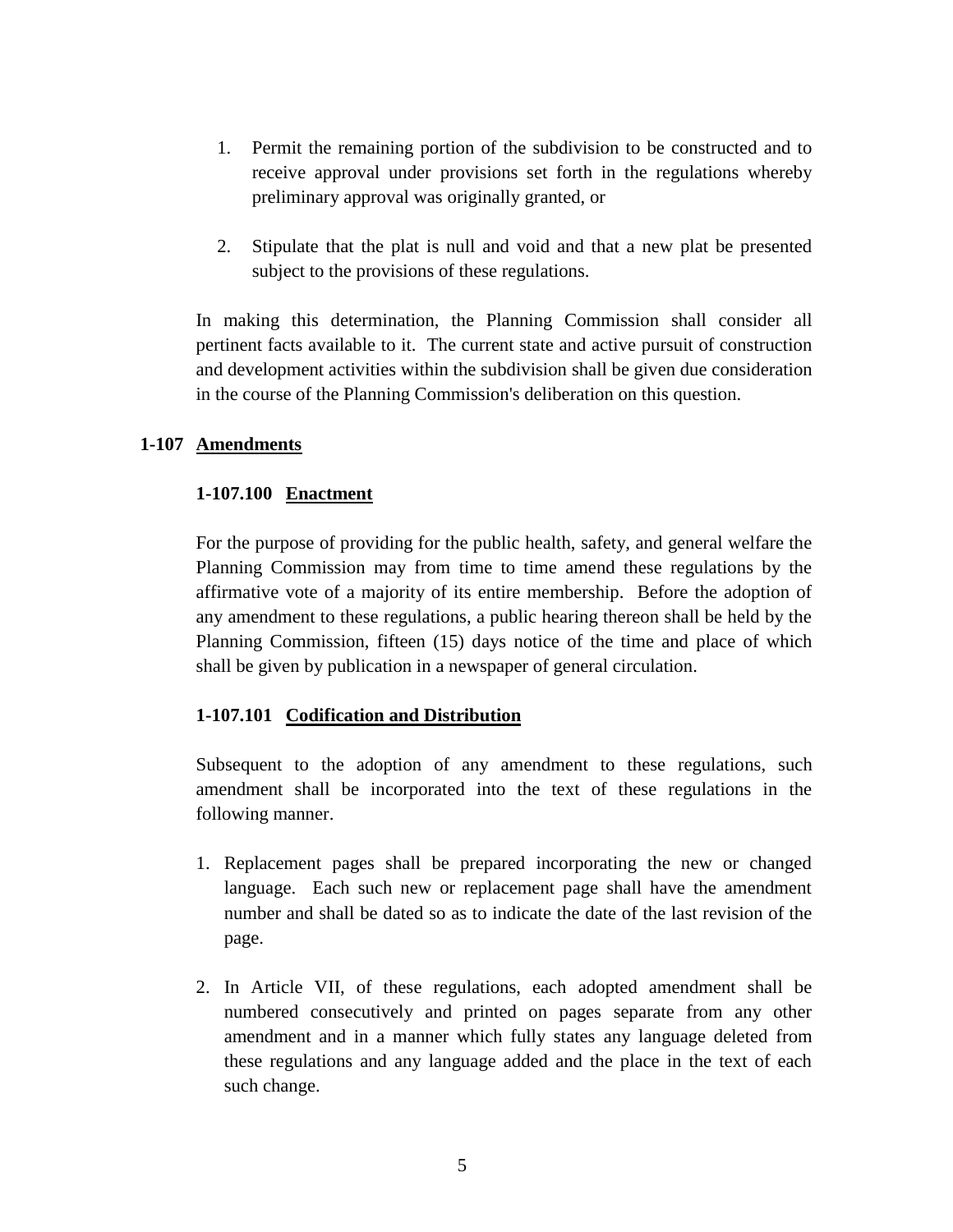#### **1-108 Re-Subdivision of Land**

#### **1-108.100 Procedures for Re-Subdivision**

If any change in an approved or recorded subdivision plat would affect the layout of any public street, alley, or road (hereinafter referred to as public way) shown on such plat, or area reserved thereon for public use, or any lot line, or if it would affect any map, plan, or plat legally recorded before the adoption of any Subdivision Regulations, such amendment shall be approved by the Planning Commission by the same procedure, rules, and regulations as for a subdivision. Re-subdivision of land is permissible only if all conditions are met under the provisions of Article 5 of the Bell Buckle Zoning Ordinance in effect at the time of the proposed subdivision action. (*Amended June 2013*)

# **1-108.102 Procedures for Subdivision Where Future Re-Subdivision Is Foreseen**

Whenever a parcel of land is subdivided and the subdivision plat shows one or more lots containing more than one (1) acre of land or double the minimum required area for any zoning district in which the lot is located, and the Planning Commission has reason to believe that any such lot(s) will be re-subdivided into smaller building sites, the Planning Commission may require that the subdivision and development of such parcel of land allow for the future opening of public ways and the ultimate extension of adjacent public ways. The Planning Commission may also require that dedications providing for the future opening and extension of such public ways be indicated on the plat. Re-subdivision of land is permissible only if all conditions are met under the provisions of Article 5 of the Bell Buckle Zoning Ordinance in effect at the time of the proposed subdivision action. (*Amended June 2013*)

#### **1-109 Conditions**

Regulation of the subdivision of land and the attachment of reasonable conditions to land subdivision are exercises of valid police power delegated by the state to the Planning Commission. The developer has the duty of compliance with reasonable conditions imposed by the Planning Commission for design, dedication, improvement, and restrictive use of the land so as to provide for the physical and economical development of the jurisdictional area and for the safety and general welfare of future plot owners in the subdivision and of the community at large.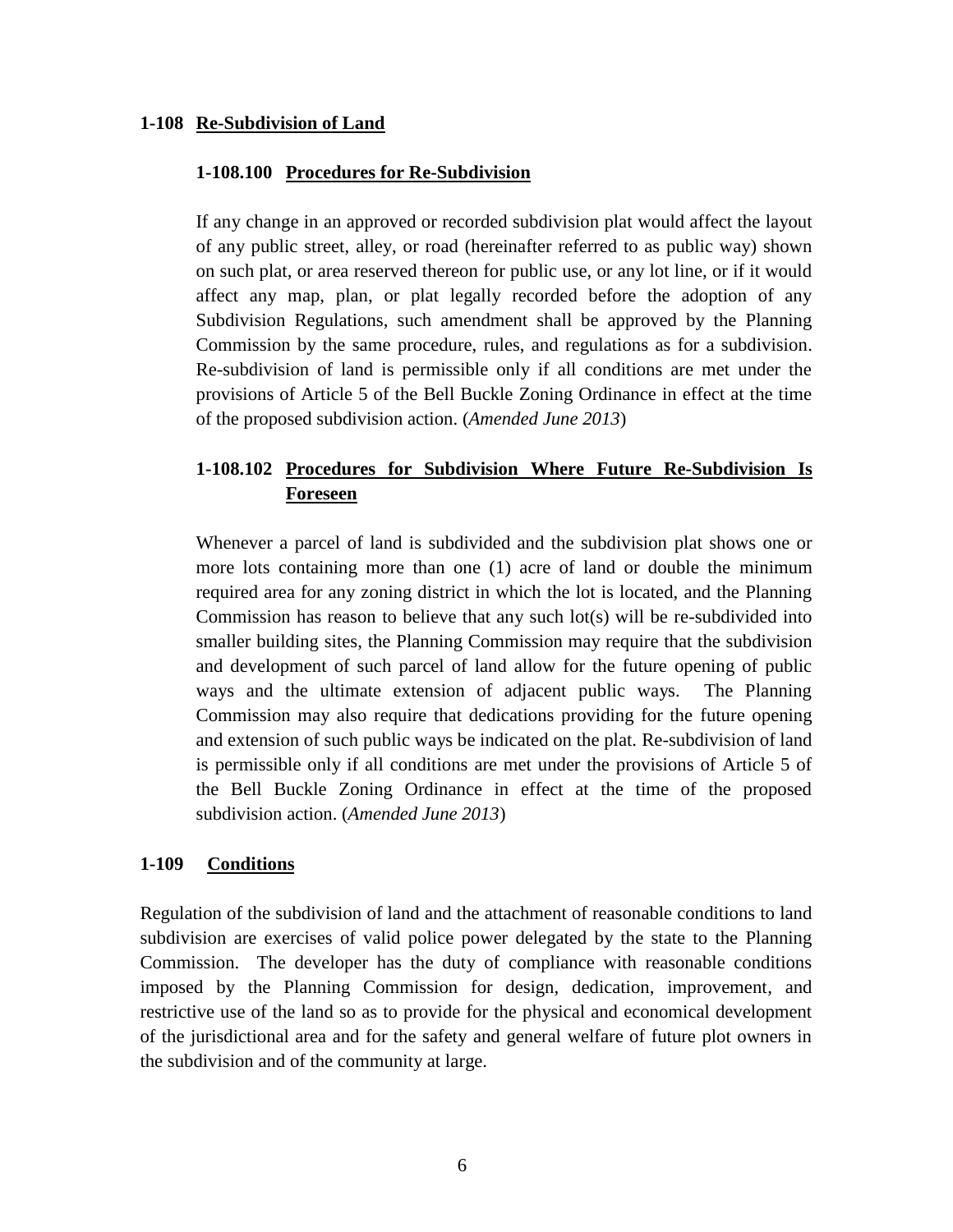# **1-110 Vacation of Plats**

Any plat or any part of any plat may be vacated by the owner of the premises, at any time before the sale of any lot described therein, by a written instrument, to which a copy of such plat shall be attached, declaring the plat or part of the plat to be vacated. The Planning Commission shall follow the same procedure for approval of plats. The Planning Commission may reject any such instrument which abridges or destroys any public rights in any of its public uses, improvements, or public ways. Such an instrument shall be executed, acknowledged, or approved, and duly recorded or filed; the instrument shall operate to void the recorded plat and divest all public rights in the public ways and public grounds and all dedications laid out or described in such plat. When any lot or lots have been sold the plat may be vacated in the manner herein provided only if all of the owners of lots in such platted area join in the execution of such writing.

# **1-111 Modification of Subdivision Regulations**

# **1-111.100 General**

If the Planning Commission finds that extraordinary hardships may result from strict compliance with these regulations, a modification of these regulations may be granted; provided, such modification shall not have the effect of nullifying the general intent and purpose of these regulations and provided, further, that the Planning Commission shall not recommend modifications unless it shall make findings based upon written evidence that compliance is absolutely not possible. *(Amended June 2013)*

# **1-111.200 Procedures**

Each and every modification of these Subdivision Regulations sought by a subdivider shall be specifically applied for in numerical order of the Subdivision Regulations, in writing by the subdivider. Any condition shown on the plat which would require a modification shall constitute grounds for disapproval of the plat unless such special application for modification is made. In approving any variation from these regulations, the Planning Commission shall state fully in the minutes the grounds for the modification and all of the facts upon which the decision is made. *(Amended June 2013)*

# **1-111.300 Conditions**

In approving variations, the Planning Commission may impose such conditions as in its judgment will secure substantially the objectives, standards, and requirements of the Subdivision Regulations.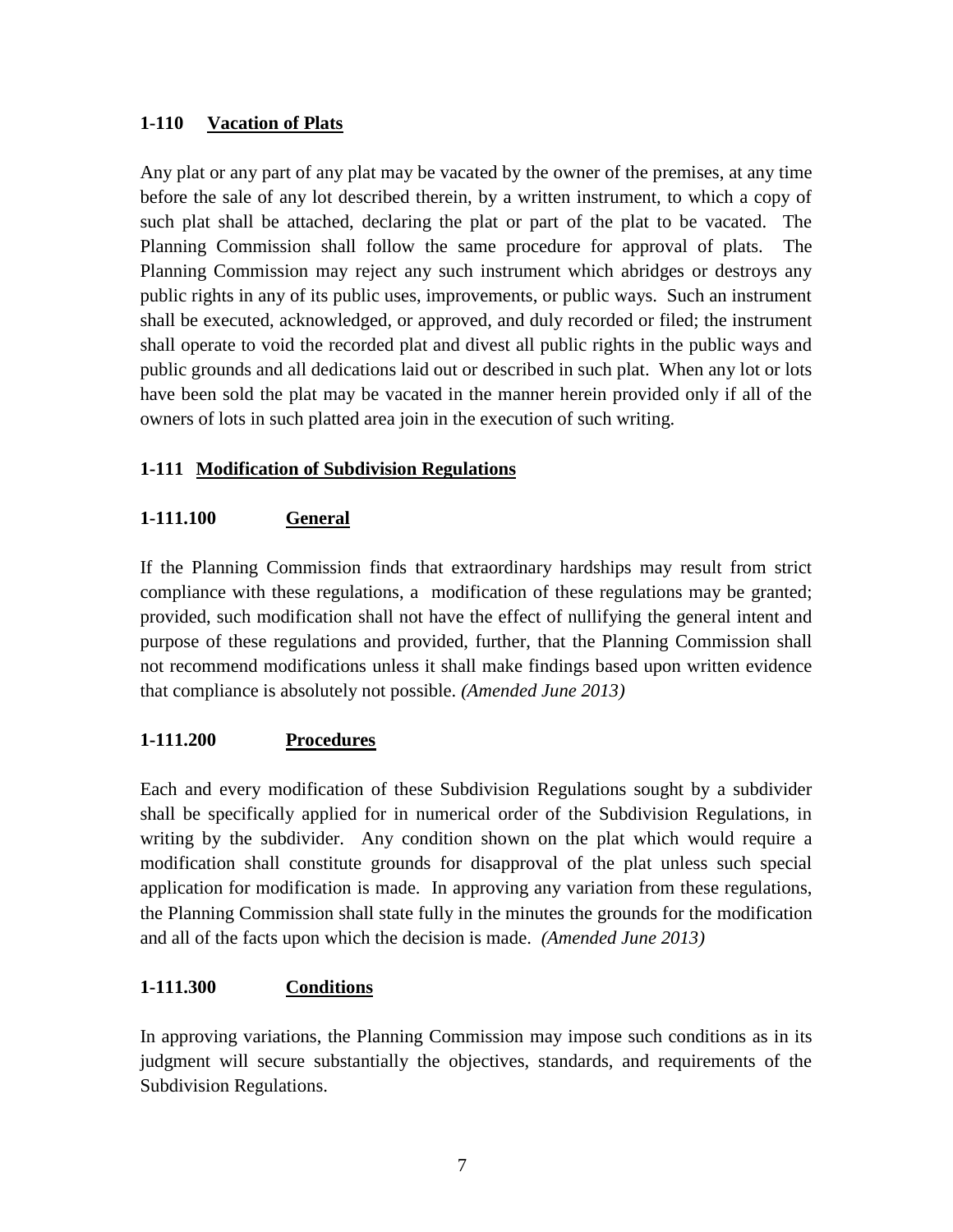#### **1-112 Enforcement, Violation, and Penalties**

#### **1-112.100 General**

#### **1-112.100.101 Authority**

The enforcement of these regulations and the penalties for violations are provided pursuant to Title 13, Tennessee Code Annotated.

#### **1-112.100.102 Enforcing Officer**

It shall be the duty of the Bedford County Building Inspector (hereinafter referred to as "the enforcing officer") and/or the local jurisdiction's designee to enforce these regulations and to bring to the attention of legal counsel any violations or lack of compliance herewith.*(Amended June 2013)*

#### **1-112.100.103 Recording of Plats**

Pursuant to Sections 13-3-402 and 13-4-302, Tennessee Code Annotated, no plat of a subdivision of land within the jurisdictional area shall be received or recorded by the Bedford County Register until the plat has received final approval of the Planning Commission in accordance with these regulations, and such approval has been endorsed in writing on the plat by the Planning Commission secretary in the manner prescribed by Section 2-105, of these regulations.

#### **1-112.100.104 Use of Unapproved Plats**

Pursuant to Sections 13-3-410 and 13-4-306 Tennessee Code, no owner or agent of the owner of any land shall transfer or sell or agree to sell or negotiate to sell such land by reference to or exhibition of such land without first having submitted a plat of such subdivision to the Planning Commission and obtained its approval as required by these Subdivision Regulations and having recorded such plat in the office of the County Register, provided, that the owner or agent posts bond in a form and amount and with conditions and surety satisfactory to the Planning Commission providing for and securing to the public the actual construction and installation of required improvements and utilities within a period specified by the Planning Commission and expressed in the bond. The description by metes and bounds in the instrument of transfer or other document used in the process of selling or transfer shall not exempt any owner or agent violating the provisions of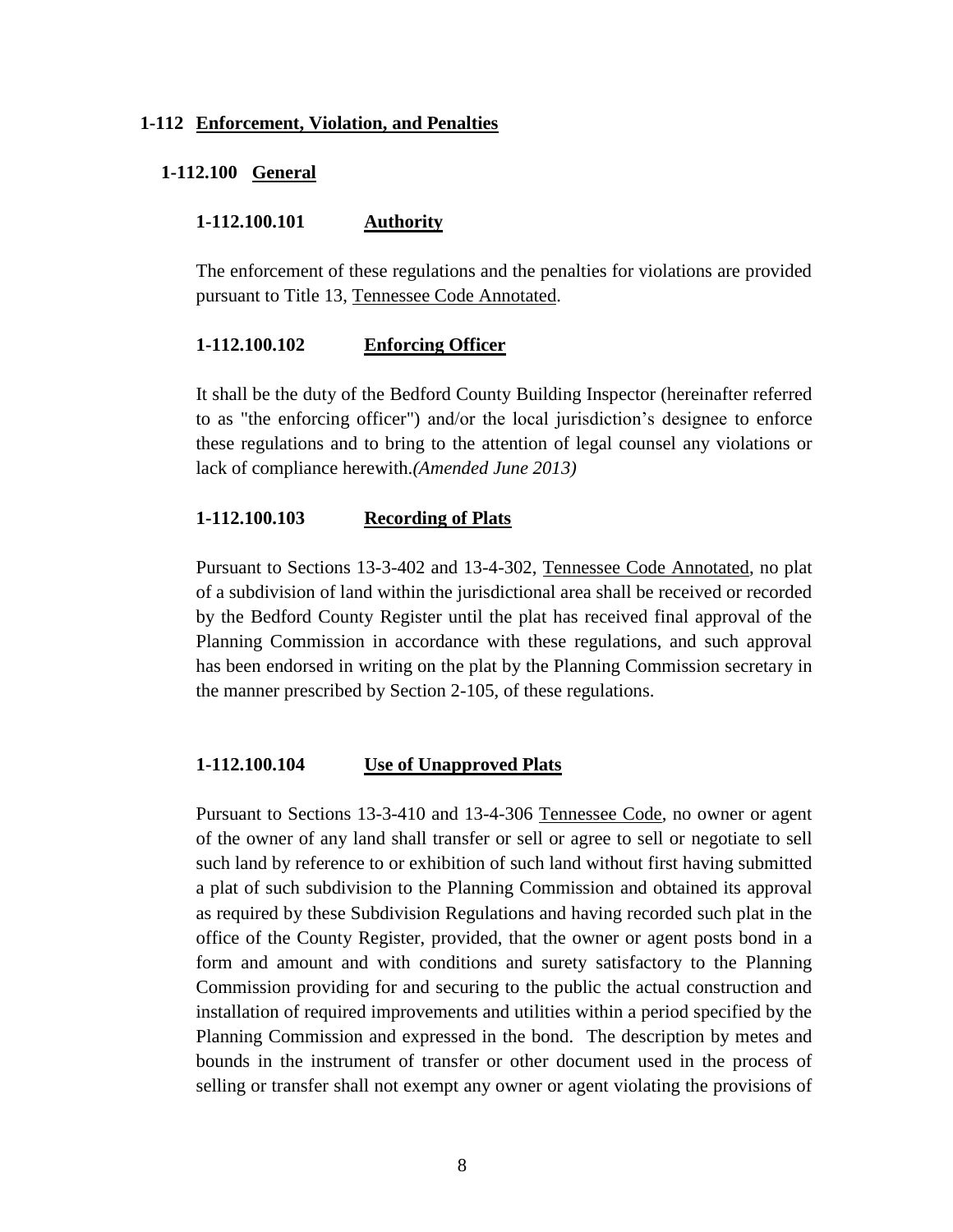the preceding paragraph from the penalties or remedies provided in Subsections 1-113.2 and 1-113.3, of these regulations.

#### **1-112.100.105 Metes and Bounds Subdivisions**

The subdivision of any lot or parcel of land by use of metes or bounds description without complying with the plat provisions of these regulations shall not be permitted. All such described subdivisions shall be subject to all of the requirements of these regulations.

### **1-112.100.106 False Statements About Roads**

Pursuant to Sections 13-3-410 and 13-4-306, Tennessee Code, no owner or agent of the owner of any land shall falsely represent to a prospective purchaser of real estate that roads or streets will be built or constructed by any city, county, or any other political subdivision.

### **1-112.100.107 Roads and Utilities**

Pursuant to Sections 13-3-406 and 13-4-307, Tennessee Code, the Planning Commission shall not nor shall any public authority accept, lay out, open, improve, grade, pave, or light any street, lay or authorize the laying of water mains or sewers, or construct or authorize the laying of water mains or sewers, or construction of other facilities or utilities in any street located within the corporate limits of the Town of Bell Buckle unless such street shall have been accepted, opened, or otherwise received the legal status of a public street and corresponds in its location and lines to a way shown on a subdivision plat approved by the Planning Commission or on a street plan made by the Planning Commission; provided, however, that the County Commission or Board of Mayor and Aldermen may accept or lay out any other street or adopt any other street location, provided, the resolution, ordinance or other measure for such acceptance, laying out or adoption first shall be submitted to the Planning Commission for its approval and, if disapproved by the Planning Commission, shall receive the favorable vote of a majority of the entire membership of the County Commission or Board of Mayor and Aldermen appropriate. A street upon such submission or acceptance, laid out, or adopted by the Planning Commission shall have the status of an approved street location as fully as though it originally had been shown on a subdivision plat made and adopted by the Planning Commission. In case, however, of any state highway constructed or to be constructed in the corporate limits of Bell Buckle by the State of Tennessee, with state funds as a part of the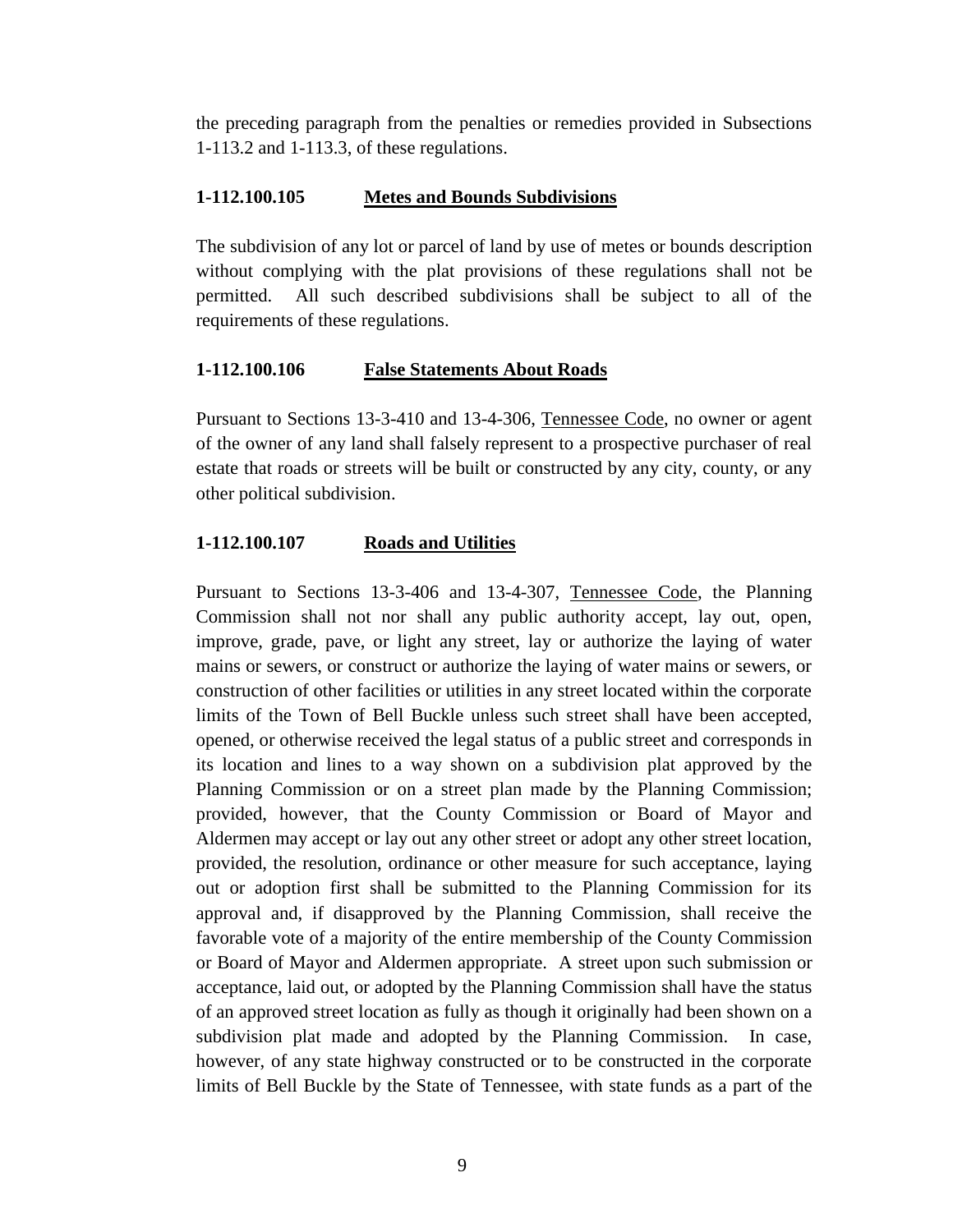state highway system, the submission to the Planning Commission shall be by the State Commissioner of Transportation, who shall have the power to overrule the disapproval of the Planning Commission.

#### **1-112.100.108 Grading Permits:**

No grading permits shall be issued by the Bedford County Codes Department and/or the Town of Bell Buckle for the construction of any drainage, structures, utilities or grading activities located on a lot or plat subdivided or sold in violation of any provisions of these regulations.*(Amended June 2013)*

# **1-112.100.109 Building Permits**

No building permit shall be issued by Bedford County for the construction of any building or structure located on a lot or plat subdivided or sold in violation of any provision of these regulations.

# **1-112.100.110 Access to Lots by Public Way or Private Easement**

Pursuant to Sections 13-3-411 and 13-4-308, Tennessee Code, no building permit shall be issued and no building or structure shall be erected on any lot within the jurisdictional area, unless the public way giving access to the lot upon which the building or structure is proposed to be placed shall have been accepted or opened or shall have otherwise received the legal status of a public way as provided by law; provided, that provisions of this section relating to access shall not apply to subdivisions of property zoned commercial or industrial and that no building permit shall be withheld in such cases of noncompliance with this section.

Provided, further, that when a permanent easement to a public way is used as access to a lot or tract of land having been or being separated by deed or plat from other property, such easement shall be at least fifty (50) feet in width from and after the time of adoption of these regulations and shall not be used to provide access to more than one lot or tract of land.

The above section shall not be construed to prohibit the development of buildings on lots or tracts with permanent access provided by private ways when such development is in the form of condominium ownership of such private improvements which have been approved by the Planning Commission and will be in private ownership and control in perpetuity.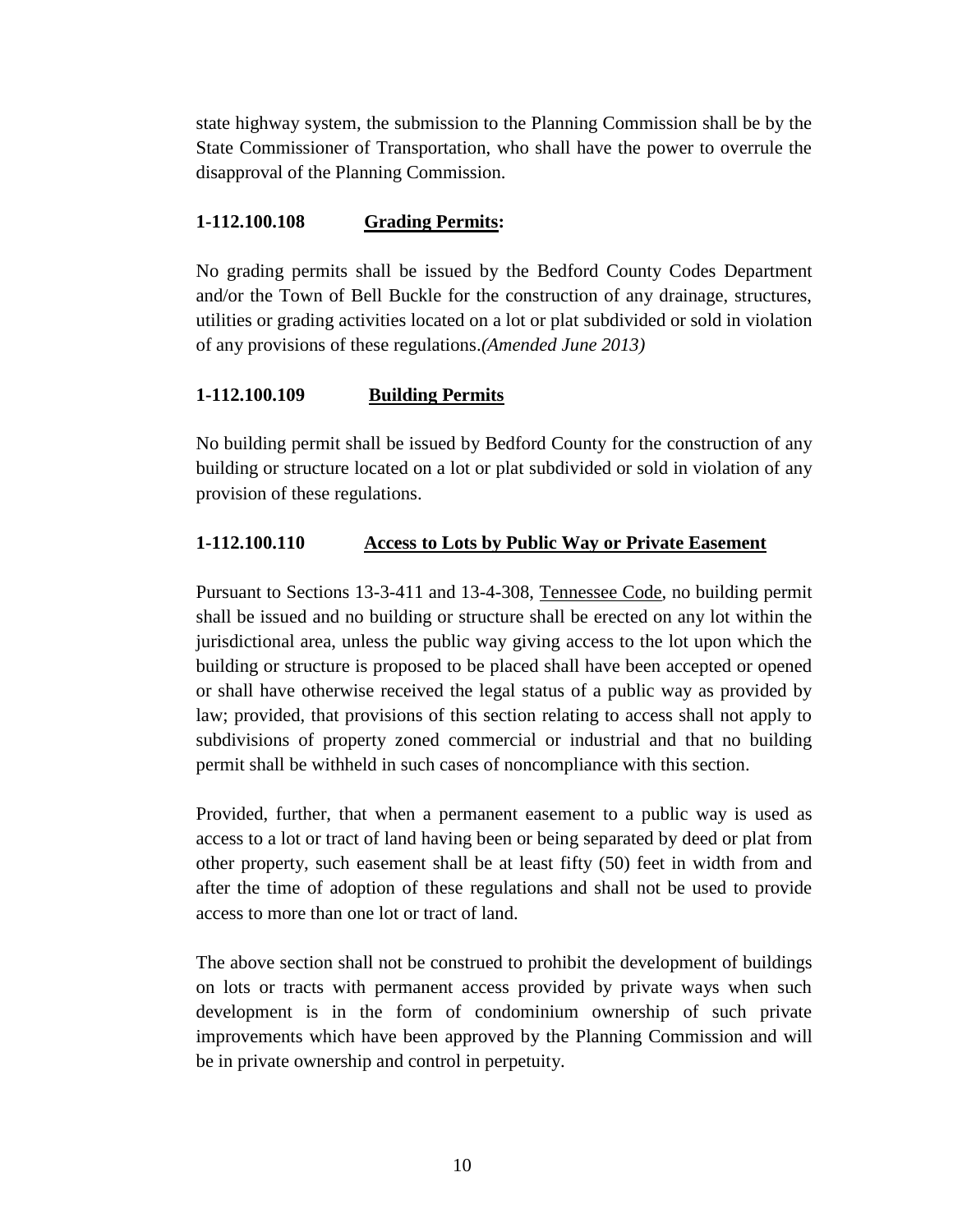#### **1-112.200 Penalties for Violations**

#### **1-112.200.201 Recording of Unapproved Plats**

Any county Register receiving, filing, or recording a plat of a subdivision in violation of Subsection 1-112.103, of these regulations, shall be deemed guilty of a misdemeanor, punishable as other misdemeanors as provided by law.

#### **1-112.200.202 Use of Unapproved Plats**

Any owner or agent of the owner of any land who violates Subsection 1- 112.104, of these regulations, shall be deemed guilty of a misdemeanor, punishable as other misdemeanors as provided by law.

#### **1-112.3 Civil Enforcement**

#### **1-112.301 General**

Appropriate actions and proceedings may be taken in equity to prevent any violation of these regulations, to prevent unlawful construction, to recover damages; to restrain, correct, or abate a violation, or to prevent illegal occupancy of a building, structure, or premise; these remedies shall be in addition to the penalties described in Subsection 1-112.2, of these regulations.

#### **1-112.302 Specific Statutory Remedies**

#### A. Use of Unapproved Plats:

The town, through its attorney or other official designated by the town council, may enjoin by action for injunction any transfer of, sale of, or agreement to sell any land in violation of Subsection 1-112.104, of these regulations.

#### B. Erection of Unlawful Buildings:

Where any building or structure is erected or being erected on any lot in violation of the road or easement frontage requirements of Subsection 1- 112.109, of these regulations, the town building official or the town attorney or other official designated by the town council may bring action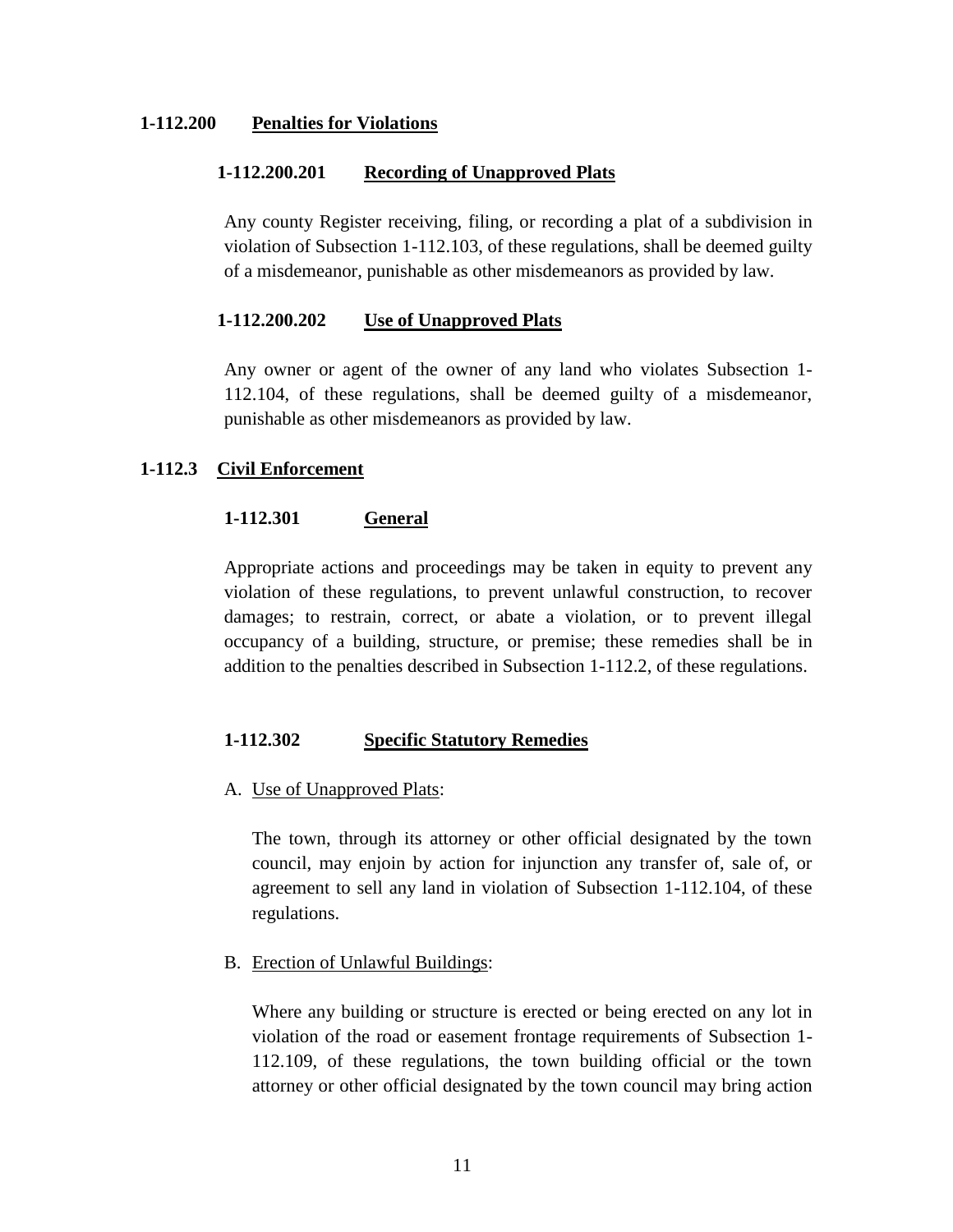to enjoin such erection or cause the building or structure to be vacated or removed.

C. Enforcement of Bonds: Where a bond is accepted in lieu of completion of subdivision improvements and utilities as provided in Subsection 1- 112.104, and Article III, of these regulations, or the district attorney for the judicial circuit in which the subdivision is located may enforce such bond by all appropriate legal and equitable remedies, and in the event of enforcement by the district attorney, the monies collected on such bond shall be paid into the town treasury and, upon the order of the Planning Commission, shall be applied to the construction and installation of the bonded improvements and utilities.

# **1-113 Repeal of Previous Regulations**

Upon the adoption and effective date of these regulations, the previously adopted Subdivision Regulations of Bell Buckle, Tennessee are hereby repealed.

# **1-114 Fees for Plat and Plans Review**

Any individual who is seeking to subdivide property within the jurisdictional area where these regulations are applicable shall pay such filing and review fees as are required by the Town of Bell Buckle. Said fees shall be paid prior to the item being placed on the agenda for consideration by the Planning Commission.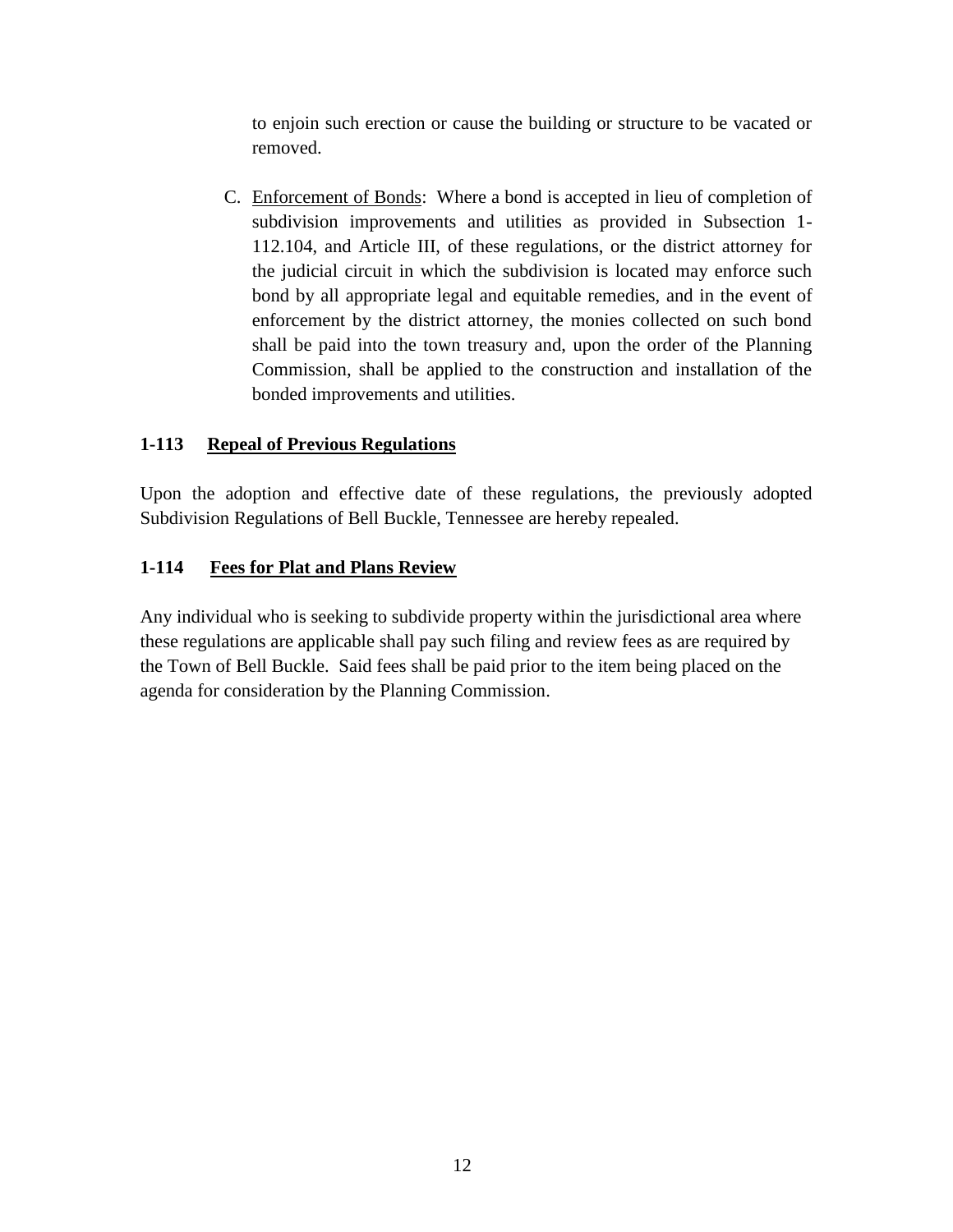## **ARTICLE II**

#### **PROCEDURES FOR PLAT APPROVAL**

#### **2-101 General Procedure**

#### **2-101.1 Plat Approval Requirements**

Before any contract is executed for the sale of any parcel of land which is proposed to be subdivided and before any permit for the erection of any structure in a proposed subdivision shall be granted, the subdividing owner or his authorized agent shall apply for and secure the Planning Commission's approval of the proposed subdivision in accordance with the procedures of this article.

#### **2-101.2 Classification of Subdivisions**

The Planning Commission shall classify each subdivision proposal as either major or minor as defined herein. Please refer to the Town of Bell Buckle Zoning Ordinance, Article 4, Section 4.102 and Article 5, Section 5.045, for further information and guidance.

Please note that Residential Conservation Developments are permitted by right and that Conventional Developments must first obtain approval from the Town of Bell Buckle Board of Zoning Appeals prior to the submittal of any plats for review or approval. *(Amended June 2013)*

#### **2-101.201 Review Procedure**

The subdivider shall follow the procedure described below in order to secure plat approval.

- a. Minor Subdivision
	- i. Pre-application conference with the Town Planner, including submittal of a scale drawing or survey of the proposed subdivision for preliminary discussion and review. *(Amended June 2013)*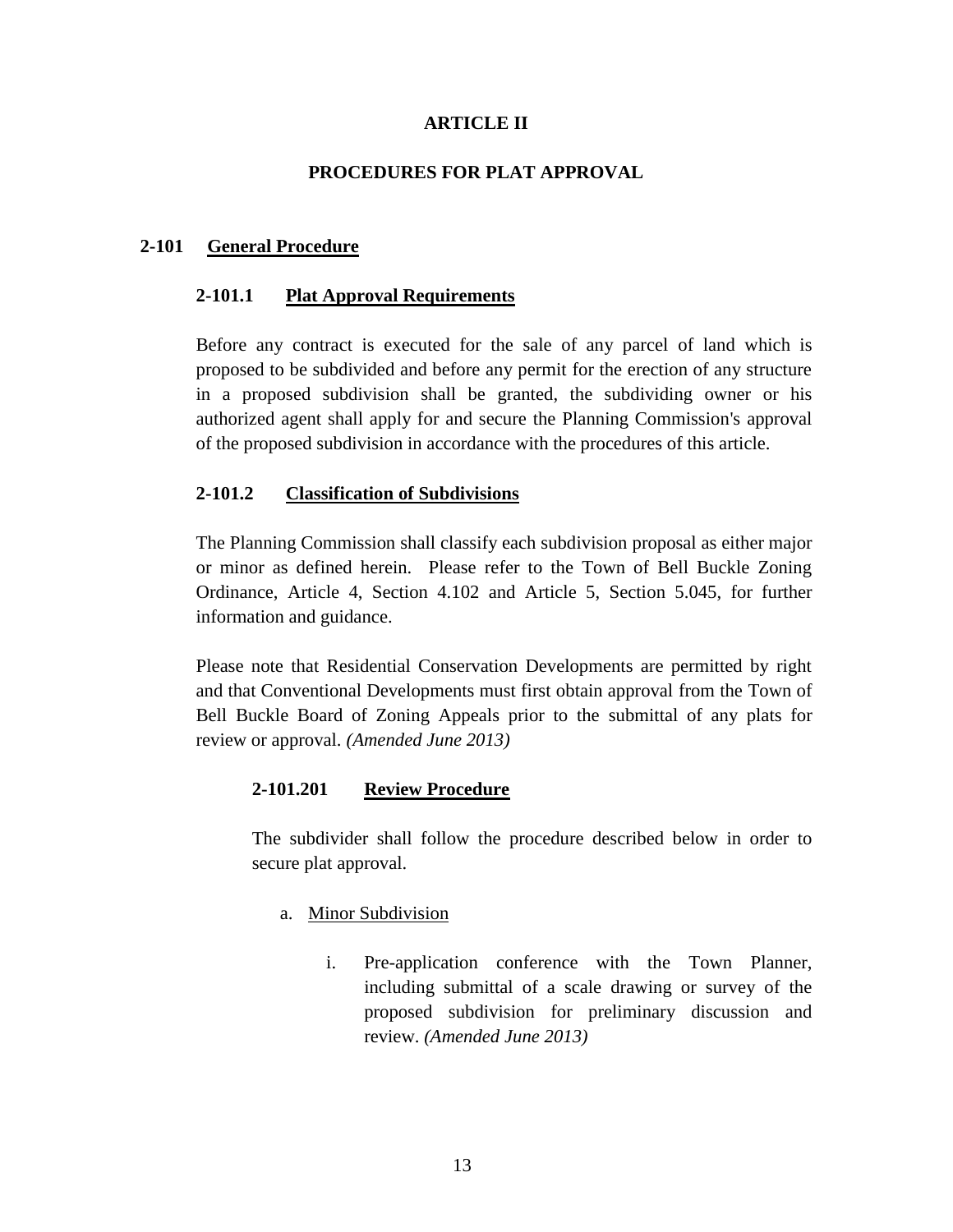- ii. Submittal of a final plat, prepared, in accordance with the specifications in Section 5-104, herein, for approval by the Planning Commission.
- iii. Securing of approvals from other public agencies and any affected utility districts or companies.

### b. Major Subdivision

- i. Pre-application conference on the subdivision with the Planning Commission and/or staff assistant to the Planning Commission, generally including a sketch plat, and discussion of the proposed area to be subdivided.
- ii. Submittal of a sketch plat, prepared in accordance with section 5-101, herein for Planning Commission approval.
- iii. Submittal of a preliminary plat, prepared in accordance with Section 5-102, herein for Planning Commission approval.
- iv. Submittal of the construction drawings in accordance with section 5-103 herein for the approval of the Town Engineering Firm or other Agencies and or affected utility district and companies.
- v. Submittal of the final subdivision plat, prepared in accordance with Section 5-104, herein for Planning Commission approval.

#### **2-101.3 Official Submission Date**

For the purpose of these regulations, for both major and minor subdivisions, the date of the regular meeting of the Planning Commission at which the public hearing on the final subdivision plat, including any adjourned date thereof, is closed, shall constitute the official submittal date of the plat at which the statutory period required in Section 13-3-404 and 13-4-304, Tennessee Code, for formal approval or disapproval of the plat shall commence.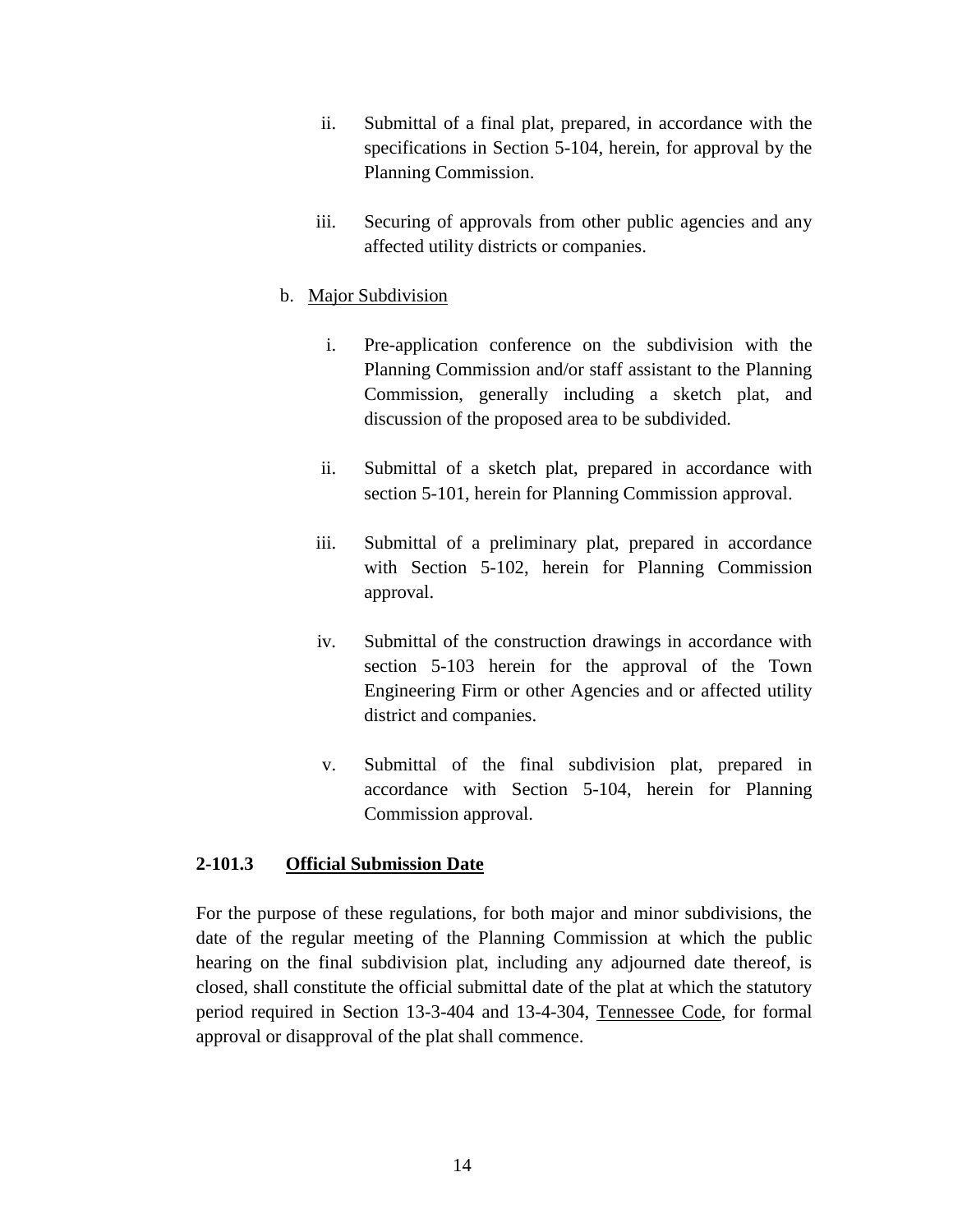#### **2-101.4 Policy on Flood Prone Areas**

In determining the appropriateness of land subdivision at any site containing a flood prone area, the Planning Commission, in reviewing any plat, shall consider the policy and purpose set forth in Section 1-104, of these regulations, and additionally:

- 1. The danger to life and property due to the increased flood heights or velocities, either potential or actual, caused by subdivision fill, roads, and intended uses;
- 2. The danger that intended uses or improvements may be swept onto other lands or downstream to the injury of others;
- 3. The adequacy of proposed water supply, sanitation, and drainage systems, and the ability of these systems to function under flood conditions;
- 4. The susceptibility of the proposed facility and its contents to flood damage and the effect of such damage upon the individual owner;
- 5. The importance of the services provided by the proposed facility to the community at large;
- 6. The requirements of the subdivision for a waterfront location;
- 7. The availability of alternative locations not subject to flooding for the proposed subdivision and land uses;
- 8. The compatibility of the proposed uses with existing development or development anticipated in the foreseeable future;
- 9. The relationship of the proposed subdivision to the land development plan and the floodplain management program for the area;
- 10. The safety of access to the property for emergency vehicles in times of flood;
- 11. The expected heights, duration, velocity, rate of rise, and sediment transport of the floodwaters expected at the site;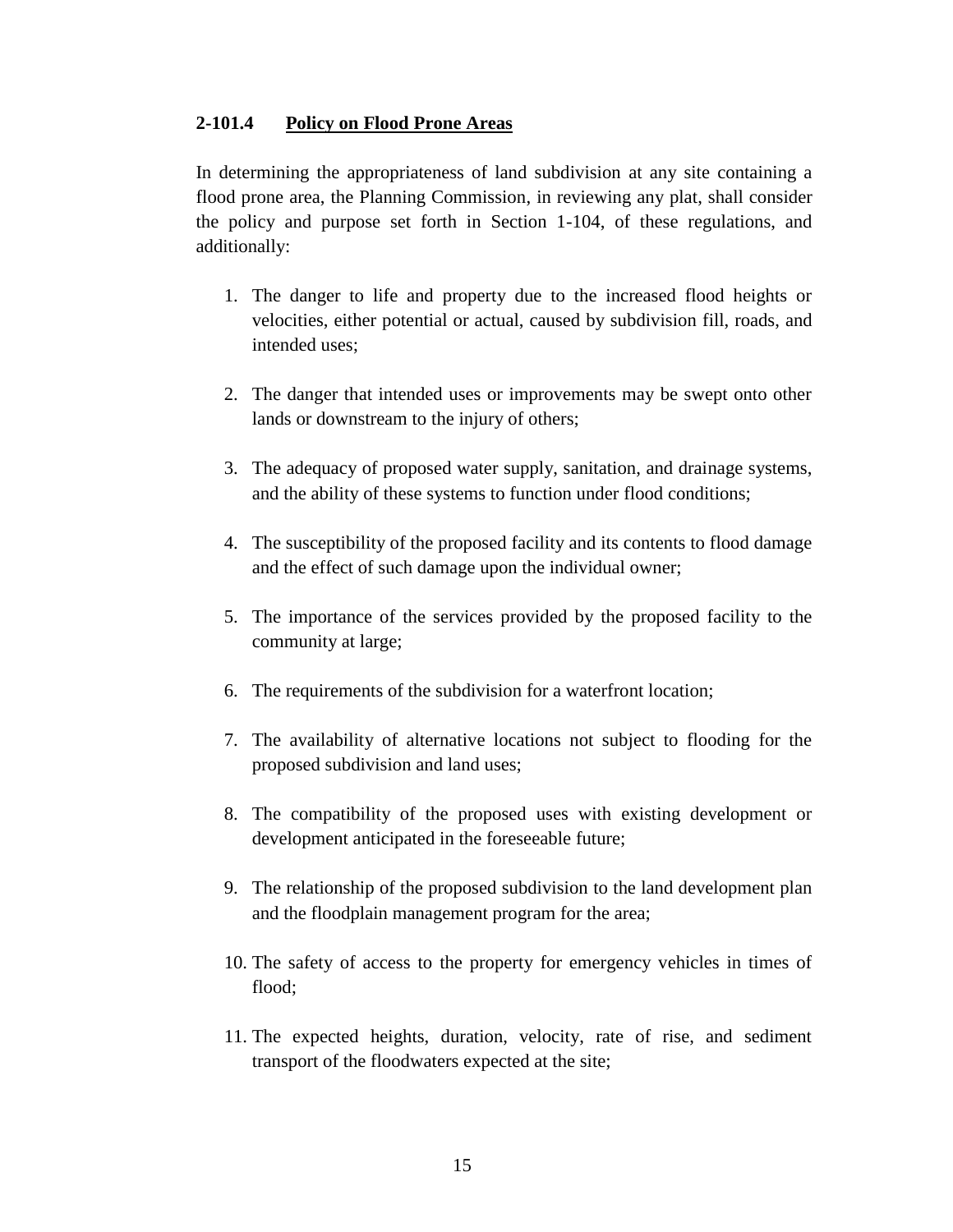- 12. The costs of providing governmental services during and after flood conditions, including maintenance and repair of public utilities and facilities such as sewer, gas, electrical, and water systems, public ways, and bridges; and
- 13. The effect of the proposed subdivision upon the governing body's participation in the National Flood Insurance Program, if such Planning Commission is, or elects to be, in the program.

No subdivision or part thereof shall be approved by the Planning Commission if proposed levees, fills, structures, or other features within the subdivision will individually or collectively, increase flood flows, heights, duration, or damages. The regulatory limits (the one hundred-year flood level) shall be determined from the latest approved flood study for the jurisdictional area, and any subsequent revisions thereto. Specific engineering studies are to be formulated by the developer in those areas in which flood data are not currently available, if deemed necessary by the Planning Commission.

In any instance in which the Planning Commission determines that a proposed subdivision may affect the flood height, velocity, or duration in any flood prone area outside its jurisdiction, the commission shall take all actions necessary and proper to ensure the coordinated review of the development with the appropriate governmental agencies of the affected area.

In approving plans for subdivision of land containing flood prone areas, the Planning Commission shall ensure that development will proceed in such a way that property lying within any floodway, as defined by these regulations, will be maintained in a manner as prescribed by any Zoning Ordinance. The Planning Commission shall also ensure that development within any floodway fringe area (within the one hundred-year flood level) will be protected adequately against potential flood hazards by the methods prescribed in Article IV, of these regulations.

The Planning Commission shall disapprove the subdivision of any land containing a flood prone area when the commission determines that subdivision plans are not consistent with the policy stated in this section.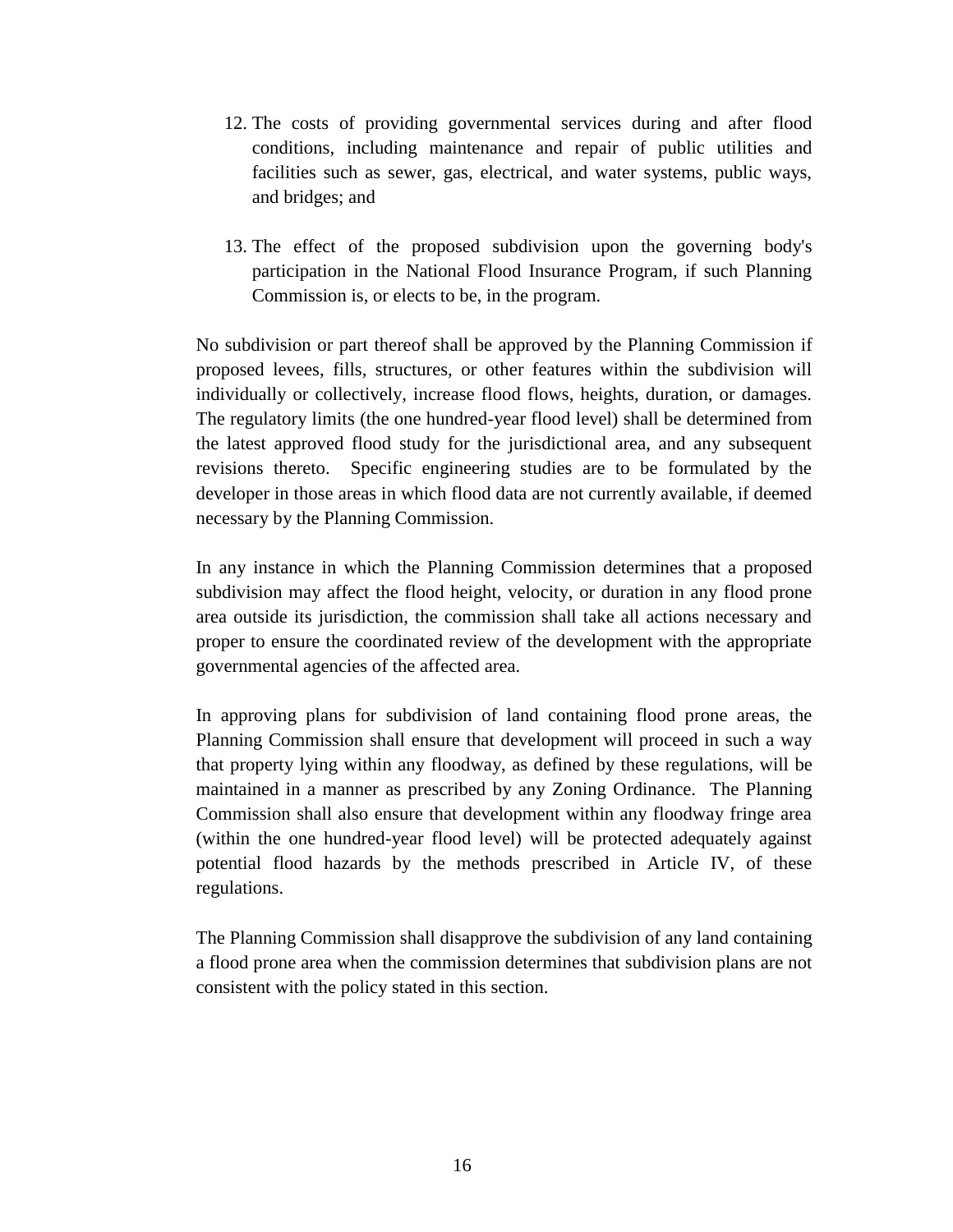# **2-102 Sketch Plat**

#### **2-102.1 Purpose of Sketch Plat**

The applicant shall submit a sketch plat to the Planning Commission for approval. The sketch plat is to be a concept plan for design purposes and should be used to discover all factors which may have an impact on the proposed development and to advise the subdivider of various possibilities before substantial amounts of time and money have been invested in a very detailed proposal which may contain elements contrary to these regulations.

### **2-102.2 Sketch Plat Requirements:**

The sketch plat shall include the information set forth in Section 5-101 of the Town of Bell Buckle Subdivision Regulations.

# **2-102.3 Approval of Sketch Plat:**

When a sketch plat is submitted for Planning Commission approval, the number of copies required and timing of the submission shall be as for a preliminary plat. Approval of the sketch plat shall constitute authorization to prepare a preliminary plat for Planning Commission review.

# **2-102.4 Expiration of Approval**

The approval of the sketch plat shall expire within one (1) year if no further progress is made toward the development. An extension may be granted upon proper application.

#### **2-103 Preliminary Plat (Major Subdivisions Only)**

#### **2-103.1 Application Procedure and Requirements**

The applicant shall file with the Planning Commission a preliminary plat. The failure of the applicant to satisfy the requirements of this section with full and correct information shall be cause for disapproval of a preliminary plat. The preliminary plat shall be prepared in accordance with Section 5-102, and: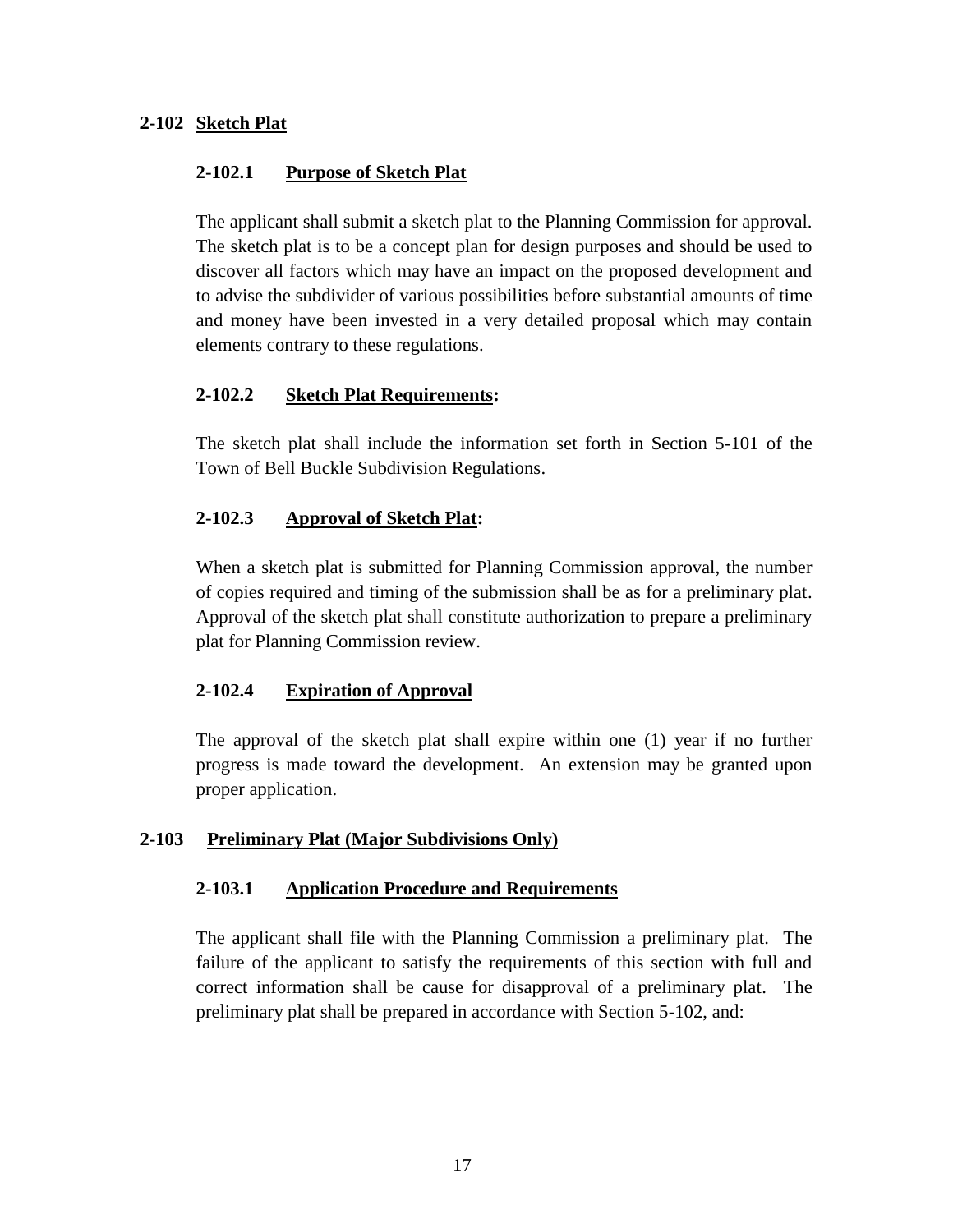- 1. Be presented at the office of the enforcing officer; at least fifteen (15) days prior to the regular meeting of the Planning Commission at which it is to be considered.
- 2. Include all land which the applicant proposes to subdivide and all land immediately adjacent, extending two hundred (200) feet therefrom, or of that directly opposite thereto, extending two hundred (200) feet from the public way frontage of such opposite land. The lot pattern of surrounding development shall be shown within that area located within two hundred (200) feet of the proposed development;
- 3. Be accompanied by a minimum of seven (7) copies of the preliminary plat as described herein; and
- 4. Be accompanied by a minimum of four(4) copies of construction plans as described in Section 5-103, of these regulations, and,
- 5. Preliminary plat review fee and lot fee shall be paid to the Town Recorder upon submittal of the plat to the enforcing officer;

# **2-103.2 Staff Review** *(Amended June 2013)*

A staff review meeting shall be conducted on the preliminary plat, construction plans, and any exhibits submitted in conformance with these Subdivision Regulations. This review shall include the staff assistant to the Planning Commission and any other appropriate governmental representative. The review shall be held prior to the regularly scheduled Planning Commission meeting at which the plat is to be reviewed. The findings of the staff review shall be presented to the Planning Commission.

With expert assistance, as necessary, the subdivider shall prepare a report, on any proposed subdivision containing or abutting a flood prone area. Such report shall estimate the discharge of the regulatory flood; determine the specific flooding threat at the site of the proposed subdivision; and indicate whether the subdivision is located in a floodway or floodway fringe area by:

1. Calculation of water surface elevations and regulatory flood protections based upon a hydraulic analysis of the capacity of the stream channel and overbank areas to convey the regulatory flood;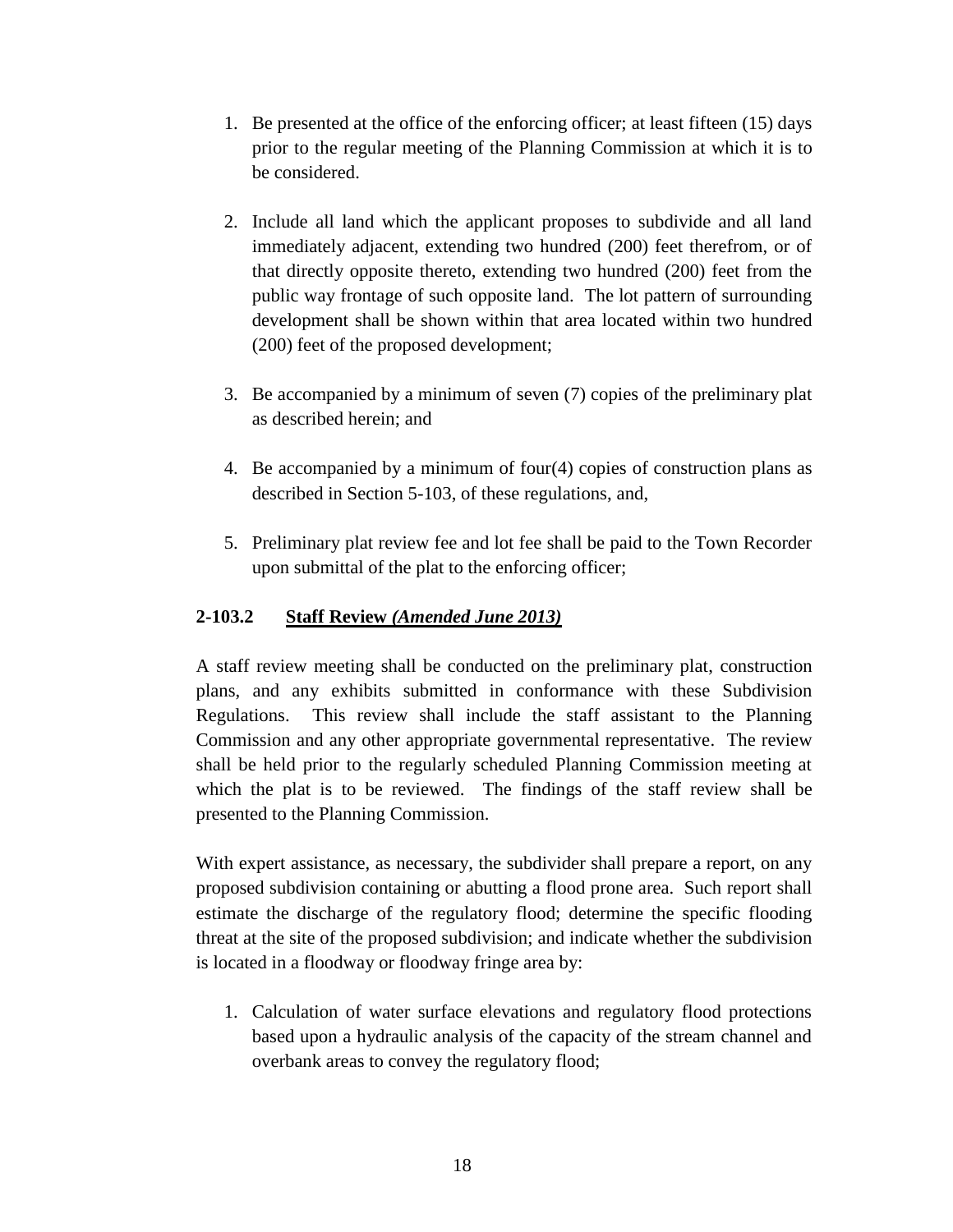- 2. Computation of the floodway required to convey the regulatory flood without increasing natural flood heights of the regulatory flood more than one (1) foot at any point; and
- 3. Unless otherwise established, computation of increase in flood heights caused by any encroachment shall be based upon the reasonable assumption that there will be an equal degree of encroachment on both sides of the stream within that reach. No increase in flood storage attributable to encroachments on the floodplain of any river or stream shall be permitted in any one reach or for the cumulative effect of several reaches.

# **2-103.3 Notice of Hearing**

The Planning Commission shall hold a hearing as required by Section 13-3-404 and 13-4-304, Tennessee Code, on each plat brought before it.

# **2-103.4 Preliminary Approval**

After the Planning Commission has reviewed the preliminary plat, construction plans, exhibits, and the results of staff review, the applicant shall be advised of any required changes. The Planning Commission shall approve, or disapprove the preliminary plat within thirty (30) days after date of the regular meeting of the Planning Commission at which the hearing on preliminary approval, including adjourned date thereof, is closed. However, the requirements of Section 2-105.2, Hearing and Decision on Final Plat, addressing quorum requirements must be adhered to.

The failure of the Planning Commission to act upon a preliminary plat within the prescribed time shall be deemed preliminary approval of the plat, and in such event, a certificate of preliminary approval shall be issued by the secretary of the Planning Commission, upon demand, and the applicant may proceed to apply for final subdivision plat approval in the manner prescribed by Section 2-104, of these regulations.

After the Planning Commission approves, or disapproves the preliminary plat, one (1) copy of the proposed preliminary plat shall be returned to the developer with the date of approval, conditional approval, or disapproval thereon. If a preliminary plat is disapproved the Planning Commission shall state specific reasons for disapproval which shall be entered into the minutes of the meeting.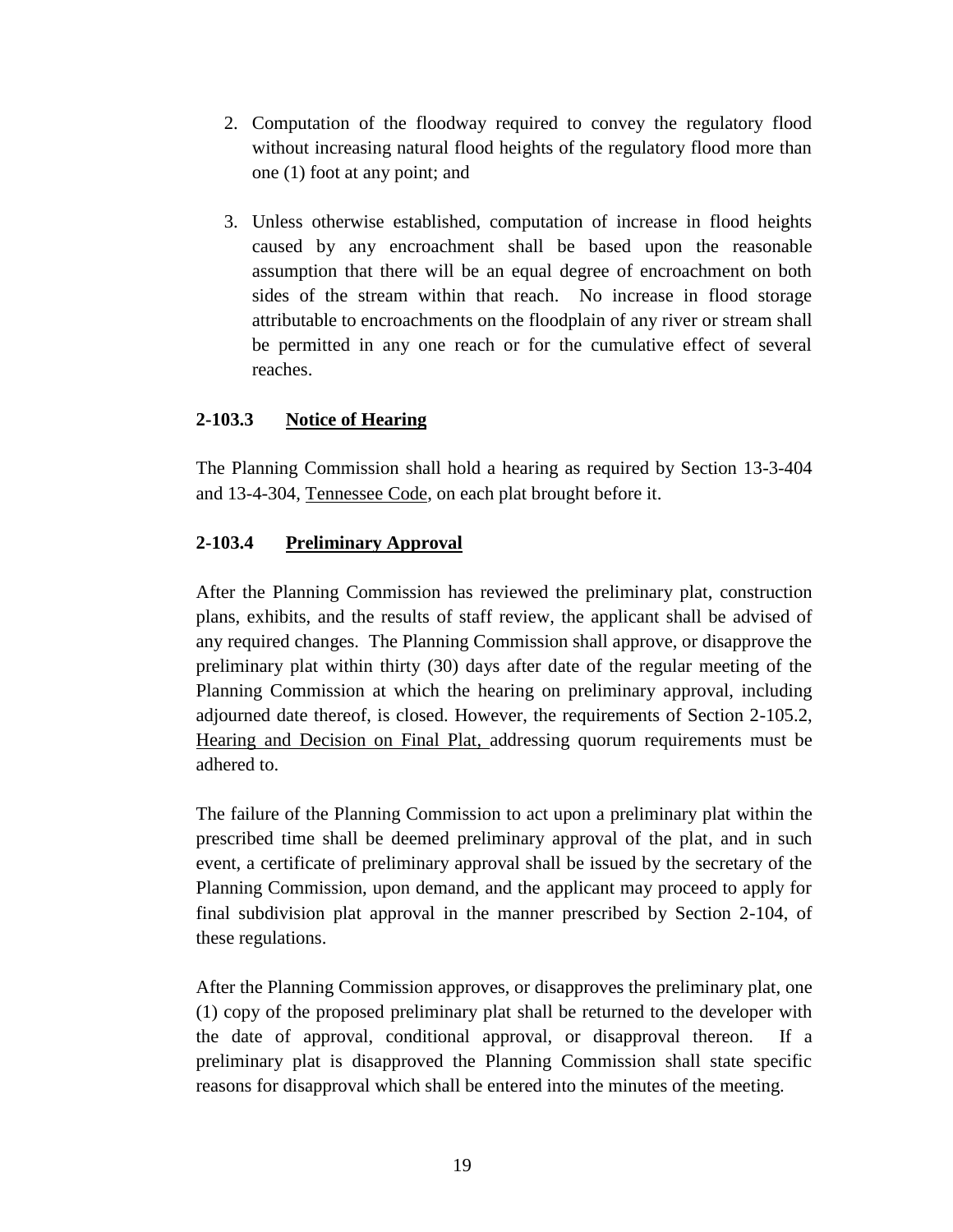Before the Planning Commission approves a preliminary plat showing land for any public use, the Planning Commission shall obtain approval for the land reservation from the governing body or appropriate governmental agency.

### **2-103.5 Public Improvements**

The Planning Commission may require that all public improvements be installed and dedicated prior to the signing of the final subdivision plat by the Secretary of the Planning Commission. If the Planning Commission does not require that all public improvements be installed and dedicated prior to signing of the final subdivision plat, an adequate Letter of Credit shall be approved. The amount of such bond shall be established by the Planning Commission based upon the recommendation of the appropriate governmental representative, town engineer and/or by receipt of cost bids from two (2) or more independent contracting firms equal to the cost of all necessary improvements plus an additional five (5) percent to cover inflation shall be added. Except for the estimate obtained from the town engineer, it is the subdivider's responsibility to furnish these estimates to the Planning Commission.

Such bond shall be submitted by the applicant at the time of application for final subdivision plat approval. The Planning Commission shall require the applicant to indicate on the plat all public ways and improvements to be dedicated; all districts for water, fire, and utility improvements which shall be required to be established or extended; and any other special requirements deemed necessary by the Planning Commission in order for the subdivision plat to conform to the major street or road plan and the land development for the planning region.

# **2-103.6 Effective Period of Preliminary Approval**

The approval of a preliminary plat shall be effective for a period of one (1) year, at the end of which time final approval of the subdivision plat must have been obtained from the Planning Commission, although the plat need not have been signed and filed with the county register. Any plat not receiving final approval within the period of time set forth herein shall be null and void, and the developer shall be required to submit a new plat for approval subject to any zoning provisions and the Subdivision Regulations currently in effect.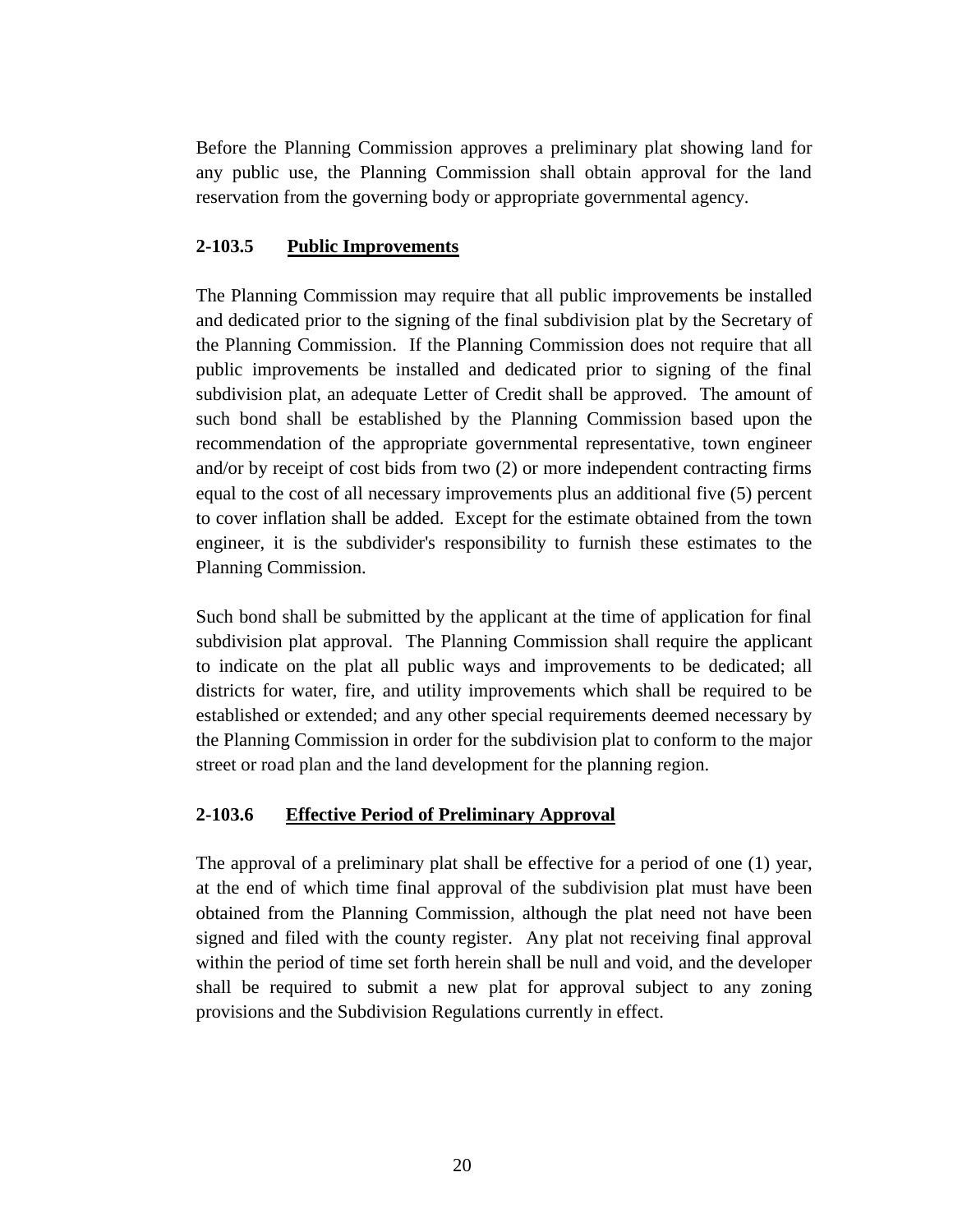### **2-103.7 Zoning Regulations**

Every plat shall conform to any existing zoning regulations and Subdivision Regulations applicable at the time of proposed final approval, except that any plat which has received preliminary approval shall be exempt from any subsequent amendments to such zoning ordinance or these regulations rendering the plat nonconforming as to bulk, use, or development standards, provided, that final approval is obtained within the effective period of preliminary approval set forth in Subsection 2-103.6, herein.

# **2-104 Construction Drawings**

### **2-104.1 Requirements and Application Procedure**

 A subdivider shall file with the enforcing officer, construction drawings. The construction drawings shall be prepared in accordance with Section 3-103 and:

- 1. Be presented at the office of the enforcing officer not less than fifteen (15) days prior to the Planning Commission meeting at which they are to be considered.
- 2. For the staff review session, be accompanied by four (4) copies of the construction drawings described herein; a minimum of four (4) copies of the construction drawings are required for the Planning Commission meeting.
- 3. Construction drawing review fees shall be paid to the Town Recorder upon submittal of the plans to the enforcing officer.

# **2-104.2 Staff Review and Approval**

A staff review meeting shall be conducted by planning staff, the Town Engineering representative, a representative of the Water and Sewer Department, a representative of the Street Department, and any other governmental representatives as seen necessary.

Prior to the commencement of any construction, a pre-construction conference between the developer or the developer's representative(s), staff planner and the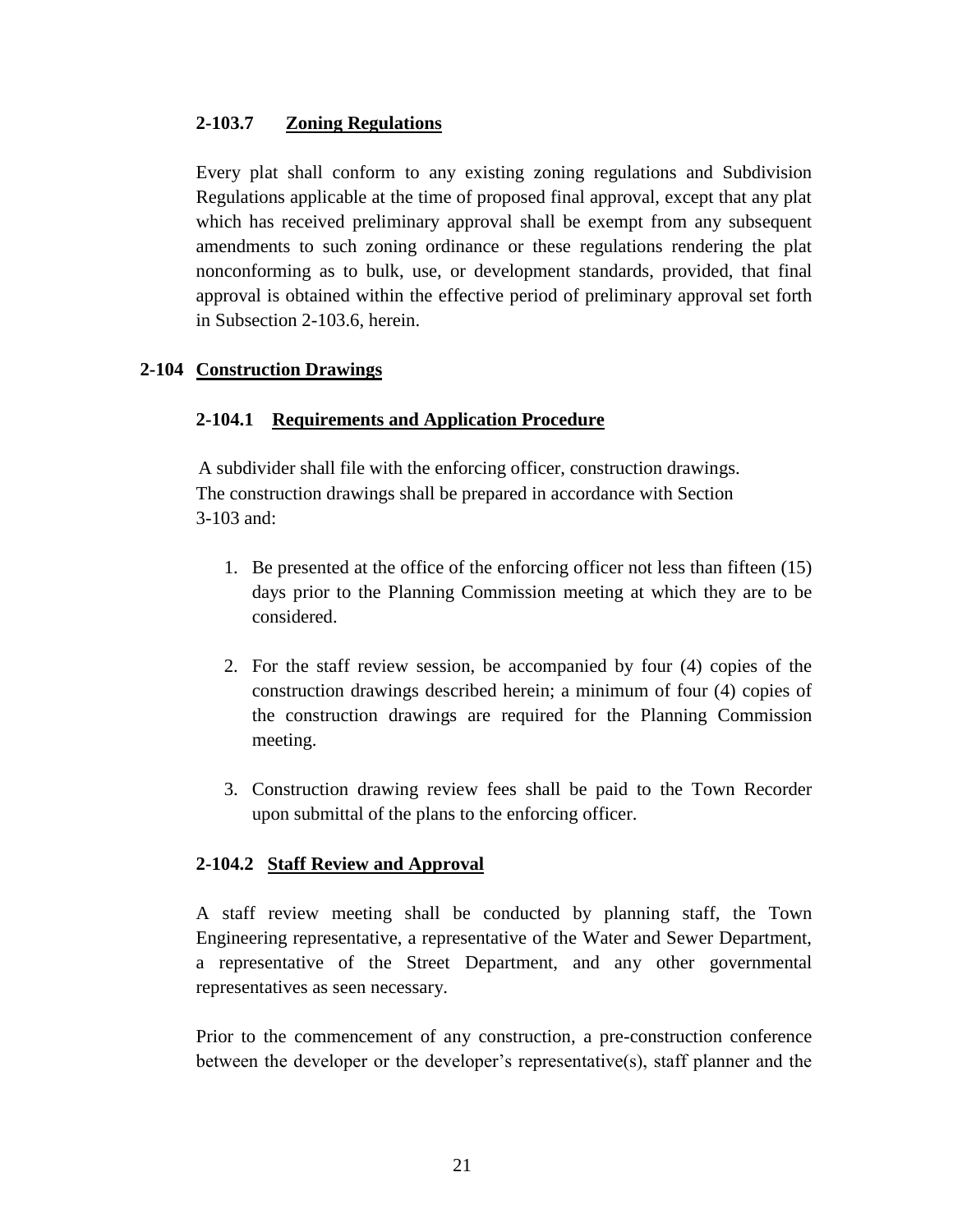Water / Sewer / Street Department representative, Town Engineering representative and any other governmental representative shall be required.

# **2-105 Final Subdivision Plat (Minor and Major Subdivision)**

## **2-105.1 Application Procedure and Requirements**

A subdivider shall file with the Planning Commission a final plat. The plat shall be prepared in accordance with Section 5-104 and:

- 1. Include the entire subdivision, or section thereof, for which final approval is sought;
- 2. Be accompanied by a minimum of seven (7) copies of the final subdivision plat as described herein. Distribution of the copies shall be as in Subsection 2-103.1(3), herein.
- 3. Comply substantially with the preliminary plat, where such plat is required;
- 4. Be presented at the office of the enforcing officer at least fifteen (15*)* days prior to the regular meeting of the commission at which it is to be considered;
- 5. Final plat review fee and lot fee shall be paid to the Town Recorder upon submittal of the plat to the enforcing officer;
- 6. Be accompanied by formal irrevocable offers of dedication to the public of all public ways and uses, utilities, parks, and easements, in a form approved by legal counsel, as applicable. (The subdivision plat shall be marked with a notation indicating the formal offers of dedication as shown in Article V, of these regulations.);
- 7. Be accompanied by a Letter of Credit, if required, in a form satisfactory to legal counsel and in an amount adequate to complete the required improvements. It shall include provisions that the principal of the bond shall comply with all the terms of the resolution of final subdivision plat approval, as determined by the Planning Commission, including, but without limitations, the performance of all required subdivision and offsite improvements, and that all improvements and land included in the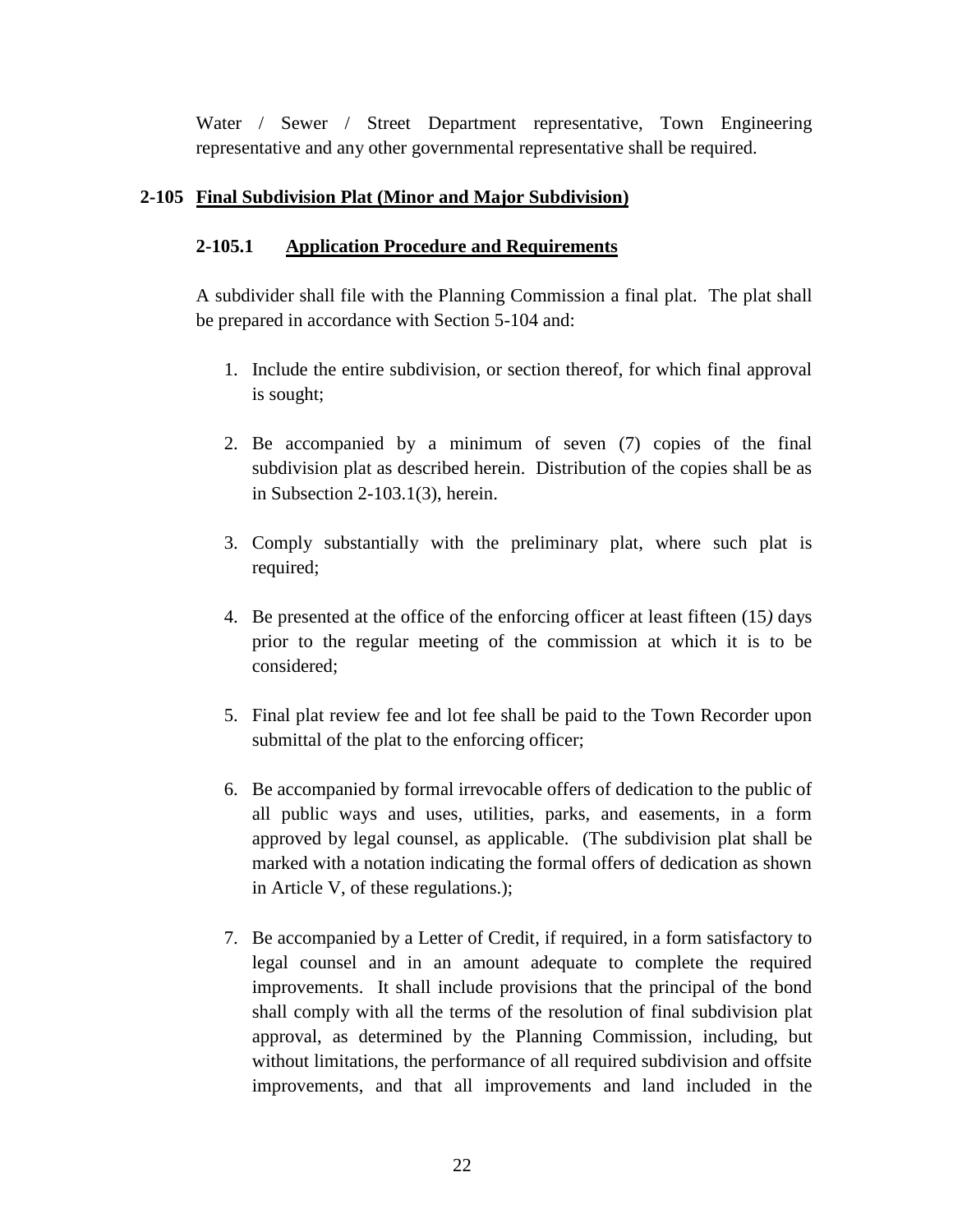irrevocable offers of dedication shall be dedicated to the governing body free and clear of all liens and encumbrances on the premise(s); *(amended June 2013)*

- 8. Be accompanied by written assurance from any public utility companies serving the area of the subdivision that necessary utilities will be installed and by proof that the applicant has submitted petitions in writing for the creation or extension of any utility districts as required by the Planning Commission upon preliminary plat approval; and
- 9. Be accompanied, if the final plat contains open space, or recreational facilities, or if any portion of the site is in common ownership, by the following documentation for approval by the Planning Commission:
	- i. Plans for improvement and maintenance of the open space or facilities located thereon;
	- ii. Articles of incorporation and by-laws of the Home-owners Association or other legal entity (where open space or facilities are to be deeded to a Home-owners Association by similar organization acting on behalf of the joint owners of said property) charged with improving or maintaining the open space or facilities, and declaration of covenants and restrictions pertaining to each and every property within the subdivision; and
	- iii. Declaration of covenants and restrictions pertaining to open space and facilities which assure the continued use of said facilities for the purpose intended, where open space or facilities are to be retained by the developer.

### **2-105.2 Hearing and Decision on Final Plat**

The Planning Commission shall hold a hearing as required by Section 13-4-304, Tennessee Code, on each final plat brought before it. Except as provided below the Planning Commission shall, within thirty (30) days after submission of the plat, approve, modify, or disapprove the final subdivision plat by resolution, which shall set forth in detail any conditions to which the approval is subject, or reasons for disapproval. In no event shall the period of time stipulated by the Planning Commission for completion of required improvements exceed one (1) year from the date of final resolution.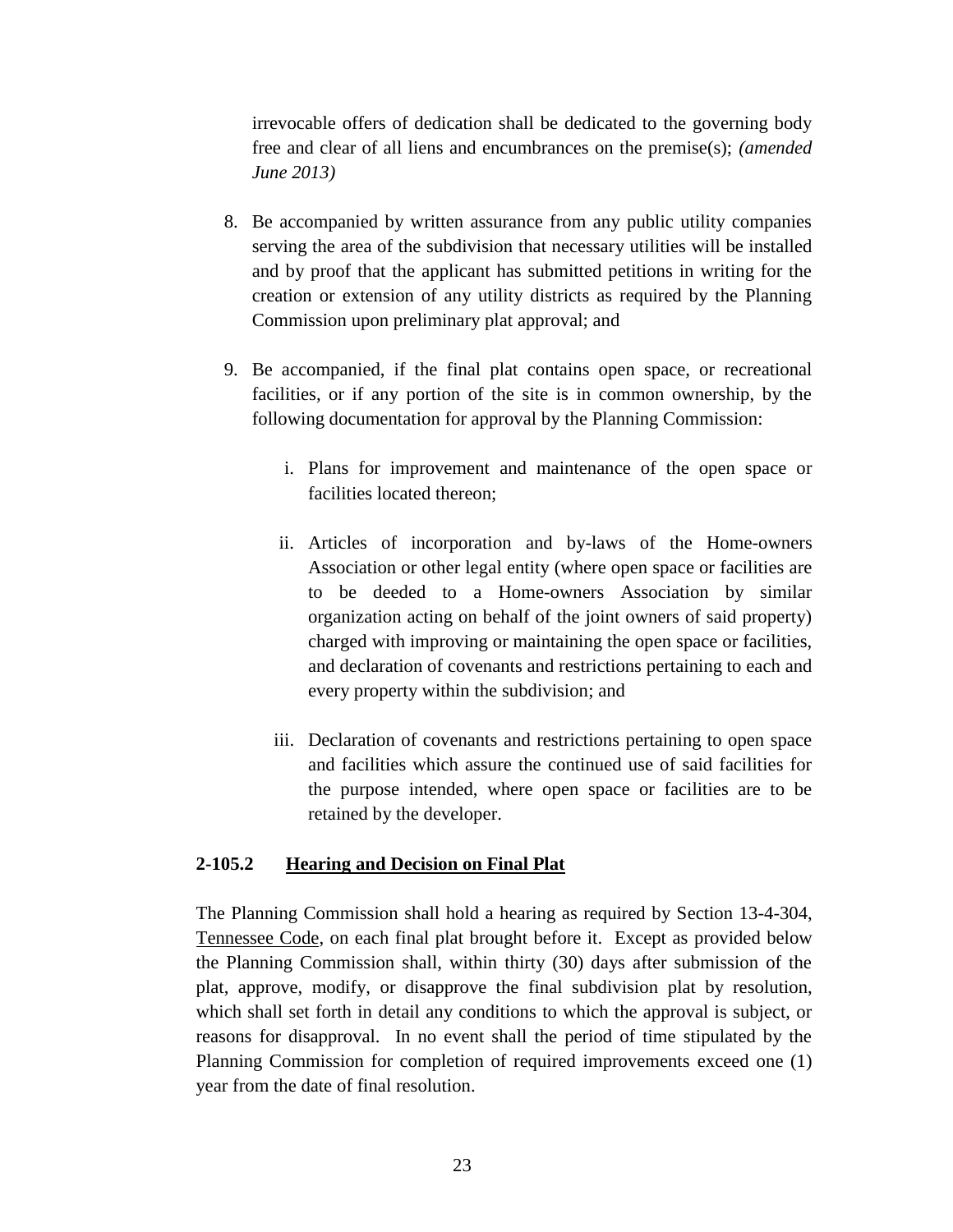Failure of the Planning Commission to act upon a plat within the prescribed time shall be deemed approval of the plat, however lack of a quorum does not constitute a failure to act upon a plat and therefore does not constitute automatic approval. Failure of the Planning Commission to act upon a plat will result in approval, entitling the applicant to proceed as specified in Subsection 2-104.4 and Section 2-105, of these regulations, and a certificate of approval shall be issued, upon demand, by the secretary of the Planning Commission. The applicant, however, may agree to an extension of the time for Planning Commission review.

One (1) copy of the final subdivision plat shall be returned to the applicant with the date of approval, conditional approval, or disapproval noted thereon.

# **2-105.3 Vested Rights**

No vested rights shall accrue to any plat by reason of preliminary or final approval until the actual signing of the plat by the secretary of the Planning Commission. All requirements, conditions, or regulations adopted by the Planning Commission, applicable to the particular subdivision or to all subdivisions generally, shall be deemed a condition of approval for any subdivision prior to the time of the signing of the final plat by the secretary of the Planning Commission. Where the Planning Commission has required the installation of improvements prior to the signing of the final plat, the Planning Commission shall not modify unreasonably the conditions set forth in the resolution of final approval.

# **2-106 Signing and Recording of Subdivision Plat**

#### **2-106.1 Signing of Plat**

- 1. When a bond is required, the secretary of the Planning Commission shall endorse approval on the plat after the bond has been approved by the Planning Commission and after all the conditions of the resolution pertaining to the plat have been satisfied.
- 2. When installation of improvements is required, the secretary of the Planning Commission shall endorse approval on the plat after all conditions of the resolution have been satisfied and all improvements satisfactorily completed. There shall be written evidence that the required public facilities have been installed in a manner satisfactory to the Planning Commission as shown on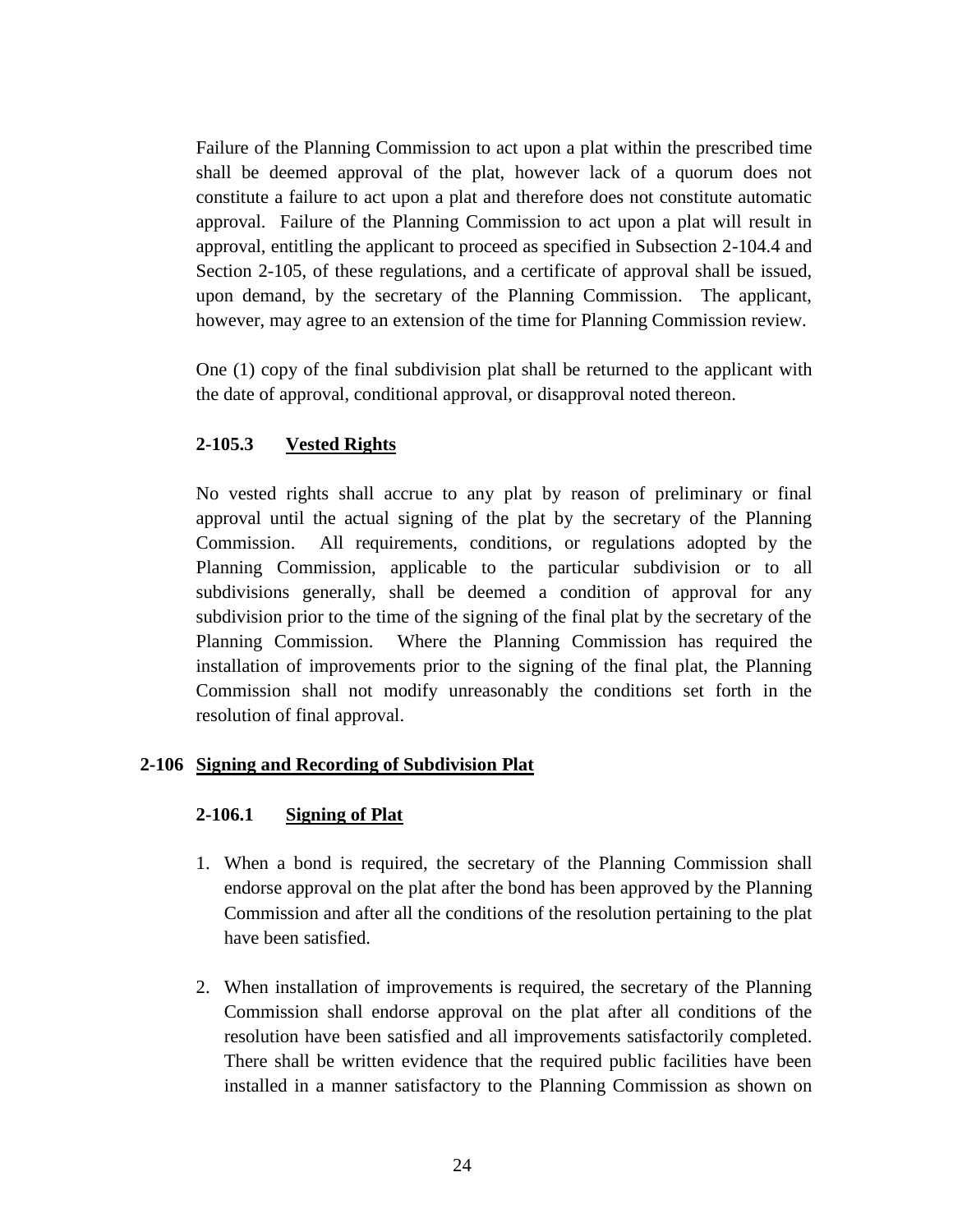certifications by the appropriate governmental representative(s) that necessary land dedications and improvements have been accomplished.

3. When the conditions of this section are satisfied, the secretary shall sign the permanent reproducible original of the subdivision plat.

# **2-106.2 Recording of Plat**

It shall be the responsibility of the enforcing officer to file the plat with the County Register's office within fifteen (15) days of the date of signature. Simultaneously, with the filing of the plat, the enforcing officer shall record the agreement of dedication together with such legal documents as shall be required to be recorded by legal counsel.

# **2-106.3 Phasing of Major Subdivision Plats**

Prior to granting final approval of a major subdivision plat, the Planning Commission may permit the plat to be divided into two (2) or more sections and may impose such conditions upon the filing of each section as it may deem necessary to assure the orderly development of the subdivision.

The Planning Commission may require that a Letter of Credit be in such amount as is commensurate with the section or sections of the plat to be filed and may defer the remaining required Letter of Credit principal amount until the remaining sections of the plat are offered for filing. The developer also may file irrevocable offers to dedicate public ways and improvements in the section offered to be filed and defer filing offers of dedication for the remaining sections until such sections, subject to any conditions imposed by the Planning Commission, shall be granted concurrently with final approval of the plat. Such authorized sections must contain at least ten (10) percent of the total number of lots contained in the proposed plat unless a specific waiver of this requirement is granted by the Planning Commission. *(Amended June 2013)*

# **2-107 Special Provisions Governing Unit Ownership (Condominium) Subdivisions**

# **2-107.1 General Provisions**

a. Intent: This section is intended to augment the general legislation of Sections 66-27-101 through 66-27-123, Tennessee Code, entitled "Horizontal Property Act," by providing supplemental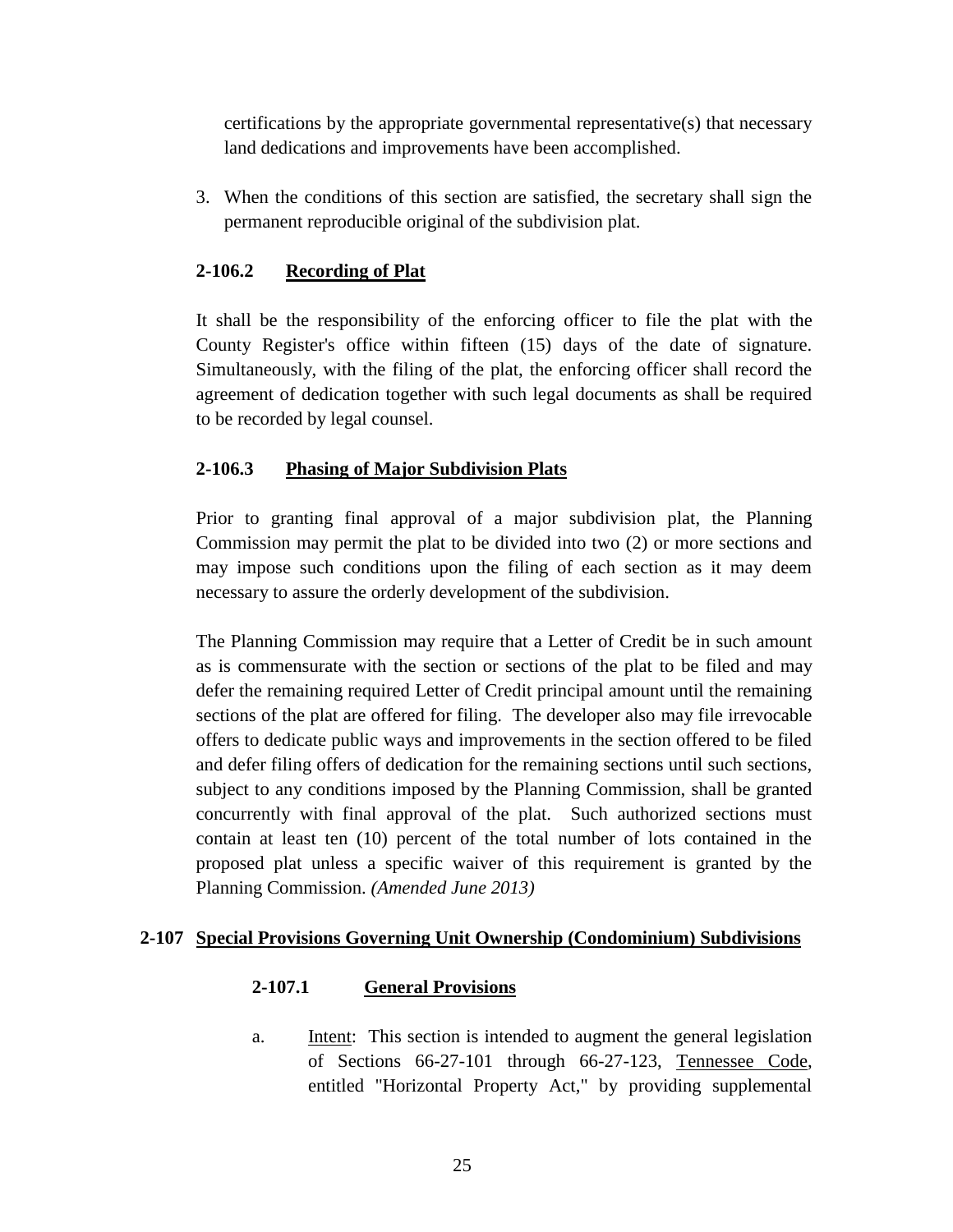rules and regulations for the implementation of the act, as specifically authorized in Section 66-27-121, Tennessee Code.

b. Applicability: Whenever a developer, the sole owner, or the coowners of a building or buildings expressly declare through the submission of a master deed, lease, or plat their desire to submit their property to a regime, as established and provided by Sections 66-27-101 through 66-27-123, Tennessee Code, wherein there is established a horizontal property regime, each such condominium or horizontal property regime created under the authority of these provisions for the purpose of sale or transfer of real property is subject to the provisions of these regulations.

# **2-101.7.2 Submission of Plat Required**

Prior to the sale or transfer of any property incorporated in the property regime, the developer, sole owner, or co-owners of such property shall submit to the Planning Commission a subdivision plat of such property in the manner prescribed by this article; such plat, if approved, shall be filed with the county register in the manner prescribed by this article.

# **2-107.3 Determination of Subdivision Type**

Condominium subdivisions shall be classified by the Planning Commission during the plat review process as either horizontal condominiums or vertical condominiums as defined in Article VI, of these regulations.

# **2-107.4 Procedure**

An applicant seeking approval of a condominium subdivision shall proceed through the normal procedure for subdivision approval, as set forth in this article.

#### **2-107.5 Contents of Plans and Documents**

The plats, plans, and documents submitted by an applicant seeking approval of condominium subdivision shall conform to the specifications set forth in Article V, of these regulations.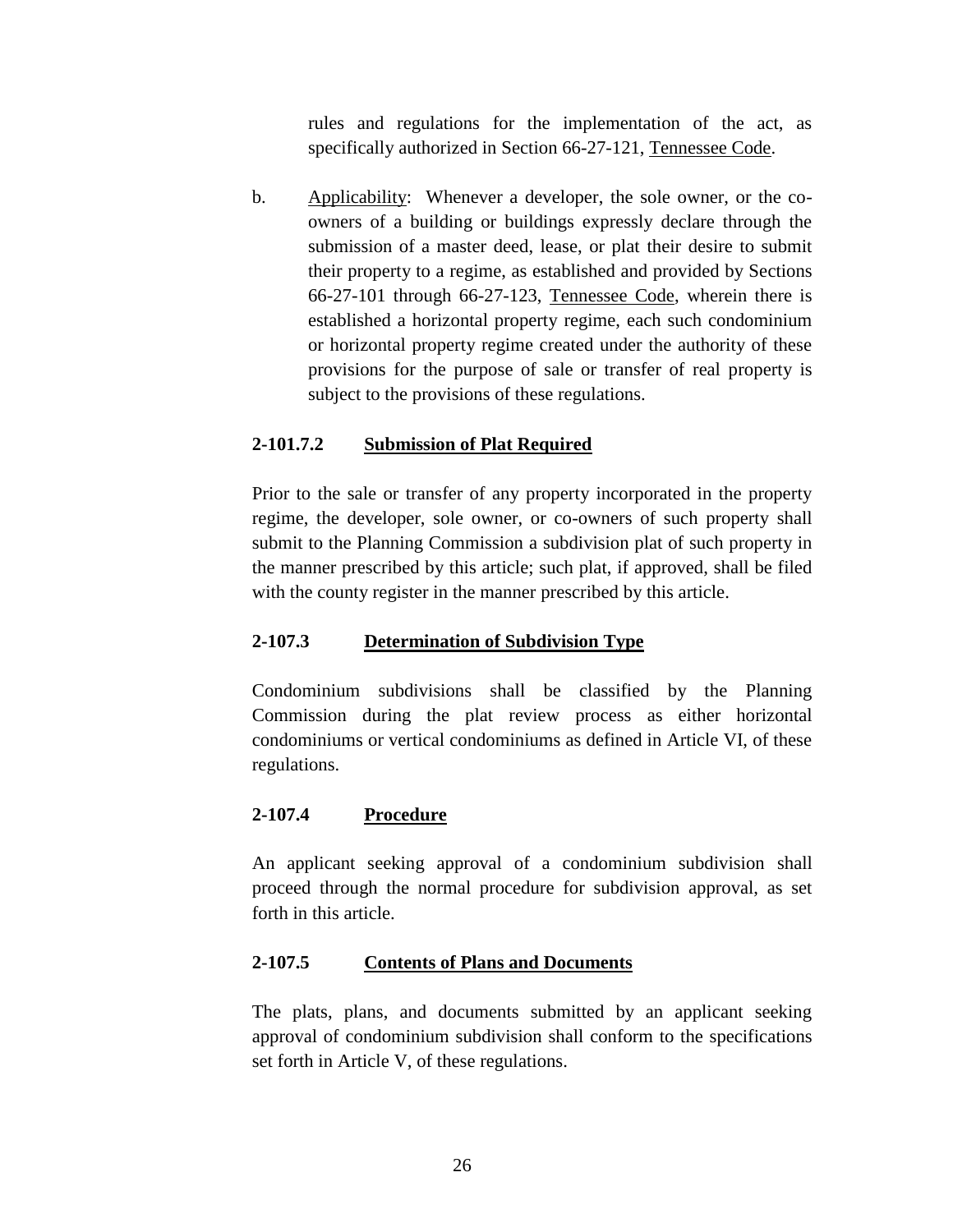# **2-108 Miscellaneous Platting Situations (***Amended June 2013)*

# **2-108.1 Converting Parcels into Building Sites**

A land parcel created by deed or land parcel identified as a reserve parcel on a plat may be converted to a building site within the limits set forth by the Zoning Ordinance and these regulations as follows:

- 1. Reserve parcels may be converted to building sites by submittal of a plat drawing as described herein. Removal of the reserve status shall require Planning Commission approval.
- 2. Parcels that a pending an action by a public utility to provide service availability as noted on the face of the approved subdivision plat that created the parcel may not be removed from "reserve" status.

# **2-108.2 Combining Two or More Lots**

Any number of lots may be combined into an equal or lesser number of lots by submittal of a Final Plat drawing as described herein. The drawing shall show the original lot lines as dashed line and proposed lot lines as solid lines. Combining lots shall require approval by the Planning Commission. Any lots resulting from such combination shall meet all applicable Zoning and Subdivision regulations. Administrative approval may be granted if easements, utilities, rights of way are not affected, and the proposed action meets all applicable regulations. No building or structures may be built across property lines.

# **2-108.3 Shifting Lot Lines**

Shifting of lots lines shall be subject to the same procedures as described herein for a minor subdivision. No shifting of lot lines may be permitted that result in nonconforming parcels.

# **2-108.4 Dedication of Right of Way, Public Use Lands, or Easements.** *(Amended June 2013)*

The dedication of land or use of land for public purposes may be accomplished by one of the following methods, both of which require Planning Commission approval.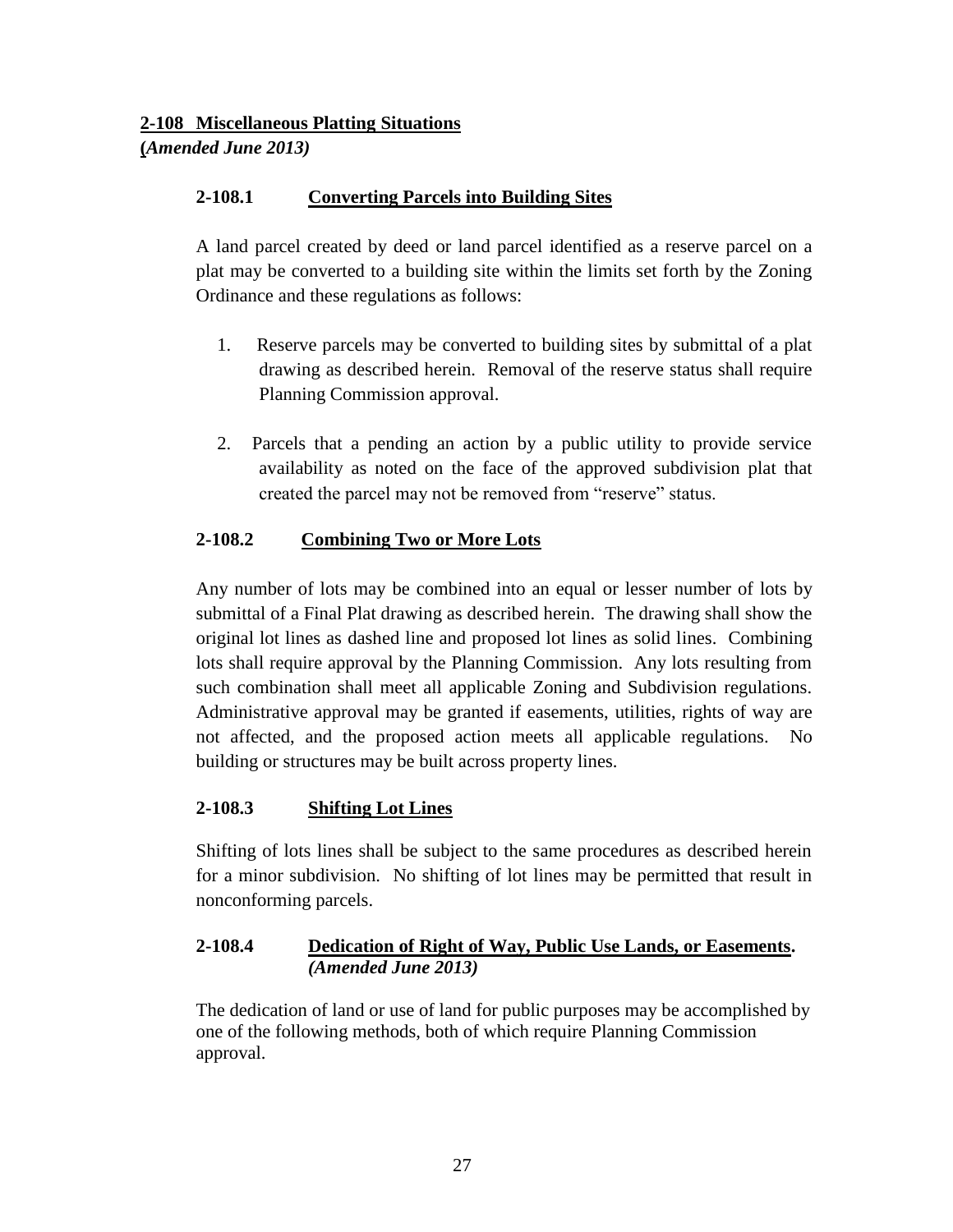# **1. Dedication by Plat:**

A reproducible plat shall be prepared depicting the area to be dedicated by lines and survey description. The location of surrounding property lines, roads and public utilities shall be shown for reference. The placing of monuments and the location of such shall be shown on the plat. Signatory data shall also be included in the same manner as for a Final Plat. If the dedication for a road right of way that, by location of the dedication area, would divide a tract into two parcels, the plat shall be created as a Final Subdivision Plat in accordance with applicable Subdivision and Zoning regulations.

### **2. Dedication by Written Document (Deed or Instrument):**

A written document in a form acceptable by the Town of Bell Buckle may be used for dedications in lieu of a plat. The document shall contain the following minimum information:

- A. Statement of Purpose
- B. A survey description of the area to be dedicated.
- C. Conditions imposed by the Grantor, if any.
- D. The document shall contain the same signatory data as required for a Final Plat.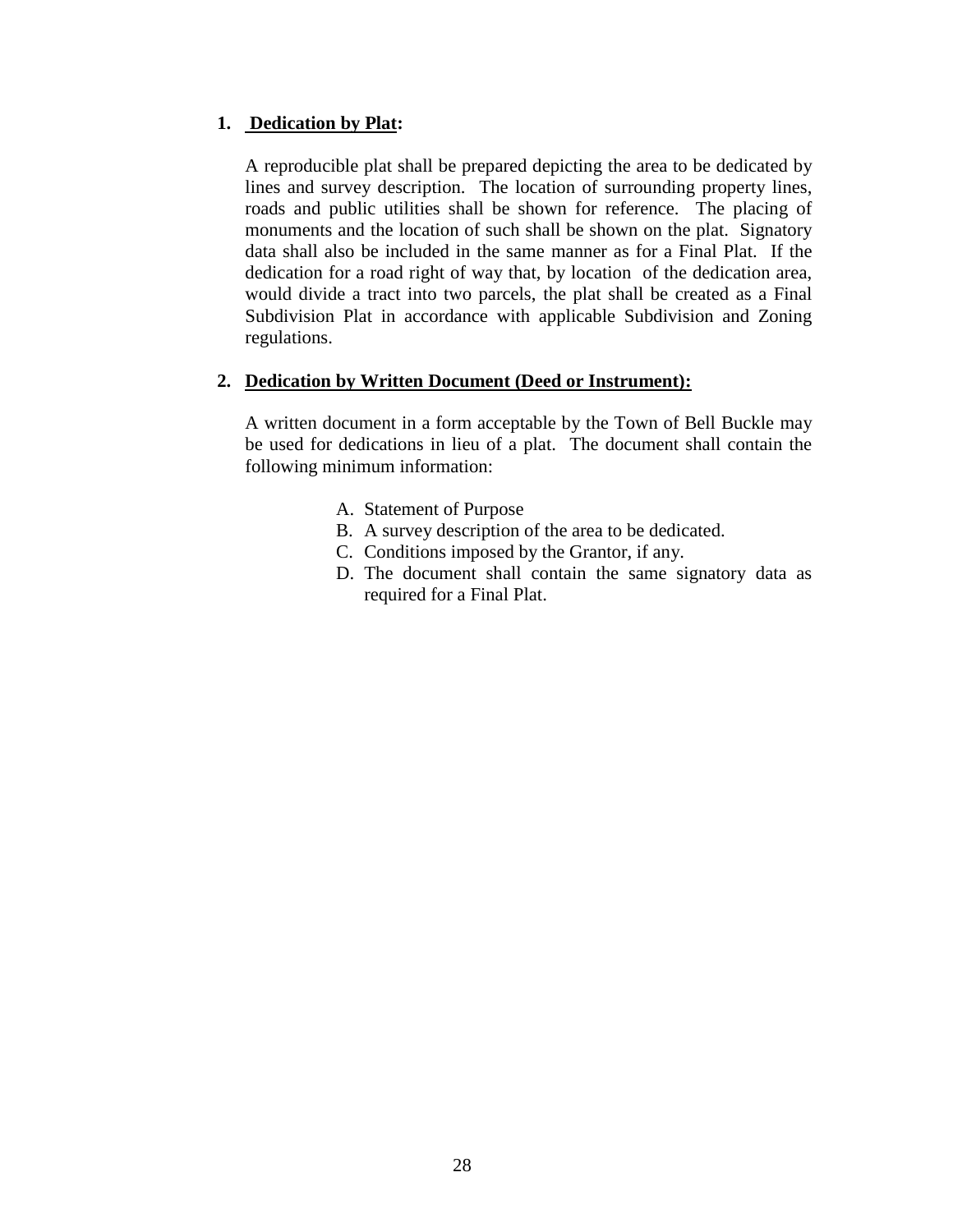#### **ARTICLE III**

# **ASSURANCE FOR COMPLETION AND MAINTENANCE OF IMPROVEMENTS**

#### **3-101 Surety Instruments (***Amended June 2013)*

#### **3-101.101 Performance and Maintenance Securities and Agreements**

After the necessary information has been provided, a Performance or Maintenance Agreement shall be prepared and sent to the Applicant. The agreement is a legal document, which binds the Applicant to the Town, and states that the Applicant shall install the required public improvements and if the Applicant fails to complete said improvements, the Town shall has the right to make demand for payment of the Guarantee In Lieu Improvement that is provided with the Agreement. The Agreements shall be in a form and contain requirements and conditions that the Applicant must accomplish.

#### **3-101.102 Security Documents**

The security or surety documents shall be in the form of an irrevocable Letter of Credit or cashier's check. Irrevocable Letters of Credit and/or cashier's checks are the only surety accepted.

All Letters of Credit are required to be renewed automatically with no expiration date (also referred to as "evergreen".) Letters of Credit will be sent to the Town directly from the issuing bank. The Letter of Credit is subject to the Uniform Customs and Practice for Documentary Credits fixed by the International Chamber of Commerce applicable at the date of the issuance of the Letter of Credit.

#### **3-101.103 Letters of Credit**

If a letter of credit will be used to secure the agreement, a cover letter will be sent to the applicant stating the information, as it must appear on the letter of credit, such as beneficiary, amount, and any verbatim statements. Letters of credit must be issued by a bank with a branch located within the physical limits of Bedford County, Tennessee, and the letter of credit must state that documents calling for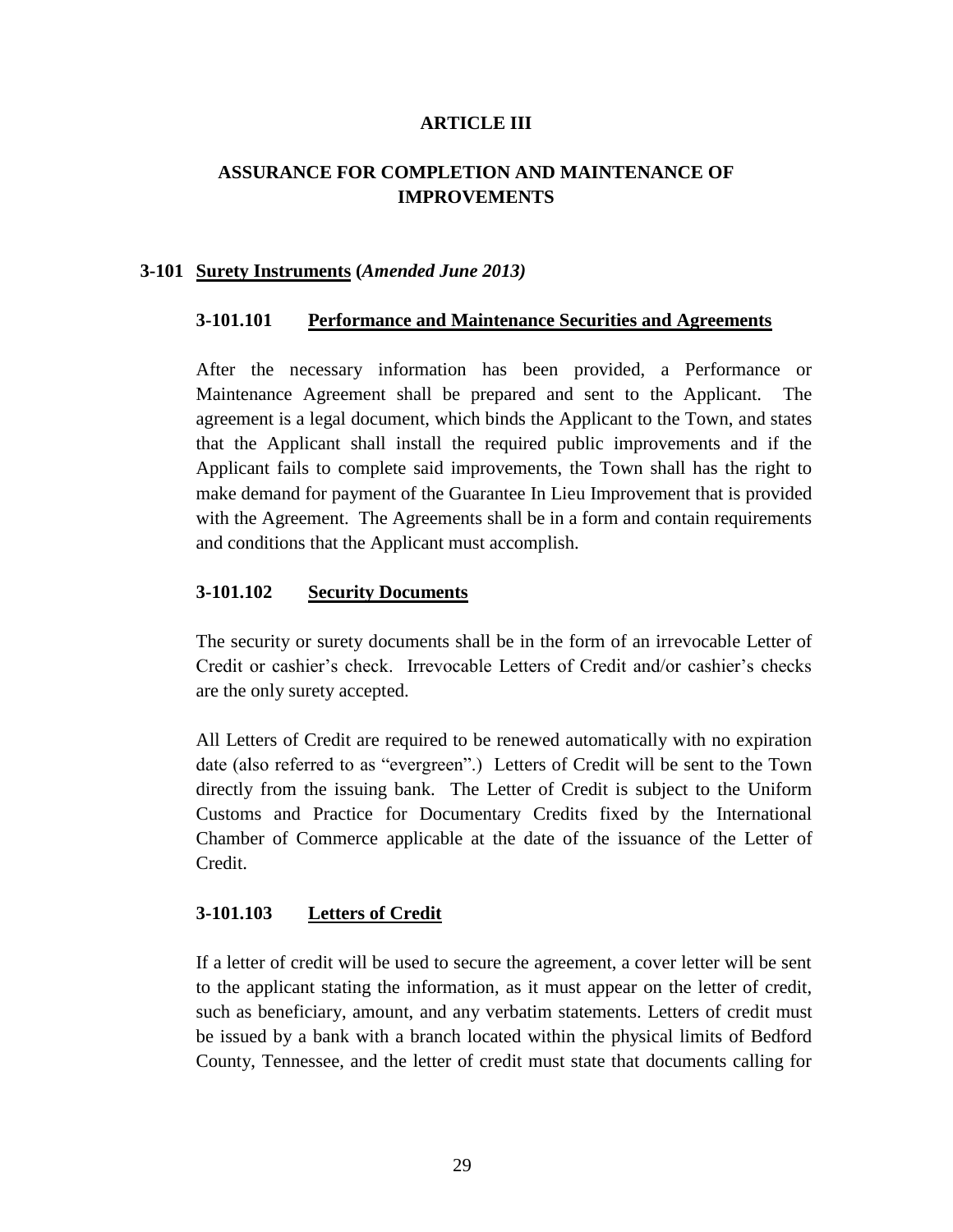payment of the letter of credit may be presented at a branch location in Bedford County.

If the issuing bank is not located Bedford County, Tennessee, it must have a reciprocal agreement with a bank located within Bedford County, Tennessee, and the letter of credit must state that presentation of the documents calling for payment of the letter of credit may be made at that bank's location.

As stated above, all letters of credit are now required to be automatically renewed, with no expiration date, containing a clause that requires a minimum of sixty (60) days prior written notice from both the bank and the applicant, should the bank decide it does not intend to renew the letter of credit, delivered to the Planning Commission by overnight courier (or other delivery means such as certified mail that requires a recipient signature). The expiration period and expiration date shall be set by the Planning Commission. The Planning Commission will consider setting the expiration date to be between April and November to facilitate the completion of paving. The Planning Commission can call for the payment of the letter of credit 3-months before the expiration date.

#### **3-101.104 Cashier's Checks**

If a cashier's check is used to secure the agreement, the check shall be made payable to the Bell Buckle, TN Government. The check will be deposited into a NON-INTEREST BEARING escrow account. If the performance agreement is reduced at a later time, the Town will reimburse the applicant for the difference between the original performance agreement amount and the reduced performance agreement amount. When the performance agreement is released and placed under a maintenance agreement, the Town will reimburse the applicant for the difference between the performance agreement amount and the maintenance agreement amount, once the fully executed maintenance agreement is returned to the Planning Commission. When the maintenance agreement is released, the Town will reimburse the applicant for the maintenance agreement amount.

# **3-101.105 Governmental Units**

Governmental units to which these bonds and contract provisions apply may file, in lieu of said contract or bond, a certified resolution or ordinance from officers or agencies authorized to act in their behalf agreeing to comply with the provisions of this article.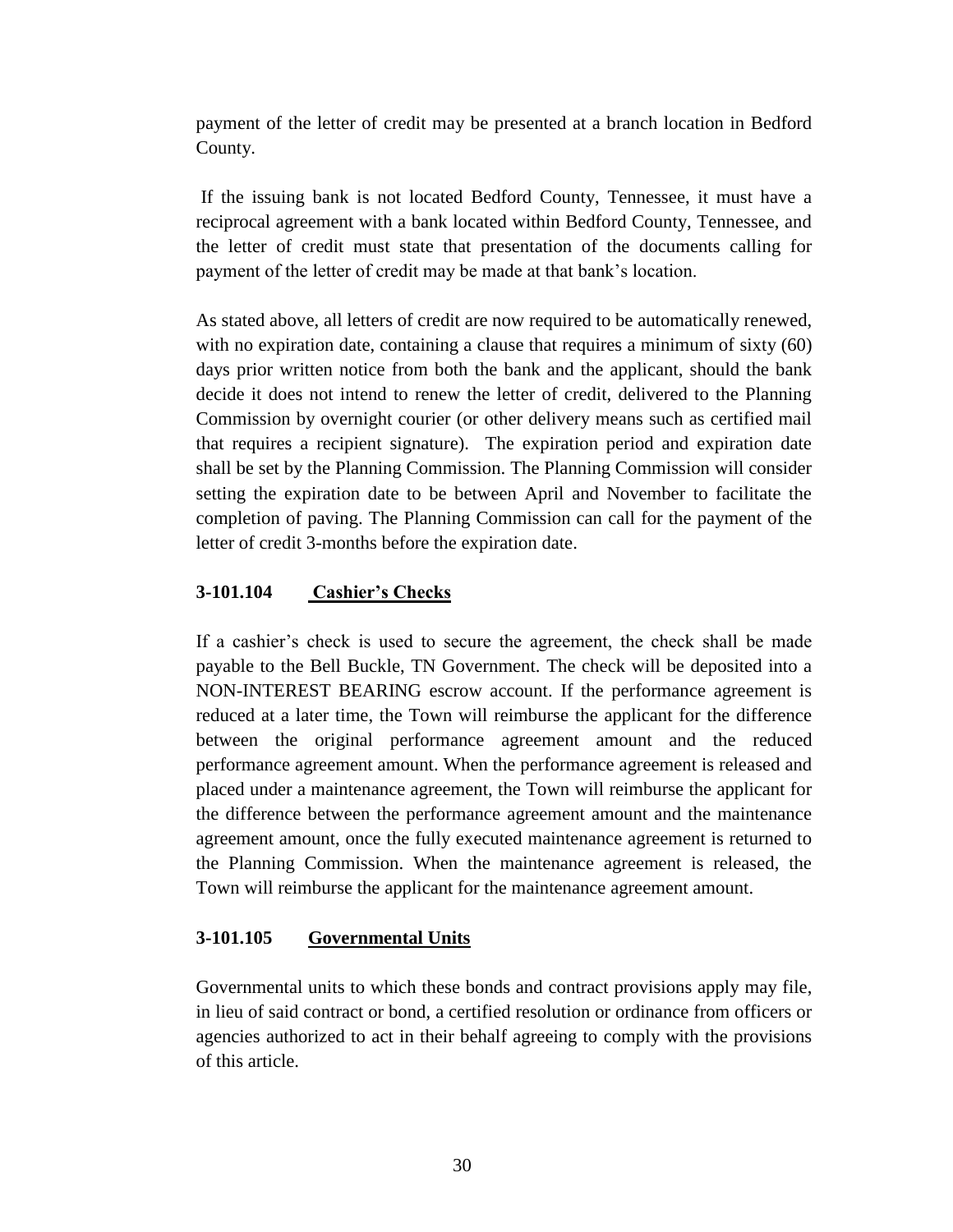# **3-102 Improvements**

#### **3-102.1 Completion of Improvements**

Before the final subdivision plat is signed by the Planning Commission secretary as specified in Subsection 2-105.1, of these regulations, all applicants shall complete, in accordance with the Planning Commission's decision and to the satisfaction of the appropriate governmental representative, all public ways, sanitary, and other improvements, including lot improvements on the individual lots of the subdivision, as required in these regulations and approved by the Planning Commission, and shall dedicate such improvements to the free and clear of all liens and encumbrances on the property and public improvements thus dedicated.

### **3-102.2 Temporary Improvements**

The applicant shall build and pay for all costs of temporary improvements required by the Planning Commission, and shall maintain them to a reasonable satisfaction for the period specified by the Planning Commission. Prior to construction of any temporary facility or improvement, the applicant shall file with the governing body a separate suitable bond for temporary facilities, which shall ensure that the temporary facilities will be properly constructed, maintained, and/or removed.

# **3-102.3 Costs of Improvements**

All required improvements shall be made by the applicant at his/her expense. Any provisions for reimbursement by the governing body or any utility agency shall be stipulated clearly in the provisions of any bonds.

# **3-102.4 Failure to Complete Improvements**

In subdivisions for which no Letter of Credit has been posted, if the improvements are not completed within the period specified by the Planning Commission in the resolution approving the plat, the approval shall be deemed to have expired. In those cases in which a Letter of Credit has been posted and required improvements have not been installed within the terms of such Letter of Credit, the governing body thereupon may declare the Letter to be in default and require that all the improvements be installed regardless of the extent of the building development at the time the bond is declared to be in default.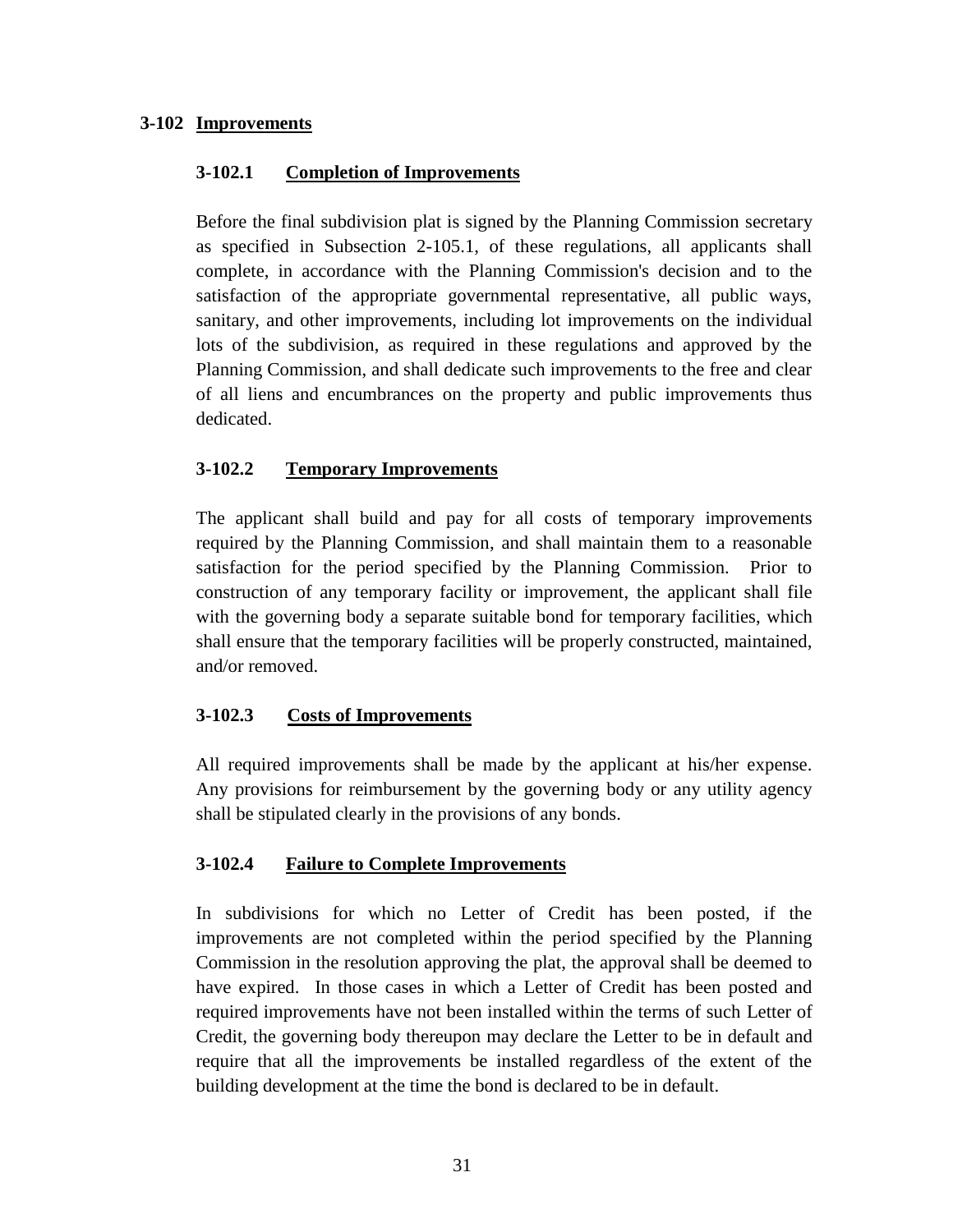#### **3-102.7 Acceptance of Dedication Offers**

Acceptance of formal offers of dedication of public ways, easements, and parks shall be by formal action of the governing body. Such action shall be in the form of a resolution recommended by the Planning Commission to the governing body. The approval by the Planning Commission of a subdivision plat shall not be deemed to constitute or imply an acceptance by the local government of any public way, easement, or other ground shown on the plat. The Planning Commission may require the plat to be endorsed with appropriate notes to this effect.

#### **3-102.8 Inspection of Improvements**

#### **3-102.801 General Procedure**

The Planning Commission may provide for inspection of required improvements during construction and ensure their satisfactory completion. If the appropriate governmental representative finds upon inspection that any of the required improvements have not been constructed in accordance with the governing body's construction standards and specifications, the applicant shall be responsible for completing the improvements to the required standards. Whenever the cost of improvements is covered by a Letter of Credit, the applicant and the bank shall be liable severally and jointly for completing said improvements according to specifications.

#### **3-102.802 Release or Reduction of Letter of Credit**

#### **3-102.802.1 Certificate of Satisfactory Completion**

The governing body shall not recommend dedication of required public improvements, nor release, nor reduce a Letter of Credit, until the appropriate governmental representative submits a certificate stating that all required improvements have been satisfactorily completed, and until the applicant's engineer or surveyor has certified to the Planning Commission and the appropriate governmental representative (through submission of a detailed "as built" survey of the subdivision indicating location, dimensions, construction materials, and any other information required by the Planning Commission) that the layout and the line and grade of all public improvements are in accordance with the approved construction plans for the subdivision. Upon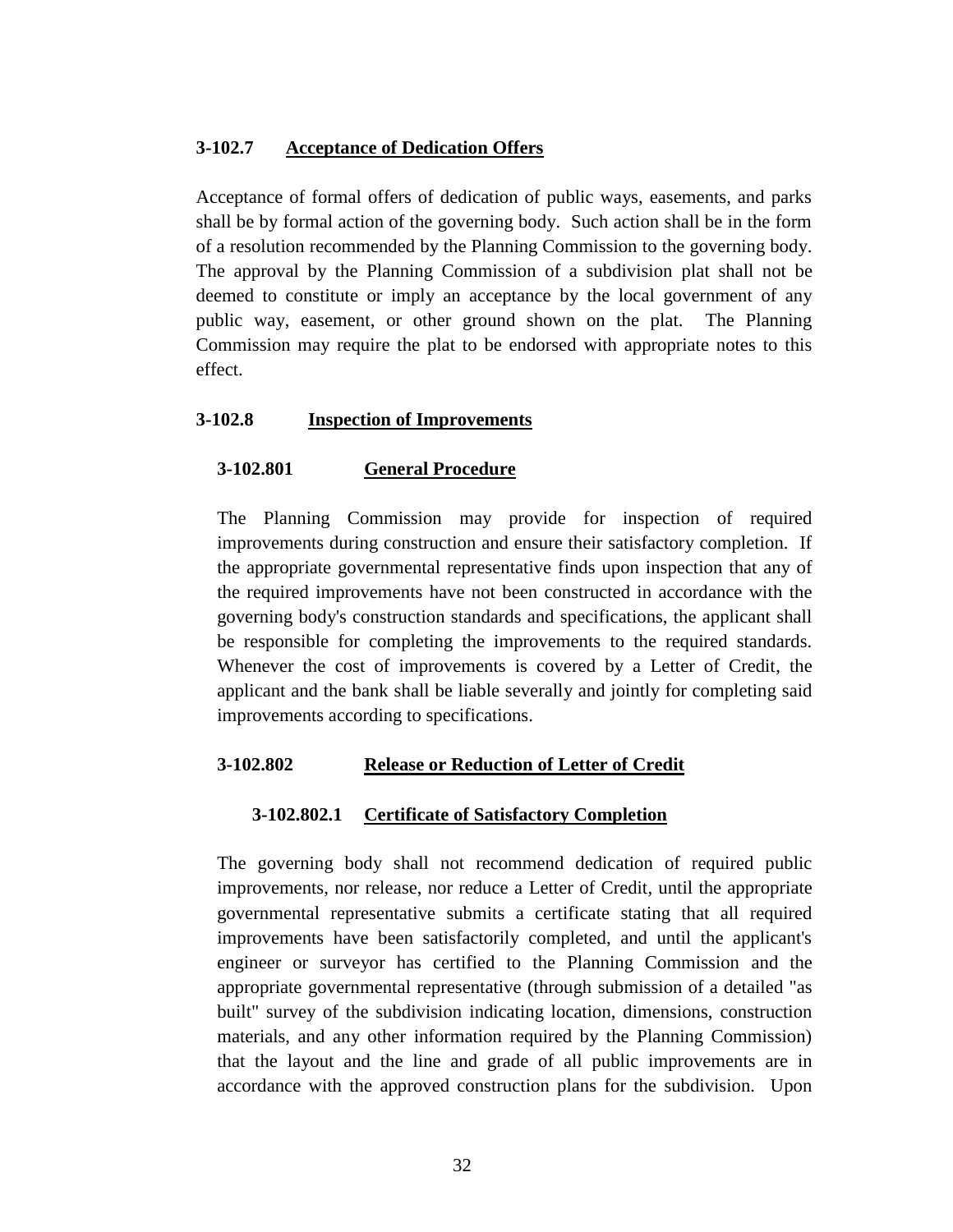such approval and recommendation, the governing body, thereafter, may accept the dedicated improvements in accordance with the procedures set forth in these regulations.

# **3-102.802.2 Reduction of Letter of Credit**

A Letter of Credit may be reduced upon actual dedication and acceptance of public improvements and then only to the ratio that the public improvement dedicated bears to the total public improvements for the plat. In no event shall a Letter of Credit be reduced below twenty-five (25) percent of the principal amount prior to final acceptance of all items covered under the Letter of Credit

# **3-102.9 Maintenance of Improvements**

The applicant shall maintain all improvements including all lot improvements, until acceptance of the public improvements by the governmental body.

The applicant shall be required to file a maintenance Letter of Credit with the governing body prior to dedication, in an amount considered adequate by the Planning Commission and in a form satisfactory to legal counsel in order to assure the satisfactory condition of the required improvements, including all lot improvements, for a period of one (1) year after the date of acceptance of the public improvements by the governing body.

# **3-102.10 Deferral or Waiver of Required Improvements**

The Planning Commission may defer or waive at the time of final approval, subject to appropriate conditions, the provision of any or all such improvements as, in its judgment, are not requisite in the interest of the public health, safety, and general welfare, or which are inappropriate because of inadequacy or lack of connecting facilities.

Whenever it is deemed necessary by the Planning Commission to defer the construction of any improvement required herein because of incompatible grades, future planning, inadequate or lack of connecting facilities, or other reasons, the developer shall either pay his share of the costs of the future improvements to the governing body prior to signing of the final subdivision plat by the appropriate governmental representative(s) or post a bond or other surety instrument ensuring completion of said improvements upon demand of the governing body.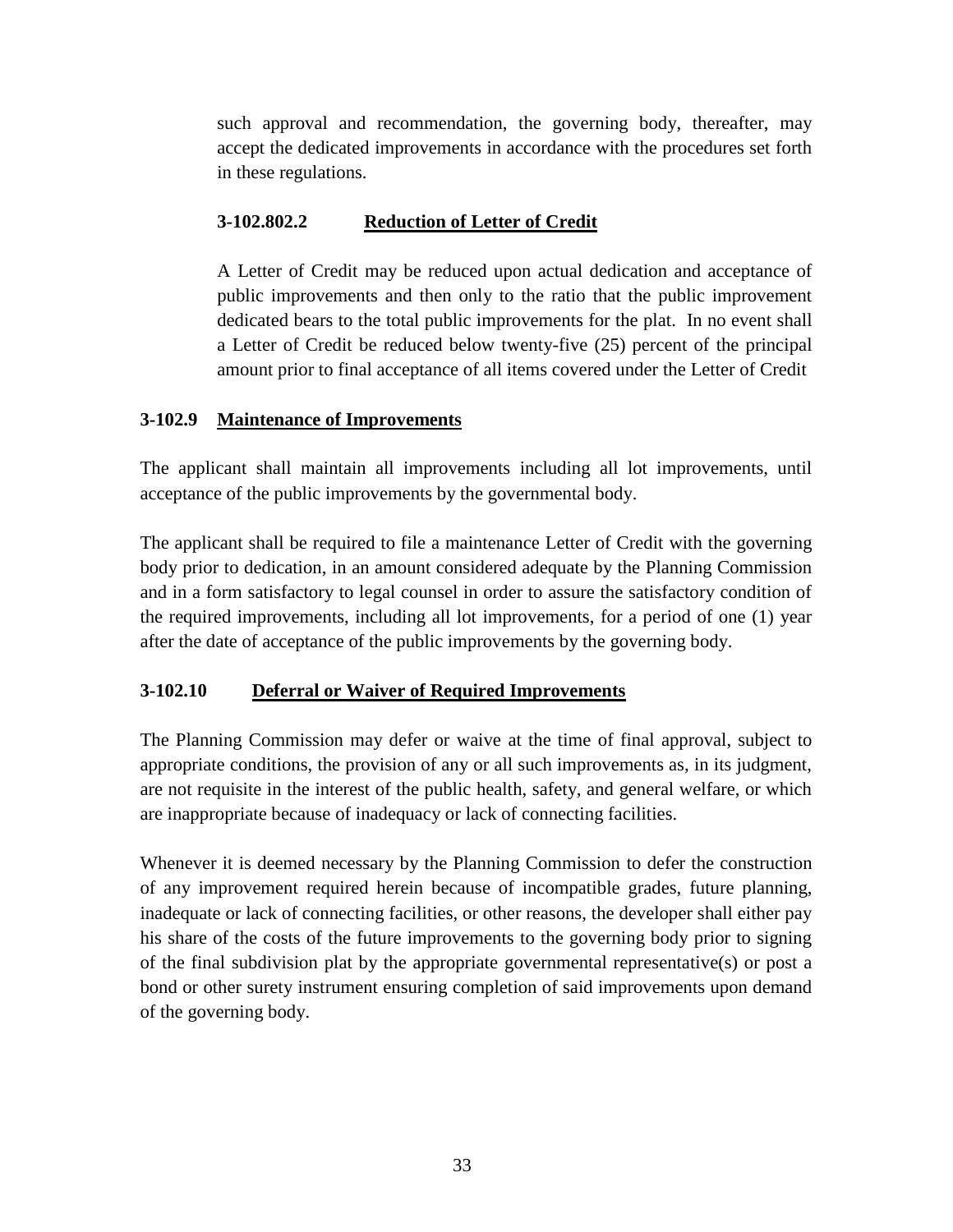#### **3-102.11 Escrow Deposits for Lot Improvements**

#### **3-102.11.1 Acceptance of Escrow Funds**

Whenever, by reason of the season of the year, any lot improvements required by these regulations cannot be performed, the enforcing officer nevertheless may issue a certificate of occupancy upon accepting a cash escrow deposit in an amount to be determined by the appropriate governmental representative for the cost of such improvements; provided, there otherwise is no danger to the health, safety, or general welfare. The Letter of Credit covering such lot improvements shall remain in full force and effect.

#### **3-102.11.2 Procedures on Escrow Fund**

All required improvements for which escrow funds have been accepted by the enforcing officer at the time of issuance of a Certificate of Occupancy shall be installed by the developer within a period of nine (9) months from the date of deposit and issuance of the Certificate of Occupancy. In the event that the improvements have not been installed properly at the end of the time period, the enforcing officer shall provide written notice of two (2) weeks to the developer requiring him to install the improvements, and in the event they are not installed properly, in the judgment of the enforcing officer, he may request the governing body to proceed to install or to contract for the installation of the necessary improvements in a sum not to exceed the amount of the escrow deposit.

At the time of the issuance of the Certificate of Occupancy for which escrow funds are being deposited, the applicant shall obtain and file with the enforcing officer, prior to obtaining the Certificate of Occupancy, a notarized statement from the purchaser(s) of the premise authorizing the enforcing officer to install the improvements at the end of the nine (9) month period in the event the improvements have not been installed properly by the developer.

#### **3-102.12 Issuances of Building Permits and Certificates of Occupancy**

A. Where a Letter of Credit has been required for a subdivision, or any section of a subdivision, no Certificate of Occupancy for any building in the subdivision or section thereof shall be issued prior to the completion and dedication of the improvements to the appropriate governmental unit, as required in the Planning Commission's resolution of final approval of the subdivision plat.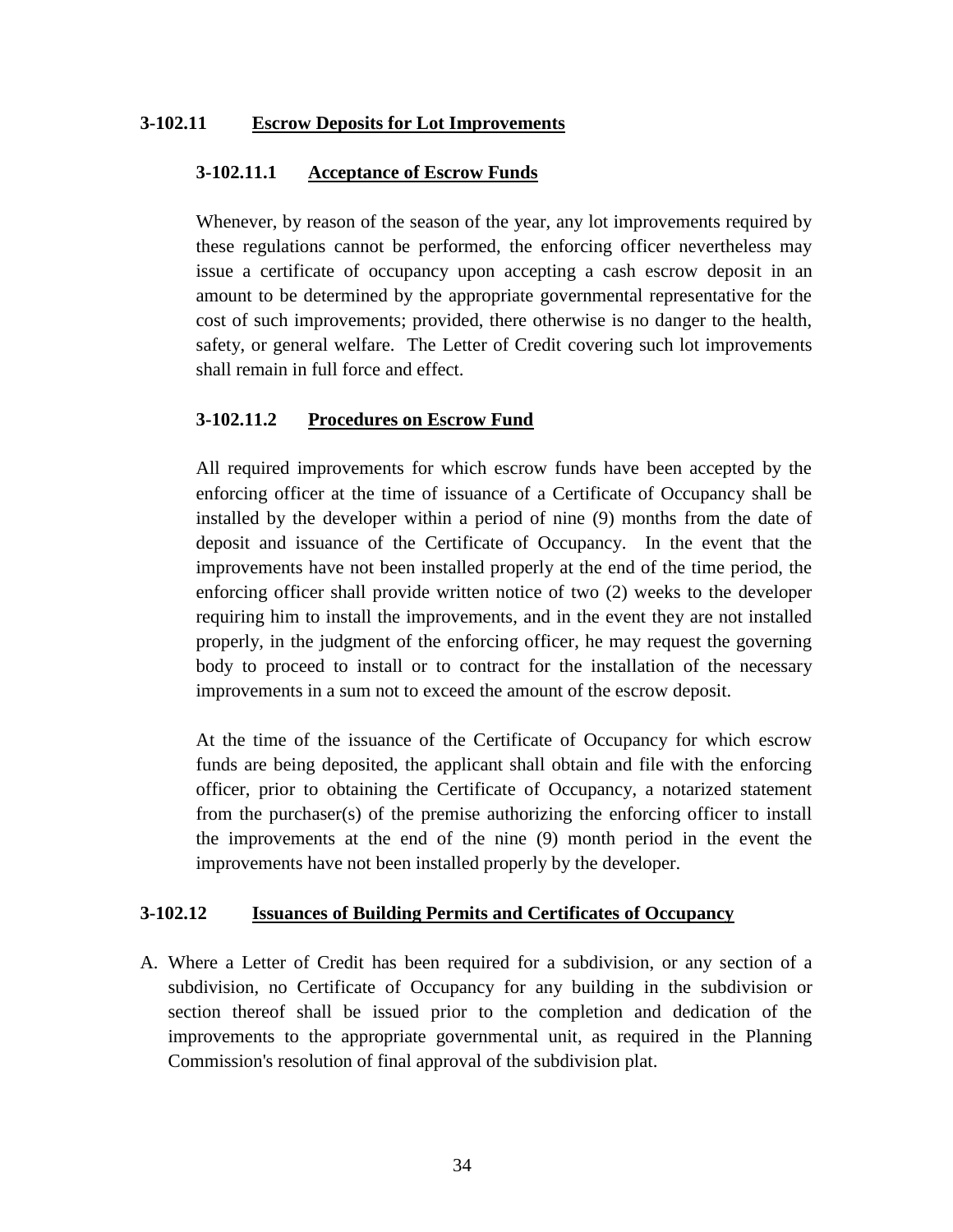- B. The extent of public way improvements shall be adequate for vehicular access by the prospective occupant and by police and fire equipment prior to the issuance of a Certificate of Occupancy. The developer shall at the time of the dedication submit funds in escrow to the Planning Commission in a sum to be determined by the same.
- C. No building permit shall be issued for the final ten (10) percent of lots in a subdivision, or if ten (10) percent be less than two (2) lots, for the final two (2) lots of a subdivision, until all public improvements required by the Planning Commission's resolution of final plat approval have been fully completed, dedicated, and accepted by the governmental body.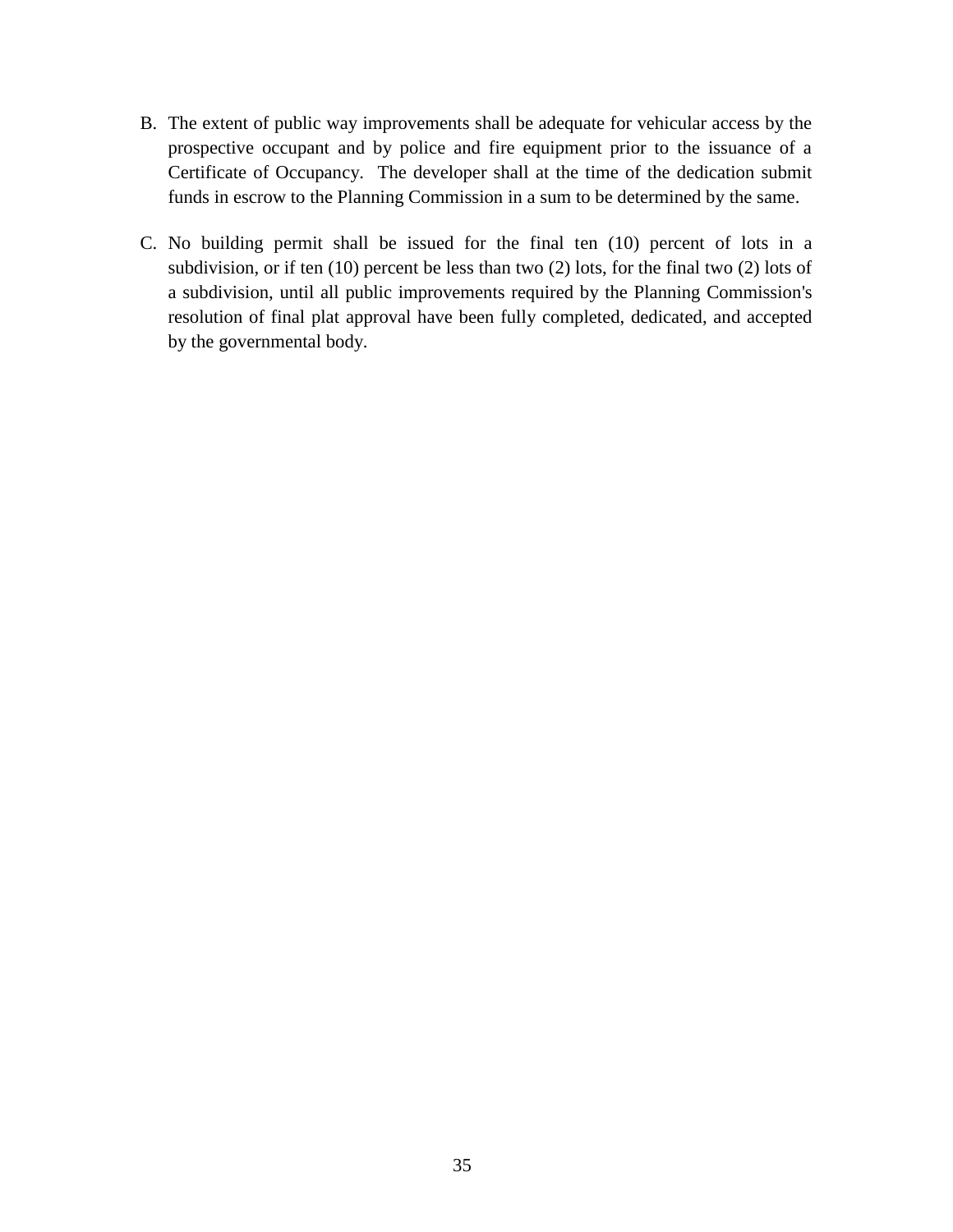### **ARTICLE IV**

# **REQUIREMENTS FOR IMPROVEMENTS, RESERVATIONS, AND DESIGN**

## **4-101 General Requirements**

### **4-101.1 Conformance to Applicable Rules and Regulations**

In addition to the requirements established herein, all subdivision plats shall comply with all applicable laws, ordinances, resolutions, rules, or regulations, including, but not limited to:

- 1. All applicable provisions of Tennessee Law, regulations, or policy;
- 2. Any zoning ordinance, any building and housing codes, and all other applicable laws or policies of the governing body;
- 3. The adopted general plan and major road or street (public way) plan;
- 4. The rules of the county health department and the Tennessee Department of Environment & Conservation*;*
- 5. The rules, as applicable, of the Federal Highway Administration or Tennessee Department of Transportation, if the subdivision or any lot contained therein abuts a non-local highway; and
- 6. The standards and regulations adopted by all other boards, commissions, and agencies of the governing body, where applicable.

Plat approval may be withheld if a subdivision is not in conformity with the above rules or with the provisions set forth in Section 1-104, of these regulations.

#### **4-101.2 Self-Imposed Restrictions**

If the owner places restrictions on any of the land contained in the subdivision greater than those required by any zoning ordinance or these regulations, such restrictions or reference thereto shall be recorded with the county register on a separate form, along with the final subdivision plat in the office of the county register.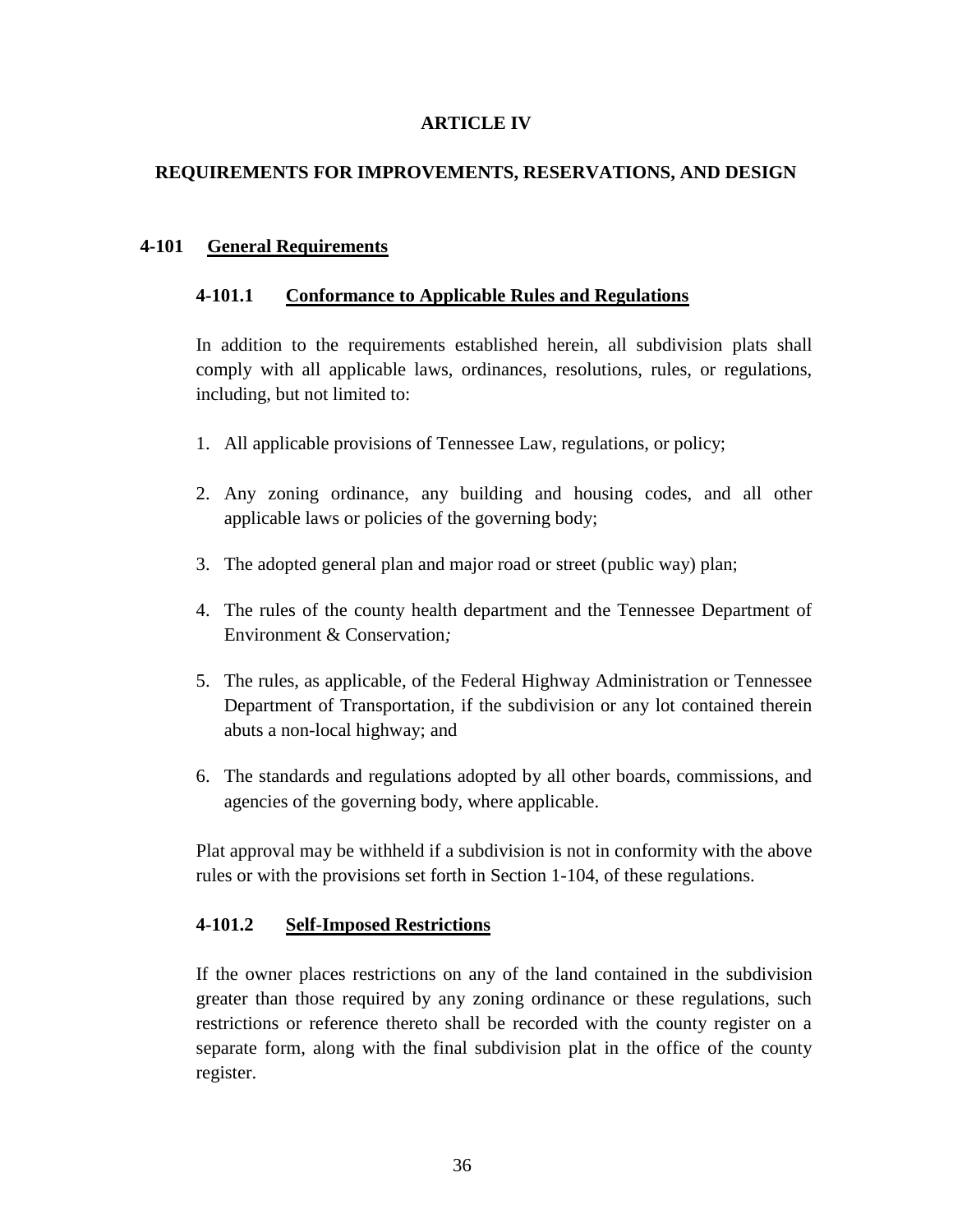### **4-101.3 Monuments**

The subdivider shall place permanent reference monuments on the subdivision as required herein and as approved by a licensed surveyor. These monuments shall be concrete not less than thirty (30) inches in length; not less than four (4) inches square or five (5) inches in diameter; and marked on top with a cross, brass plug, iron rod, or other durable material securely embedded. Monuments shall be located and set as follows.

- 1. Monuments shall be located on public way right-of-way lines, at public way intersections, and sections, and at the beginning and ending point of curves. All monuments shall be spaced so as to be within sight of each other.
- 2. The external boundaries of a subdivision shall be monumented in the field. These monuments shall be placed not more than fourteen hundred (1,400) feet apart in any straight line and at all corners or breaks at each end of all curves, at the point where a curve changes its radius, at all angle points in any line, and at all angle points along a meander line, said points to be not less than twenty (20) feet back from the bank of any river or stream, except that when such corners or points fall within a public way or proposed future public way, the monuments shall be placed on the side line of the street.
- 3. All internal boundaries and those corners and points not referred to in the preceding paragraph shall be monumented in the field by like monuments as described above. Such monuments shall be placed at each end of all curves, at a point where a river changes its radius, and at all angle points in any line. All lot corners not falling on any of the above described points shall be marked by iron rods, pipe, or pins at least eighteen (18) inches long and five-eights (5/8) inch in diameter.
- 4. The lines of lots that extend to rivers or streams shall be monumented in the field by iron pins at least eighteen (18) inches long and five-eights (5/8) inch in diameter or by round or square iron bars at least eighteen (18) inches long. These pins shall be placed at the point of intersection of the river or stream and lot line, with a meander line established not less than twenty (20) feet back from the bank of the river or stream.
- 5. All such monuments and pins shall be set flush with the ground and planted in such a manner that they will not be dislodged easily.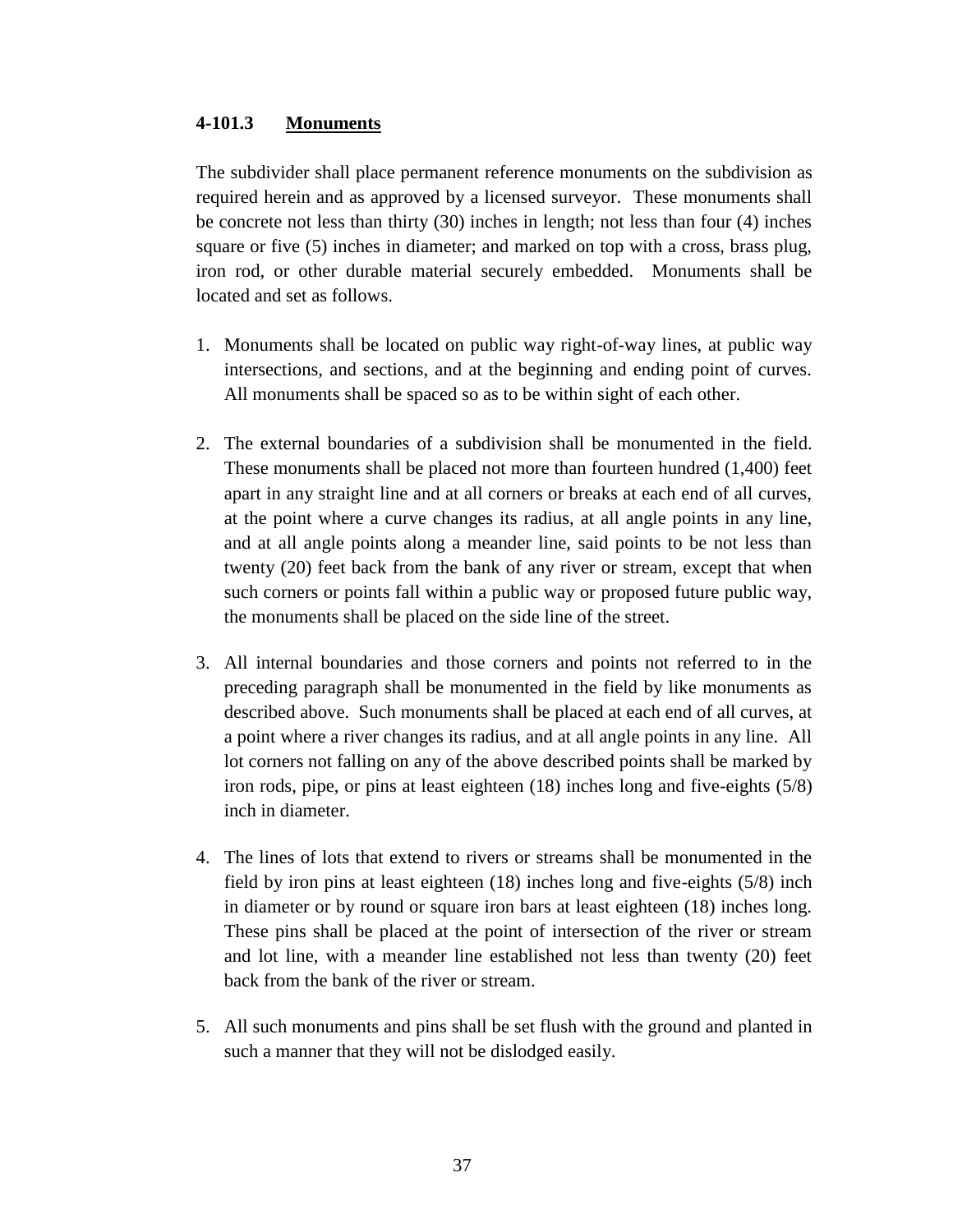6. All monuments and pins shall be properly set in the ground and approved by a registered land surveyor prior to the time the Planning Commission recommends approval of the final plat or release of the bond where bond is made in lieu of improvements.

## **4-101.4 Character of the Land**

Land which the Planning Commission finds to be unsuitable for subdivision or development due to flooding, improper drainage, steep slopes, rock formations, adverse earth formations or topography, utility easements, or other features which would be harmful to the safety, health, and general welfare of inhabitants of the land and surrounding areas shall not be subdivided or developed unless adequate methods are formulated by the developer and approved by the Planning Commission, upon recommendation of any staff assistant serving the Planning Commission and/or other governmental representative, if any, to solve the problems created by the unsuitable land conditions. Such land shall be set aside for such uses as will not involve such a danger.

Where protection against flood damage is necessary, in the opinion of the Planning Commission, flood-damage protection techniques may include, as deemed appropriate by the Planning Commission:

- 1. The imposition of any surety and deed restrictions enforceable by the Planning Commission to regulate the future type and design of uses within the flood prone areas; and
- 2. Flood protection measures designed so as not to increase, either individually or collectively, flood flows, height, duration, or damages, and so as not to infringe upon the regulatory floodway.
- 3. Installation of flood warning systems.
- 4. The use of fill, dikes, levees, and other protective measures.
- 5. The use of flood proofing measures, which may include:
	- a. Anchorage to resist flotation and lateral movement.
	- b. Installation of watertight doors, bulkheads, shutters, or other similar methods of closure.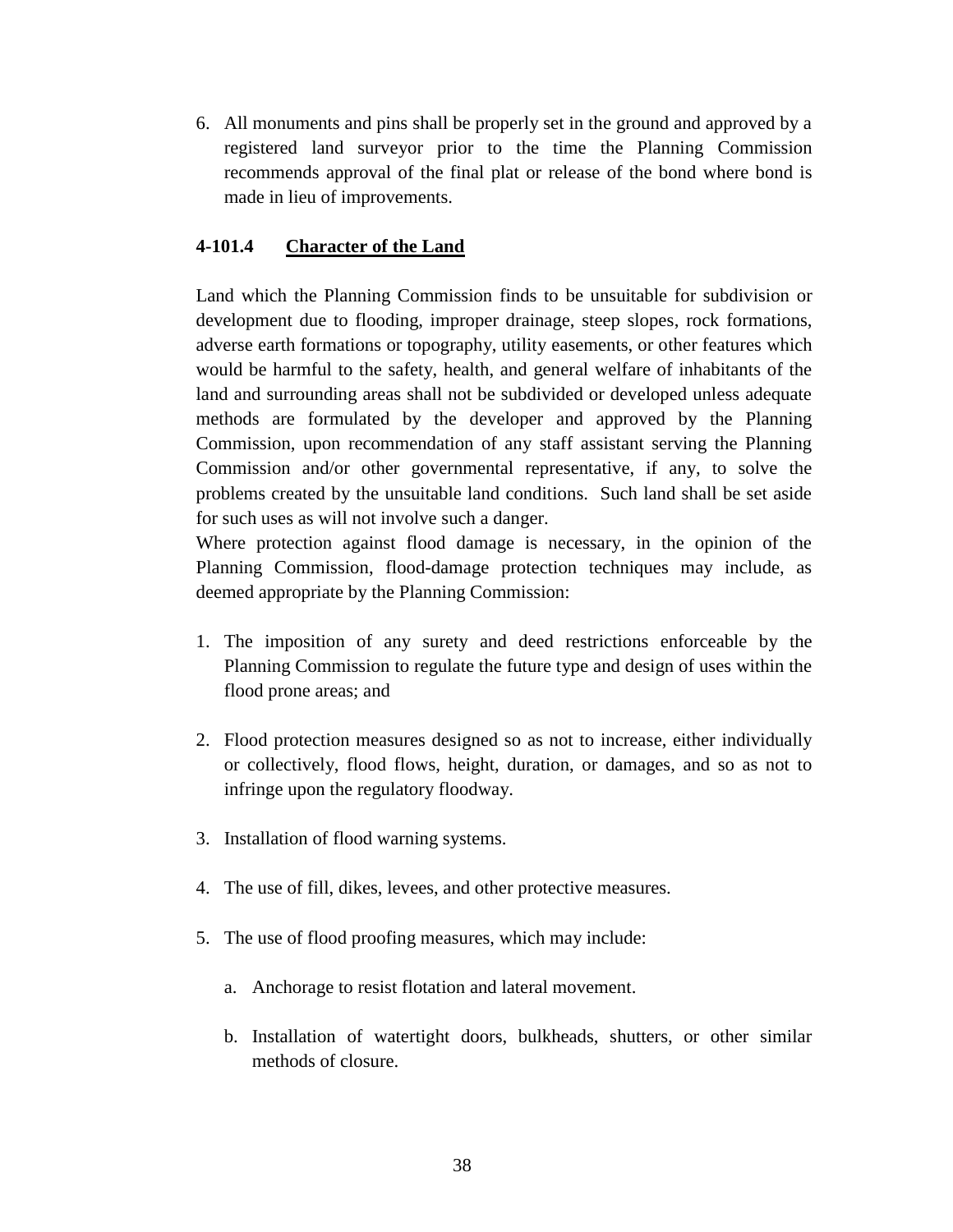- c. Reinforcement of walls to resist water pressures.
- d. Use of paints, membranes, or mortars to reduce seepage through walls.
- e. Addition of mass or weight to structures to resist flotation.
- f. Installation of pumps to lower water levels in structures.
- g. Construction of water supply and waste treatment systems so as to prevent the entrance of or contamination of flood waters.
- h. Installation of pumps or comparable facilities for subsurface drainage systems to relieve external foundation wall and basement flood pressures.
- i. Building design and construction to resist rupture or collapse caused by water pressure of floating debris.
- j. Installation of valves or controls on sanitary and storm drains which permit the drains to be closed to prevent backup of sewage and stormwater into buildings or structures.
- k. Location and installation of all electrical equipment, circuits, and appliances so that they are protected from inundation by the regulatory flood.
- l. Location of storage facilities for chemicals, explosives, buoyant material, flammable liquids, or other toxic materials which would be hazardous to the public health, safety, and welfare at or above the regulatory flood protection elevation, or design of such facilities to prevent flotation of storage containers or damage to storage containers which could result in the escape of toxic materials.

All such flood protection measures shall be designed so as not to increase, either individually or collectively, flood flows, heights, duration, or damages so as not to infringe upon the regulatory floodway. See Subsection 2-103.2, (2).

The acceptability of any flood protection methods formulated by the subdivider or his agent shall be determined by the Planning Commission, which shall be guided by the policies set forth in Section 1-104 and Subsection 2-101.4, of these regulations.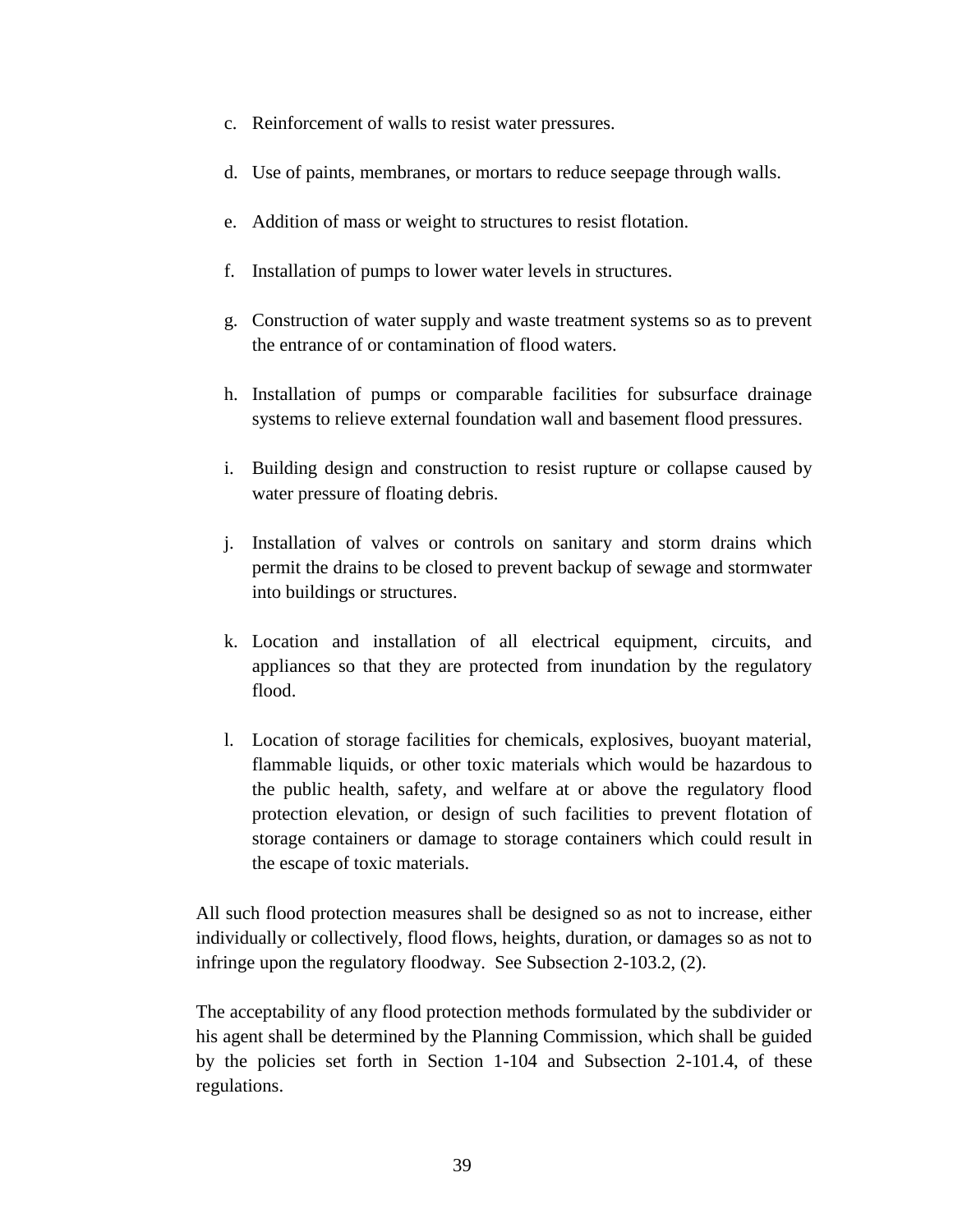### **4-101.5 Subdivision Name**

The proposed name of the subdivision shall not duplicate or too closely approximate phonetically the name of any other subdivision in the area covered by these regulations. The Planning Commission shall have authority to designate the name of the subdivision, which shall be determined at sketch or preliminary plat approval.

### **4-101.6 Authorization to Construct Improvements**

Construction may proceed upon issuance in accordance with Subsection 2-103, of a "Certificate of Preliminary Approval." Such certificate shall be issued only when surety is in place to assure land reclamation in event the development is not completed.

### **4-101.7 Maintenance of Improvements**

#### **4-101.701 Streets Designated as Construction Routes**

Streets designated as construction routes within a subdivision shall be maintained for a minimum of at least one (1) year or longer time period specified in the Dedication Agreement submitted in accordance with Section 5-105, (Form of Dedication Offer).

### **4-101.702 Other Streets**

Streets Other than those designated as construction routes shall be maintained as provided herein.

Generally, the final paving course shall not be applied until seventy-five (75) percent of the houses fronting along a street are completed, but not exceeding two years from application of the binder course. However, when an undue hardship is created by disallowing the final paving of a street prior to construction of seventy-five (75) percent, but not less than fifty (50) percent, of the houses fronting along a street, the Planning Commission may permit final paving to occur prior to the two year period from application of the binder course, and the city may allow subsequent release of the performance surety provided a maintenance Letter of Credit is substituted therefore. Under no circumstances shall final paving occur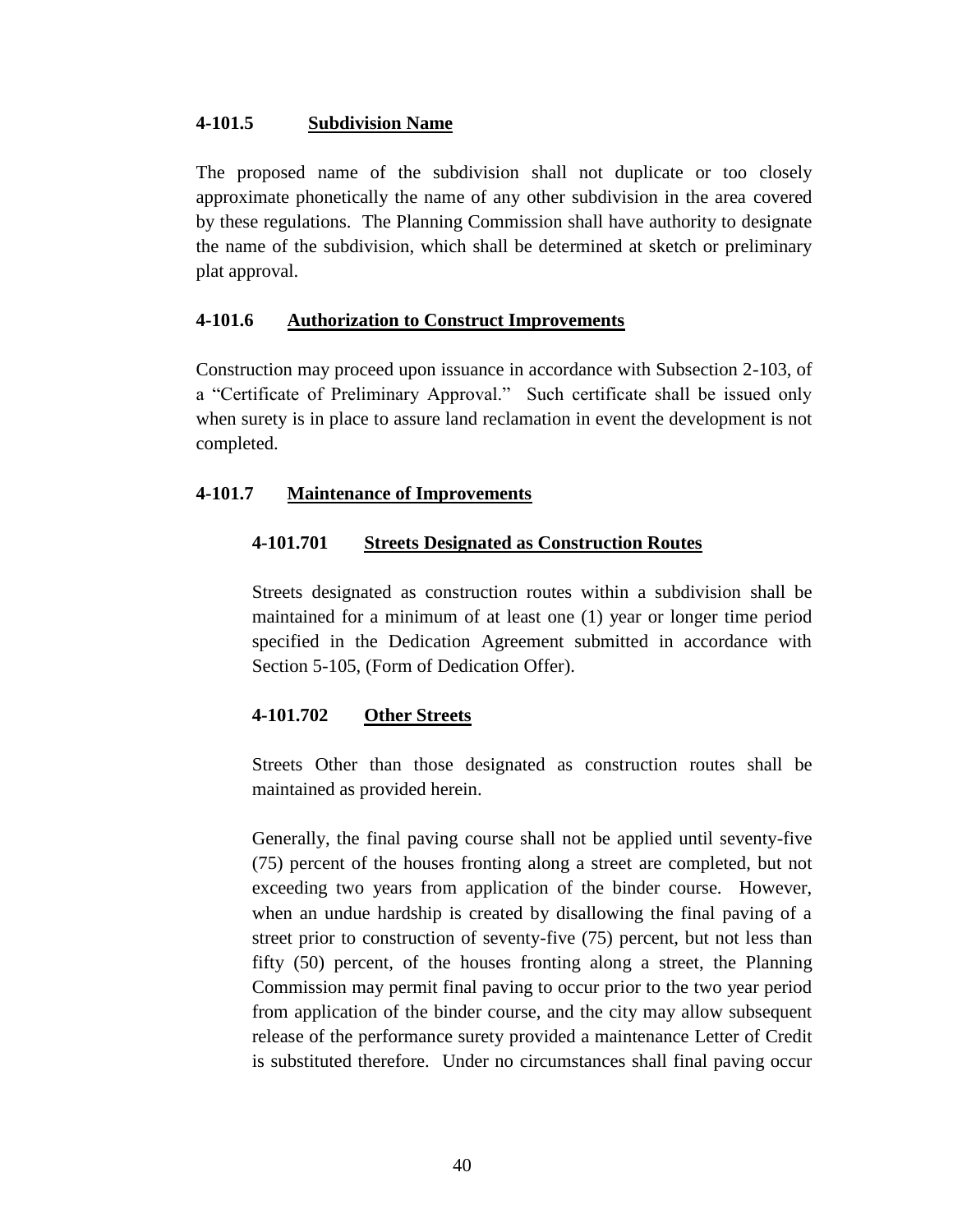until all utility installations, including service lines to individual lots are complete.

The maintenance Letter of Credit may be released after a period of one year from completion of final paving and the subdivision lots have been satisfactorily completed, inspected and released by the inspecting departments. The maintenance Letter of Credit shall be in an amount and for a term as recommended by the enforcing officer and shall be posted in conformance with the procedures presented in these regulations.

## **4-102 Lot Requirements**

## **4-102.1 Lot Arrangement**

The lot arrangement shall be such that there will be no foreseeable difficulties, for reasons of topography, flood hazards, or other conditions in securing building permits to build on all lots in compliance with any zoning ordinance and state and county public health department regulations and in providing driveway access to buildings on such lots from an approved public way.

Where reasonably feasible lot arrangement shall be such that building sites will afford maximum utilization of energy conservation measures, such as providing for solar access purposes.

Where a lot in any flood prone area must be improved to provide a building site free from flooding, such improvements shall be made outside the floodway by elevation or fill to at least the regulatory flood regulatory flood protection elevation (100-year flood) for a distance extending at least twenty-five (25) feet beyond the limits of intended structures and, additionally, extending a sufficient distance to include areas for subsurface sewage disposal if the lot is not to be connected to a public sanitary sewer system. Any fill shall be protected against erosion by rip-rap, vegetative cover, or other methods deemed acceptable by the Planning Commission.

In nonresidential building sites outside a floodway, not subject to flooding, the use of structural flood proofing methods specified in Subsection 4-101.4, of these regulations, as an alternative to landfill, may be approved by the Planning Commission, as provided in Subsection 2-101.4, of these regulations.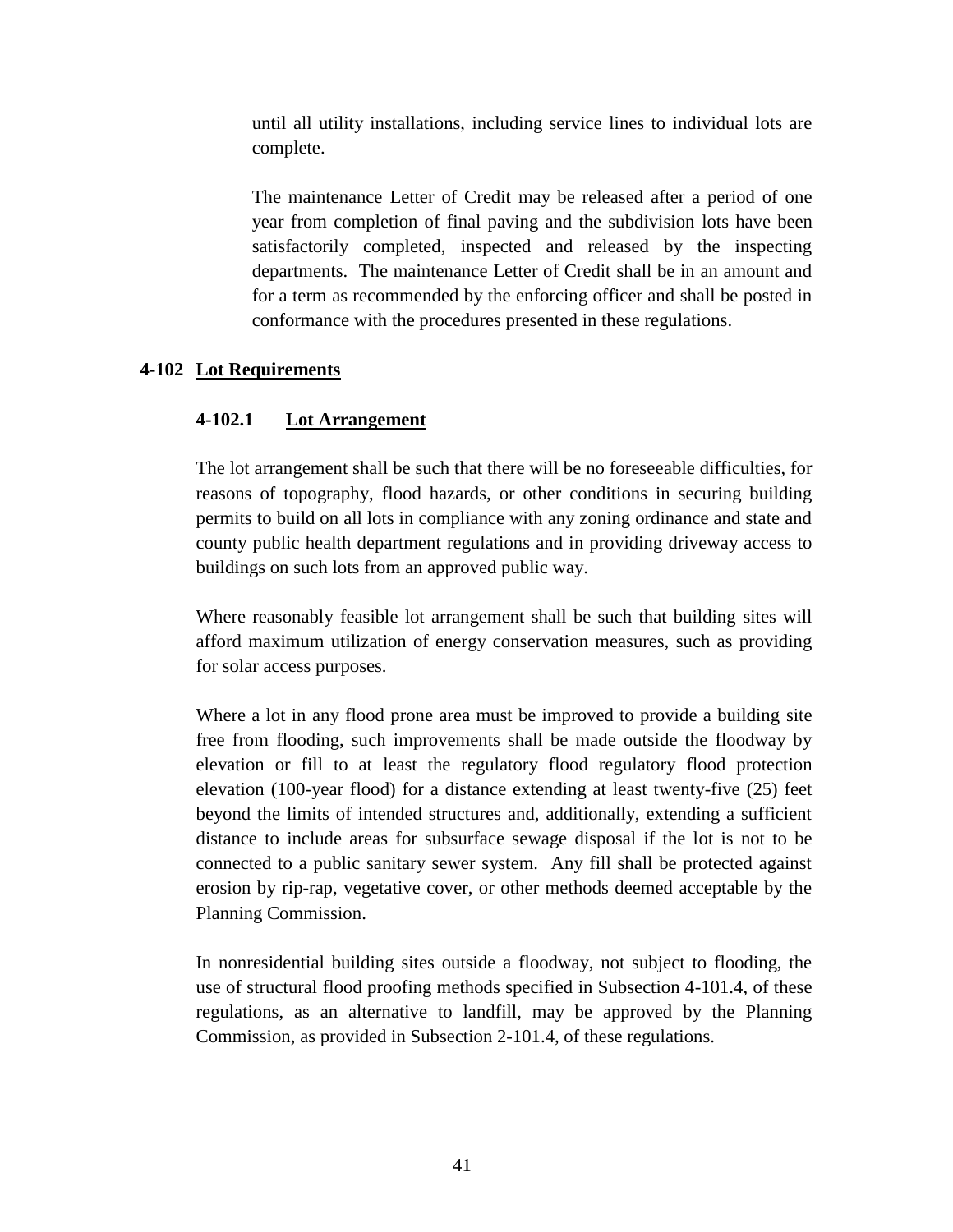### **4-102.2 Lot Dimensions**

Lot dimensions shall comply with the minimum standards of any zoning ordinance, where applicable. Where lots are more than double the minimum area required by any zoning ordinance, the Planning Commission may require that such lots be arranged so as to allow further subdivision and the opening of future public ways where they would be necessary to serve such potential lots, all in compliance with any zoning ordinance and these regulations. Where solar access is a primary consideration, side lot lines shall generally run from due north to due south, regardless of the resulting angle of incidence with a public way. A variation of up to twenty-five (25) degrees east or west of this axis is permitted; further variations may be allowed, but only to provide a better public way or lot plan.

Dimensions of the corner lots shall be large enough to allow for erection of buildings, observing the minimum front yard setback requirements from both public way rights-of-way.

Depth and width of properties reserved or laid out for business, commercial, or industrial purposes shall be adequate to provide for the off-street parking and loading facilities required for the type of use and development contemplated, and as established in any zoning ordinance.

### **4-102.3 Building Setback Lines**

In the case of electric transmission lines where easement widths are not definitely established, a minimum building setback line from the center of the transmission line shall be established as follows:

| Voltage of Line | <b>Building Setback</b> |  |
|-----------------|-------------------------|--|
| 7.2 KV          | 15 feet                 |  |
| 13 KV           | 25 feet                 |  |
| 46 KV           | $37\frac{1}{2}$ feet    |  |
| 69 KV           | 50 feet                 |  |
| 161 KV          | 75 feet                 |  |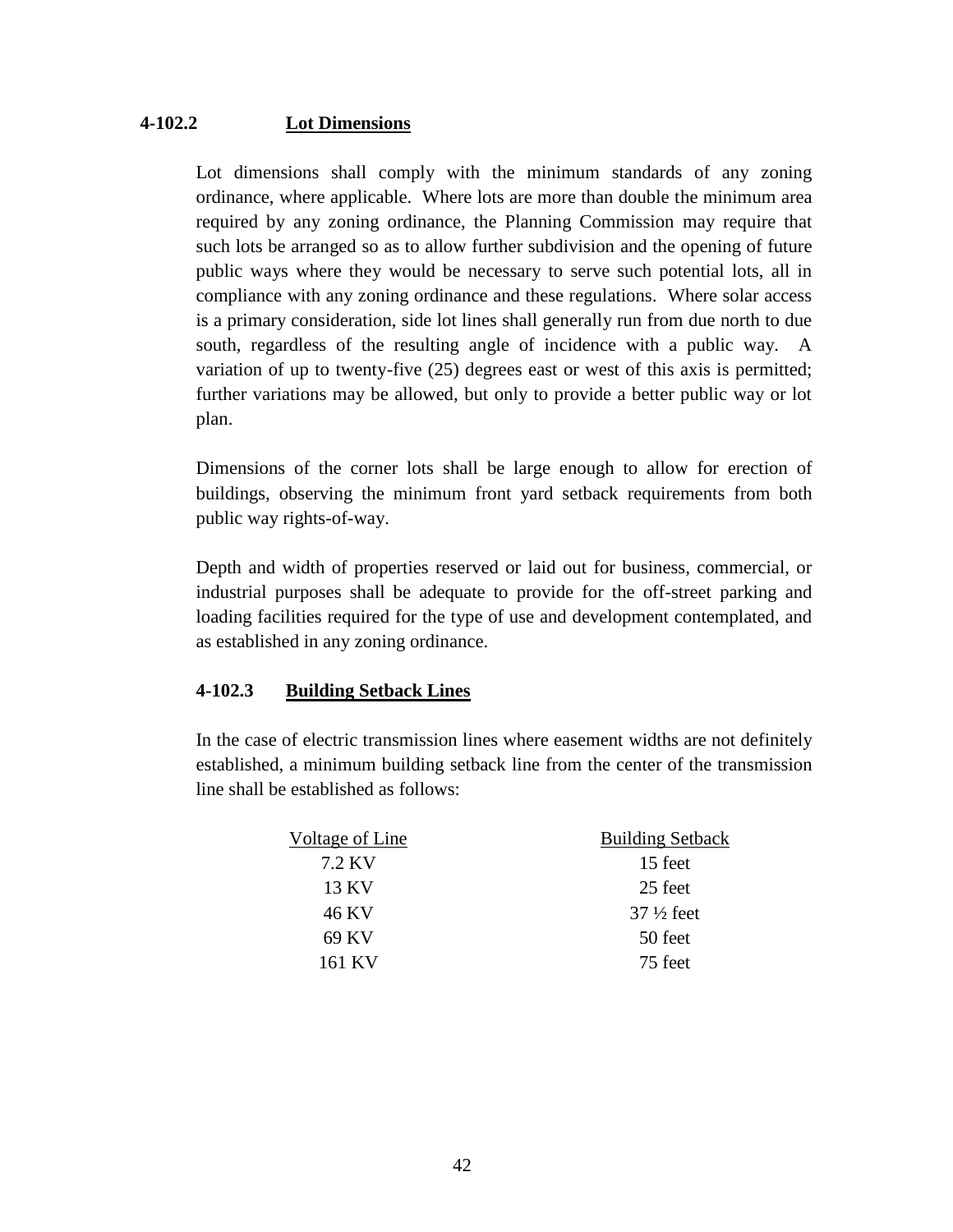#### **4-102.4 Double Frontage Lots and Access to Lots**

#### **4-102.401 Double Frontage Lots**

Double frontage lots shall adhere to the setback requirements of the applicable zone in which the lot is located. *(Amended June 2013)*

#### **4-102.402 Access from Arterial or Collector Public Ways**

The Planning Commission may require that lots shall not derive access exclusively from arterial or collector public ways. Where driveway access from such public ways may be necessary for several adjoining lots, the Planning Commission may require that the lots be served by a combined access drive in order to limit possible traffic hazards. Driveways shall be designed and arranged so as to avoid requiring vehicles to back onto arterial or collector public ways.

#### **4-102.5 Soil Preservation, Grading, and Seeding**

#### **4-102.501 Grading Permits**

A grading permit shall be obtained prior to any grading activity, as designated by approved construction plans. A grading permit must be obtained for each phase of subdivision development as approved by the Planning Commission. The original grading permit must be posted on-site for inspection by the enforcing officer.

#### **4-102.502 Soil Preservation and Final Grading**

No Certificate of Occupancy shall be issued until final grading has been completed in accordance with the approved construction plan.

Topsoil shall not be removed from residential lots or used as spoil, but shall be redistributed so as to provide cover on the lots, cover between any sidewalks and curbs, and be stabilized by seeding or planting.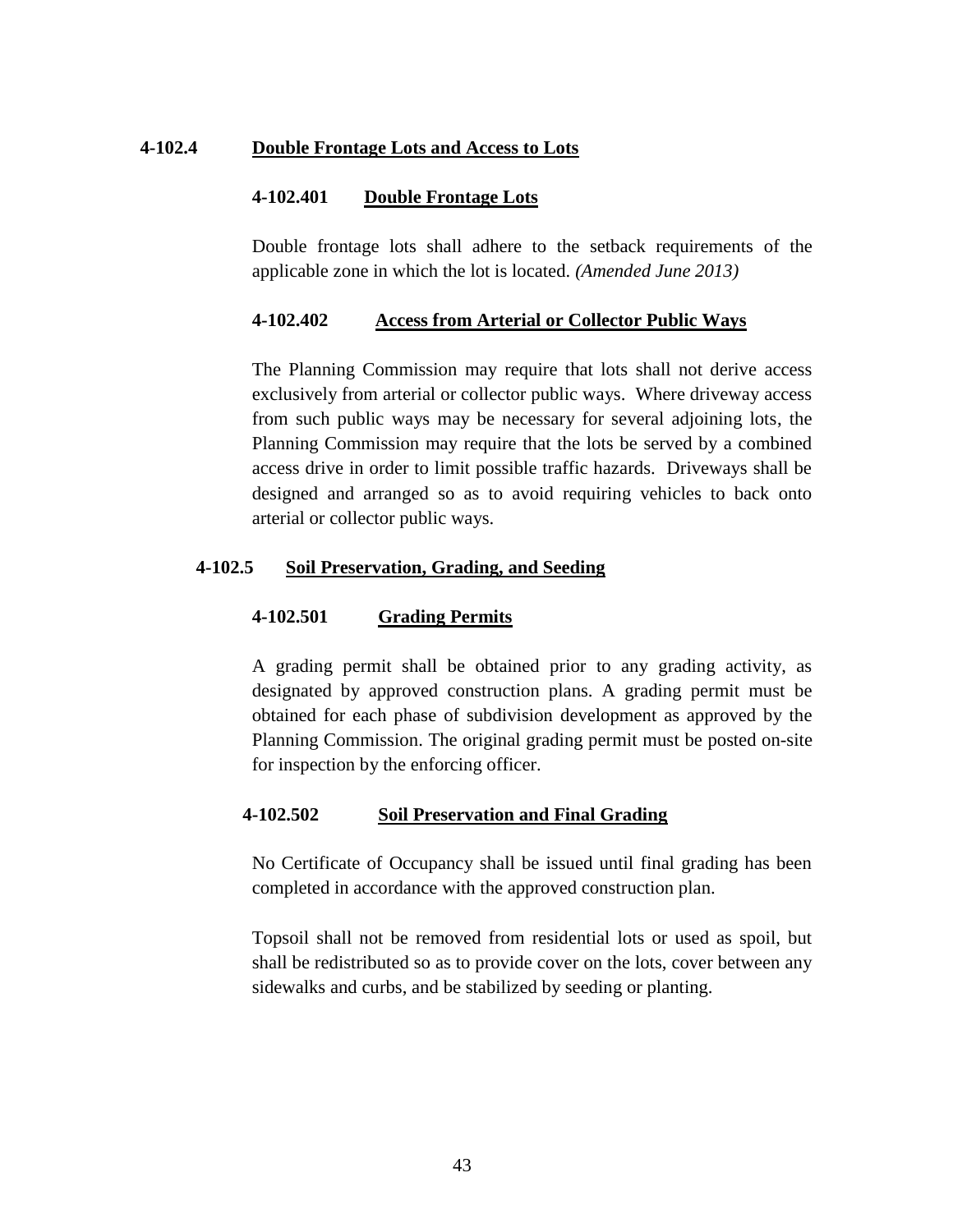## **4-102.503 Lot Drainage**

Lots shall be laid out so as to provide positive drainage away from all buildings, and individual lot drainage shall be coordinated with the general storm drainage pattern for the area.

### **4- 102.504****Erosion and Sediment Control**

Erosion and sediment control measures shall be provided during construction and shall conform to all applicable local, state, and federal regulations.

### **4-102.6 Debris and Waste**

No cut trees, timber, debris, junk, rubbish, or other waste materials of any kind shall be buried in any land or left or deposited on any lot or public way at the time of the issuance of a Certificate of Occupancy for the lot, and removal of such waste shall be required prior to issuance of any Certificate of Occupancy. Neither shall any such waste be left nor deposited in any area of the subdivision at the time of request for release or reduction of the Letter of Credit or dedication of public improvements, whichever is sooner.

## **4-102.7 Fencing**

Each subdivider or developer shall be required to furnish and install all fences wherever the Planning Commission determines that a hazardous condition exists. Such fences shall be constructed according to standards established by the Planning Commission, as appropriate, and shall be noted on the final plat as to height and required materials. No Certificate of Occupancy shall be issued for any affected lot until such fence improvements have been installed.

### **4-102.8 Water Bodies and Watercourses**

If a tract being subdivided contains a water body, or portion thereof, lot lines shall be so drawn as to distribute the entire ownership of the water body among the fees of adjacent lots. The Planning Commission may approve an alternative plan whereby the ownership of and responsibility for safe maintenance of the water body is so placed that it will not become a governmental responsibility.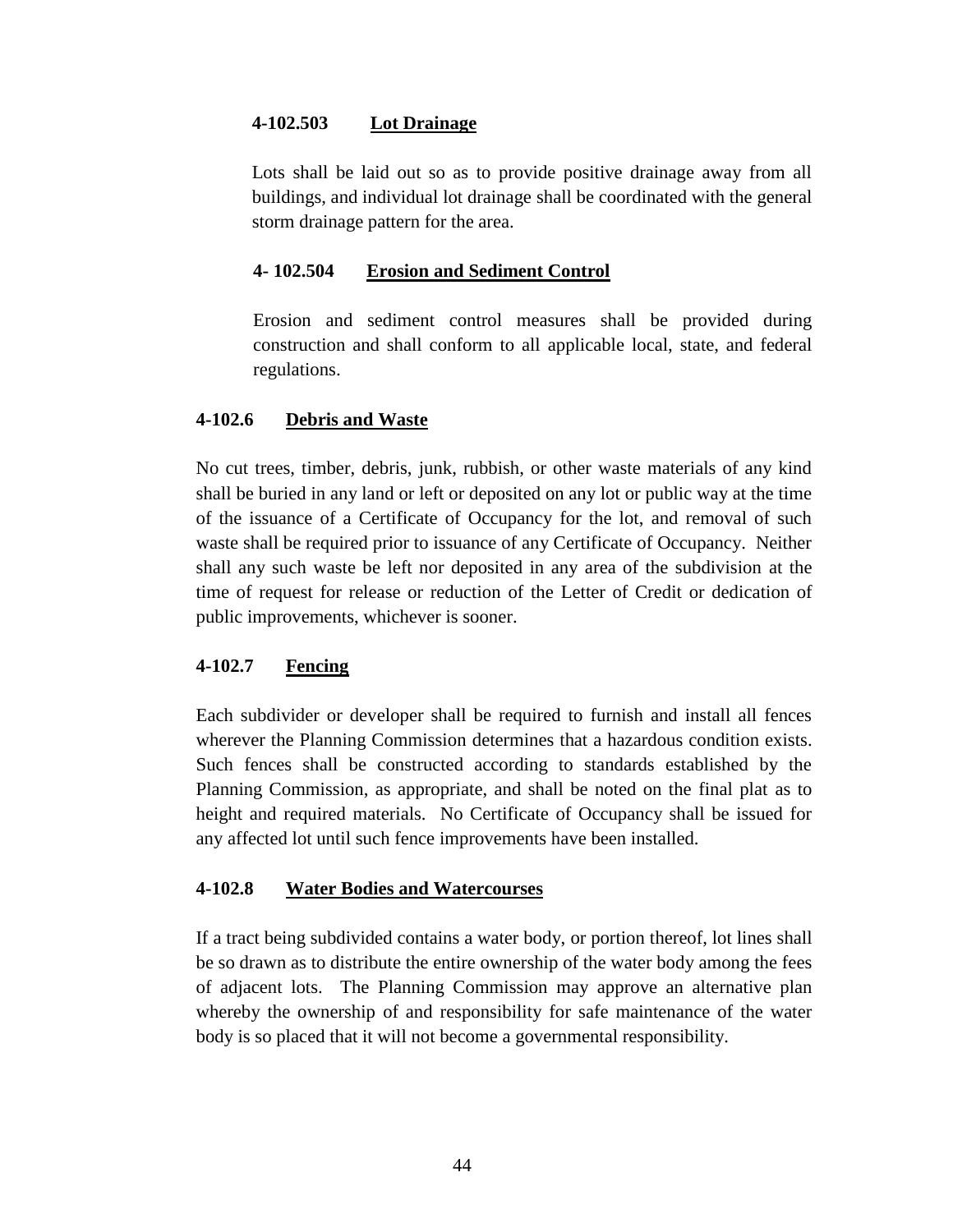No more than ten (10) percent of the minimum area of a lot required under any zoning ordinance may be satisfied by land which is under water. Where a watercourse separates a buildable area of a lot from the public way by which it has access, provisions shall be made for installation of culvert or other structure approved by the Planning Commission and no Certificate of Occupancy shall be issued for a structure on such a lot until the installation is completed and approved by the Planning Commission and/or the appropriate governmental representative.

#### **4-103 Streets**

#### **4-103.1 General Requirements**

#### **4-103.101 Frontage on Improved Streets**

No subdivision shall be approved, unless the area to be subdivided shall meet the requirements for access set forth in Subsection 1-112.107, of these regulations. If any new street construction or improvements are involved, such shall be approved and, where public dedicated as provided in Articles II and III, of these regulations. Any such public way must be suitably improved to the standards required by this article or be secured by a Letter of Credit required under these regulations, with the roadway and right-of-way widths required by this article or the major street or road plan.

#### **4-103.102 Grading and Improvement Plan**

Streets shall be graded and improved to conform to the standards required by this section and shall be approved as to design and specification by the appropriate governmental representative in accordance with the specifications required herein. No surface shall be applied to the base of any proposed street prior to the approval of the final plat of the subdivision or of the final approval of any section of the subdivision in question without having been properly inspected.

#### **4-103.103 Improvements in Floodable Areas**

The finished elevation of proposed streets subject to flood shall be no more than one foot below the regulatory flood protection elevation. The Planning Commission may require profiles and elevations of streets to determine compliance with this requirement. All drainage structures shall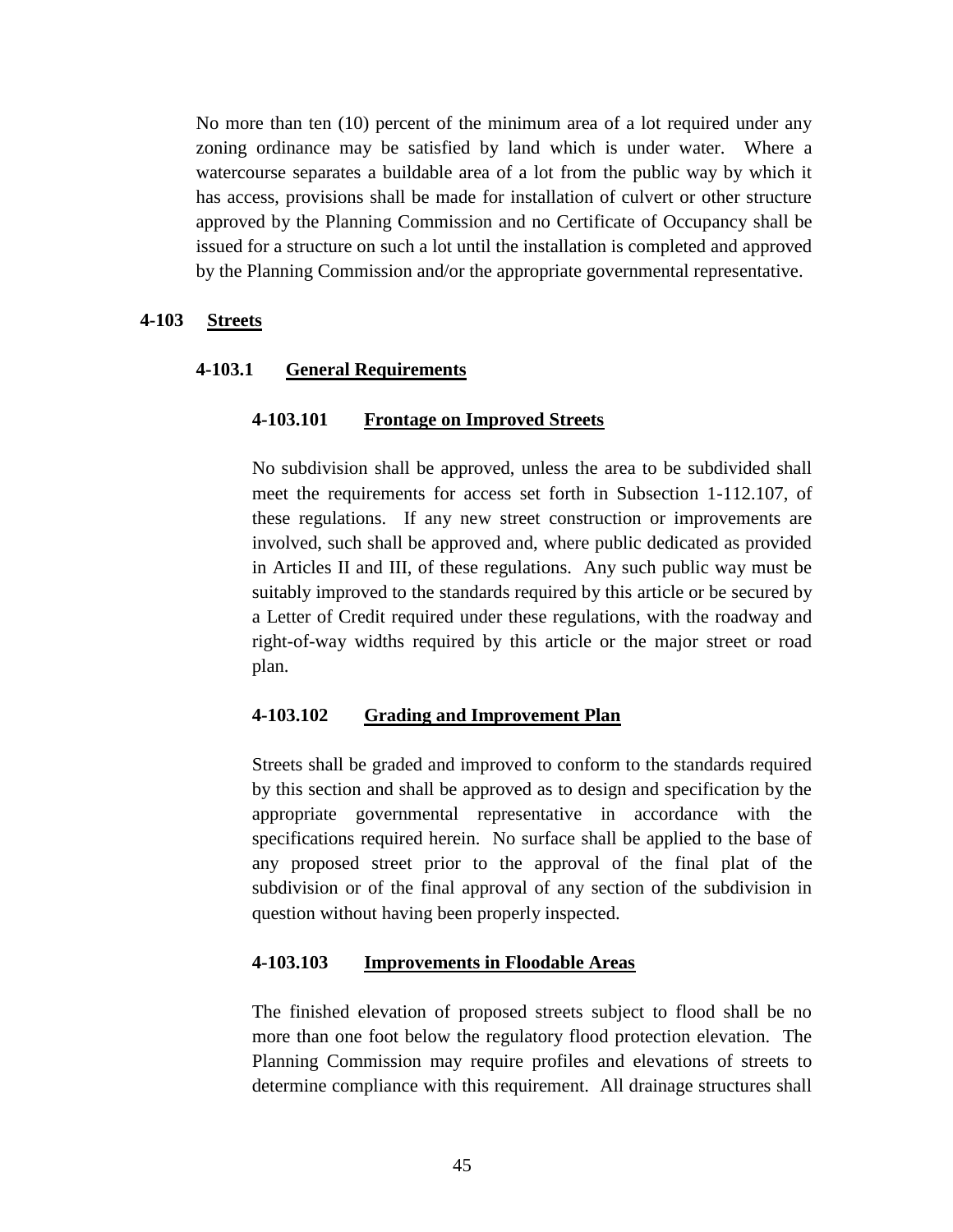be sufficient to discharge flood flows without increasing flood height. Where fill is used to bring the finished elevation of any public street to the required elevation, such fill shall not encroach upon a floodway, and the fill shall be protected against erosion by rip-rap, vegetative cover, or other methods deemed acceptable by the Planning Commission. All development shall occur in accordance with the Town of Bell Buckle Zoning Ordinance.

### **4-103.104 Topography and Arrangement**

- 1. All streets shall be arranged so as to obtain as many of the building sites as possible at or above the grades of the public streets. Grades of streets shall conform as closely as possible to the original topography. A combination of steep grades and curves shall not be permitted. Specific design standards are contained in Subsection 4- 103.2, of these regulations.
- 2. The use of streets running in an east-west direction and lots on a north-south axis is encouraged for energy conservation of developments.
- 3. All streets shall be properly integrated with the existing and proposed system of streets and dedicated rights-of-way as established on the major street or road plan or the land development plan.
- 4. All streets shall be properly related to special traffic generators, such as industries, business districts, schools, churches, and shopping areas or centers; to population densities; and to the pattern of existing and proposed land use.
- 5. Minor streets shall be laid out to conform as much as possible to the topography; to discourage use by through traffic; to permit efficient drainage and utility systems; and to require the minimum ways necessary to provide convenient and safe access to property.
- 6. The use of curvilinear streets, cul-de-sac, or "U" shaped streets shall be encouraged where such use will result in a more desirable layout.
- 7. Proposed streets shall be extended to the boundary lines of the tract to be subdivided, unless prevented by topography or other physical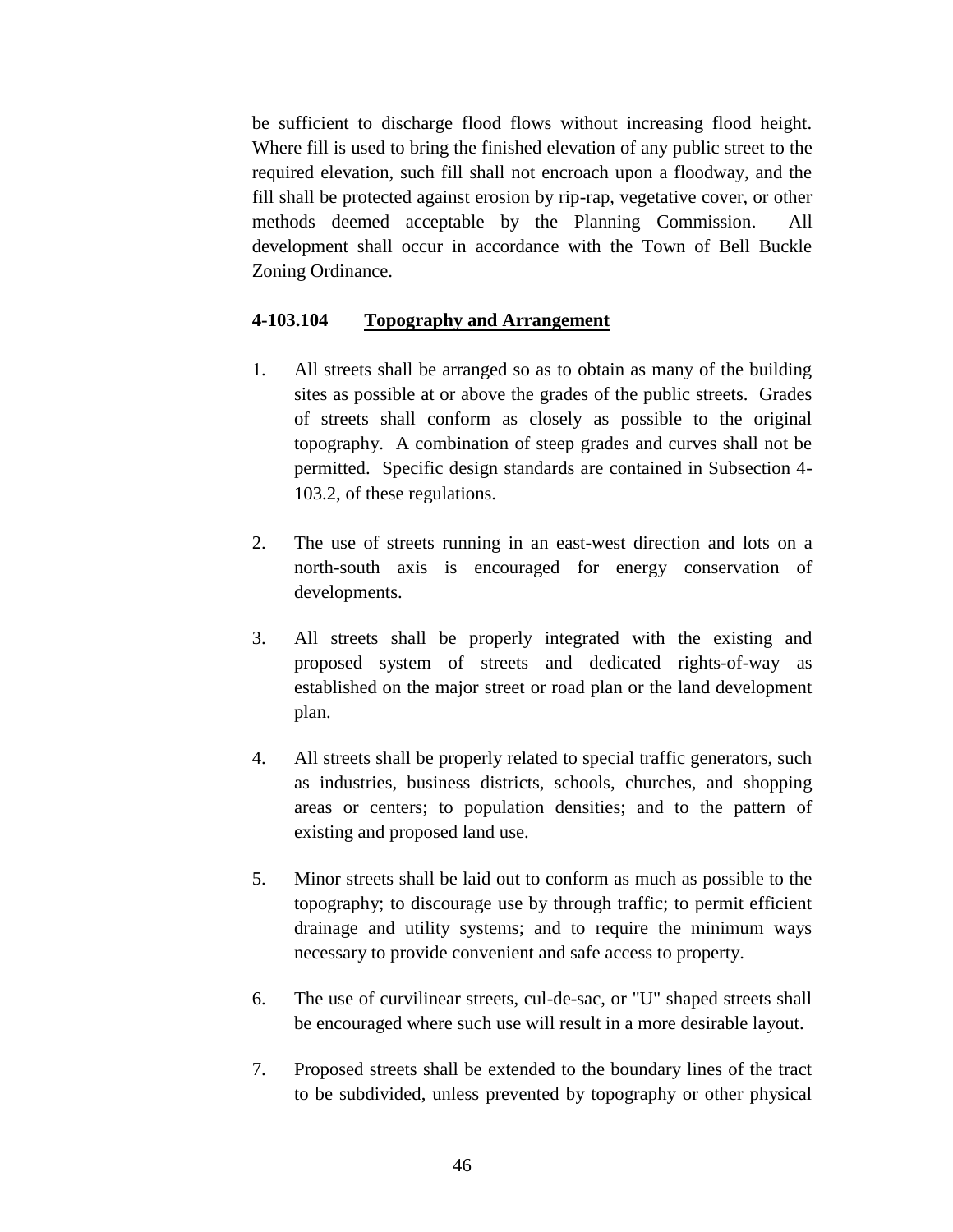conditions or, unless, in the opinion of the Planning Commission, such extension is not necessary or desirable for the coordination of the subdivision design with the existing layout or the most advantageous future development of adjacent tracts.

8. In business and industrial developments, streets and other access routes shall be planned in connection with the grouping of buildings, location of rail facilities, and the provision of alleys, truck loading and maneuvering areas, and walks from parking areas, so as to minimize conflict of movement between the various types of traffic, including pedestrian traffic.

## **4-103.105 Blocks**

- a. Blocks shall have sufficient width to provide for two (2) tiers of lots of appropriate depth. Exceptions to this prescribed block width may be permitted in blocks adjacent to major public ways, railroads, or waterways.
- b. The lengths, widths, and shapes of blocks shall be determined with due regard to:
	- i. Provision of adequate building sites suitable to the special needs of the type of use contemplated;
	- ii. Any zoning requirements as to lot sizes and dimensions;
	- iii. Needs for convenient access, circulation, control, and safety of vehicular and pedestrian traffic; and
	- iv. Limitations and opportunities of topography.
- c. Block lengths in residential areas shall not exceed sixteen hundred (1,600) feet nor be less than two hundred (200) feet, except as the Planning Commission deems necessary to secure efficient use of land or desired features of the public way pattern. Wherever practicable, blocks along arterial or collector routes shall not be less than one thousand (1,000) feet in length.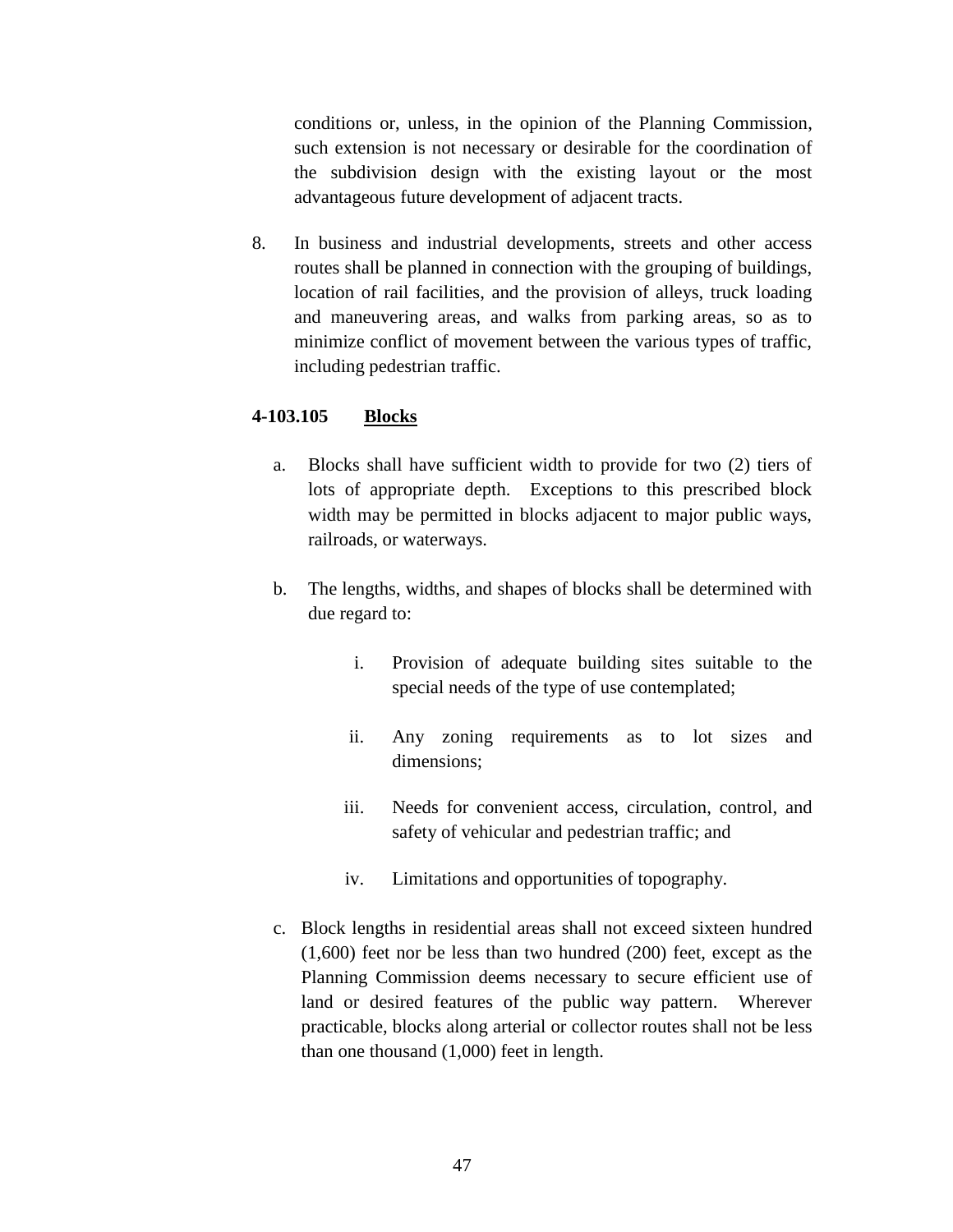- d. Blocks designed for industrial or commercial uses shall be of such length and width as may be deemed suitable by the Planning Commission.
- e. In any long block, the Planning Commission may require the reservation of an easement through the block to accommodate utilities, drainage, facilities, and/or pedestrian traffic.
- f. A pedestrian walkway, not less than ten (10) feet wide, may be required by the Planning Commission through the approximate center of any block more than eight hundred (800) feet long, where deemed essential to provide circulation or access to a school, playground, shopping center, transportation facility, or other community facility.

### **4-103.106 Access to Arterials and Collectors**

Where a subdivision borders on or contains an existing or proposed arterial or collector route, the Planning Commission may required that access to such street be limited by:

- a. the subdivision of lots so as to back on the arterial or collector route and front on a parallel minor route;
- b. a series of cul-de-sac, "U" shaped public ways, or short loops entered from and designed generally at right angles to such a parallel street, with the rear lines of their terminal lots backing onto the arterial or collector route; or
- c. a marginal access or service street, separated from the arterial or collector route by a planting or grass strip and having access thereto at suitable points.

The number of residential or local streets entering on arterial or collector routes shall be kept to a minimum.

### **4-103.107 Reserve Strips**

The creation of reserve strips adjacent to a proposed public way in such a manner as to deny access from adjacent property to such public way shall generally not be permitted.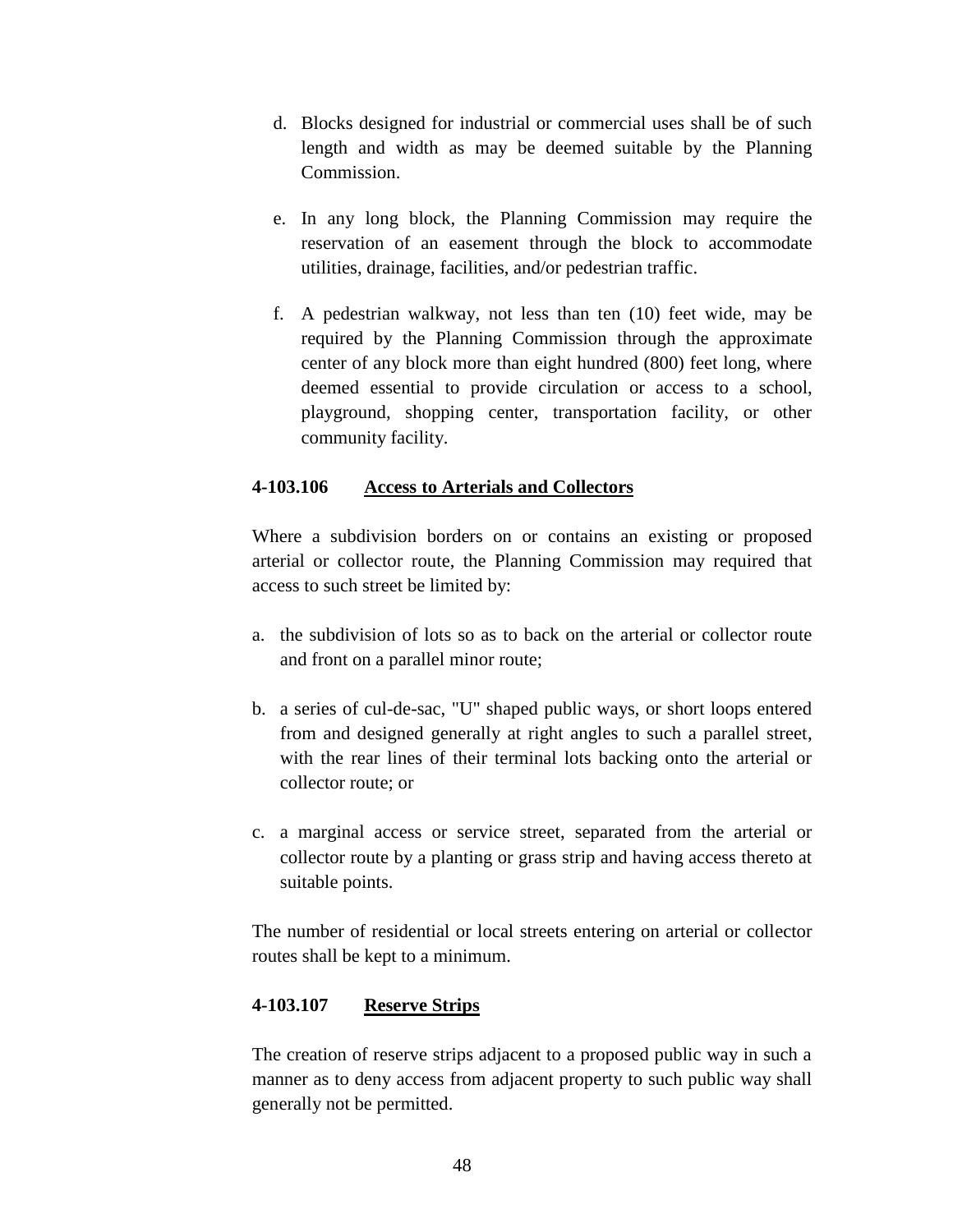However, in extraordinary circumstances the Planning Commission may allow creation of a reserve strip to enable a more appropriate pattern of lots or streets. Where such is created the Planning Commission must agree to any and all future depositions of same. A notation to this effect shall be entered on the final plat or approved as an auxiliary instrument attached thereto.

#### **4-103.108 Arrangement of Continuing and Dead-End Streets**

- a. Arrangement of Continuing Streets -- The arrangement of streets shall provide for the continuation of major streets between adjacent properties when such continuation is necessary for convenient movement of traffic, effective fire protection, efficient provisions of utilities, and when such continuation is in accordance with the major street or road plan. If the adjacent property is undeveloped and the street must be a dead-end street temporarily, the right-ofway shall be extended to the property line. A temporary cul-desac, temporary T-, or L-shaped turnabout shall be provided on all temporary dead-end streets as required in the following turnabout standards, with a notation on the subdivision plat that land outside the normal public way right-of-way shall revert to abutting property owners whenever the street is continued.
- b. Dead-End Streets -- Where a street does not extend beyond the boundary of the subdivision and its continuation is not required by the Planning Commission for access to adjoining property, its terminus shall normally not be nearer to such boundary than fifty (50) feet. However, the Planning Commission may require the reservation of an appropriate easement to accommodate drainage facilities, pedestrian traffic, or utilities. A cul-de-sac turnabout shall be provided at the end of a dead-end street in accordance with the design standards of these regulations.
- c. For greater convenience to traffic and more effective police and fire protection, permanent dead-end streets shall, in general, be limited in length in accordance with the design standards of these regulations.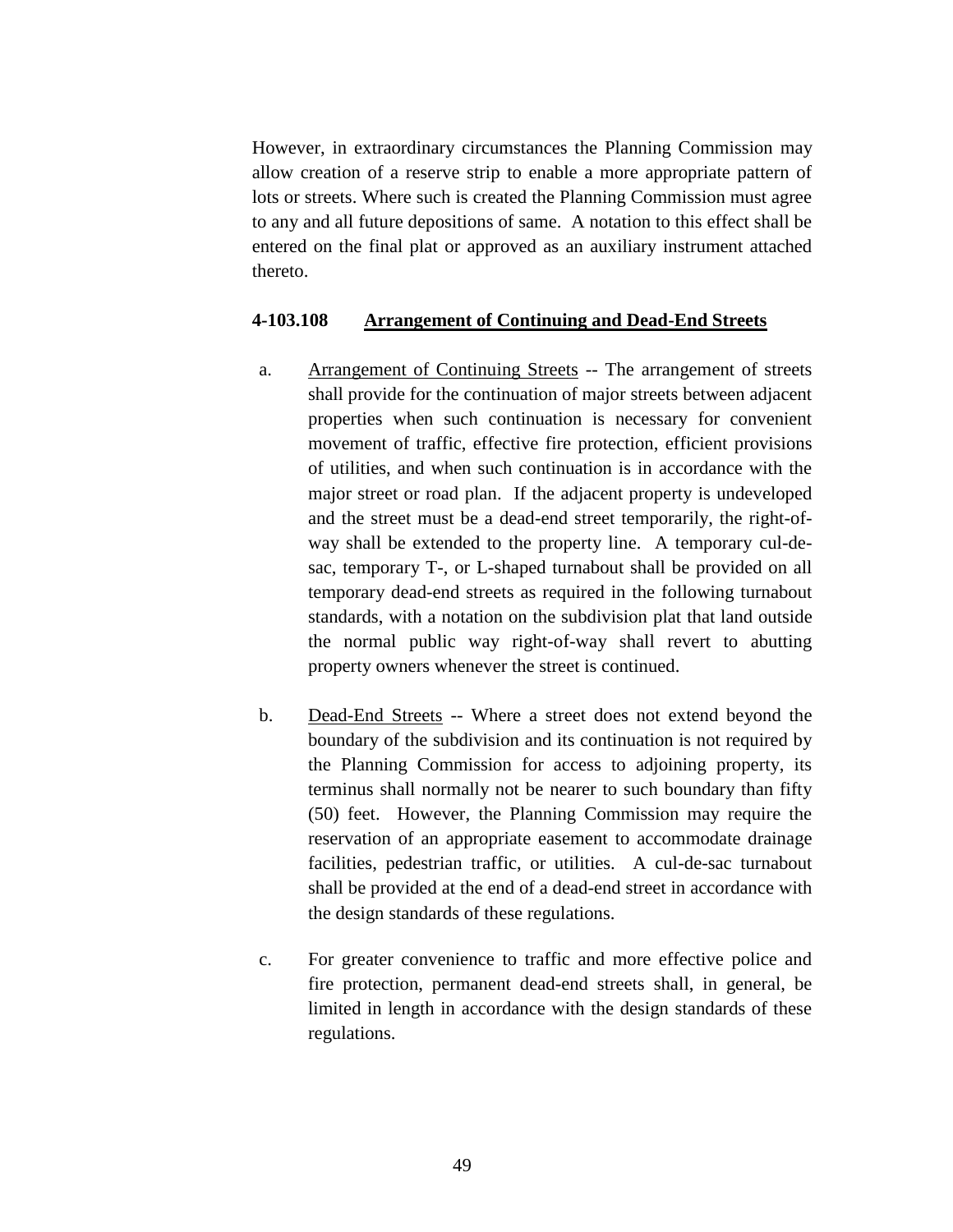#### **4-103.109 Access Control and Driveways**

The number of driveways shall be based upon the amount of lot frontage a parcel of land has directly adjoining a public street. The number of drives onto a given street shall be as follows:

| Amount of Lot Frontage (see note a) | Max. # of Driveways  |
|-------------------------------------|----------------------|
| Less than 75 feet                   |                      |
| 75 feet to 149 feet                 | 1 (see note b and c) |
| 150 feet to 299 feet                | $2$ (see note b)     |
| Each additional 300 feet            | $1$ (see note b)     |

#### *Notes:*

- *a.* In the case of corner or double front lots, each individual street and its associated lot frontage shall be considered separately rather than combined to orient all driveways onto one particular street.
- **b.** Single family residences and drive-thru business enterprises whereby a service is provided without the patron leaving the vehicle may have two (2) driveways separated by a distance equal to the width of the widest driveway or a minimum of twenty five (25) feet, whichever is greater, unless otherwise not permitted by the Bell Buckle Planning Commission due to the concern for public safety.
- *c. Unless otherwise determined by the Bell Buckle Planning Commission.*

All driveways shall be located subject to the following controls:

1. No driveway shall be constructed within thirty (30) feet of an adjacent street right of way line. On collector or arterial streets this minimum shall be forty (40) feet; or in such a manner that the driveway curb cut is less than five (5) feet from the point of tangency of a street radius except that a compound curve including both the driveway radius and street radius may be utilized where the street radius exceeds fifty (50) feet. A reduction of up to ten (10) feet in any or all dimensions may be allowed by the Planning Commission at locations where such reduction would not result in a hazardous condition.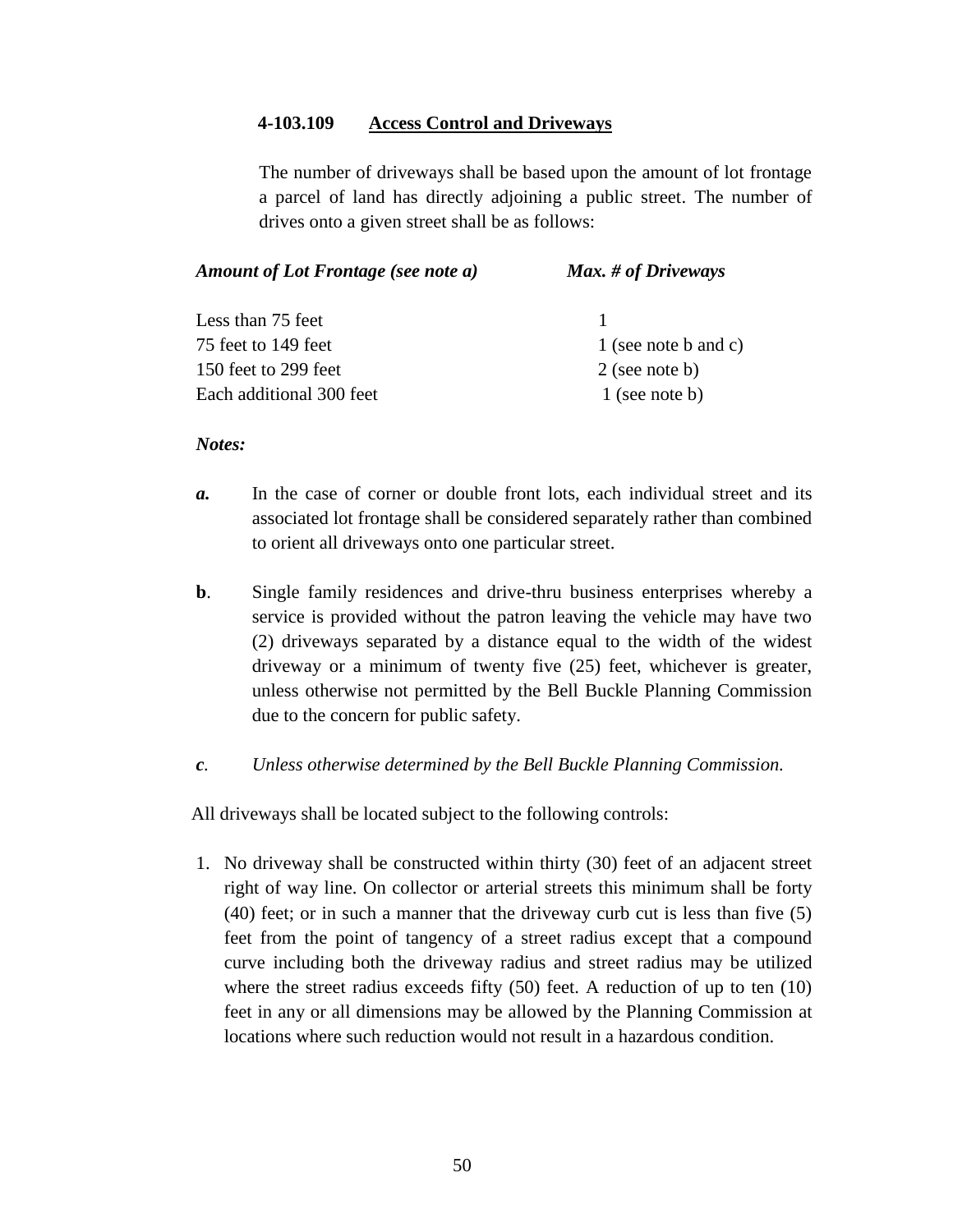- 2. All driveway radii at the point of intersection with the public street shall be set back from the side property line a minimum of one (1) foot as measured by the extension of the side property line into the right of way at a right angle to the paved surface with the exception of joint use of driveways where written consent from both property owners is provided to the Planning Commission.
- 3. No curb on city streets or right of way shall be cut or altered without a permit from the Town of Bell Buckle, and, if a State Highway, a permit also must be obtained from the Tennessee Department of Transportation.
- 4. In no case shall a commercial or industrial driveway or parking area be arranged such that vehicles are required to back directly into a public street of any classification. No residential driveway or parking directly into a collector or arterial street. A minimum of 10' wide by 15' deep turnaround bay shall be provided within the driveway and outside of the right of way.

The width of driveways shall be within the minimum and maximum dimensions as follows:

| <b>Land Use</b>                            |         | <b>Driveway</b> |                | <b>Curb Cut</b> |  |
|--------------------------------------------|---------|-----------------|----------------|-----------------|--|
|                                            | Minimum | <b>Maximum</b>  | <b>Minimum</b> | <b>Maximum</b>  |  |
| All Resid. Dist.                           | 10 feet | 26 feet         | 18 feet        | 40 feet         |  |
| Non Resid. Dist                            | 15 feet | 40 feet         | 35 feet        | 90 feet         |  |
| Uses served by a<br>substantial # of large |         |                 |                |                 |  |
| trucks daily $(5 \text{ or more})$ 20 feet |         | 40 feet         | 60 feet        | 90 feet         |  |

Major traffic generators defined as those uses and facilities utilizing in excess of 150 parking spaces shall be reviewed on an individual basis by the Planning Commission to determine appropriate entrance driveway requirements in relation to traffic generated by the use or facility.

In no case shall the total driveway widths exceed 50% of their respective road frontage. The Planning Commission may require additional restrictions on driveway widths and lengths of curb cuts where access control is warranted.

Any parcel of land in which the driveway configuration including width, radius, and positioning is contrary to these provisions and becomes vacant and remains unoccupied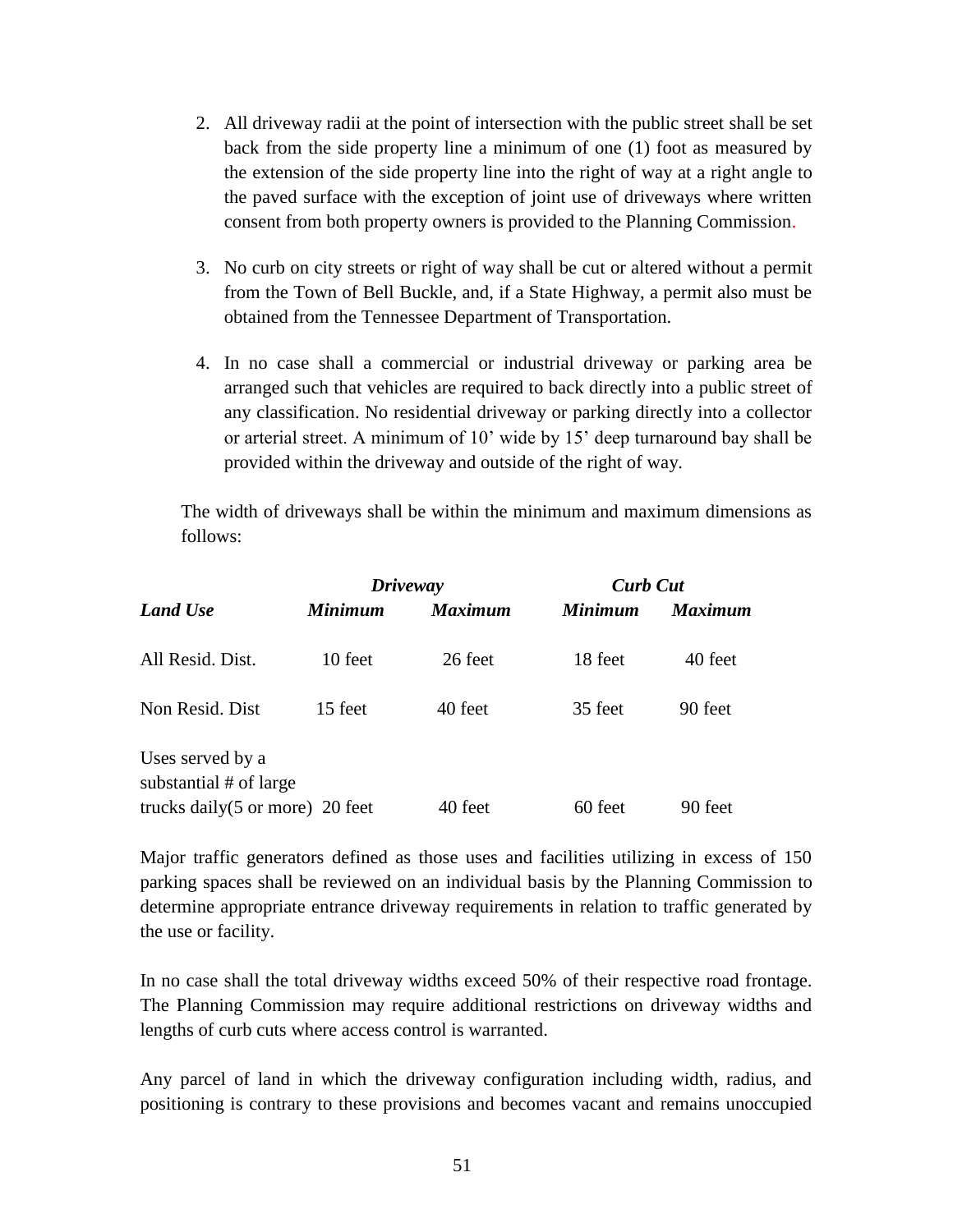for a continuous period of one (1) year shall be required to remove and modify said driveways into conformance with applicable provisions contained herein for access and driveways unless otherwise authorized by the Planning Commission.

## **4-103.2 Design Standards**

## **4-103.201 Purpose**

In order to provide streets of suitable location, width, and improvement to accommodate prospective traffic and afford satisfactory access to police, fire-fighting, sanitation, and road-maintenance equipment, and to coordinate streets so as to compose a convenient and safe system and avoid undue hardships to adjoining properties, the street design standards set forth in this section are hereby required. (Street classification shall be as indicated on the land development plan or major street or road plan; otherwise, the street shall be classified by the Planning Commission according to the definitions in Article VI, of these regulations.)

### **4-103.202 General Design**

The general design of all streets shall conform to the standards in the tables on the following pages.

## **4-103.203 Intersections**

- 1. Streets shall be laid out so as to intersect as nearly as possible at right angles. A proposed intersection of two (2) new streets at an angle of less than seventy-five (75) degrees shall not be permitted. An oblique street should be curved approaching an intersection and should be approximately at right angles for at least one hundred (100) feet, therefrom. Not more than two (2) streets shall intersect at any one point, unless specifically approved by the Planning Commission.
- 2. Proposed new intersections along one side of an existing street shall coincide, wherever practicable, with any existing intersections on the opposite side of such street. Jogs within streets having center line offsets of less than one hundred fifty (150) feet shall not be permitted, except where the intersected streets have separated dual drives without median breaks at either intersection. Where streets intersect arterial or collector routes, their alignment shall be continuous.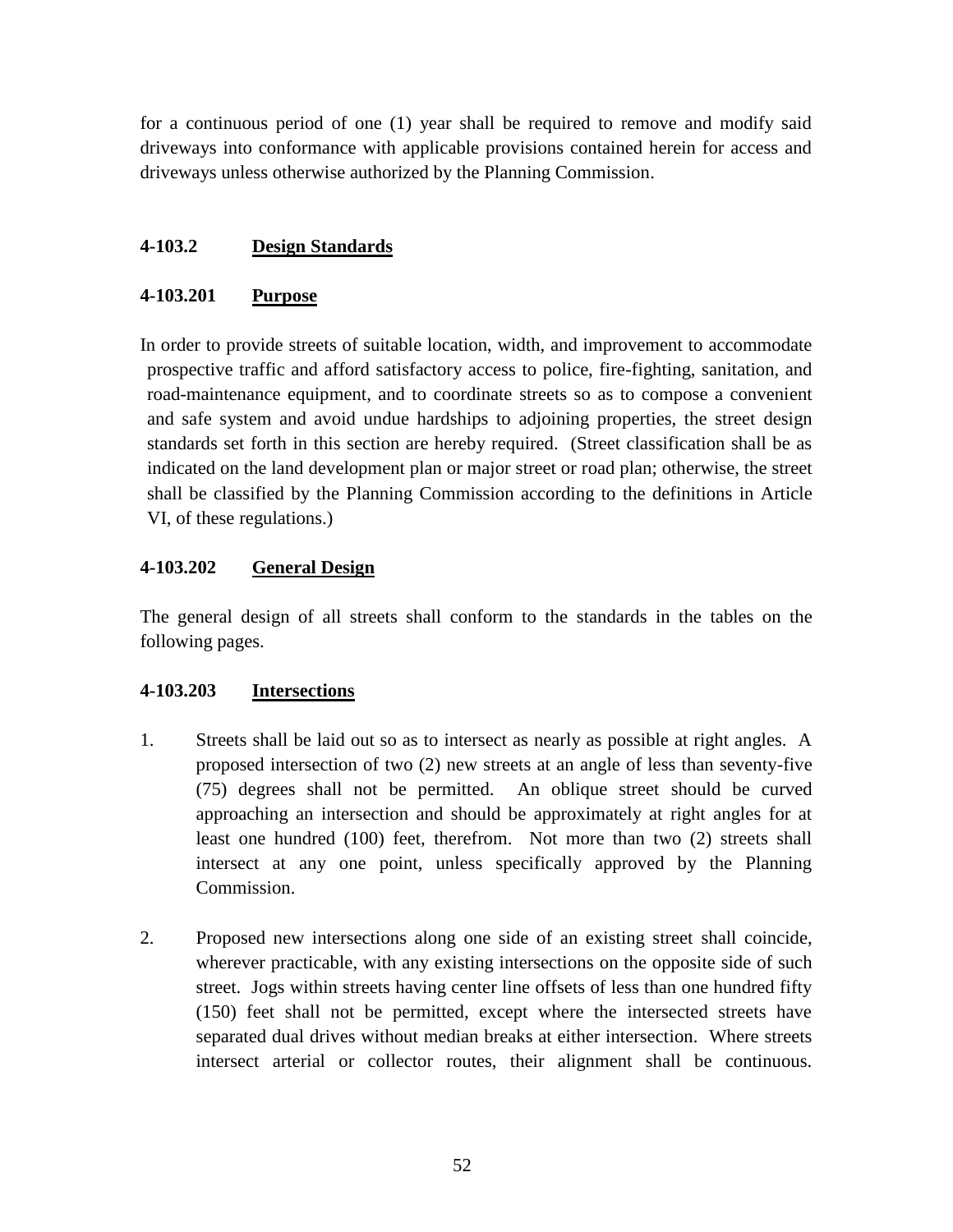Intersections of arterial or collector streets shall be at least eight hundred (800) feet apart.

- 3. Minimum curb radius at the intersection of two (2) minor streets shall be twentyfive (25) feet, and minimum curb radius at an intersection involving a collector street shall be forty (40) feet. Alley intersections and abrupt changes in alignment within a block shall have the corners cut off in accordance with standard engineering practice to permit safe vehicular movement.
- 4. Where a street intersection will involve earth banks or existing vegetation inside any lot corner that would create a traffic hazard by limiting visibility, the subdivider shall cut such ground or vegetation (including trees) in connection with the grading of the public right-of-way to the extent necessary to provide adequate sight distance.
- 5. Intersections shall be designed with a flat grade wherever practical. In hilly or rolling areas, at the approach to an intersection, a leveling area shall be provided having not greater than a two (2) percent grade for a distance of sixty (60) feet, measured from the nearest right-of-way line of the intersecting street.
- 6. The cross-slope on all streets, including intersections, shall be three (3) percent or less.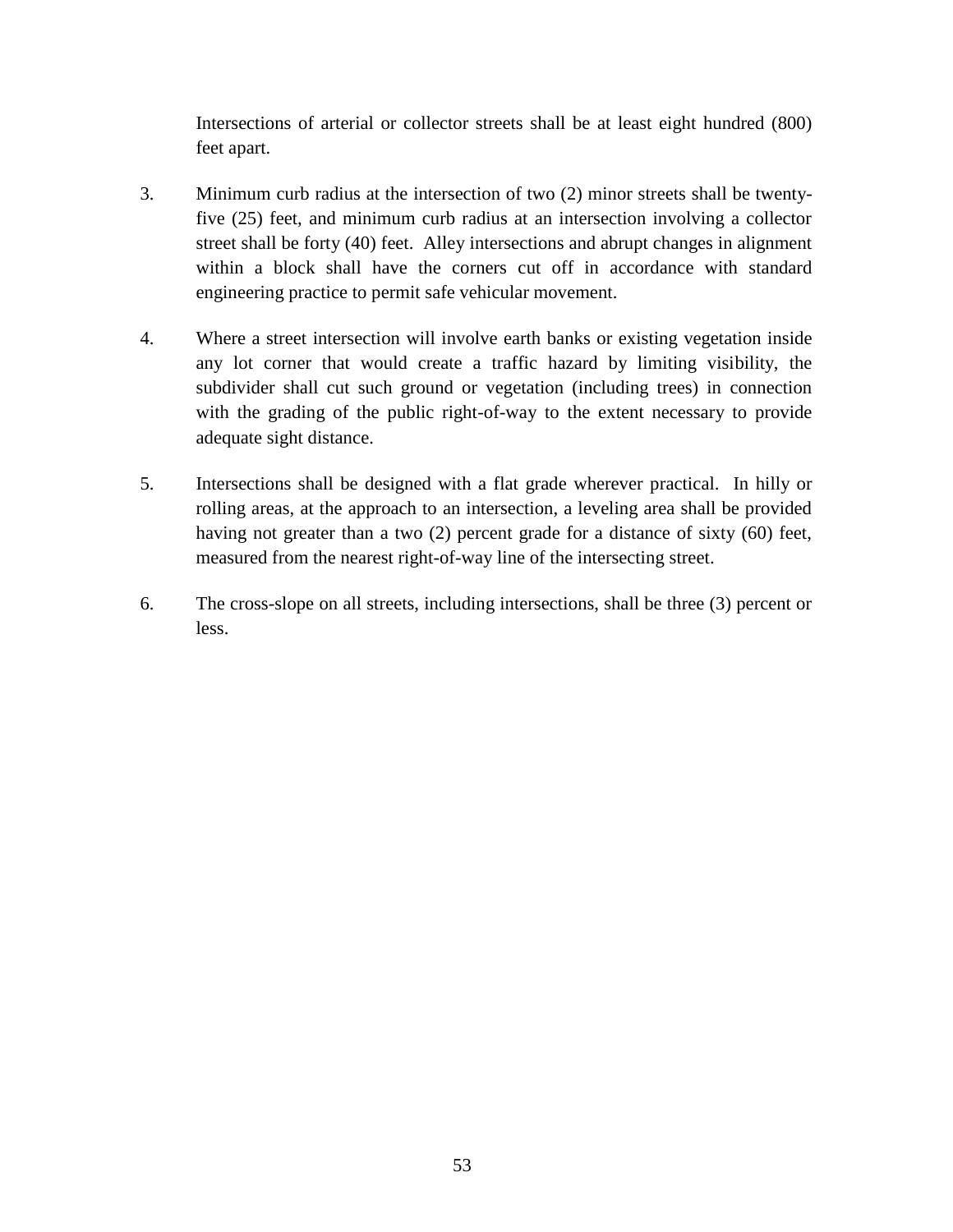|                                      | <b>RESIDENTIAL</b><br><b>STREET</b>                                    | NONRESIDENTIAL<br><b>STREETS</b> |
|--------------------------------------|------------------------------------------------------------------------|----------------------------------|
| Minimum Right-of-Way Width (in Feet) |                                                                        |                                  |
| Minor                                | 50                                                                     | 60                               |
| Collector                            | 60                                                                     | $60$ (See $*$ Below)             |
| Arterial                             | $120-150*$                                                             | $80-150$ *                       |
|                                      | Minimum Width of Roadway or Paved Area (in Feet) not Including Parking |                                  |
| Requirements                         |                                                                        |                                  |
| Minor                                | 24                                                                     | 24                               |
| Collector                            | 24                                                                     | 24                               |
| Arterial                             | $24$ (See $*$ Below)                                                   | $36$ (See $*$ Below)             |
|                                      | 36' Pavement is for 3 Lane Roads / 48' Pavement is for 4 Lane Roads    |                                  |
| <b>Maximum Percentage Grade</b>      |                                                                        |                                  |
| Minor                                | $10^{-1}$                                                              | 6                                |

### **GENERAL DESIGN STANDARDS FOR STREETS**

| Minor     |  |
|-----------|--|
| Collector |  |
| Arterial  |  |

Pavement Crown: The paved surface shall slope downward from the centerline of the street outward to the edge of the paved surface on each side 2/5ths of an inch per foot.

| Minimum Center Line Radius of Curve (in Feet)** |                      |                      |  |
|-------------------------------------------------|----------------------|----------------------|--|
| Minor                                           | $100***$             | $200***$             |  |
| Collector                                       | $(See$ **** $Below)$ | $(See$ **** $Below)$ |  |
| Arterial                                        | $(See$ **** $Below)$ | $(See$ **** $Below)$ |  |

\* As determined by appropriate governmental representative.

\*\* Applies where a deflection angle of 15 degrees or more in the alignment o pavement occurs.

*\*\*\** Based on normal crown at 30 mph. Superelevation is not permitted unless otherwise authorized by Bell Buckle Street Department.

\*\*\*\* Minimum radius shall be designed based on design speed and super elevation rate in accordance with "Geometric Design of Highways and Streets", AASHTO, latest edition.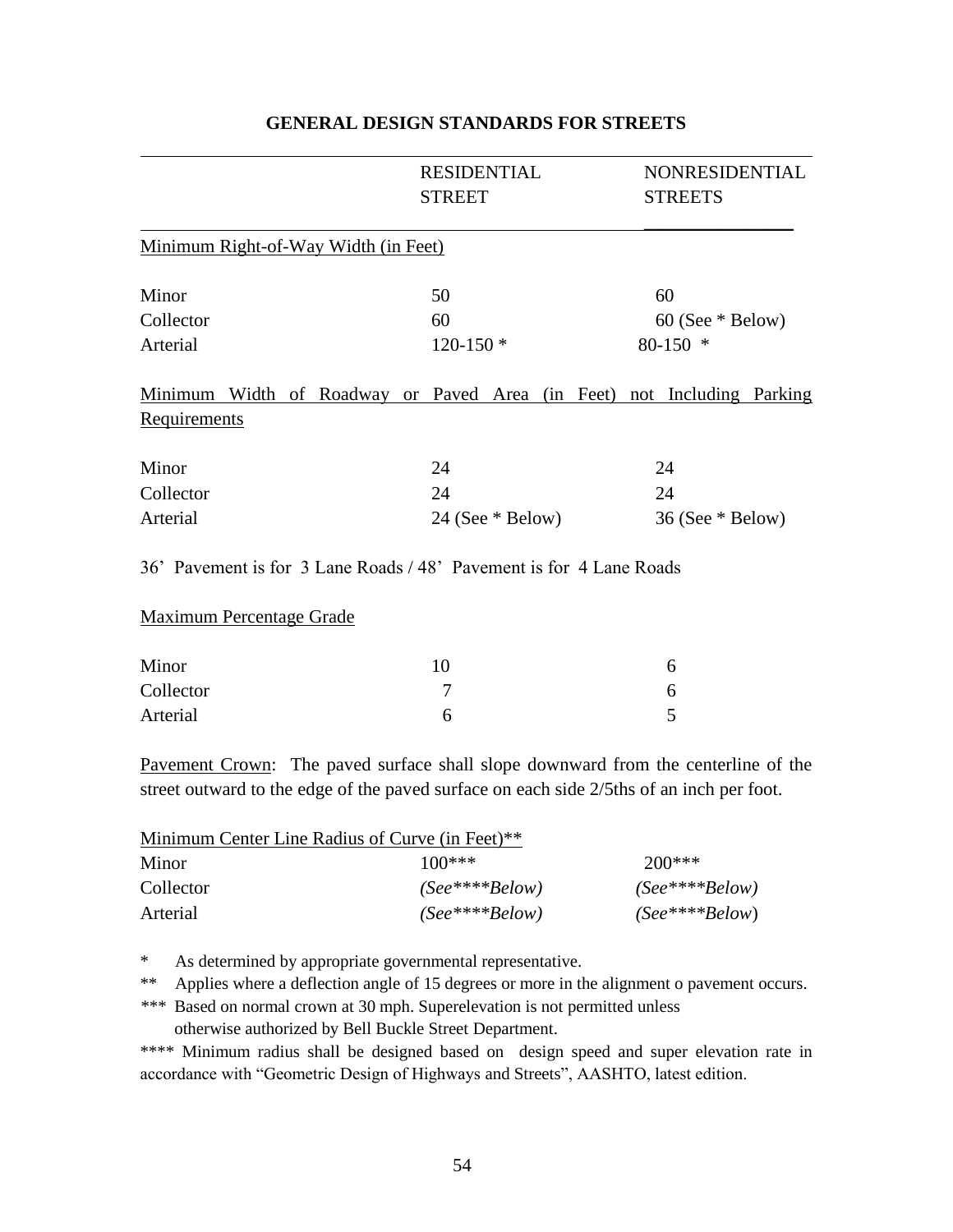|                                                                  | <b>RESIDENTIAL</b><br><b>STREET</b>                                                                                                                                                                                                                                                                                                           | NONRESIDENTIAL<br><b>STREETS</b> |  |
|------------------------------------------------------------------|-----------------------------------------------------------------------------------------------------------------------------------------------------------------------------------------------------------------------------------------------------------------------------------------------------------------------------------------------|----------------------------------|--|
| <b>Minimum Length of Vertical Curves</b>                         |                                                                                                                                                                                                                                                                                                                                               |                                  |  |
| Minor                                                            | Vertical curve lengths for minor, collector, and<br>arterial streets shall be designed based on algebraic<br>difference in grade and design speed for crest or sag<br>curves in accordance with "Geometric Design of<br>Highways and Streets" , AASHTO, latest edition.<br>"K" values shall be calculated and provided on<br>design documents |                                  |  |
| Collector                                                        |                                                                                                                                                                                                                                                                                                                                               |                                  |  |
| Arterial                                                         |                                                                                                                                                                                                                                                                                                                                               |                                  |  |
| Minimum Length of Tangents Between Reverse Curves (in Feet)      |                                                                                                                                                                                                                                                                                                                                               |                                  |  |
| Minor                                                            | 100                                                                                                                                                                                                                                                                                                                                           | 200                              |  |
| Collector                                                        | 100                                                                                                                                                                                                                                                                                                                                           | 200                              |  |
| Arterial                                                         | 300                                                                                                                                                                                                                                                                                                                                           | 400                              |  |
| Minimum Sight Distance (in Feet)*                                |                                                                                                                                                                                                                                                                                                                                               |                                  |  |
| Minor                                                            | 200                                                                                                                                                                                                                                                                                                                                           | $200**$                          |  |
| Collector                                                        | 275                                                                                                                                                                                                                                                                                                                                           | $325**$                          |  |
| Arterial                                                         | 325                                                                                                                                                                                                                                                                                                                                           | $400**$                          |  |
| Intersection                                                     | <b>Across Corners--</b>                                                                                                                                                                                                                                                                                                                       | Across Corners--                 |  |
|                                                                  | 75 Feet Back                                                                                                                                                                                                                                                                                                                                  | 75 Feet Back                     |  |
| Minimum Turnaround on Cul-de-sacs on Minor Public Ways (in Feet) |                                                                                                                                                                                                                                                                                                                                               |                                  |  |
| Right-of-Way Diameter                                            | 100                                                                                                                                                                                                                                                                                                                                           | 160                              |  |
| <b>Pavement Diameter</b>                                         | 80                                                                                                                                                                                                                                                                                                                                            | 140                              |  |
| Length of Cul-de-sac                                             |                                                                                                                                                                                                                                                                                                                                               |                                  |  |
| Permanent or Temporary                                           | 1200 feet (maximum)                                                                                                                                                                                                                                                                                                                           |                                  |  |

# **GENERAL DESIGN STANDARDS FOR STREETS (Continued)**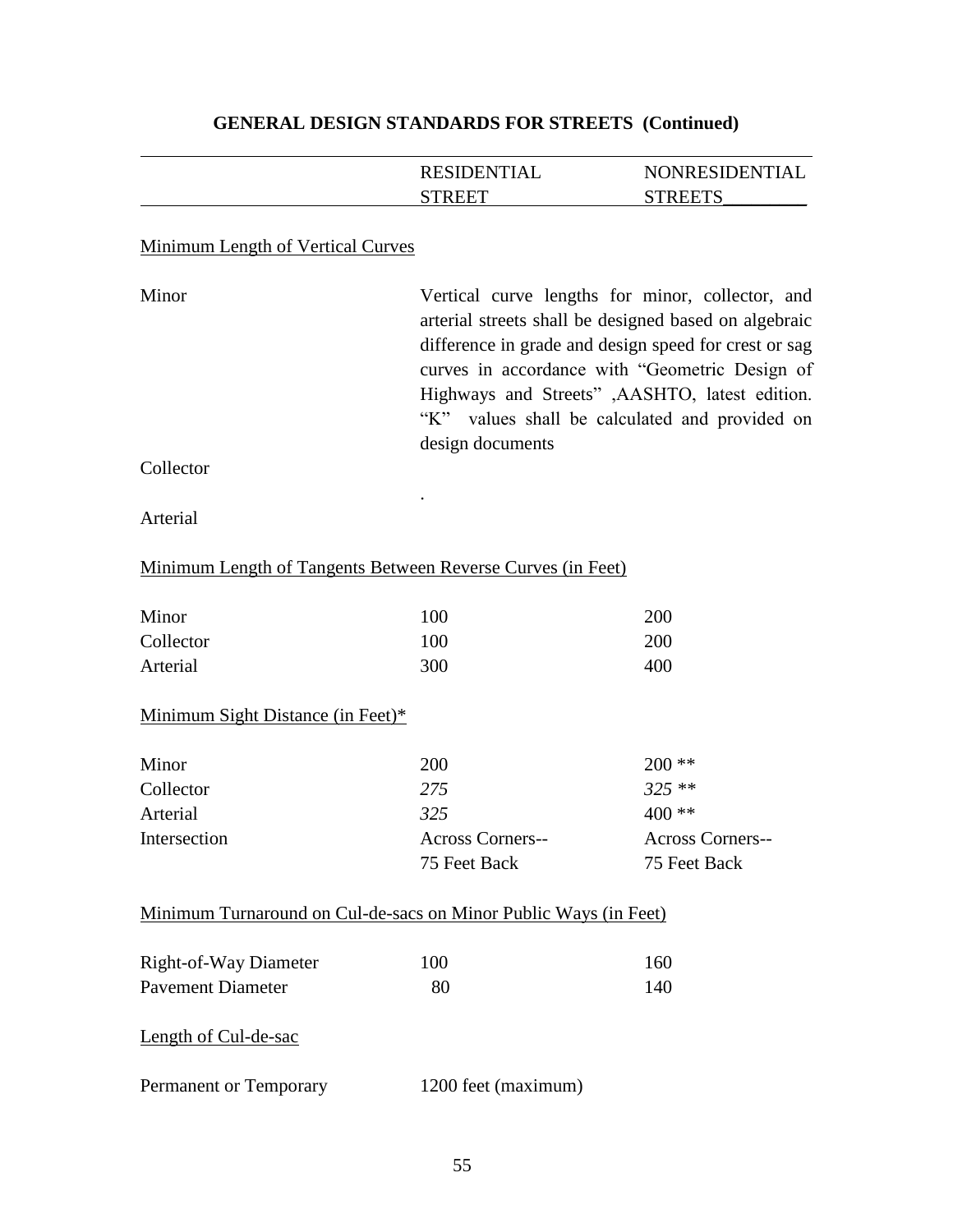Subdivision streets with only one point of improved access for emergency vehicles shall be limited to a maximum length of 1200 feet. This distance shall be measured from start of the street (center line intersection with existing street) to the end of the cul-de-sac or to the point of intersection of a loop street if that condition is provided. The length of the looping segment is not measured.

### Minimum Radius (in Feet) of Return at Intersections

| At Right-of-Way | 30 |
|-----------------|----|
| At Pavement     | 50 |

\* The sight distance is measured from a point 4 1/2 feet above the center line of the roadway surface to a point 4 inches above the center line of the roadway surface.

\*\* Based on 30 mph

\_\_\_\_\_\_\_\_\_\_\_\_\_\_\_\_\_\_\_\_

## **4-103.204 Excess Right-of-Way**

A slope easement in excess of the right-of-way designated in these regulations may be required whenever, due to topography, additional width is necessary to provide adequate earth slopes. Such slopes shall not be less than three to one (3:1). Where solid rock is encountered slopes shall be one-half to one (1/2:1).

## **4-103.205 Railroads and Limited Access Highways**

Railroad right-of-way and limited access highways, where so located as to affect the subdivision of adjoining lands, shall be treated as follows:

- A. In residential areas, a buffer strip at least twenty-five (25) feet in depth in addition to the normally required depth of the lot may be required adjacent to the railroad right-of-way or limited access highway. This strip shall be part of the platted lots and shall be designated on the plat: "This strip is reserved for screening; the placement of structures hereon is prohibited."
- B. In commercial or industrial areas, the nearest street extending parallel or approximately parallel to the railroad shall, wherever practicable, be at a sufficient distance therefrom to ensure suitable depth for commercial or industrial usage.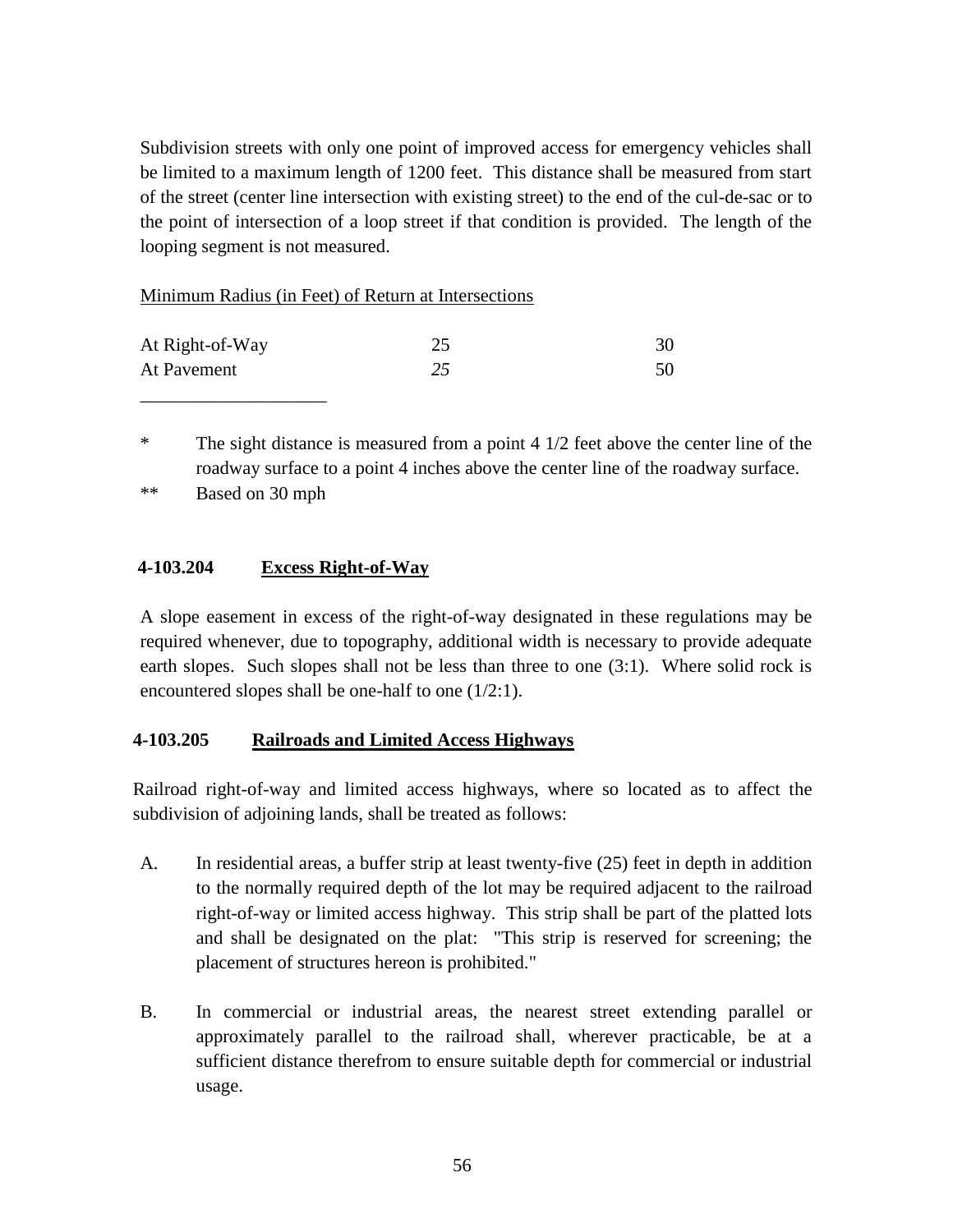C. Streets parallel to a railroad, when intersecting a street which crosses the railroad at grade, shall to the extent practicable, be at a distance of at least one hundred fifty (150) feet from the railroad right-of-way. Such distance shall be determined with due consideration of the minimum distance required for future separation of grades by means of appropriate approach gradients.

## **4-103.206 Bridges**

Bridges of primary benefit to the subdivider, as determined by the Planning Commission, shall be constructed at the full expense of the subdivider without reimbursement from the Planning Commission. The sharing of expenses for the construction of bridges not of primary benefit to the subdivider, as determined by the Planning Commission, shall be fixed by special agreement between the governing body and the subdivider. The cost shall be charged to the subdivider pro rata as to the percentage of his development so served.

## **4-103.3 Right-of-Way Width Dedication on Existing Streets**

Where a subdivision adjoins an existing narrow street or where the major street or road plan or any zoning setback provisions indicate plans for realignment or widening of a street that would require use of some of the land in the subdivision, the subdivider shall be required to dedicate, at his expense, areas for widening or realigning such street, as set forth below:

- 1. The entire right-of-way shall be provided where any part of the subdivision is on both sides of the existing street; or
- 2. When the subdivision is located on only one side of an existing street, one-half (1/2) of the required right-of-way, measured from the center line of the existing pavement, shall be provided.

## **4-103.4 Street Surfacing and Improvements**

After underground utilities have been installed, the subdivider shall construct curbs or curbs with gutters, where required, and shall surface or cause to be surfaced streets to the widths prescribed in these regulations. No street shall be surfaced until preliminary approval of the subdivision plat has been obtained. Surfacing shall be of such character as is suitable for the expected traffic. Types and methods of paving shall be according to the specifications of the Planning Commission, but in no event shall such construction be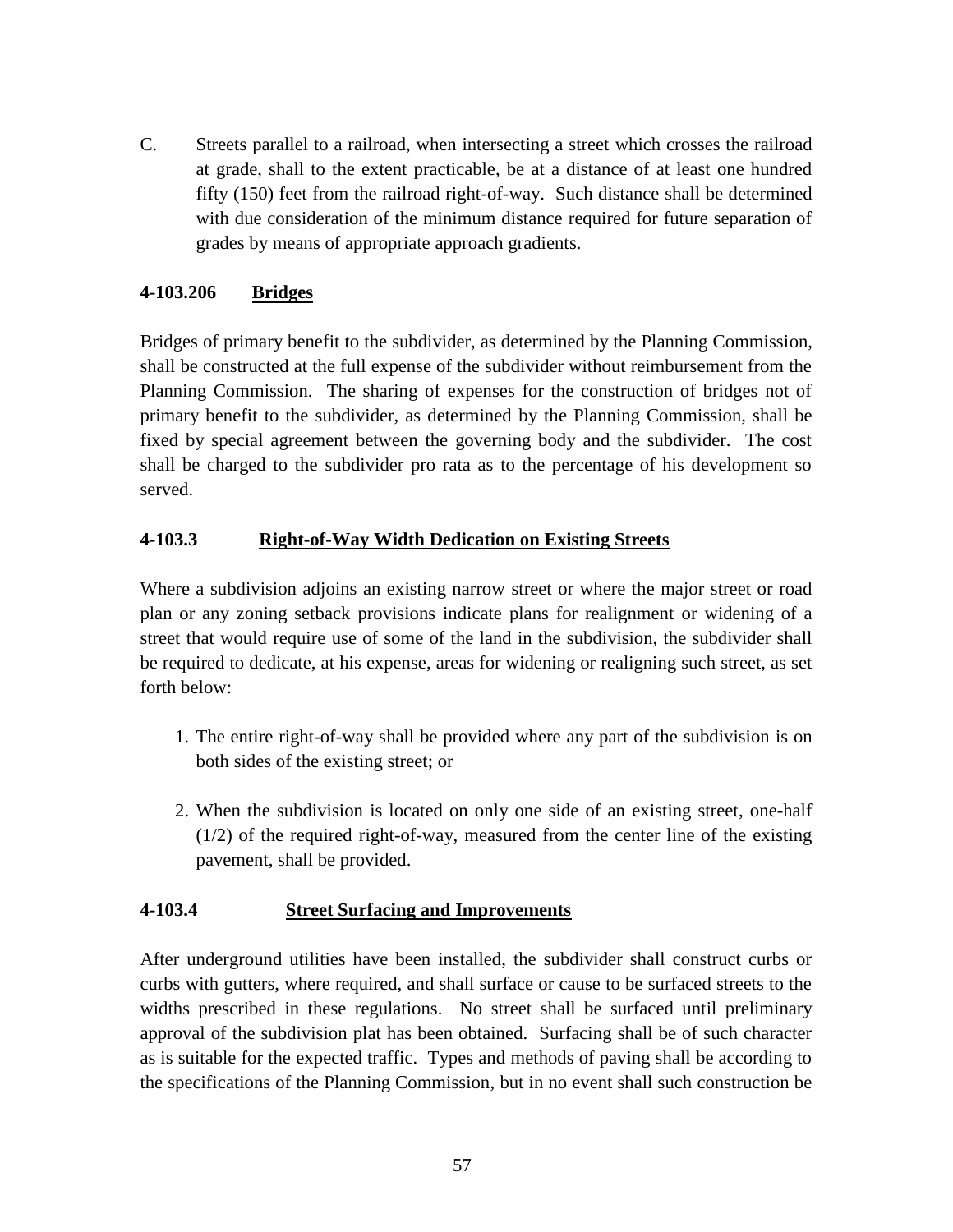below the construction specifications set forth in Appendix B, of these regulations. Adequate provisions shall be made for culverts or other drains, and bridges, as required.

All streets pavements, shoulders, drainage improvements and structures, any curb turnabouts, and sidewalks shall conform to all construction standards and specifications adopted by the Planning Commission and shall be incorporated into the construction plans required to be submitted by the developer for plat approval.

## **4-104 Road Construction Specifications**

The road construction specifications are included in these regulations as Appendix B, and are adopted as a part hereof. These specifications shall be the minimum standards for any subdivision within the jurisdictional area.

## **4-105 Drainage and Storm Sewers**

## **4-105.1 General Requirements**

The Planning Commission shall not approve any plat of a subdivision which does not make adequate provisions for storm water or floodwater run-off channels or basins. The storm water drainage system shall be separate and independent from any sanitary sewer system.

## **4-105.2 Nature of Storm Water Facilities**

## **4-105.201 Location**

The subdivider may be required by the Planning Commission to transport by pipe or open ditch any spring or surface water that may exist prior to or as a result of the subdivision. Such drainage facilities shall be located in the street right-of-way, where feasible, or in perpetual unobstructed easements of appropriate width and shall be constructed in accordance with the construction specifications contained in these regulations.

## **4-105.202 Accessibility to Public Storm Sewers**

i. Where a public storm sewer is accessible, the developer shall install storm sewer facilities, or if no outlets are within a reasonable distance, adequate provision shall be made for the disposal of storm waters, subject to the specifications of the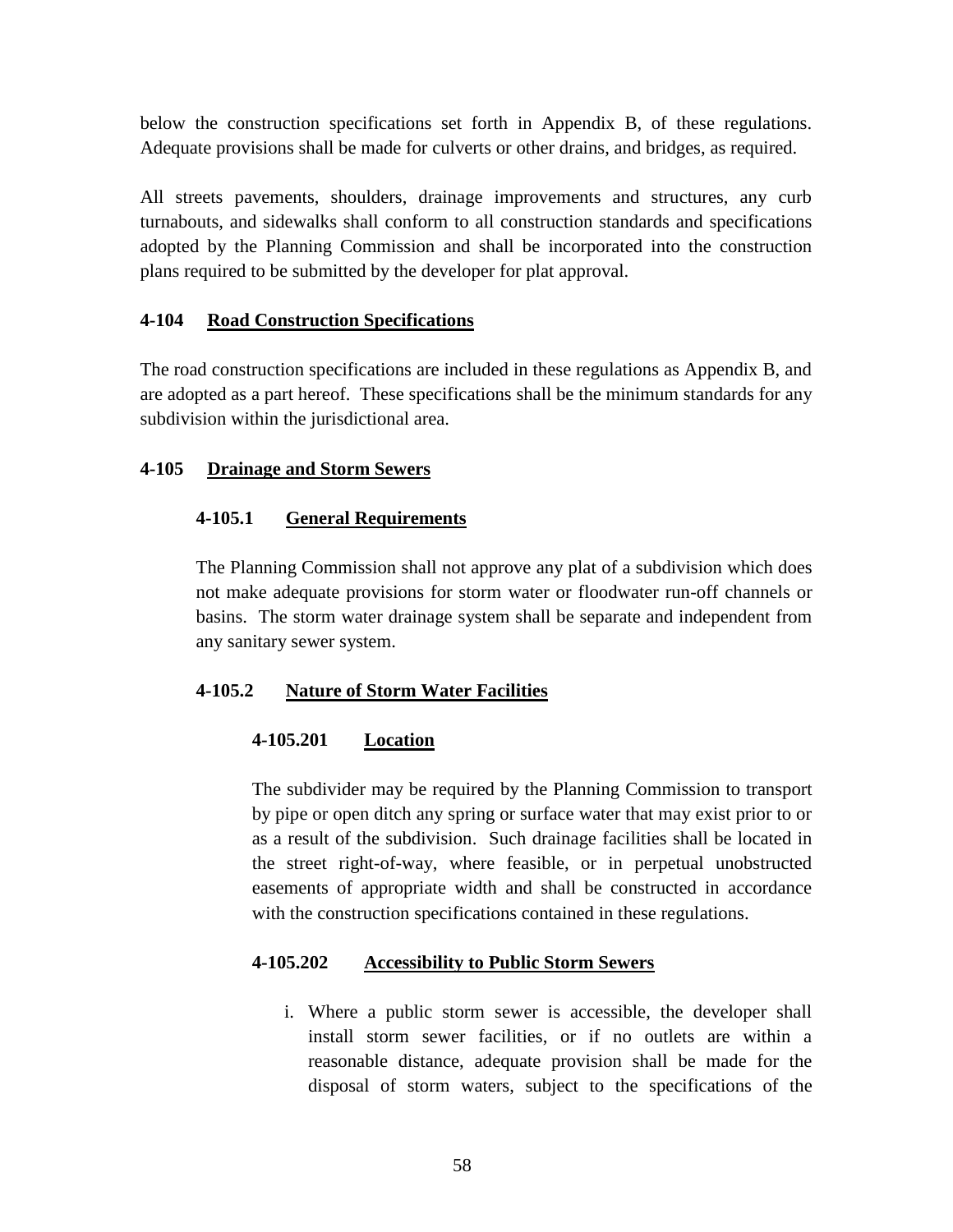appropriate governmental representative; inspection of facilities shall be conducted to assure compliance. Inspection of facilities shall be conducted by the enforcing officer.

ii. If a connection to a public storm sewer will be provided eventually, as determined by the Planning Commission, the subdivider shall make arrangements for future storm water disposal by a public system at the time the plat receives final approval. Provisions for such connection shall be incorporated by inclusion in the Letter of Credit required for the final subdivision plat.

### **4-105.203 Accommodation of Upstream Drainage Areas**

A culvert or other drainage facility shall in each case be large enough to accommodate potential runoff from its entire upstream drainage area, whether inside or outside the subdivision. Necessary facilities shall be sized based on the construction specifications and assuming conditions of maximum potential watershed development permitted by any zoning ordinance.

### **4-105.204 Effect on Downstream Drainage Areas**

The Subdivider shall prepare and submit to the Town Engineer a study of the effect of each subdivision on existing downstream properties and drainage facilities outside the area of the subdivision. Requirements for the storm water report to be submitted are included in Section 5-103.3. Pre-development and post-development runoff rates, volumes and velocities along with associated calculations and maps shall be submitted with a storm water drainage report prepared by a Tennessee registered engineer. If increased runoff rate or total volume impacts downstream drainage structures then these structures shall be improved with the permission of the appropriate property owners. It shall be the responsibility of the developer to obtain permission from the property owners to make these improvements. If existing drainage easements do not exist, the Planning Commission may require that they be obtained by the developer.

Where it is anticipated that drainage and/or runoff from a development will overload an existing downstream drainage facility, the Planning Commission shall withhold approval of the subdivision until provision has been made for adequate improvement of such drainage facilities. The subdivider shall be required to construct adequate downstream facilities or contribute his pro-rata share toward the construction of adequate downstream facilities and install on-site storm water detention to mitigate the downstream impacts.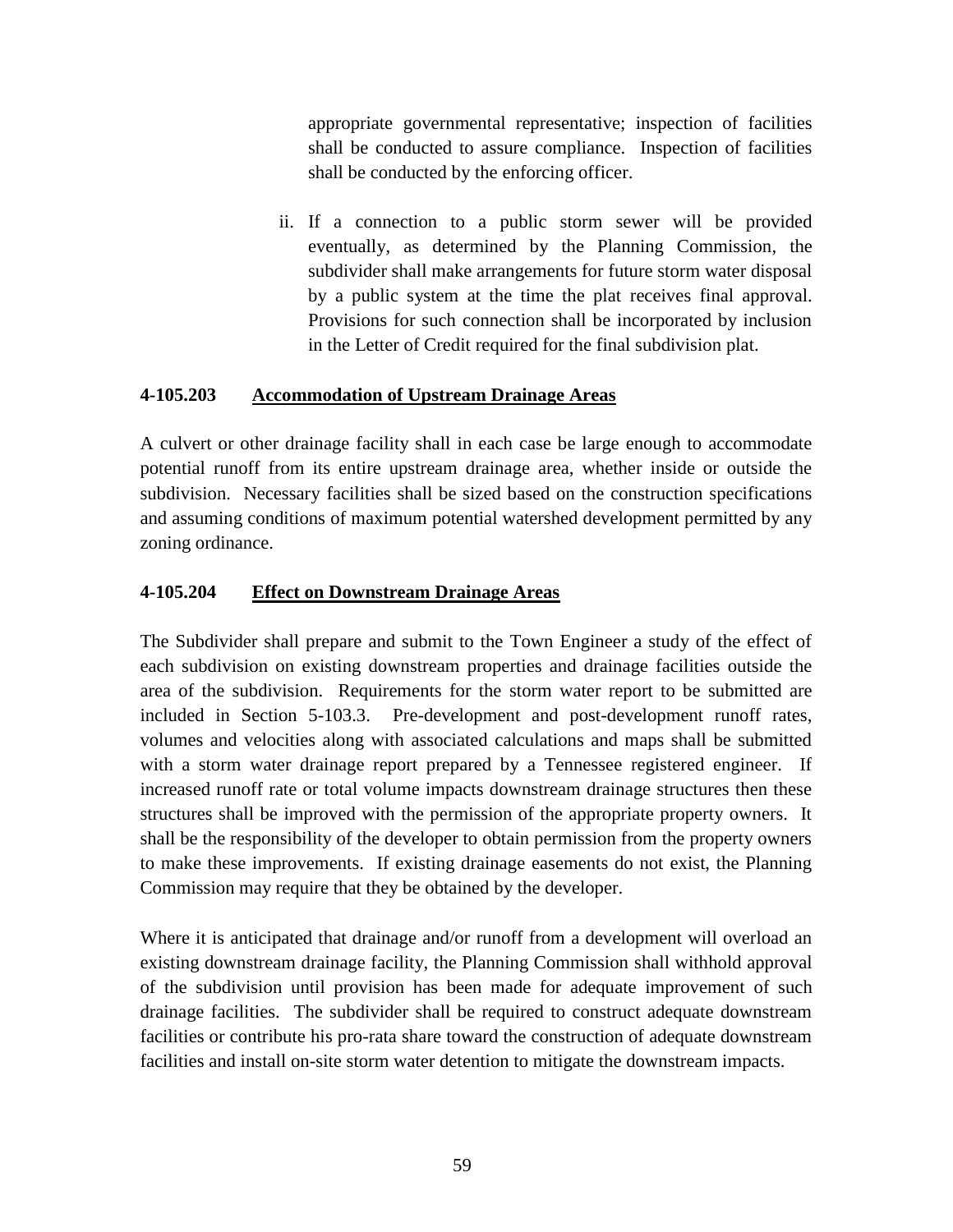On site storm water detention proposed to reduce the peak rate of discharge to off site drainage systems downstream shall not cause increased peak flows or velocities detrimental to downstream properties or facilities. When detention facilities are utilized, the peak rate of discharge after development shall not exceed the predevelopment peak rate.

Because detention in downstream areas of a large watershed can cause increased peak flows in downstream channels, the Town reserves the right to alter the detention criteria and to prohibit it where it is not in the best interest of the Town. This decision shall be based on sound engineering judgment and/or studies. The Town may also allow instream mitigation measures in lieu of detention, where it can be shown that such measures are of equal or greater benefit. In all cases where detention facilities are required, the location and design must comply with any master drainage plans that may have been developed.

Controlled releases of discharge form a detention basin shall include "v-notch", rectangular or other weir configurations which prevent increased discharge (above predevelopment conditions for required storm events as listed in Section 5-103.3.

Detention facilities shall be platted as perpetual drainage easements and shall be maintained by the property owner or the owners' association, as applicable. A Storm Water Detention Agreement shall also be executed as outlined in Section 4-105.304. The Town will in no way be responsible for maintenance of drainage facilities on private property. Estimated increases in discharge velocity shall be mitigated by energy dissipation devices where required to prevent erosion.

The drainage system shall be designed to honor natural drainage divides, where practical. Surface waters shall not be concentrated and discharged onto adjoining property at rates and/or velocities exceeding predevelopment conditions, unless an easement expressly authorizing such discharge has been granted by the owner of the affected land and the discharge is into an adequate natural watercourse or drainage system.

## **4-105.205 Areas of Poor Drainage**

Whenever a plat is submitted for an area which is subject to flooding, the Planning Commission may approve such subdivision; provided, that the applicant fills the affected floodway fringe area of said subdivision to place street elevations at no more than twelve (12) inches below the regulatory flood elevation and first floor elevations (including basements) at no less than one (1) foot above the regulatory flood elevation. The plat of such subdivision shall provide for a floodway along the bank of any stream or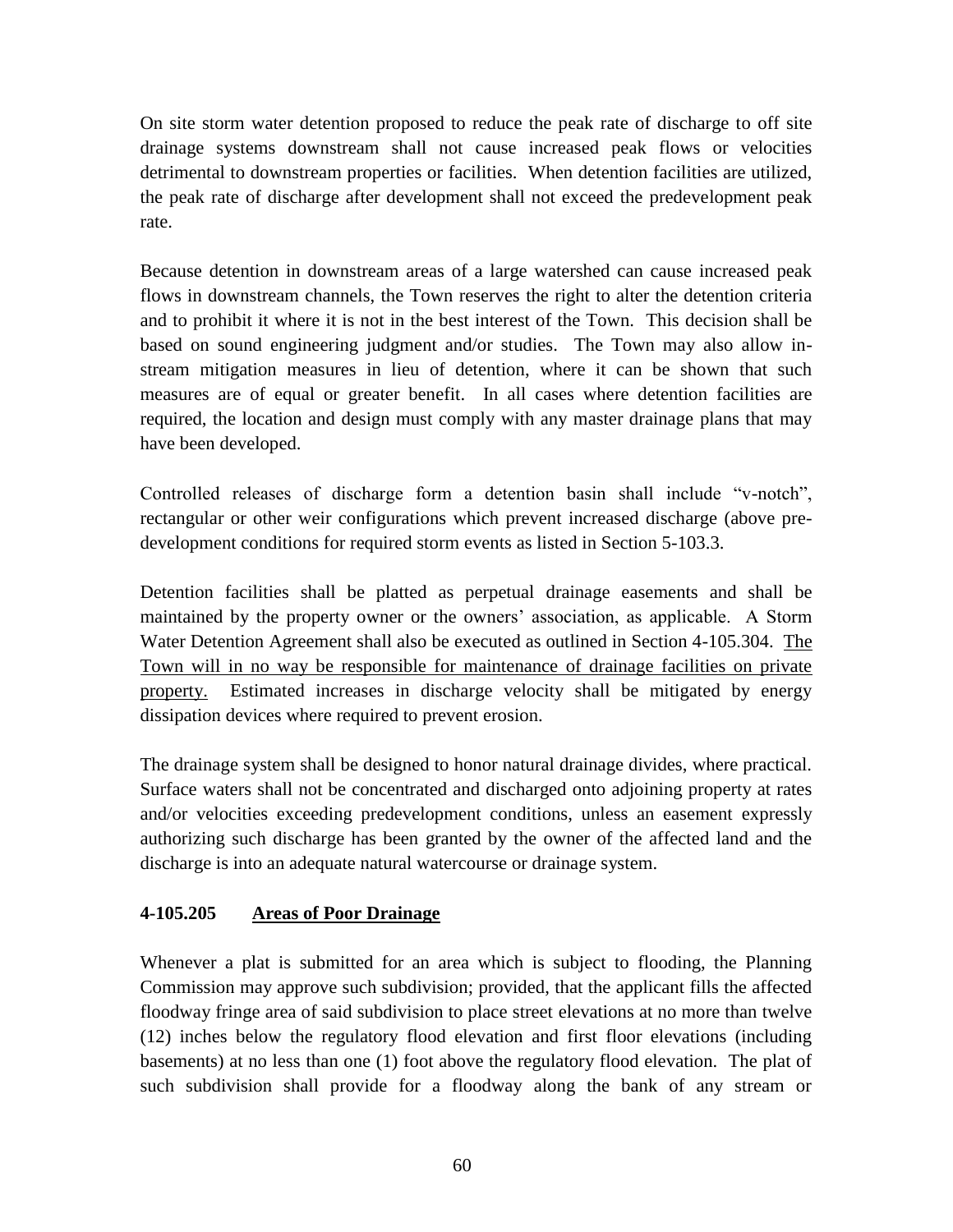watercourse of width sufficient to contain or move the water of the regulatory flood, and no fill shall be placed in the floodway; neither shall any building nor flood-restrictive structure be erected or placed therein. The boundaries of the floodway and floodway fringe area, and the regulatory flood elevation, shall be determined by the Planning Commission based upon the review specified in Subsection 2-103.2, of these regulations, and the submission of flood data in construction plans as specified in Section 5-103, of these regulations.

## **4-105.206 Floodplain Areas**

The Planning Commission may when it deems it necessary for the health, safety, or welfare of the present and future population of the area or necessary to the conservation of water, drainage, and sanitary facilities, prohibit the subdivision of any portion of the property which lies within the floodplain of any stream or drainage course. The regulatory floodway shall be preserved from any and all destruction or damage resulting from clearing, grading, or dumping of earth, waste material, or stumps. Any subdivision which contains flood prone land shall be subject to the special provisions set forth in Subsections 2-101.4; 4-101.4; Section 4-104; and Subsection 4-105.2, of these regulations.

## **4-105.3 Dedication of Drainage Easements**

## **4-105.301 General Requirements**

Where a subdivision is traversed by a watercourse, drainage way, channel, or stream, there shall be provided a storm water easement or drainage right-of-way conforming substantially to the lines of such watercourse and of such width and construction as will be adequate. Where open drainage ways are utilized they shall be designed for the applicable frequency flood outlined in Subsection 5-103.3.

## **4-105.302 Drainage Easements**

A. Where topography or other conditions are such as to make impracticable the inclusion of drainage facilities within a street right-of-way, perpetual unobstructed easements at least twenty (20) feet in width for such facilities shall be provided across property outside the street lines and with satisfactory access to streets. Easements shall be indicated on the preliminary and final plats. Drainage easements shall be carried from the street to a natural watercourse or to other drainage facilities.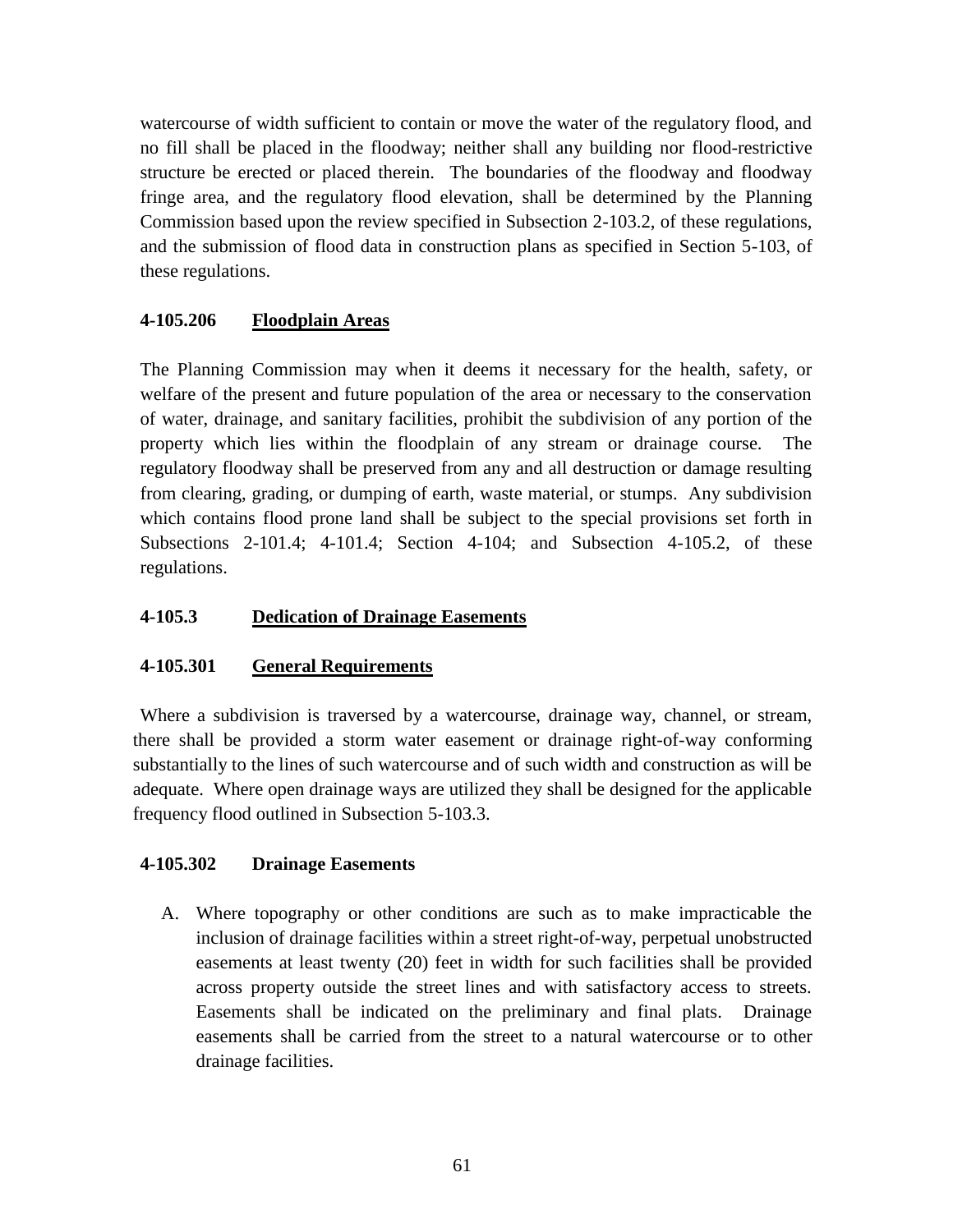- B. When a new drainage system is to be constructed which will carry water across private land outside the subdivision, appropriate drainage rights must be secured and indicated on the plat.
- C. The applicant shall dedicate, when required by the Planning Commission, either in fee, or by drainage or conservation easement, the land on both sides of an existing watercourse to a distance to be determined by the Planning Commission.
- D. Along watercourses, low-lying lands within any floodway, as determined by the Planning Commission pursuant to Section 2-103, of these regulations, whether or not included in areas for dedication, shall be preserved and retained in their natural state as drainage ways.

## **4-105.302 Drainage Construction**

All ditch, channelization, culvert, storm drain, or catch basin construction shall be governed by the Specifications for Drainage Construction included as Appendix B. These specifications are adopted and made a part of these regulations.

### **4-105.304 Storm Water Detention Agreement**

If storm water detention facilities are a requirement for approval of construction plans and final plat, a Storm Water Detention Agreement as included in Appendix C shall be executed by the developer prior to approval of the construction plans and final plat.

### **4-106 Water Facilities**

## **4.106.1 General Requirements**

- 1. Necessary action shall be taken by the developer to extend a water supply system capable of providing domestic water use and fire protection.
- 2. Where a public water main is within reasonable access of the subdivision, as determined by the Planning Commission, the subdivider shall install adequate water facilities, including fire hydrants, subject to construction and material specifications, approval of the Tennessee Department of Environment and Conservation and all requirements herein.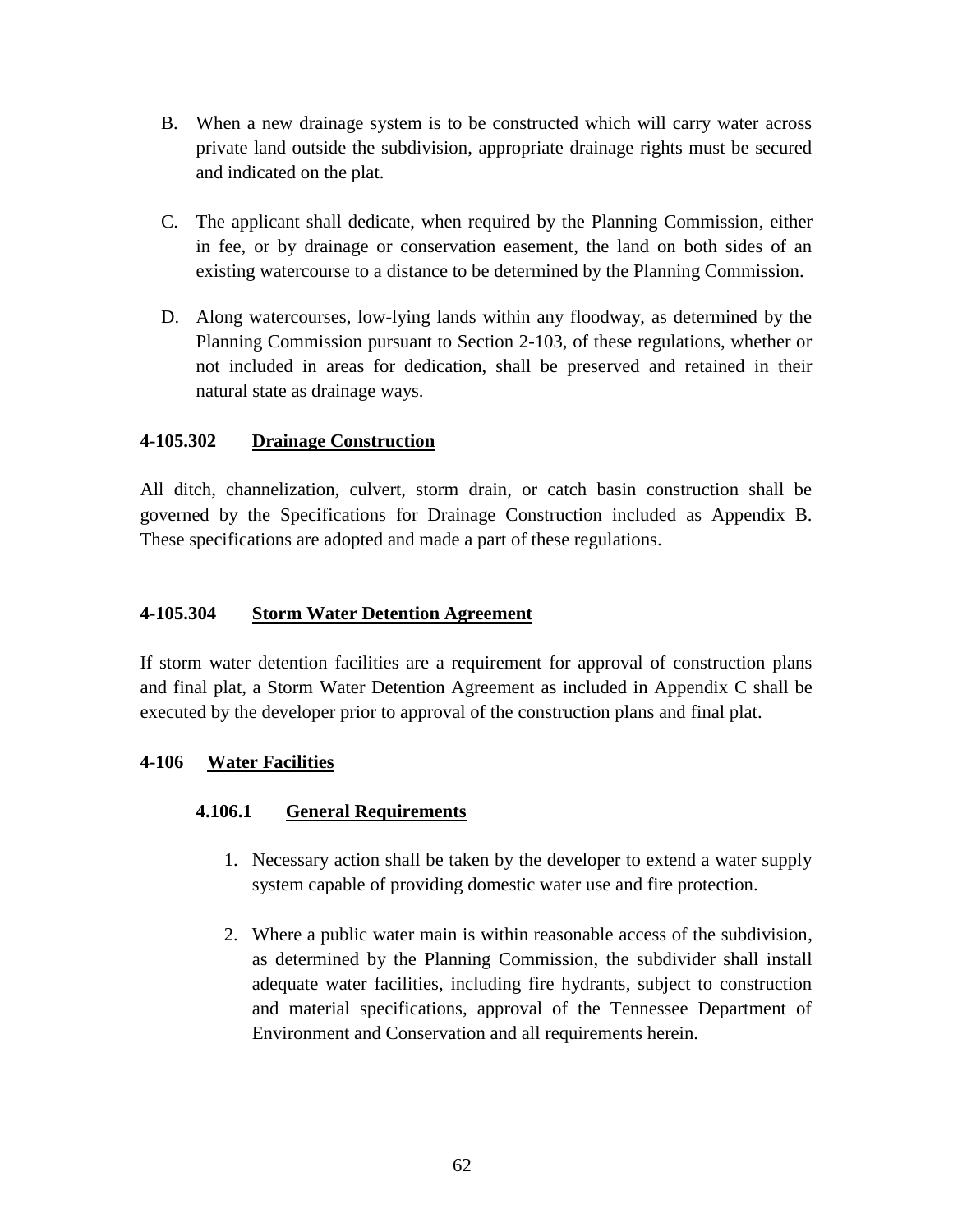- 3. The sizes of water mains shall not be less than six (6) inches in diameter, except for permanent dead-end streets no longer than five hundred (500) feet as specifically approved by the Planning Commission.
- 4. All water systems, whether public or private, located in a flood prone area shall be flood proofed to the regulatory flood protection elevation. All water supply facilities located below the regulatory flood protection elevation shall be designed to prevent the infiltration of floodwaters into the water supply system and discharges from the system into floodwaters.
- 5. All water systems shall comply with the general instructions and detailed specifications for construction of water projects of the Tennessee Department of Environment and Conservation, Water Supply Division and the Town of Bell Buckle Water and Sewer Department.
- 6. No customer shall be connected to City Water Service until the main has been properly installed, flushed, disinfected, inspected and bacteriological testing approved. The Town may withhold permits and refuse to connect until all requirements are met.

## **4-106.2 Fire Hydrants**

Fire hydrants shall be required in minor and major subdivisions. Re-subdivision of existing lots in which no additional lots are created shall not require fire hydrant installation by the developer. In residential subdivisions, fire hydrants shall be located no more than one thousand (1000) feet apart or such that fire hydrant coverage to each proposed house or existing building shall be no more than five hundred (500) feet. However, the Planning Commission may require closer spacing where physical conditions or types of structures so warrant. To eliminate future street cutting or openings, all underground utilities for fire hydrants, together with the fire hydrants themselves, and all other water supply improvements shall be installed before any final paving of a street shown on the subdivision plat.

## **4-107 Sewage Facilities**

### **4-107.1 General Requirements**

The applicant shall install sanitary sewer facilities in a manner prescribed by the regulations of the Tennessee Department of Environment and Conservation and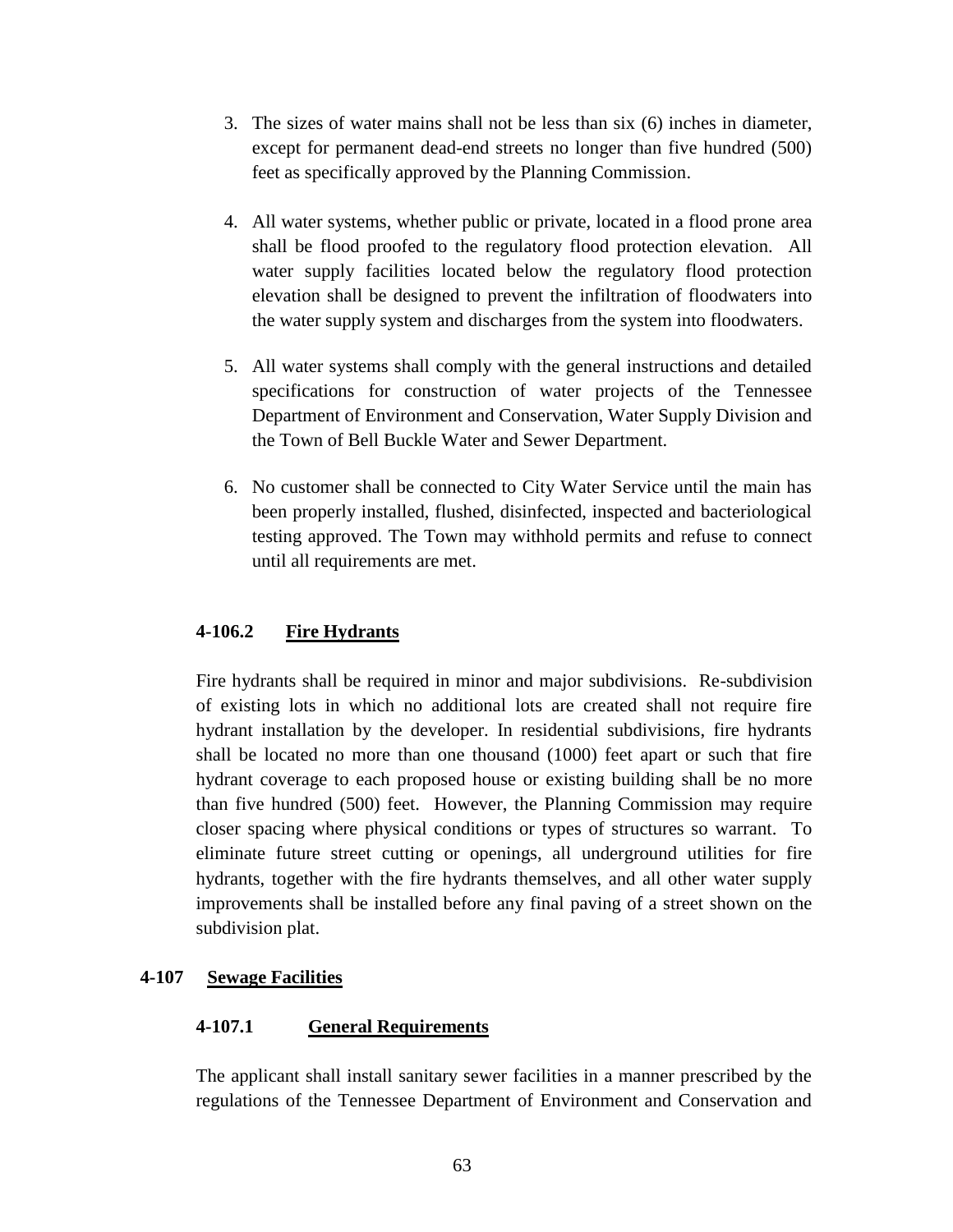the Town of Bell Buckle and by any other applicable standards and specifications. All plans shall be designed and approved in accordance with the rules, regulations, specifications, and standards, where applicable of the Tennessee Department Environment and Conservation and the Town of Bell Buckle Water and Sewer. Plans shall be approved by the above agencies where applicable. No customer shall be connected to the public sewer until the system has been installed per Town Standards, inspected, tested and approved. Any construction that damages or causes foreign deposits to be placed in the sewer system shall be corrected immediately. The Town may withhold permits; and after notice from the Water and Sewer Director the Town may remove deposits or obstructions and bill the developer. The developer shall pay for the Town's expenses. The Town shall approve the location of the connection or tap. Servicing pipe shall not be located under driveways. The Town shall approve the location of all meters. Upon completion of utility construction, one set of "as built" plans shall be submitted to the Town.

### **4-107.2 Mandatory Connection to Public Sewer System**

- 1. When public sanitary sewers are within reasonable access of the subdivision, as determined by the Planning Commission, the subdivider shall provide sanitary sewer facilities to each lot therein and shall connect the facilities to the public system. The subdivider shall provide sewers which meet standards set forth in the regulations of the Tennessee Department of Health and Environment.
- 2. All sanitary sewer facilities located in a flood hazard area shall be flood proofed to the regulatory flood protection elevation. All sewer facilities located below the regulatory flood protection elevation shall be designed to prevent infiltration of floodwaters into the sewer system and discharges from the system into floodwaters.

### **4-107.3 Individual Disposal System Requirements**

If public sewer facilities are not available and individual disposal systems are proposed, lot areas shall not be less than the minimums specified in these regulations; all pertinent soil absorption tests shall be made as directed by the county environmentalist and the results submitted to the county health department for approval.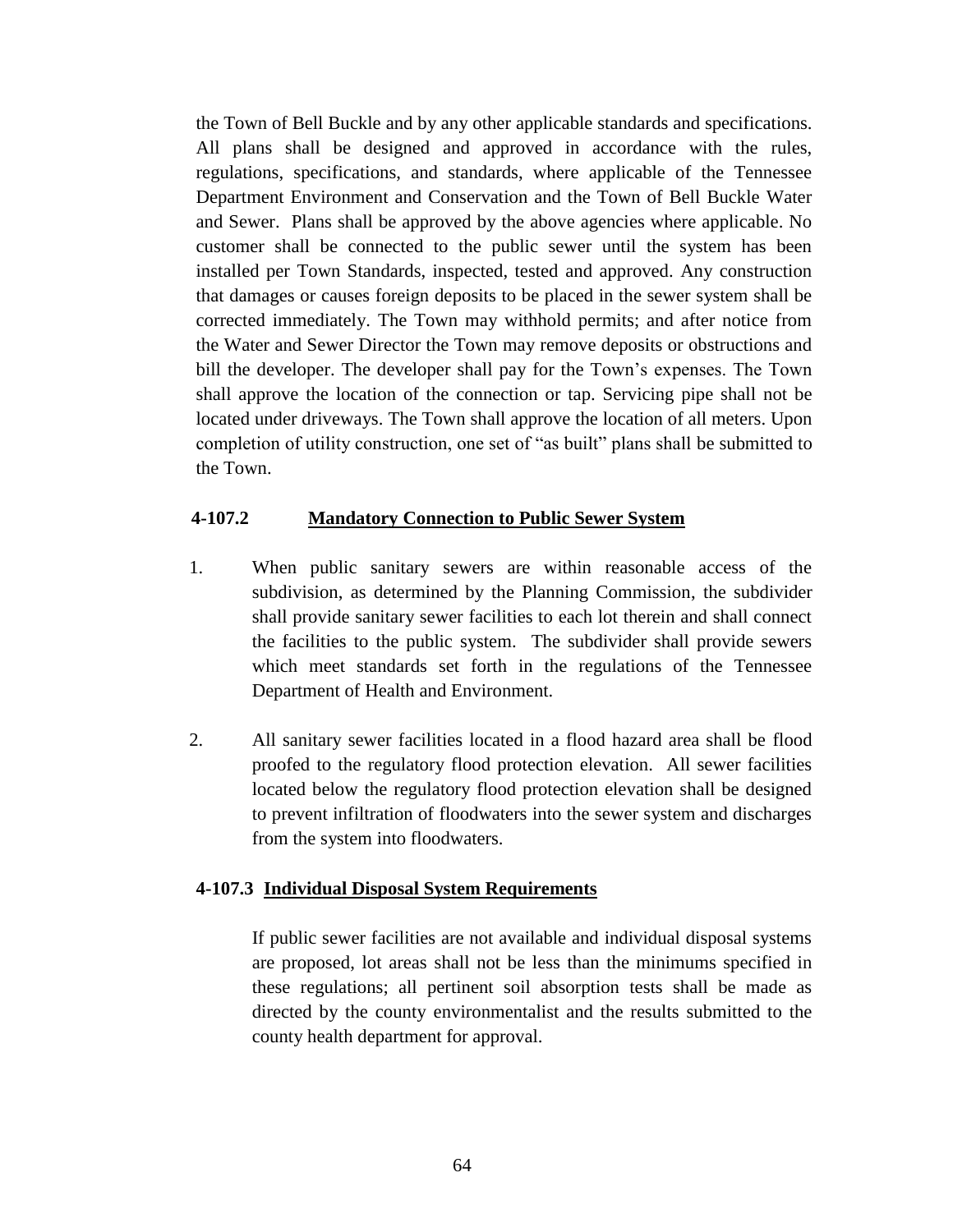The individual disposal system, including the size of the septic tank and size of the tile fields or other secondary treatment device, also shall be approved by the county.

The Planning Commission may prohibit installation of sewage disposal facilities requiring soil absorption systems where such systems will not function due to high groundwater, flooding, or unsuitable soil characteristics. The Planning Commission may require that the subdivider note on the face of the plat and any deed of conveyance that soil absorption fields are prohibited in designated areas. No portion of the septic system, including the tank, field lines, or drain fields, may be located outside of the boundaries of the parcel it is intended to serve.

#### **4-107.4 Design Criteria for Sanitary Sewers**

#### **4-107.401 General**

These design criteria are not intended to cover extraordinary situations. Deviations will be allowed and may be required in those instances where considered justified by the town consulting engineer. The following sections cover the basic design of sanitary sewer systems. More specific design criteria are covered in the Town of Bell Buckle's Standard Water and Sewer Specifications. These Specifications shall be utilized for all sewer line extensions being submitted to the State of Tennessee Department of Environment and Conservation, Division of Water Pollution Control for approval.

#### **4-107.402 Design Factors**

Sanitary sewer systems shall be designed for the ultimate tributary population. Due consideration shall be given to current zoning regulations and approved planning reports, where applicable. Sewer capacities shall be adequate to handle the anticipated maximum hourly quantity of sewage and industrial wastes together with an adequate allowance for infiltration and other extraneous flow.

Flows used for the design of sanitary sewers shall be as required by the latest version of the Design Criteria for Sewage Works, issued by the State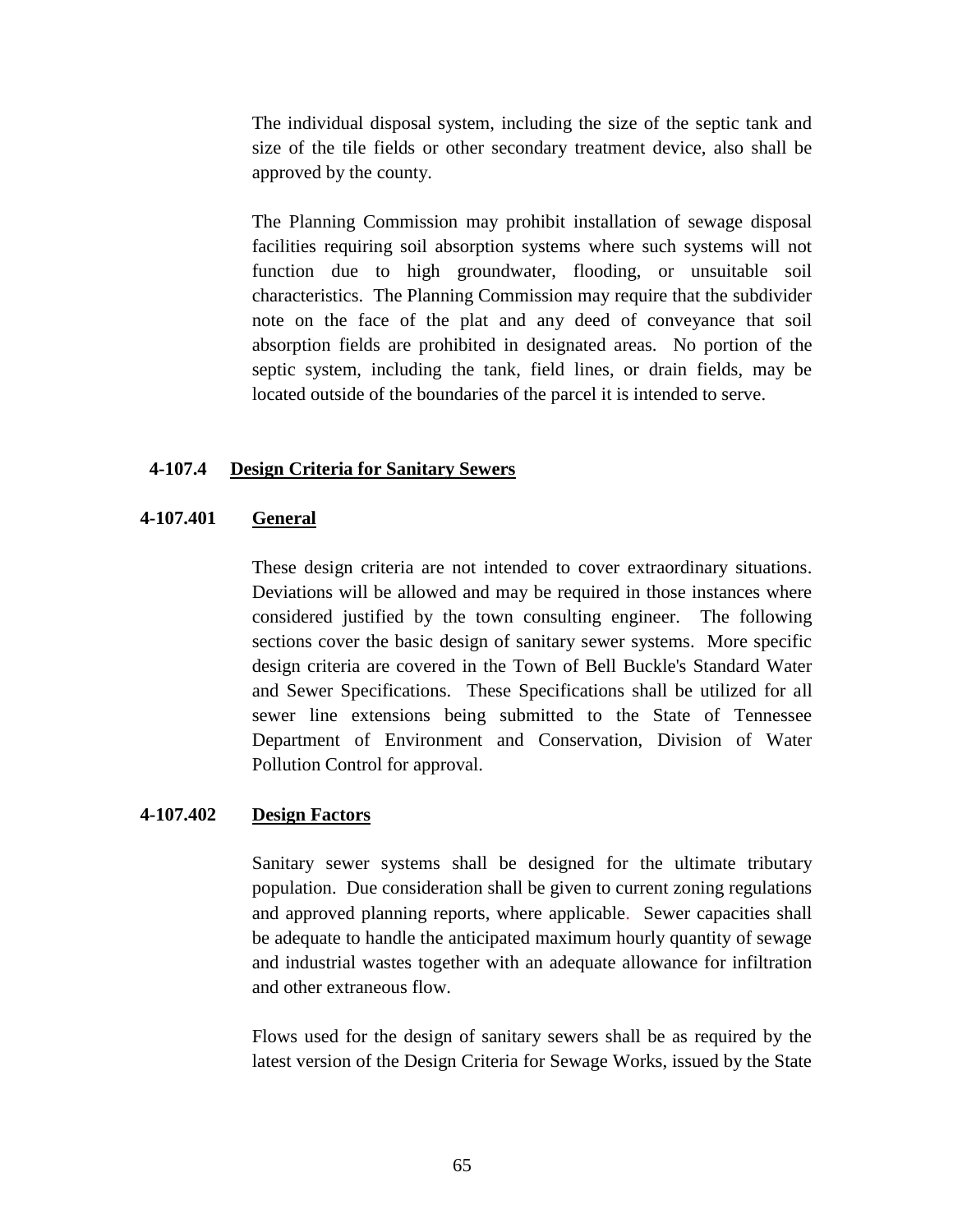of Tennessee Department of Environment and Conservation, Division of Water Pollution Control.

### **4-107.403 Maximum Size**

The diameter of sewers proposed shall not exceed the diameter of the existing or proposed outlet, whichever is applicable.

## **4-107.404 Minimum Size**

No public sewer shall be less than eight (8) inches in diameter. All homes shall have a minimum four (4) inch sewer service.

### **4-107.405 Minimum Slope**

All sewers shall be designed to give mean velocities when flowing full of not less than 2.0 feet per second. All velocity and flow calculations shall be based on Kutter's Formula, using a N Value of 0.013. The design slopes shall be as required by the latest version of the Design Criteria for Sewage Works, issued by the State of Tennessee Department of Environment and Conservation, Division of Water Pollution Control.

### **4-107.406 Alignment**

All sewers shall be laid with straight alignment between manholes, unless otherwise directed or approved.

**4-107.407 Manhole Location:** Manholes shall be installed at the end of each line; at all changes in grade, size, or alignment; at all intersections; and at distances not greater than three hundred-fifty (350) feet for sewers fifteen (15) inches or less in diameter, four hundred (400) feet for sewers eighteen (18) inches or twenty-one (21) inches in diameter, and five hundred (500) feet for sewers twenty-four (24) inches or greater in diameter.

### **4-107.408 Manholes**

The difference in elevation between any incoming sewer and the manhole invert shall not exceed 1.9 feet, except where required to match crowns. The use of drop manholes will require approval. The minimum inside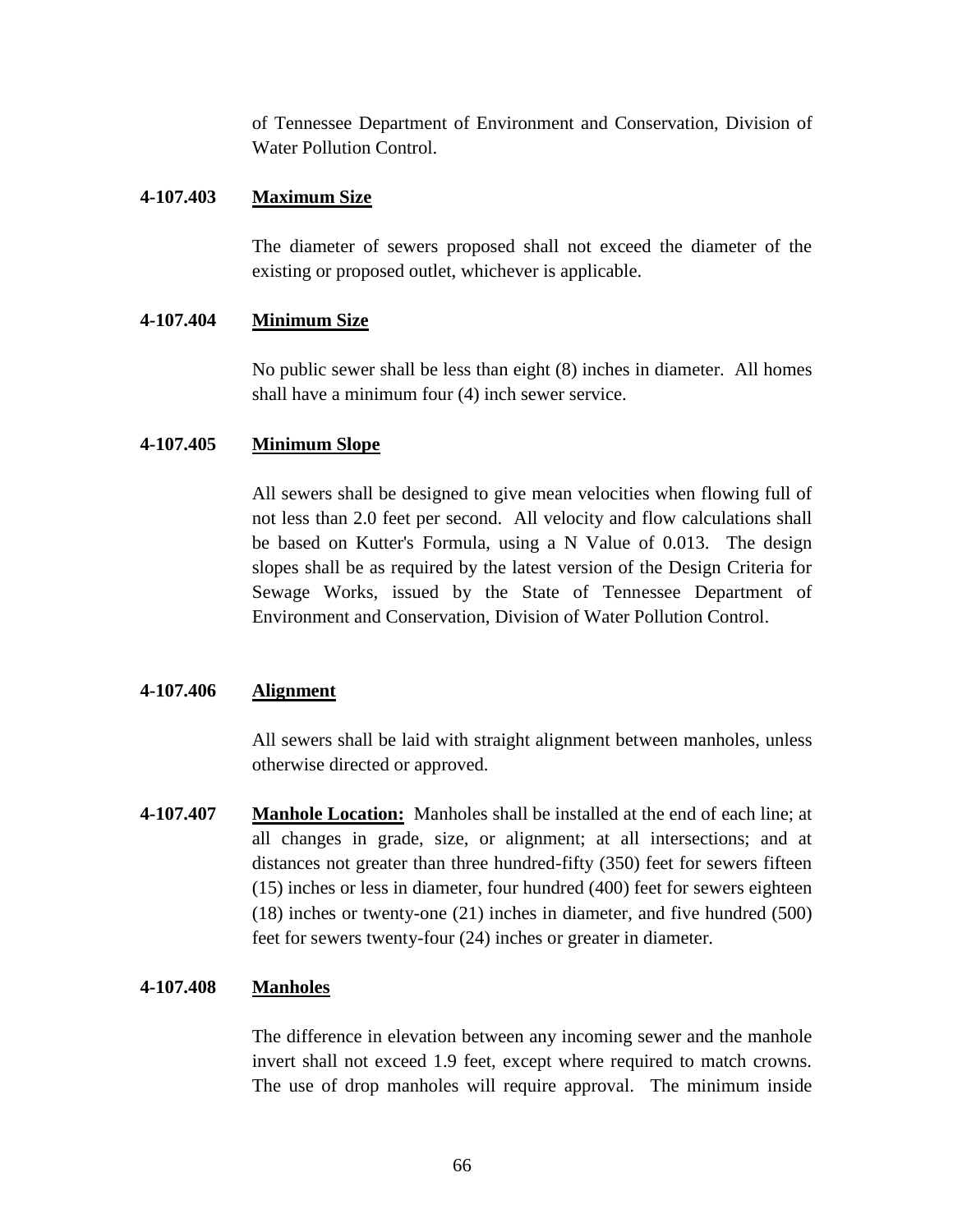diameter of the manholes shall conform to those specified. Inside drop manholes will require special considerations; however, in no case shall the minimum clear distance be less than that indicated above. When a smaller sewer joins a larger one, the crown of the smaller sewer shall not be lower than that of the larger one. The minimum drop through manholes shall be 0.1 feet.

#### **4-107.409 Sewerage Locations**

Sanitary sewers shall be located within street or alley right-of-way, unless topography dictates otherwise. When located in easements on private property, access shall be available to all manholes. A manhole shall be provided at each street or alley crossing. End lines shall be extended to provide access from street or alley rights-of-way where possible. Imposed loading shall be considered in all locations. Not less than six (4) feet of cover shall be provided over the top of pipe in street and alley rights-ofway or three (3) feet in all other areas. Sanitary sewers shall not typically be designed within the pavement section of the right-of-way. Exceptions must be approved by the Bell Buckle Water and Sewer Department.

#### **4-107.410 Cleanouts and Lamp holes**

Cleanout and lamp holes will not be permitted.

#### **4-107.411 Water Supply Interconnections**

There shall be no physical connection between a public or private potable water supply system and a sewer that will permit the passage of any sewage or polluted water into the potable supply. Sewers shall be kept removed from the water supply wells or other water supply sources and structures.

#### **4-107.412 Relation of Sewers to Water Mains**

A minimum horizontal distance of ten (10) feet shall be maintained between parallel water and sewer lines. At points where sewers cross water mains, the sewer shall be laid at such an elevation that the top of the sewer is at least two (2) feet below the bottom of the water main. When the elevation of the sewer cannot be varied to meet the above requirement, the water main, upon approval of the town's engineer and the Tennessee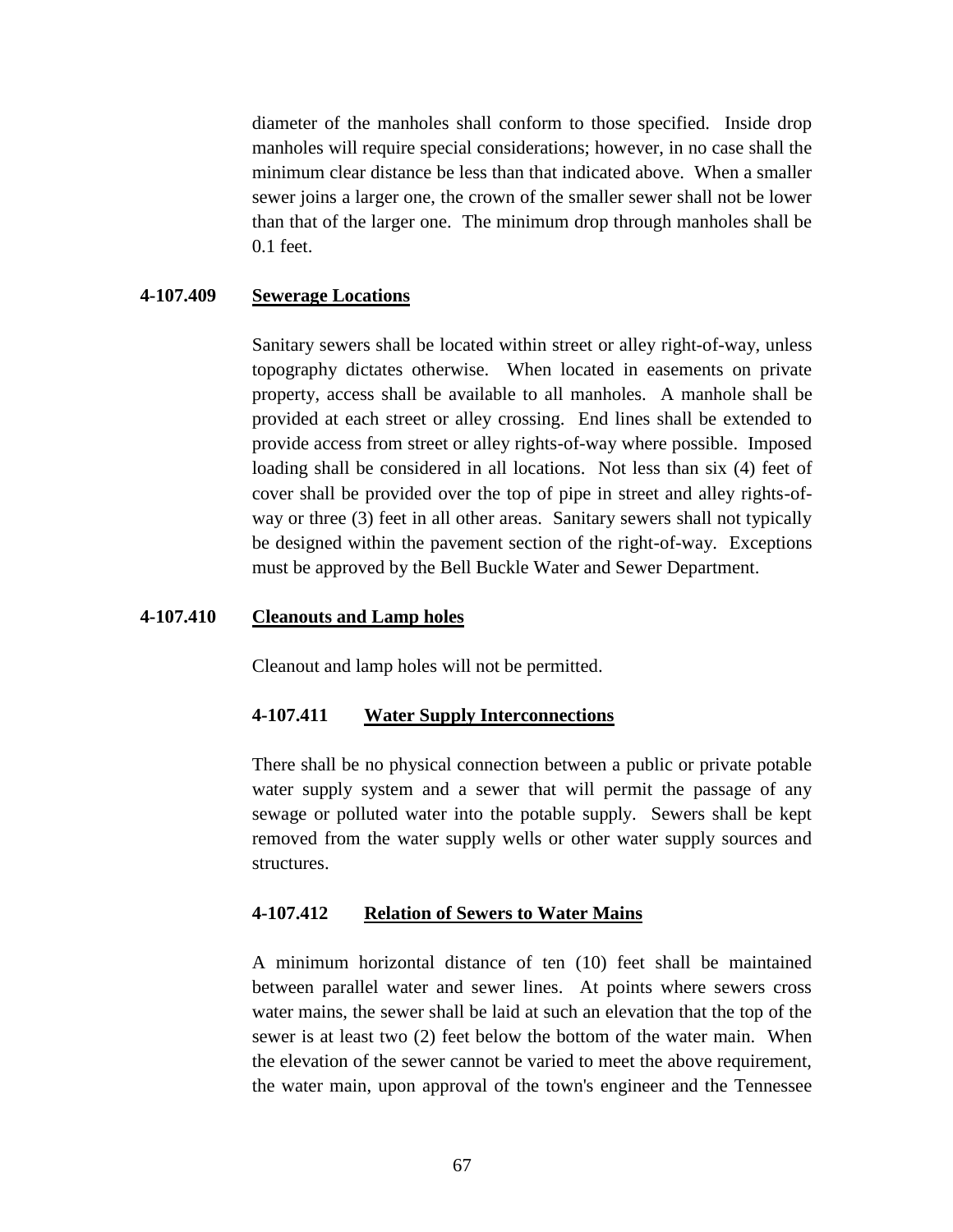Department of Environment and Conservation, shall be relocated to provide this vertical separation or reconstructed with mechanical-joint pipe for a distance of ten (10) feet on each side of the sewer. One full length of water main shall be centered over the sewer so that both joints will be as far from the sewer as possible.

When the horizontal and vertical separation specified above is impossible, both the water main and sewer shall be constructed of mechanical-joint cast-iron pipe and shall be pressure-tested to assure water tightness.

#### **4-108 Pedestrian Ways**

#### **4-108.1 Sidewalks and Bicycle Paths**

Sidewalks and bicycle paths, where required by the Planning Commission, shall be included within the dedicated non-pavement right-of-way of all streets as indicated in the following table and shall be improved as required by the enforcing officer. Concrete curbs are required for all streets where sidewalks are to be constructed. A median strip of grassed or landscaped area at least two (2) feet wide shall separate all sidewalks from adjacent curbs.

#### **4-108.2 Pedestrian Accesses**

The Planning Commission may require, in order to facilitate pedestrian access from the street to schools, parks, playgrounds, or other nearby streets, perpetual unobstructed easements at least twenty (20) feet in width. Easements shall be indicated on the plat.

#### **SIDEWALK DESIGN**

**Class of Road**

*Nonresidential, Commercial or* **Residential Street** *Industrial Street*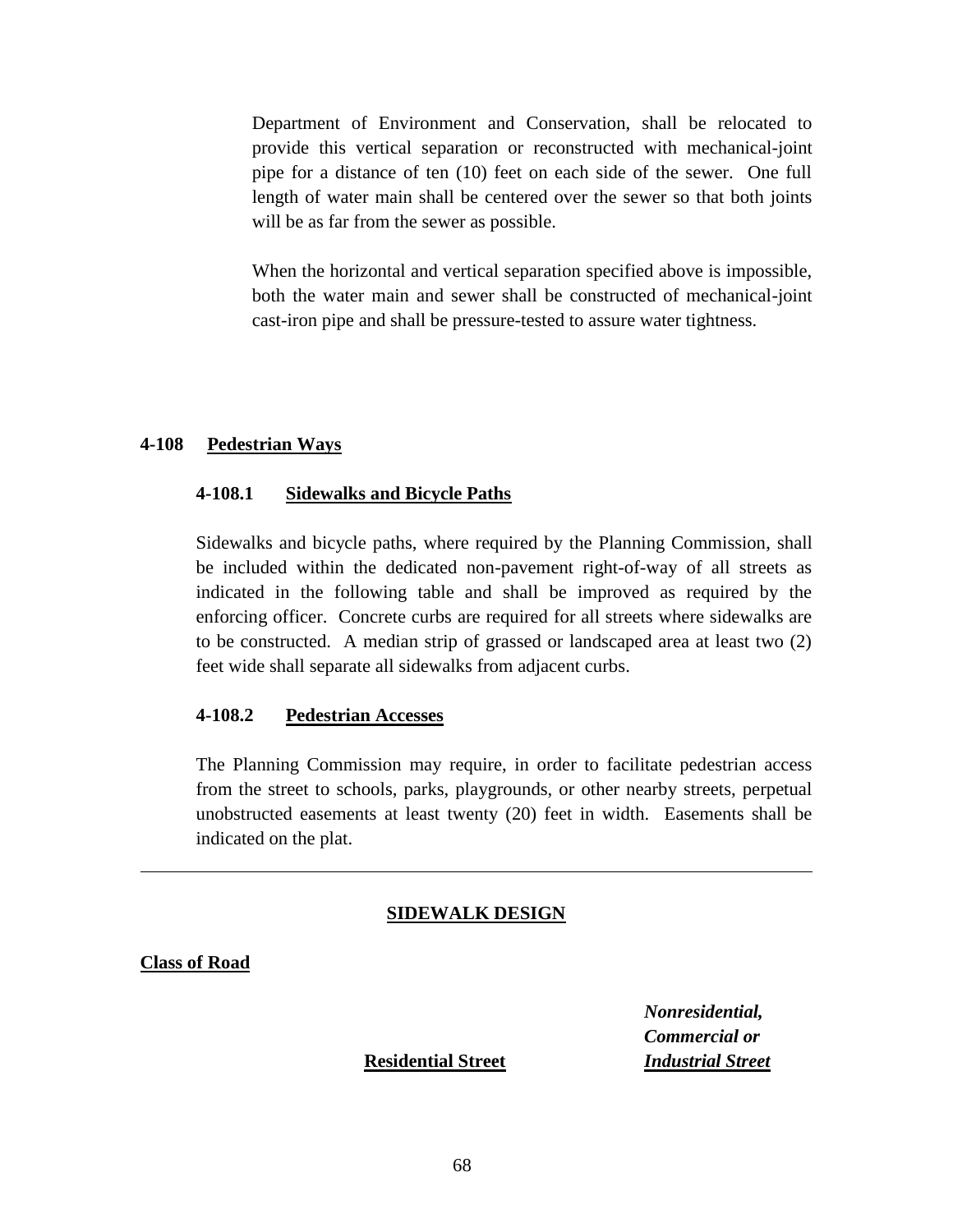| Minor Road           | 5 feet wide | 6 feet wide |
|----------------------|-------------|-------------|
| Collector Road       | 5 feet wide | 6 feet wide |
| <b>Arterial Road</b> | 5 feet wide | 6 feet wide |

### **4-109 Utility Easements**

- **4-109.1** Easements down rear lot lines or additionally across lots, if deemed necessary by the Planning Commission, shall be provided for utilities (private or public). Such easements shall be at least ten (10) feet wide, except for across-lot easements which shall be at least twenty (20) feet wide. The subdivider shall take such actions as are necessary to ensure the coordination and continuation of utility easements established on adjacent properties with those proposed within his development.
- **4-109.2** Where topographical or other conditions are such as to make impractical the inclusion of utilities within rear lot lines, perpetual unobstructed easements at least ten (10) feet in width shall be provided along side lot lines with satisfactory access to streets or rear lot lines. Easements shall be indicated on the plat.
- **4-109.3** Temporary construction easements exceeding the width of permanent easements may be required as necessary until completion of any one project.

### **4-110 Public Uses**

### **4-110.1 Plat to Provide for Public Uses**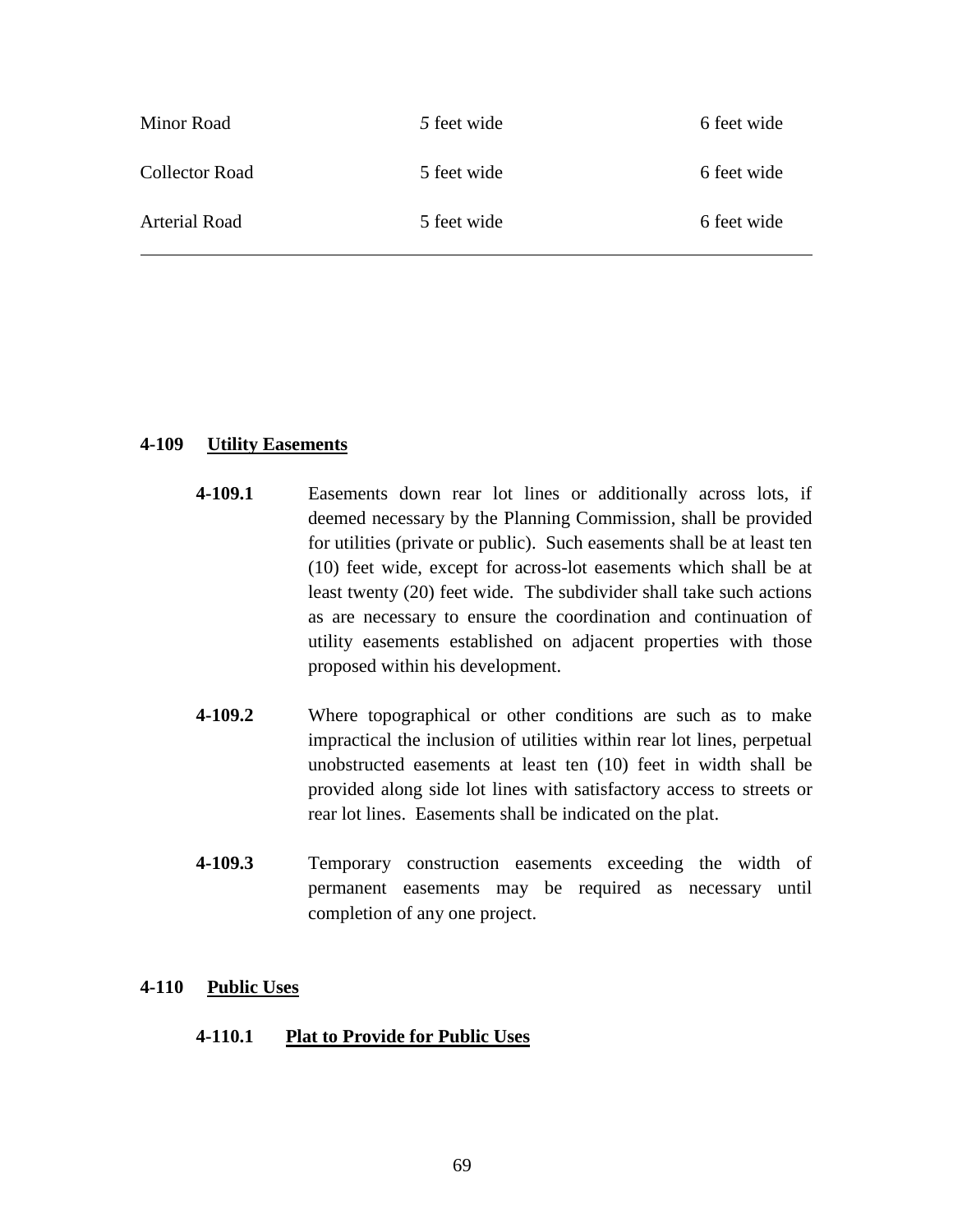Whenever a tract to be subdivided includes a school, recreation use, a portion of a major street, or other public use, as indicated on the land development plan and/or major street or road plan, or any portion thereof, such tract shall be suitably incorporated by the developer into his plat when first presented for review by the Planning Commission.

After proper determination of its necessity by the Planning Commission and the appropriate governmental representative(s) involved in the acquisition and use of such site, and after a determination has been made to acquire the site by the public agency, the site shall be suitably incorporated by the developer into the plat prior to final approval by the Planning Commission and recording of the plat.

## **4-110.2 Referral to the Governmental Agency Concerned**

The Planning Commission shall refer any plat presented in accordance with Subsection 4-110.1, to the public body concerned with acquisition of the land. The Planning Commission may propose alternate areas for such acquisition and shall allow the public body or agency thirty (30) days for reply.

Among the areas which the Planning Commission may propose for public acquisition, when the commission deems it appropriate and consistent with the policies and purposes set forth in Section 1-104, Subsections 2-101.4 and 4-101.4, and Section 4-111, of these regulations, is any land within a floodway or floodway fringe area determined according to the procedure described in Section 2-103, of these regulations.

 The acquiring agency's recommendation, if affirmative, shall include a map showing the boundaries and area of the parcel to be acquired and an estimate of the time required to complete the acquisition.

## **4-110.3 Notice to Property Owner**

Upon receipt of an affirmative report, the Planning Commission shall notify the property owner and shall designate on all plats any areas proposed to be acquired by the public body. Upon such designation by the Planning Commission, any reserved portion of any floodway or floodway fringe shall not be altered from its natural state by the development in any manner whatsoever, except upon written approval of the Planning Commission.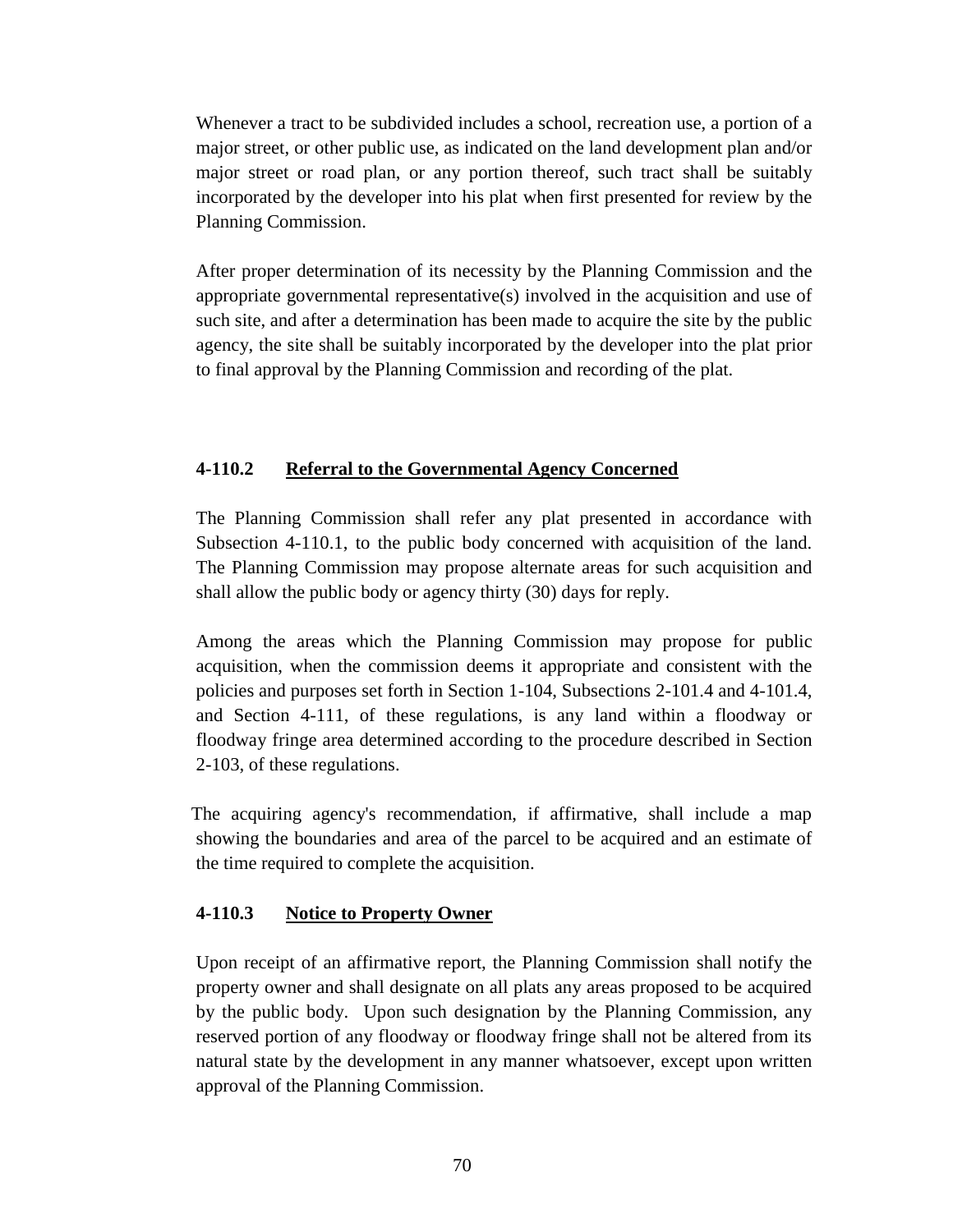### **4-110.4 Duration of Land Reservation**

The acquisition of land reserved by a governmental agency on the final plat shall be initiated within twenty-four (24) months of notification, in writing, from the owner that he intends to develop the land. Such letter of intent shall be accompanied by a plat of a proposed development and a tentative schedule of construction. Failure on the part of the governmental agency to initiate acquisition within the prescribed twenty four (24) months shall result in the removal of the "reserved" designation from the property involved and the freeing of the property for development in accordance with these regulations.

#### **4-111 Preservation of Natural Features and Amenities**

Existing features which would add value to residential development or to the planning region as a whole, such as trees, watercourses and falls, historic spots, and similar irreplaceable assets, shall be preserved in the design of the subdivision, as required by the Planning Commission. No trees shall be removed from any subdivision nor any change of grade of the land affected until approval of a preliminary subdivision plat has been granted. All trees on the plat required to be retained shall be preserved, and all trees, where required, shall be welled and protected against change of grade. The preliminary plat shall show the number and location of existing trees and shall indicate all those marked for retention.

### **4-112 Nonresidential Subdivisions**

#### **4-112.1 General**

If a proposed subdivision includes land which is zoned for a commercial or industrial purpose, or if unzoned, includes land intended by the applicant, the layout of the subdivision with respect to such land shall make such provisions as the Planning Commission may require. A nonresidential subdivision also shall be subject to all the requirements of site plan approval set forth in any zoning regulations. Site plan approval and nonresidential subdivision plat approval may proceed simultaneously at the discretion of the Planning Commission. A nonresidential subdivision shall be subject to all the requirements of these regulations, as well as such additional standards required by the Planning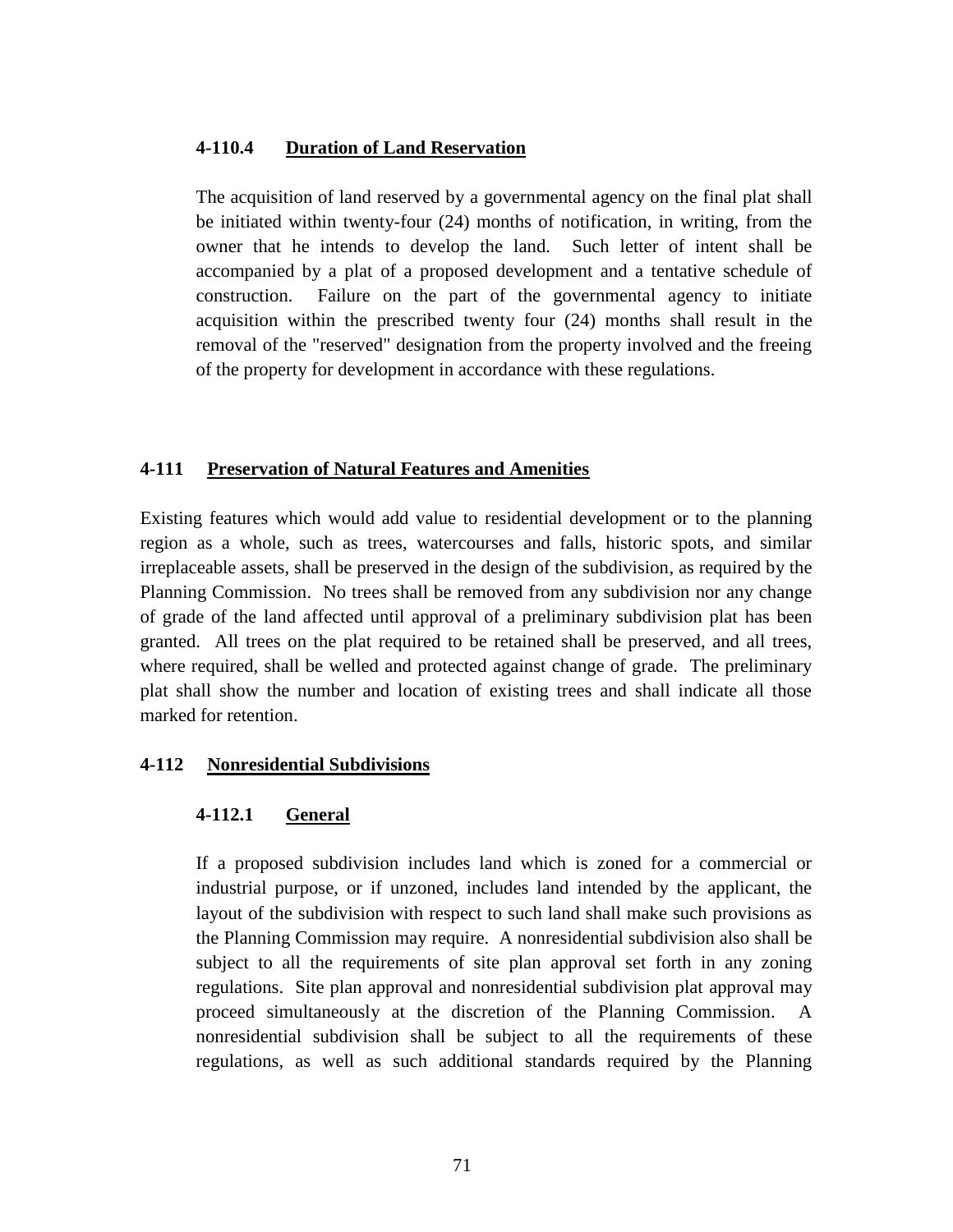Commission, and shall conform to the proposed land development plan, major thoroughfare plan and zoning ordinance.

## **4-112.2 Standards**

In addition to the principles and standards in the regulations, which are appropriate to the planning of all subdivisions, the subdivider shall demonstrate to the satisfaction of the Planning Commission that the street, parcel, and block pattern proposed is specifically adapted to the uses anticipated and takes into account other uses in the vicinity. The following principles and standards shall be observed:

- 1. Proposed industrial parcels shall be suitable in areas and dimensions to the types of nonresidential development anticipated.
- 2. Street rights-of-way and pavements shall be adequate to accommodate the type and volume of traffic anticipated.
- 3. Special requirements may be imposed by the city with respect to any road, curb, gutter, and sidewalk design and construction specifications.
- 4. Special requirements may be imposed by the city with respect to the installation of public utilities, including water, sewer, and storm water drainage.
- 5. Every effort shall be made to protect adjacent residential areas from potential nuisance from the proposed nonresidential subdivision, including the provision of extra depth in parcels backing on existing or potential residential development and provisions for permanently landscaped buffer strips, when necessary.
- 6. Roads carrying nonresidential traffic, especially trucks, normally shall not be extended to the boundaries of adjacent existing or potential residential areas.

## **4-113 Signs**

The developer shall be required to provide and install at his expense all necessary street and traffic signs according to specifications set by the Planning Commission. No Certificate of Occupancy shall be issued until the street signs are installed and inspected by the enforcing officer.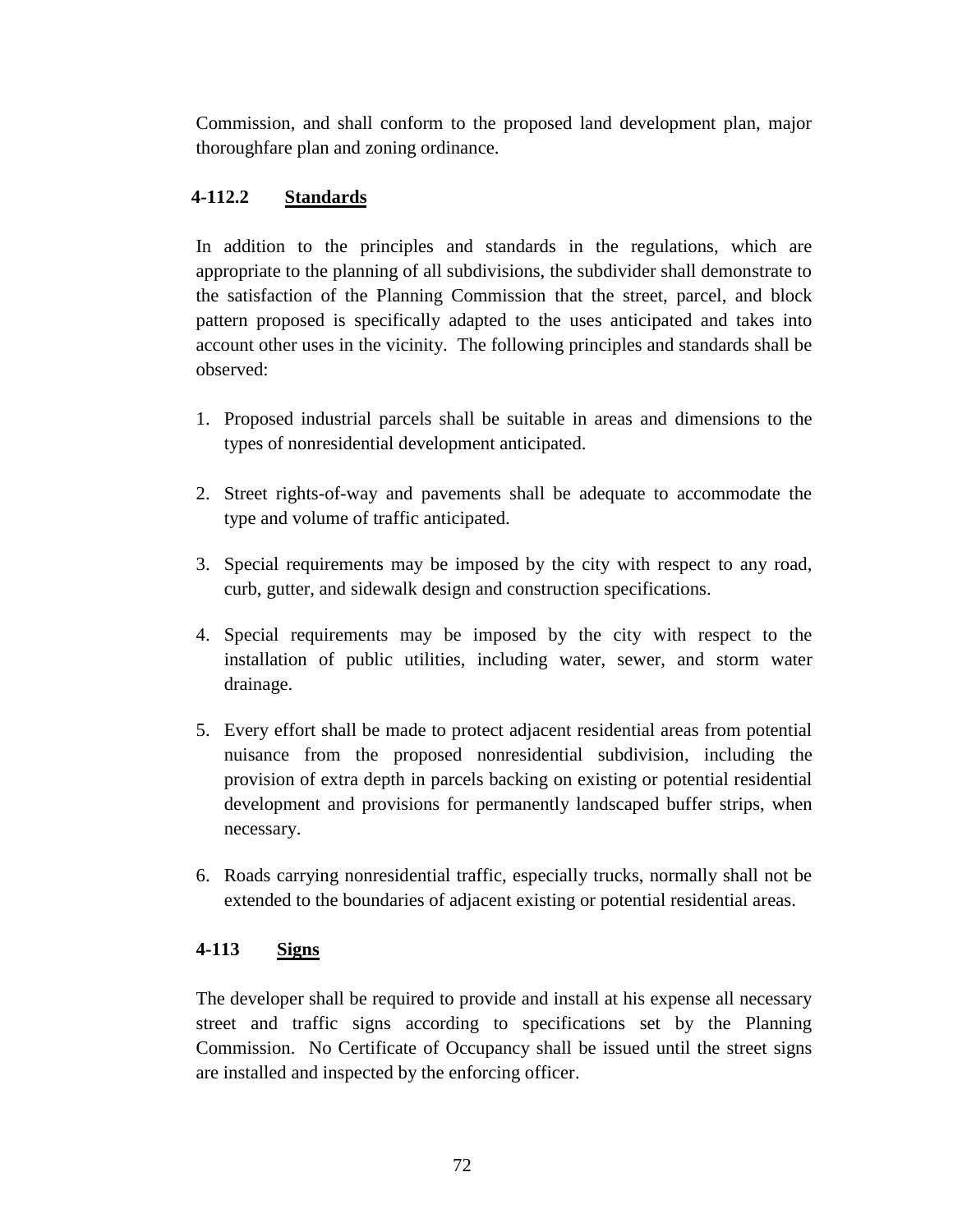## **4-114 Street Lights**

The subdivider shall be responsible for the installation of street lights in all subdivisions. Street lights shall be located at a spacing of every other side lot line on one side of the street right-of way but no more than (400) feet apart. The Planning Commission may require a closer spacing where physical conditions so warrant. The developer shall coordinate with Duck River Electric Membership Corporation on the lighting design and submit the design to the office of the enforcing officer. All lighting will be installed by DREMC and paid for by the developer. The lights shall be dedicated to DREMC upon approval. The Town of Bell Buckle shall be responsible for electrical usage costs upon acceptance by DREMC.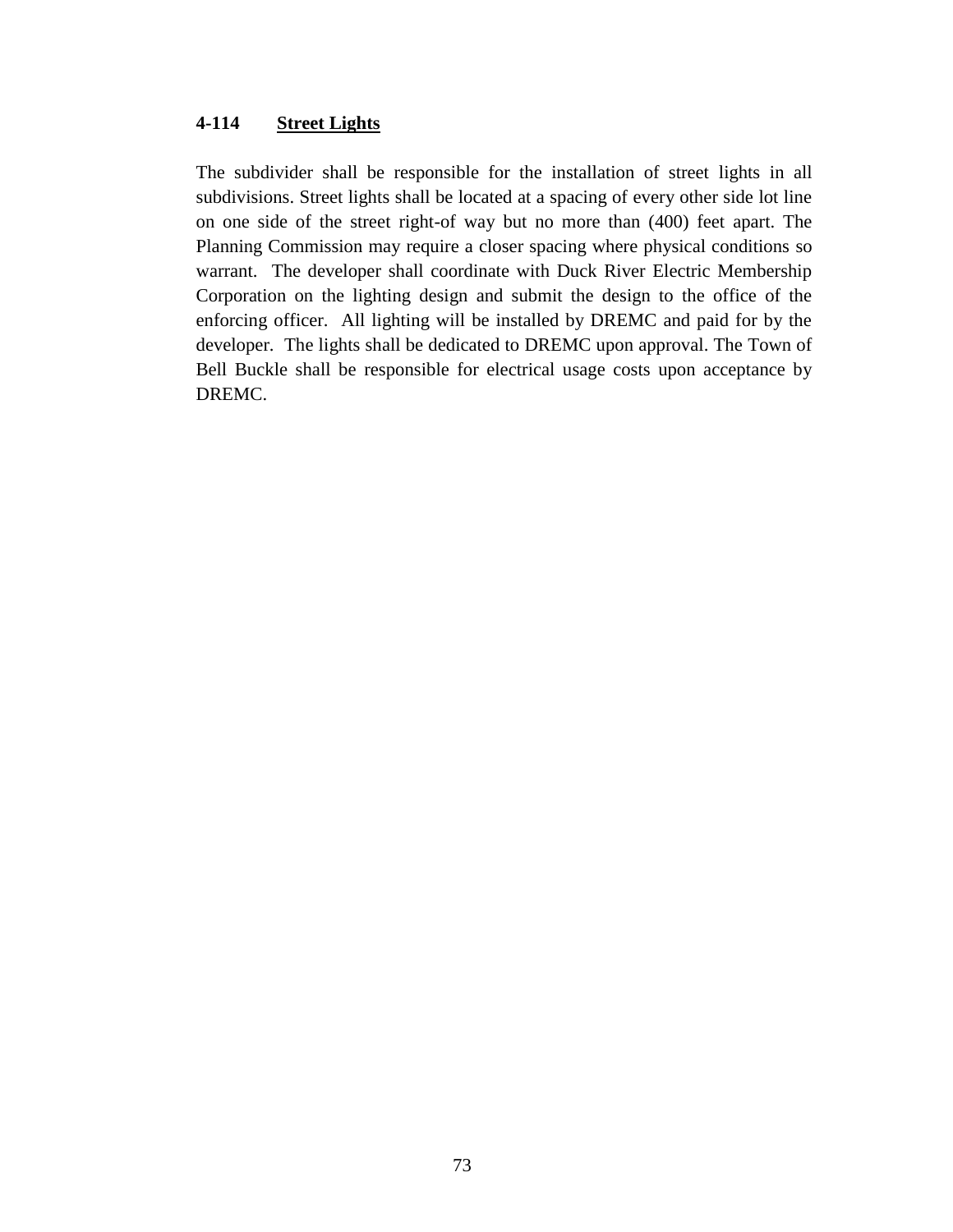## **ARTICLE V**

## **SPECIFICATIONS FOR DOCUMENTS TO BE SUBMITTED**

## **5-101 Sketch Plat**

#### **5-101.1 General**

Sketch plats submitted to the Planning Commission, prepared in pen or pencil, shall be drawn to a convenient scale no smaller than two hundred feet to an inch (200':1"). *(Amended June 2013)*

#### **5-101.2 Features**

The sketch plat shall show:

- 1. A scale drawing of the property and the names of the owners of adjoining property;
- 2. Size of the original tract(s) being subdivided;
- 3. Notation of any existing legal rights-of-way or easements, or other encumbrances affecting the property;
- 4. Any areas which may be affected by flooding;
- 5. General street and lot patterns;
- 6. Proposed phasing, if any;
- 7. Vicinity map of property;
- 8. Date and approximate north point;
- 9. Name of owner;
- 10. Name of plat designer; and
- 11. Zoning classification of property and all adjoining properties;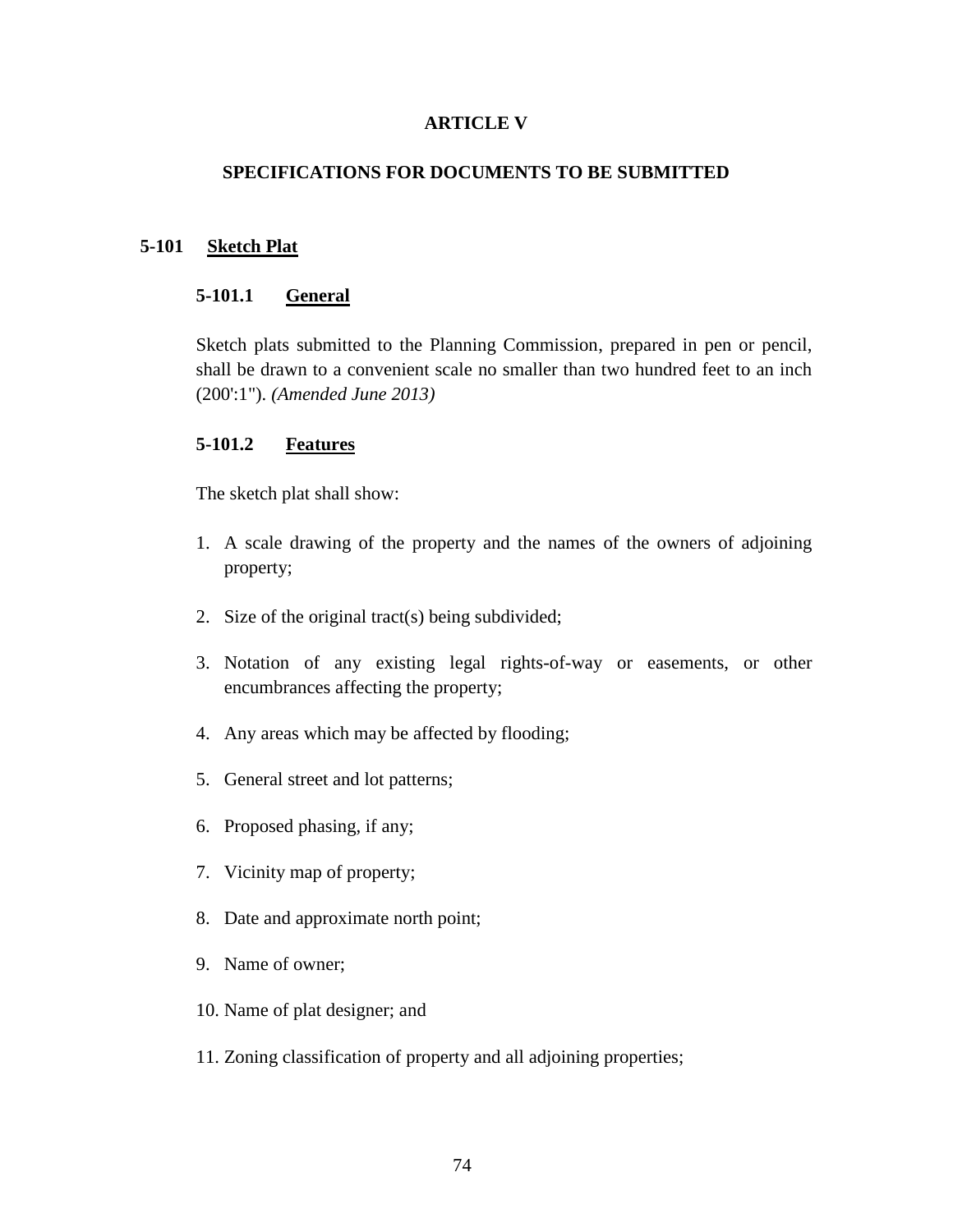## **5-102 Preliminary Plat**

## **5-102.1 General**

The preliminary plat shall be prepared by a surveyor, landscape architect, architect, land planner, or engineer engaged in the practice of civil engineering, at a convenient scale no smaller than two hundred feet to an inch (200' - 1"). The plat may be prepared in pen or pencil, and the sheets shall be numbered in sequence if more than one sheet is used. The map prepared for the preliminary plat may be used for the final subdivision plat and should be permanently reproducible.

## **5-102.2 Features**

The preliminary plat shall include:

- 1. the location of the property to be subdivided with respect to surrounding property(s) and street(s);
- 2. the names of all adjoining property owners of record, or the names of adjoining developments;
- 3. the names of adjoining streets;
- 4. the location and dimensions of all boundary lines of the property, figured to the nearest hundredth (100th) of a foot;
- 5. the location of existing streets, easements, water bodies, streams, and other pertinent features, such as swamps, railroads, buildings, parks, cemeteries, drainage ditches, and bridges, as determined by the Planning Commission;
- 6. the location and width of all existing and proposed easements, alleys, and other streets, and building setback lines;
- 7. the location, dimension, and area of all proposed or existing lots;
- 8. the position of all existing or proposed buildings within proposed condominium developments;
- 9. the location and dimension of all property proposed to be set aside for park or playground use or other public or private reservation, with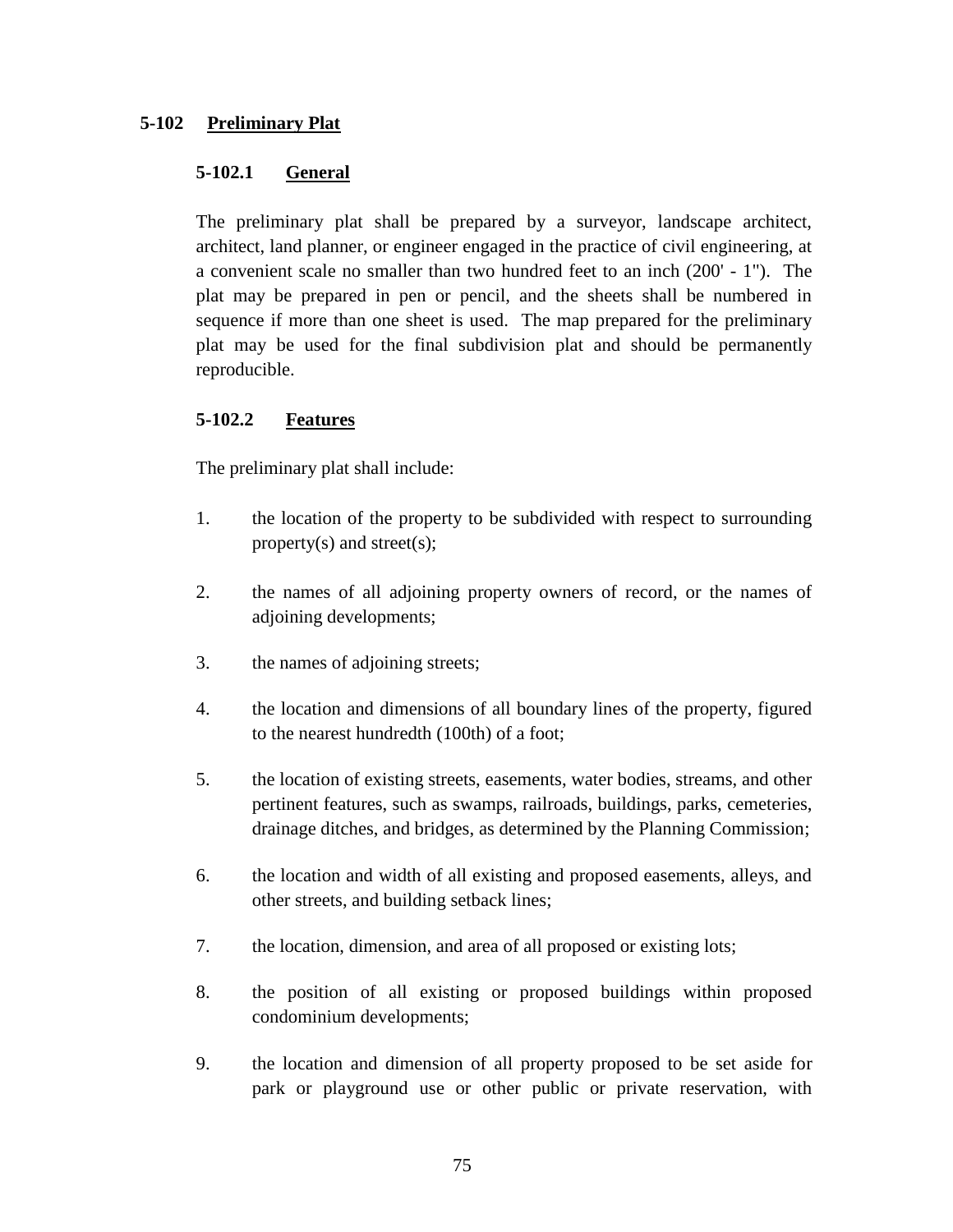designation of the purpose thereof, and conditions, if any, of the dedication or reservation;

- 10. the limits of floodway and floodway fringe areas and the associated regulatory flood elevation and regulatory flood protection elevation, as determined according to flood maps or flood studies as required;
- 11. the name and address of the owner(s) of land to be subdivided, the subdivider if other than the owner, and the land surveyor or other person preparing the plat;
- 12. the date of the plat, approximate true north point, scale, and title of the subdivision;
- 13. sufficient data to determine readily the general location, bearing, and length of all lines necessary to reproduce such lines within the area to be subdivided;
- 14. name of the subdivision and all new streets, as approved by the Planning Commission;
- 15. the zoning classification of all zoned lots, as well as an indication of all uses other than residential proposed by the subdivider;
- 16. the distance and bearing of one of the corners of the boundary of the subdivision to the nearest intersection of existing streets and to the original corner of the original survey of which it is a part;
- 17. key map showing relation of the subdivision to all streets, railroads, and water courses in all directions to a distance of at least one-half (1/2) mile (suggested scale: one (1) inch to one thousand (1,000) feet);
- 18. the number and location of existing trees and shall indicate all those marked for retention;
- 19. contours at vertical intervals of not more than two (2) feet where the proposed subdivision has an average slope of five (5) percent or less, or at vertical intervals of not more than five (5) feet where the average slope exceeds five (5) percent (contours to be field surveyed or taken from aerial photographs acceptable to the Planning Commission);
- 20. map parcel numbers as recorded on the land tax maps of the county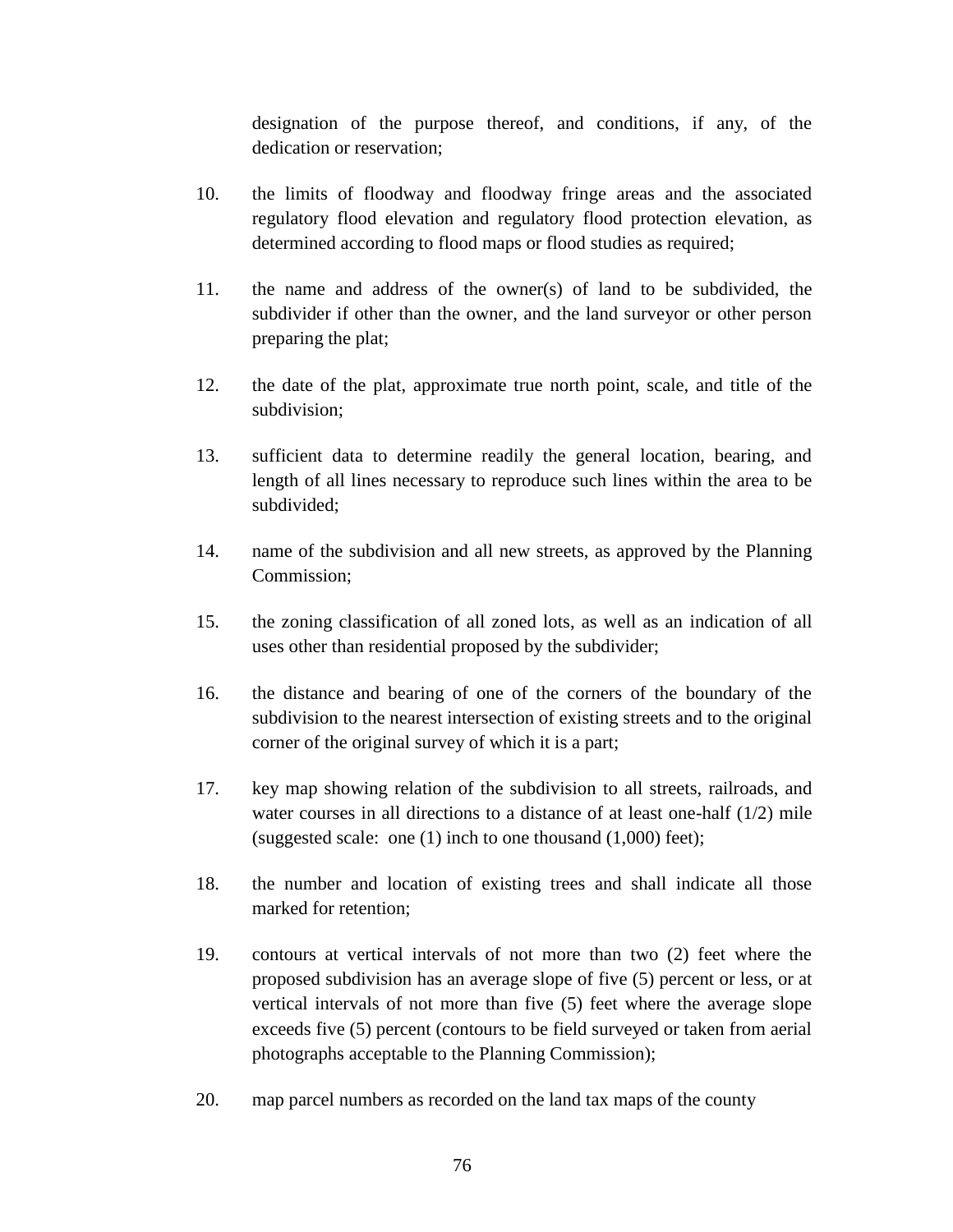- 21. The following notations:
	- i. explanation of drainage easements;
	- ii. explanation of site easements;
	- iii. explanation of reservations; and
	- iv. for any lot where public sewer or water systems are not available, the following:
		- a. areas to be used for sewage disposal and their percolation results, or if the Planning Commission desires, any other acceptable data to show that the site can be served effectively by septic tanks;
		- b. water wells (existing and proposed); and
		- c. rock outcroppings, marshes, springs, sinkholes, natural storm drains, and other outstanding topographical features;
- 22. Draft of proposed restrictive covenants, if any, to be imposed and designation of areas subject to special restrictions; and
- 23. Items 14 through 17 of the sketch plat requirements if no sketch plat was submitted for the subdivision.
- 24. A form for endorsement of Planning Commission approval of the preliminary plat which shall read as follows:

**Approved by the Bell Buckle Municipal Planning Commission, with such exceptions or conditions as are indicated in the minutes of the Commission on \_\_\_\_\_\_\_\_\_\_\_\_\_\_\_\_\_\_\_\_\_\_\_\_\_\_\_.**

 **date**

**This preliminary plat approval shall not constitute final approval of this subdivision in final form and does not constitute approval for recording of the plat.**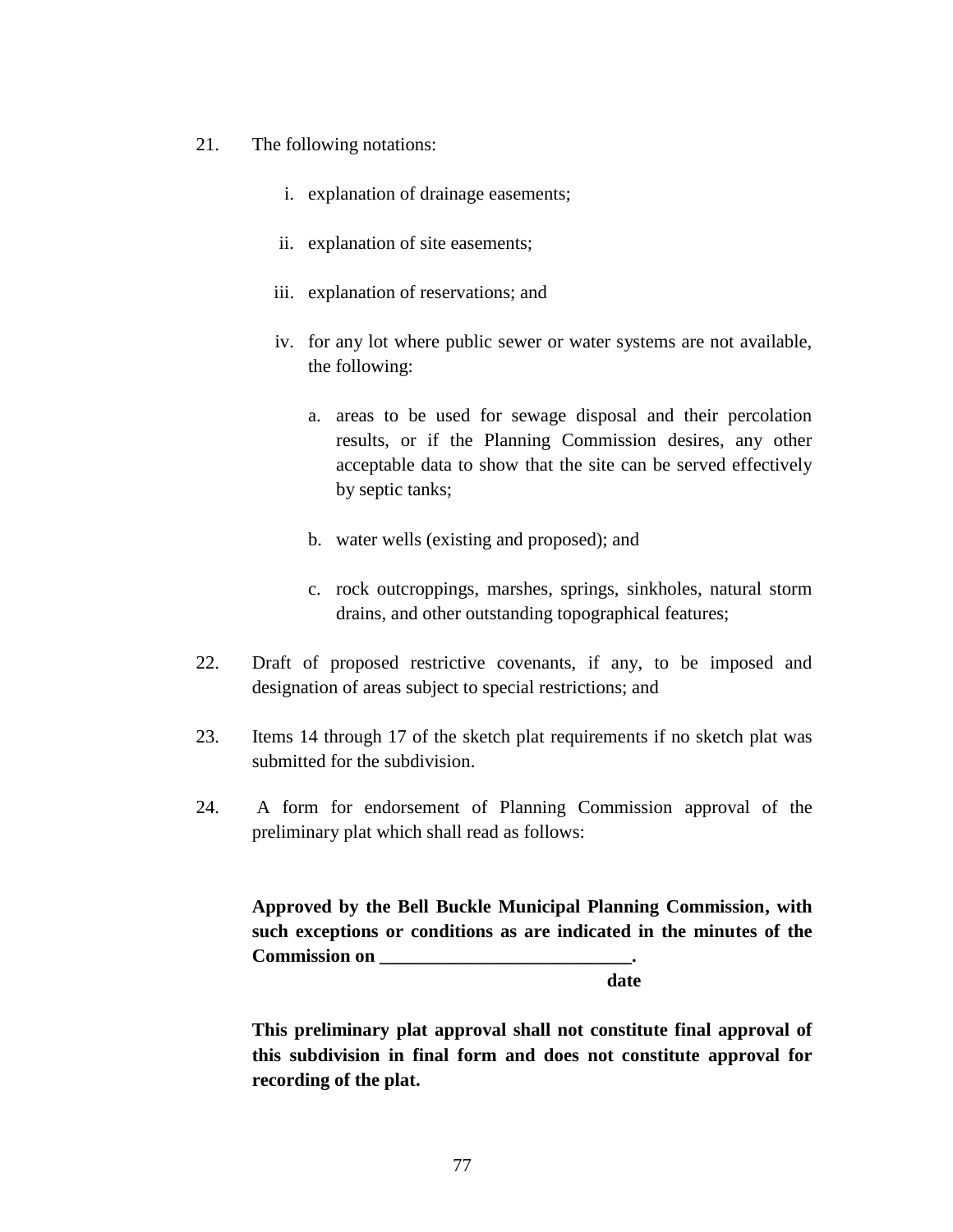## **5-103 Construction Plans**

## **5-103.1 General**

Construction plans drawn at a scale of no more than fifty (50) feet to an inch shall be prepared for all improvements required by these regulations. **Approval of construction plans must precede any clearing, grading, or site construction and no action by the Planning Commission tentatively approving a preliminary plat shall become final until construction plans have been approved.** All construction plans shall be prepared and stamped by a Tennessee licensed engineer engaged in the practice of civil engineering. The territory included within construction plans shall correspond to that included within the proposed preliminary plat.

## *5-103.2 Features*

The following shall be shown on the construction plans.

- 1. Profiles showing existing and proposed elevations along centerlines of all public ways. Roadway grades, tangent lengths between vertical curves, vertical curve lengths, "K" values for vertical curves, and grades at intersections shall be shown on roadway profiles.
- 2. Where a proposed road intersects an existing public way or ways, the elevation along the centerline of the existing public way within one hundred (100) feet of the intersection.
- 3. Approximate radii of all curves, lengths of tangents, and central angles on all public ways.
- 4. Stationing of all proposed public ways. Horizontal stationing shall be at fifty (50) foot intervals and cross-sectional elevations shall be to an accuracy of on tenth (1/10) foot vertical on a line at right angles to the center line of the public way at the following points: the center line of the public way, each property line, and points twenty-five (25) feet inside each property line.
- 5. Plans and profiles indicating the locations and typical cross-section of public way pavements, including curbs and gutters, sidewalks, drainage easements, rights-of-way, manholes, and catch basins.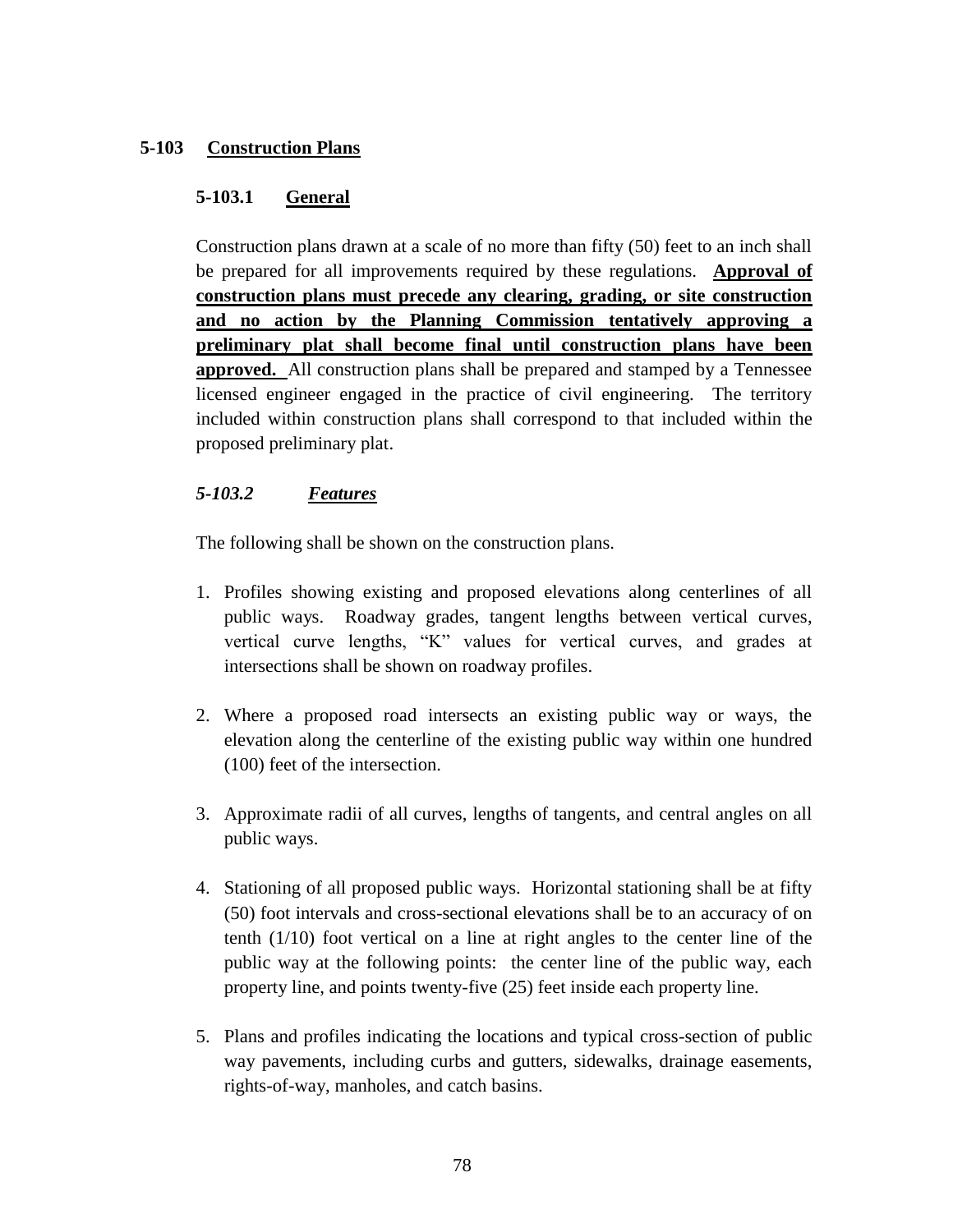- 6. The location of public way signs.
- 7. The location, size, and invert elevations of existing and proposed sanitary sewers, storm water drains, and fire hydrants, showing connection to any existing or proposed utility system.
- 8. Location and size of all water, gas, or other underground utilities or structures.
- 9. Location, size, elevation, and other appropriate description of any existing facilities or utilities, including but not limited to, existing public ways, sewers, drains, water mains, easements, water bodies, streams and other pertinent features, such as swamps, railroads, buildings, and features noted on the land development plan or major street or road plan.
- 10. The water elevations of adjoining lakes or streams and the approximate high and low water elevations of such lakes or streams shall be shown. All elevations shall be referred to the U.S.G.S. datum plane.
- 11. If the subdivision borders a lake, river, or stream, the distance and bearings of a meander line established not less than twenty (20) feet back from the ordinary high-water mark of such waterways.
- 12. The developer shall submit a storm water drainage report prepared by a Tennessee registered engineer and addressing the requirements in Subsection 5-103.3, Storm Water Report. The developer shall also prepare for any portion of a subdivision containing a flood prone area, or an area known to be subject to flooding, information necessary for the Planning Commission to determine the suitability of the particular site for the proposed development, as follows:
	- (a) plans drawn to scale showing the nature, location, dimensions, and elevation of any part of the subdivision within a flood prone area; existing or proposed structures or building sites, fill, storage of materials and flood proofing measures, as specified in these regulations; and the relationship of the above to the location of the stream channel, floodway, floodway fringe, the regulatory flood elevation, and the regulatory flood protection elevation;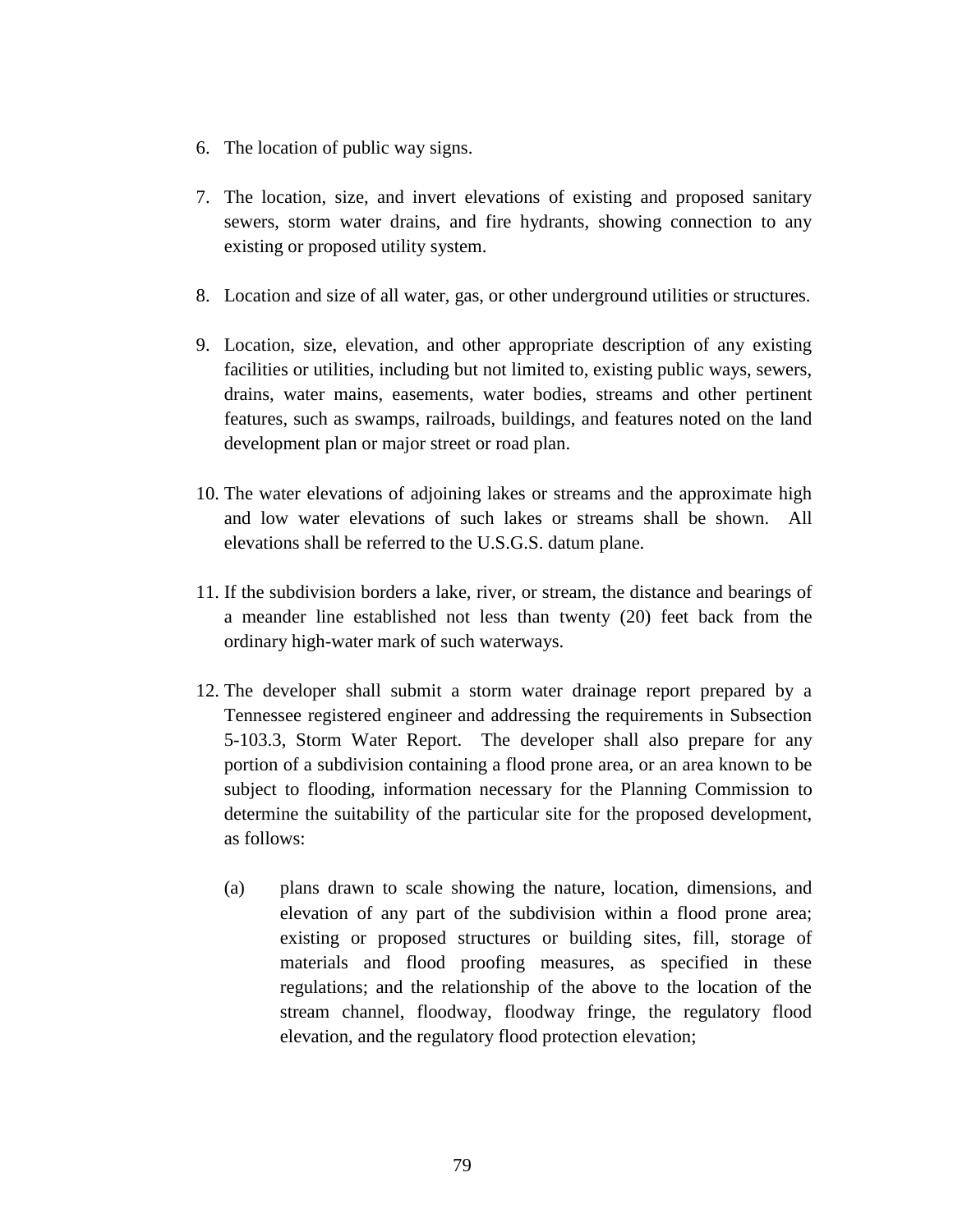- (b) a typical valley cross-section showing the channel of the stream elevation of land areas adjoining each side of the channel, crosssectional areas to be occupied by the proposed development, and highwater information;
- (c) surface-view plans showing elevations and contours of the ground;
- (d) pertinent structures, fill, or elevations of public ways;
- (e) water supply, sanitary facilities, soil types, and other pertinent information, as required by the Planning Commission; and
- (f) specifications for building construction and materials, flood proofing, filling, dredging, grading, storage of materials, water supply, and sanitary facilities.
- 13. Contours at the same vertical interval as the preliminary plat.
- 14. In addition to the other requirements of this section, construction plans for condominium subdivisions shall contain "as built" drawings of all underground utilities, regardless of proposed ownership, and the construction design of all public facilities which are proposed for dedication to the governing body.
- 15. A notation of construction plans approval by appropriate persons or governmental representatives.
- 16. Title, name, address, stamp and signature of engineer who prepared the plans.
- 17. Date of plans, including any revision dates.
- 18. An erosion and sediment control plan shall be prepared for each development submitting construction plans. Such plan shall demonstrate the manner in which the general principals for erosion and sediment control set out in Subsection 4-102.504, (Erosion and Sediment Control) are to be implemented on the site covered by the construction plans.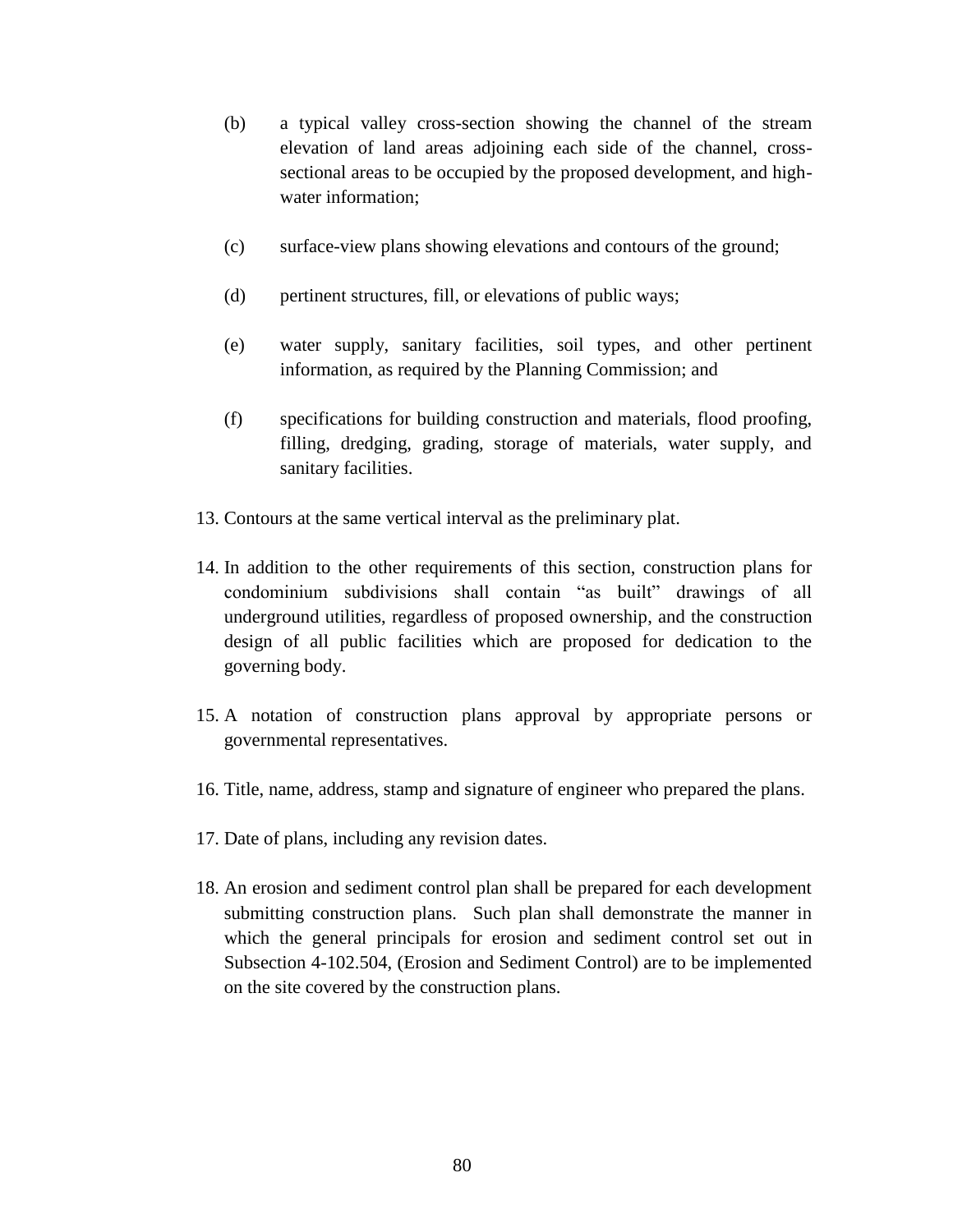### **5-103.3 Storm Water Report**

A comprehensive storm water report shall accompany the construction plans. As a minimum this report shall include the following:

- 1. Maps showing pre-construction and post-construction drainage areas (basins) and sub-areas (sub-basins) including those located within the project site and area up-stream that is off-site. At least one separate drainage sub-area shall be identified for each existing and proposed drainage structure, culvert, ditch or swale.
- 2. The permanent hydrologic data for each sub-area including total land area, appropriate runoff co-efficient, time of concentrations as calculated using the SCS-TR-55 method or approved equal, total runoff for the two (2), five (5), twenty-five (25), and one-hundred (100) year storm events for each area using the SCS-TR-55 method for drainage areas greater than 100 acres or rational method for drainage areas up to one-hundred (100) acres. Nashville Tennessee intensity-duration-frequency curves shall be used for runoff calculations if local data is not available.
- 3. Hydraulic capacity of existing and proposed storm water conveyance structures and channels located on the site and off-site (two structures downstream) using Mannings Formula. Each structure or channel shall be capable of passing the referenced event without surcharge:
	- (a) Twenty-five (25) year design storm Residential areas, minor street culverts.
	- (b) Fifty (50) year design storm Major drainage channels (existing "blue-line" or intermittent streams), collector and minor arterial street culverts.
	- (c) One hundred (100) year design storm Major Arterial street culverts

Each drainage structure and/or channel shall be designed to not cause flooding of any structure during the one-hundred year event.

> 4. Erosion Control calculations for each channel based on the applicable design storm event including calculations of velocities. Lining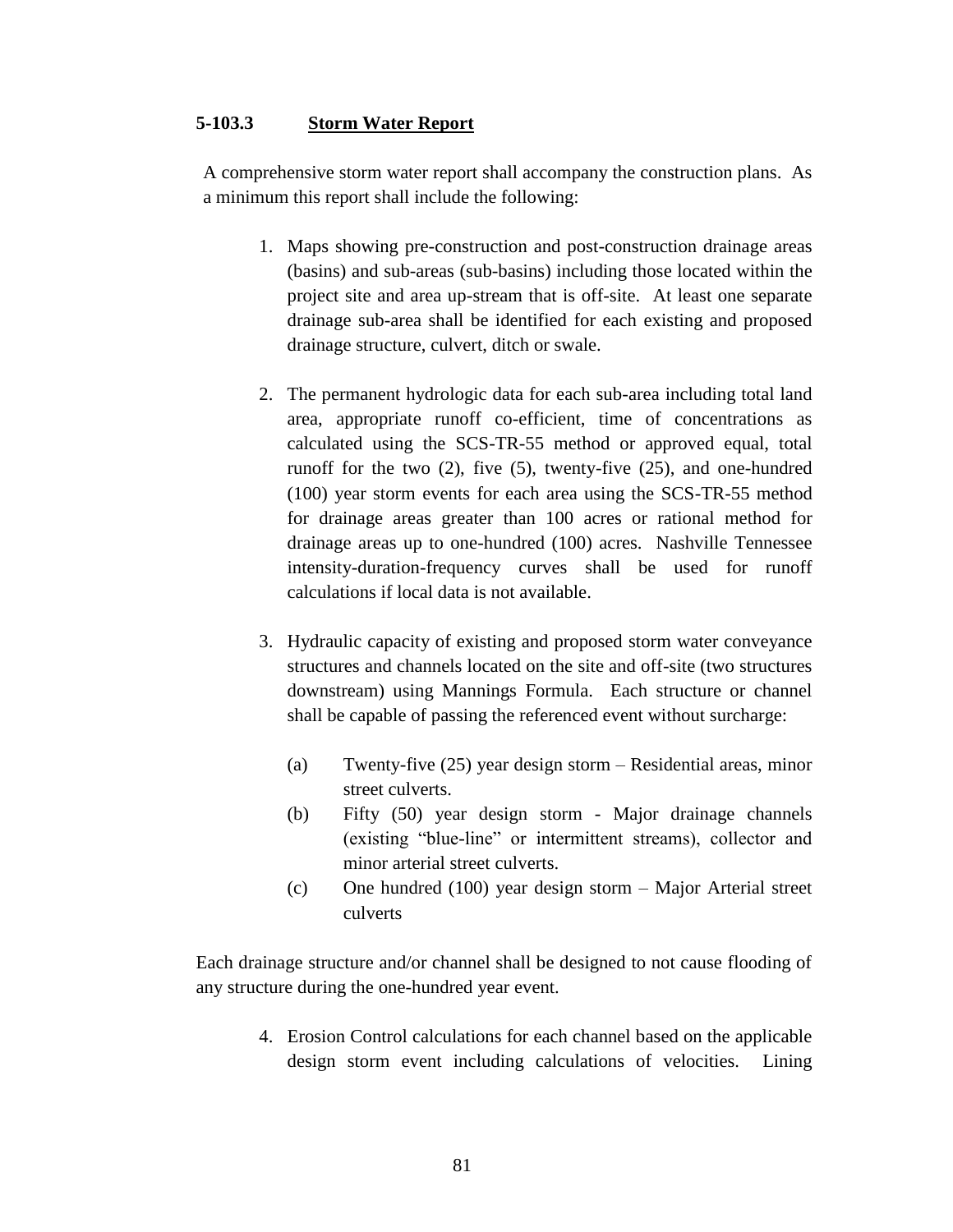treatment of open channels and erosion control measure plan shall be provided.

- 5. Erosion control calculations for slopes having a grade of twenty (20) percent or greater and a length longer than twenty (20) feet for the applicable design storm event.
- 6. Net pre-construction and post construction runoff exiting the site resulting from the two (2), five (5), twenty-five (25), and one-hundred (100) year storm events using the SCS-TR-55 method for drainage areas greater than 100 acres or rational method for drainage areas up to one-hundred (100) acres. Runoff velocities shall also be determined.
- 7. Detention pond inflow/outflow calculations for the two (2), five (5), twenty-five (25), and one hundred (100) years storm events. Detention calculations shall include stage-storage calculations, elevation-discharge calculations, inflow hydrograph development, routing calculations, and discharge calculations. A one (1) foot minimum freeboard shall be maintained for each design storm event in the detention basin design. The design shall ensure postdevelopment discharge rates do not exceed pre-development discharge rates for the two (2), five (5), and twenty-five (25) year storm events. The design shall ensure that the post-development discharge for the one hundred (100) year design storm can be managed safely by the detention facility, incorporating spillways as necessary, but not necessarily equaling pre-development discharge rates.

#### **5-104 Final Subdivision Plat**

#### **5-104.1 General**

The final subdivision plat shall be prepared on mylar or transparent drafting material at a scale no smaller than one inch equals one hundred feet  $(1" = 100)$ , (on sheets eighteen by twenty-four inches (18' x 24"). The use of an appropriate smaller scale may be permitted for lots larger than two (2) acres. When more than one (1) sheet is required, an index sheet of the same size shall be filed showing the entire subdivision with the sheets numbered in sequence.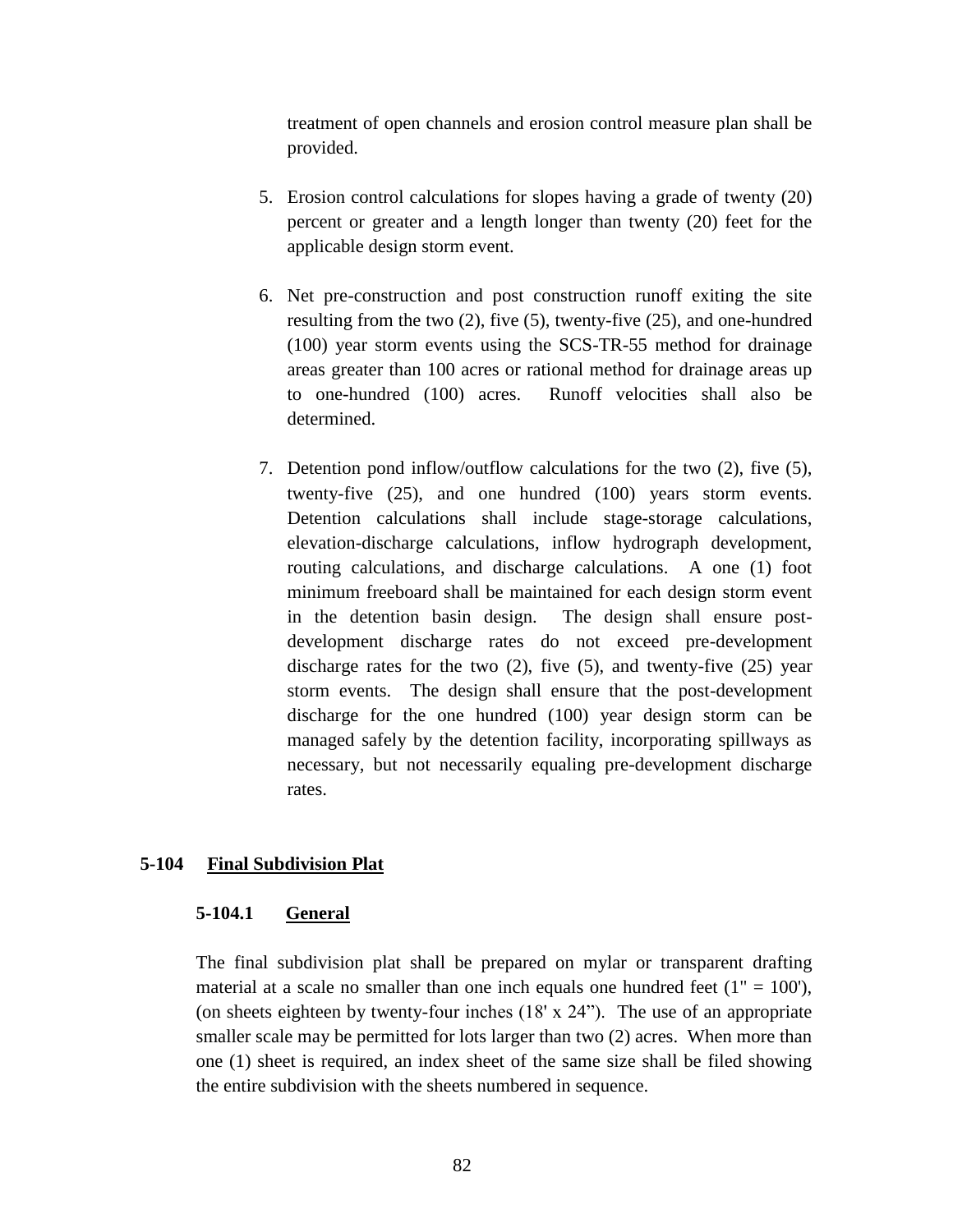Construction plans, if required as described in Section 5-103, of these regulations, must have been approved prior to Planning Commission approval of the final subdivision plat.

## **5-104.2 Features**

The final plat shall include:

- 1. The location of the property to be subdivided with respect to surrounding property(s) and streets.
- 2. The names of all adjoining property owners of record or the names of adjoining developments.
- 3. The names of adjoining streets.
- 4. The exact boundary lines of the tract, determined by a field survey, showing angles to the nearest minute and distance to the nearest one hundredth (1/100) of a foot. The adjusted accuracy of the survey shall meet or exceed the standards set forth in Title 62, Chapter 18, of the Tennessee Code, for the class of survey required by these regulations. The class of survey shall be determined according to the average size of lots (see Table below) within the proposed subdivision. The survey shall be tied into the Tennessee Grid Coordinate System.

## **ACCURACY OF SURVEYS**

**Greater than One (1) Acre, but Less than**

## **Average Lot Size Unadjusted Accuracy**

**One (1) Acre or Less Class "B" Suburban Land Survey**

**Ten (10) Acres Class "C" Rural Land Survey Ten (10) Acres or More Class "D" Farm land Survey**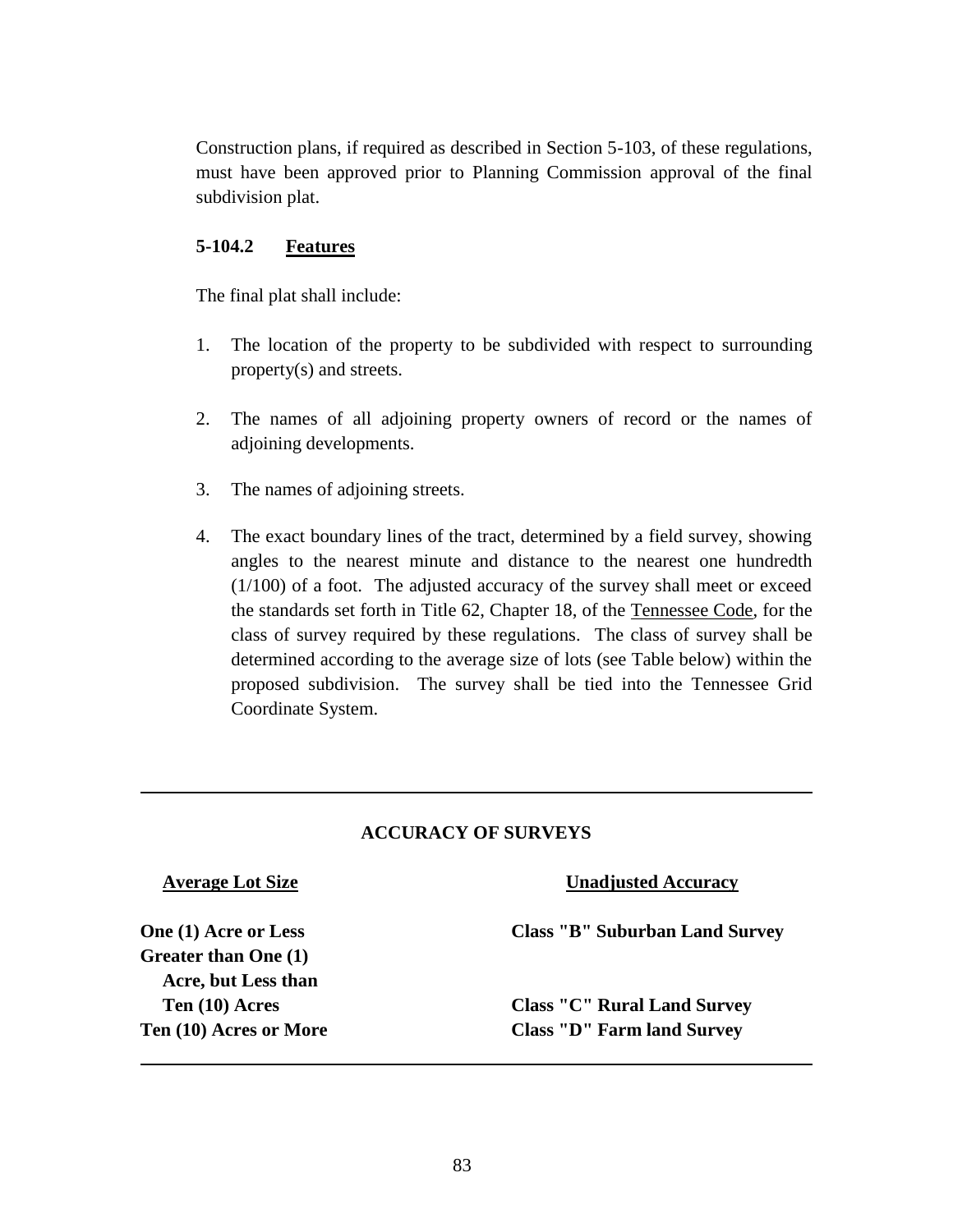- 5. A distance and bearing shall be provided which will link a point on the boundary of the subdivision to a monument in the right-of-way of the nearest prominent street intersection.
- 6. The location of all streets, easements, water bodies, large streams or rivers, railroads, parks, and cemeteries.
- 7. The limits of floodway and floodway fringe areas and the regulatory flood elevation and regulatory flood protection elevation; as determined by the Planning Commission.
- 8. The location and width of all easements and rights-of-way for streets, as well as the building setback lines on all lots.
- 9. The location, dimensions, and area of all lots. All dimensions shall be field run to the nearest one hundredth  $(1/100)$  of a foot and angles to the nearest minute. Lot areas shall be shown to the nearest tenth (1/10) of a square foot.
- 10. The location, area, and dimensions, to the accuracy set forth in Item 8, above, of all property to be set aside for park or playground use or other public or private reservation, with a designation of the purpose thereof, and conditions, if any, of the dedication or reservation.
- 11. The final plat of a condominium subdivision shall contain, in addition to the other information required by this section:
	- (a) an "as-built" building location and boundary survey, to "American Land Title Association" or other similar standards, showing complete and accurate dimensions and angles of the boundary of the parcel(s) on which the condominium is located, together with exterior dimensions and locations relative to those boundaries of the building(s) which constitute the condominium subdivision;
	- (b) some sort of datum plane or other suitable vertical location reference. In meeting these requirements, it is only necessary that the upper and lower limits of each level of each condominium unit be identified specifically in relation to the vertical reference, (e.g., an appropriate permanent monument or other acceptable reference datum or fixed known point). Elaborate exterior elevations and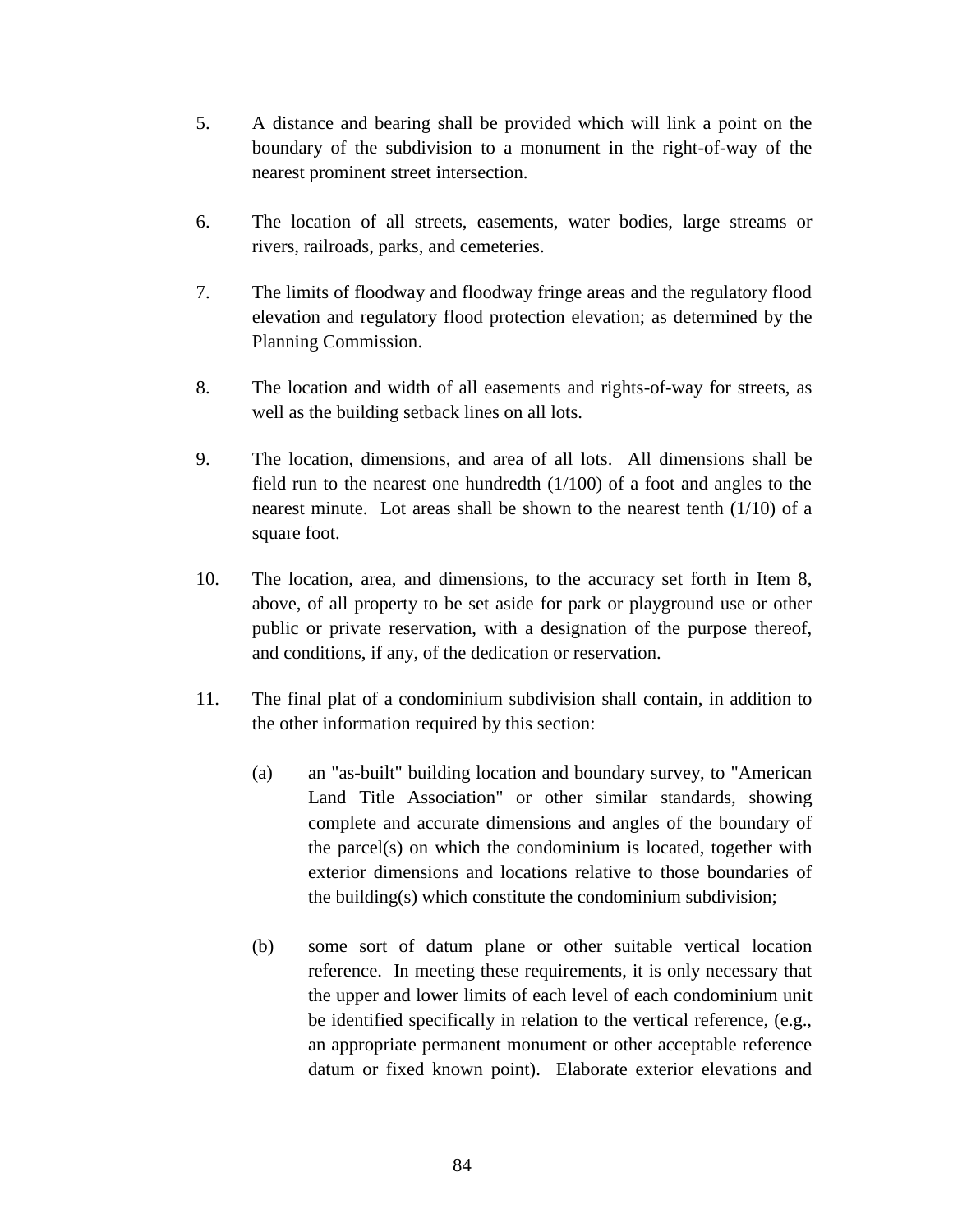architectural detail are not necessary to satisfy this requirement; and

- (c) any other special information which the Planning Commission may require to protect the rights of future owners of the condominium or the public in general.
- 12. The name and address of the owner(s) of the land being subdivided.
- 13. The name and address of the subdivider if other than the owner.
- 14. The name and stamp of the land surveyor or other person preparing the plat.
- 15. The date of the plat, approximate true north point, scale, and title of the subdivision.
- 16. Sufficient data to determine readily the location, bearing, and length of all lines necessary to reproduce such lines upon the ground. This shall include the radius, central angle, and tangent distance for the center line of the curved public streets and curved property lines that are not the boundary of curved streets. The location of all monuments and pins shall be indicated on the plat.
- 17. The names of all streets.
- 18. The zoning classification of all lots, as well as an indication of uses other than residential proposed by the subdivider.
- 19. The total acreage within the subdivision.
- 20. Lot numbers, where required.
- 21. The line size and location of water and sewer facilities.
- 22. The location of all fire hydrants.
- 23. The diameter and width of all driveway culverts.
- 24. For any lot where public sewer or water system is not available, the following shall be shown: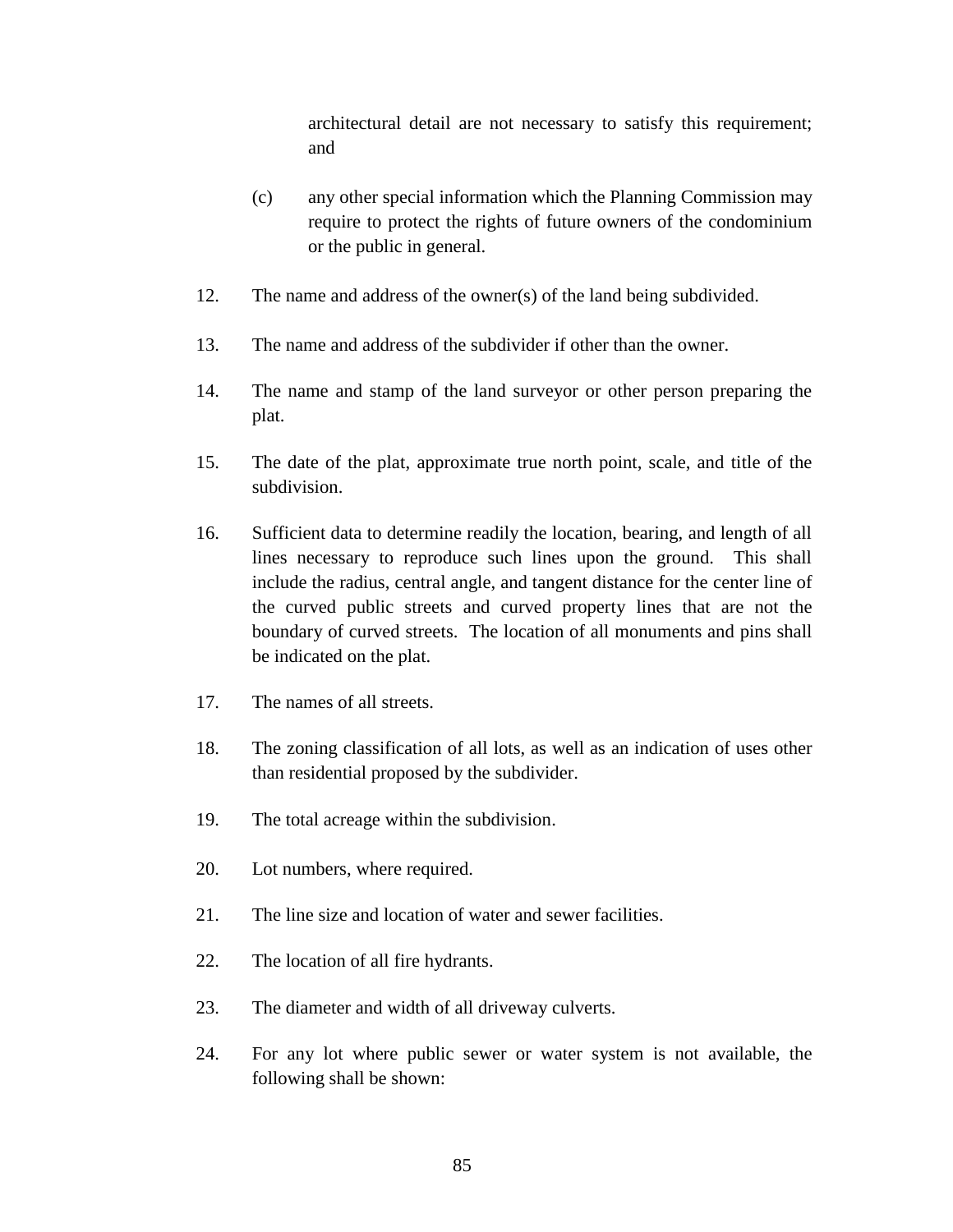- (a) areas to be used for sewage disposal; and
- (b) water wells (existing and proposed).
- 25. A notation stating that developer is responsible for any drainage or flooding damages to adjacent lands as a result of his/her subdividing and development shall be noted on the plat.
- 26. Notifications and certifications in the form reproduced in this section shall appear upon the final plat. All required certificates shall bear the signature of the approving or authorizing agent at the time of application for final plat approval, except that the form for endorsement of the Planning Commission's approval for recording shall appear unsigned at the time of application for approval.
- 27. Tennessee Department of Environment and Conservation, public water and sewer design layout and approval stamps, if applicable; also, actual design plans for filing in appropriate governmental representative's office.
- 28. Commitment notes may be printed or stamped on the final plat reflecting location and dimension of easements, or extent of other agreements or factual data, in lieu of drafted illustration, when applicable, and as approved by the Planning Commission.

## **5-104.3 Plat Certificates**

1. Certification showing that the applicant is the landowner; that he offers for dedication public streets, rights-of-way, and any site for public use; and that he consents to the subdivision plan.

## *CERTIFICATE OF OWNERSHIP AND DEDICATION*

**I (we) hereby certify that I am (we are) the owner(s) of the property shown and described hereon as evidenced in Book Number \_\_\_\_\_\_\_, Page \_\_\_\_\_\_, Bedford County Registers Office, and that I (we) hereby adopt this plan of subdivision with my (our) free consent, establish the minimum building restriction lines, and that offers of irrevocable dedication for all streets, utilities, and other facilities have been filed.**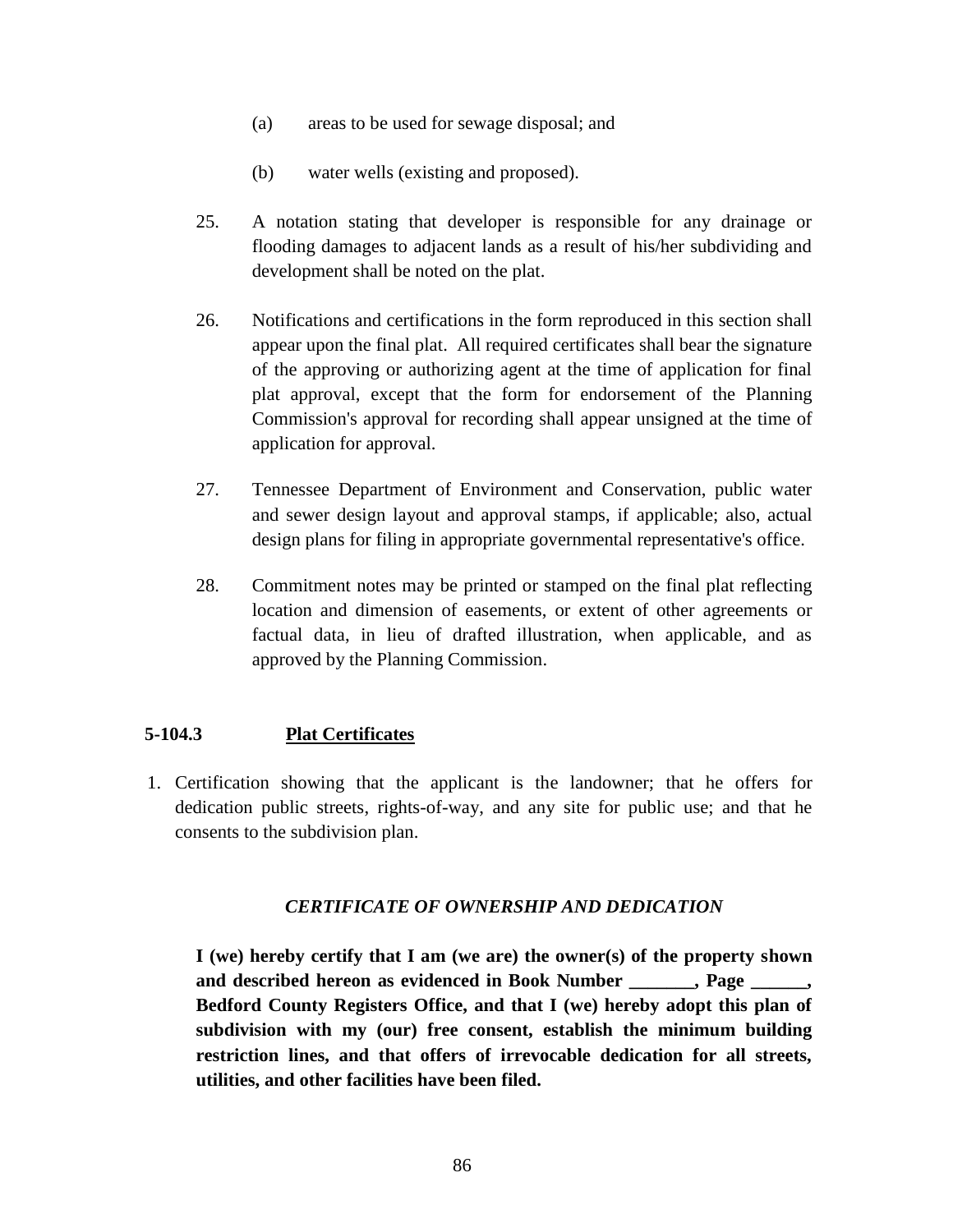**Date**

 **Owner**

 $\overline{a}$ , 20

## **Title (if acting for partnership or corporation)**

 **\_\_\_\_\_\_\_\_\_\_\_\_\_\_\_\_\_\_\_\_\_\_\_\_\_\_\_\_\_\_\_\_\_\_\_\_\_\_\_\_\_\_\_\_\_\_\_\_\_\_\_\_\_**

2. Certification by a registered land surveyor as to the accuracy of the land survey.

# **CERTIFICATE OF SURVEY ACCURACY**

**I (we) hereby certify that to the best of my (our) knowledge and belief this is a true and accurate survey of the property shown hereon; that this is a Class "\_\_\_\_\_\_\_\_" Land Survey as defined in Title 62, Chapter 18, Tennessee Code, and that the ratio of precision is greater than or equal to 1: \_\_\_\_\_\_.**



3. Certification by appropriate governmental or quasi-governmental official(s) that sewage disposal and/or water system(s) has/have been installed.

## **CERTIFICATE OF APPROVAL OF WATER SYSTEM**

**I hereby certify that the water system(s) outlined or indicated on the final subdivision plat entitled \_\_\_\_\_\_\_\_\_\_\_\_\_\_\_\_\_\_\_\_\_\_\_\_\_\_\_\_\_\_\_\_\_\_\_\_\_\_\_\_\_\_\_ has/have been installed in accordance with current local and state government requirements, or a sufficient bond or other surety has been filed to guarantee said installation.**

**\_\_\_\_\_\_\_\_\_, 20\_\_**

**Date**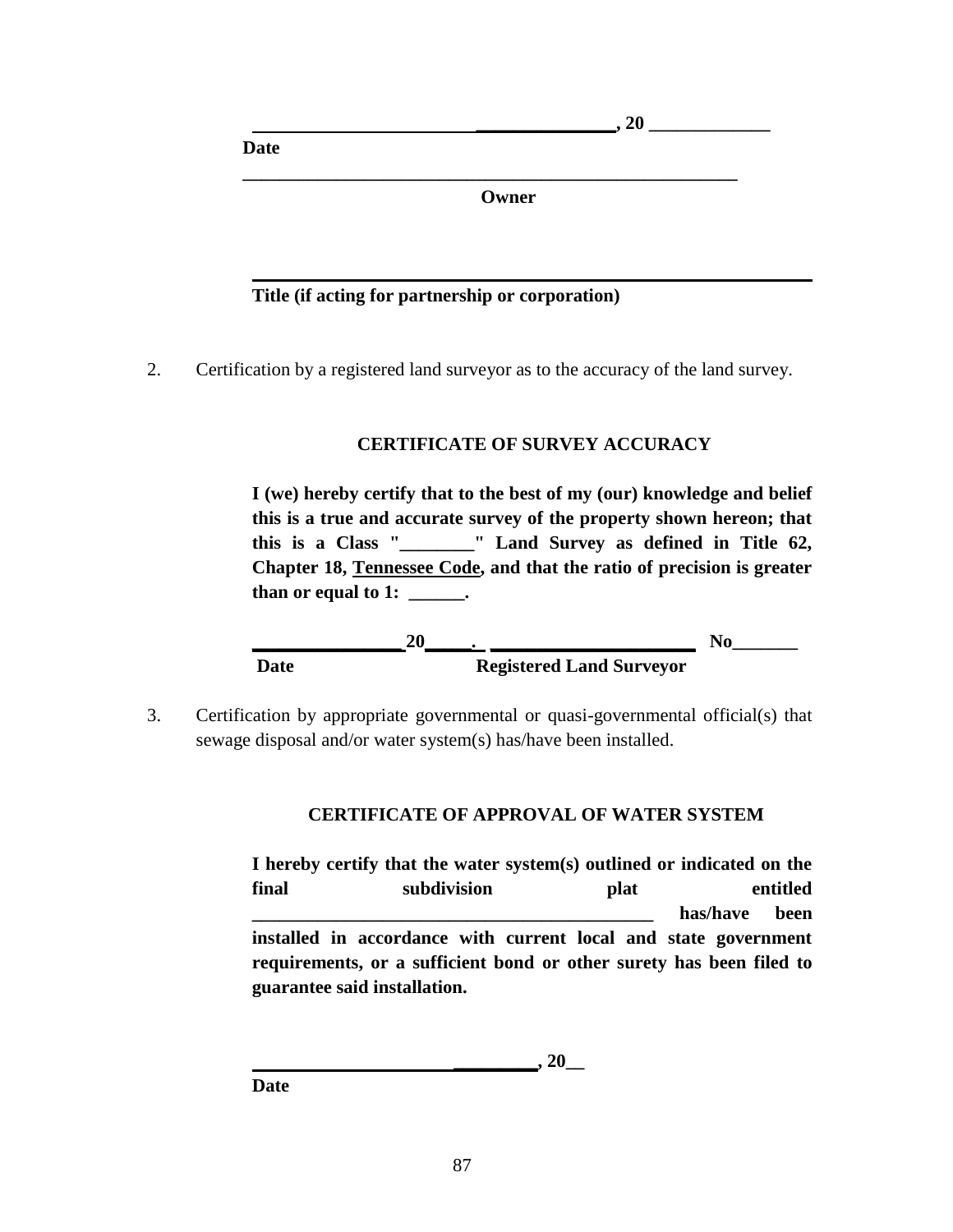**Name, Title and Agency or Authorized Approving Agent**

#### **CERTIFICATE OF APPROVAL OF PUBLIC SEWER SYSTEMS**

**I hereby certify that the sewer systems outlined or indicated on the final subdivision plat entitled \_\_\_\_\_\_\_\_\_\_\_\_\_\_\_\_\_\_\_\_\_\_\_\_\_\_\_\_\_\_\_\_\_\_\_\_\_\_\_\_\_\_\_\_ have been installed in accordance with current local and state government requirements or a sufficient bond or cash has been filed which will guarantee said installation.**

 $\_$ , 20 $\_$ **Date**

**Name, Title, and Agency and Authorized Approving Agent**

**\_\_\_\_\_\_\_\_\_\_\_\_\_\_\_\_\_\_\_\_\_\_\_\_\_\_\_\_\_\_\_\_\_\_\_\_\_\_\_\_\_\_\_\_\_\_\_\_\_\_\_\_\_**

## **CERTIFICATE OF APPROVAL PRIVATE SUBSURFACE SEWAGE DISPOSAL**

**General approval is hereby granted for lots proposed hereon as being suitable for subsurface sewage disposal with the listed and/or attached restrictions.**

**Before the initiation of construction, the location of the house or other structures and plans for the subsurface sewage disposal system shall be approved by the local health authority.**

**, 20\_\_**

**Date Local Health Authority**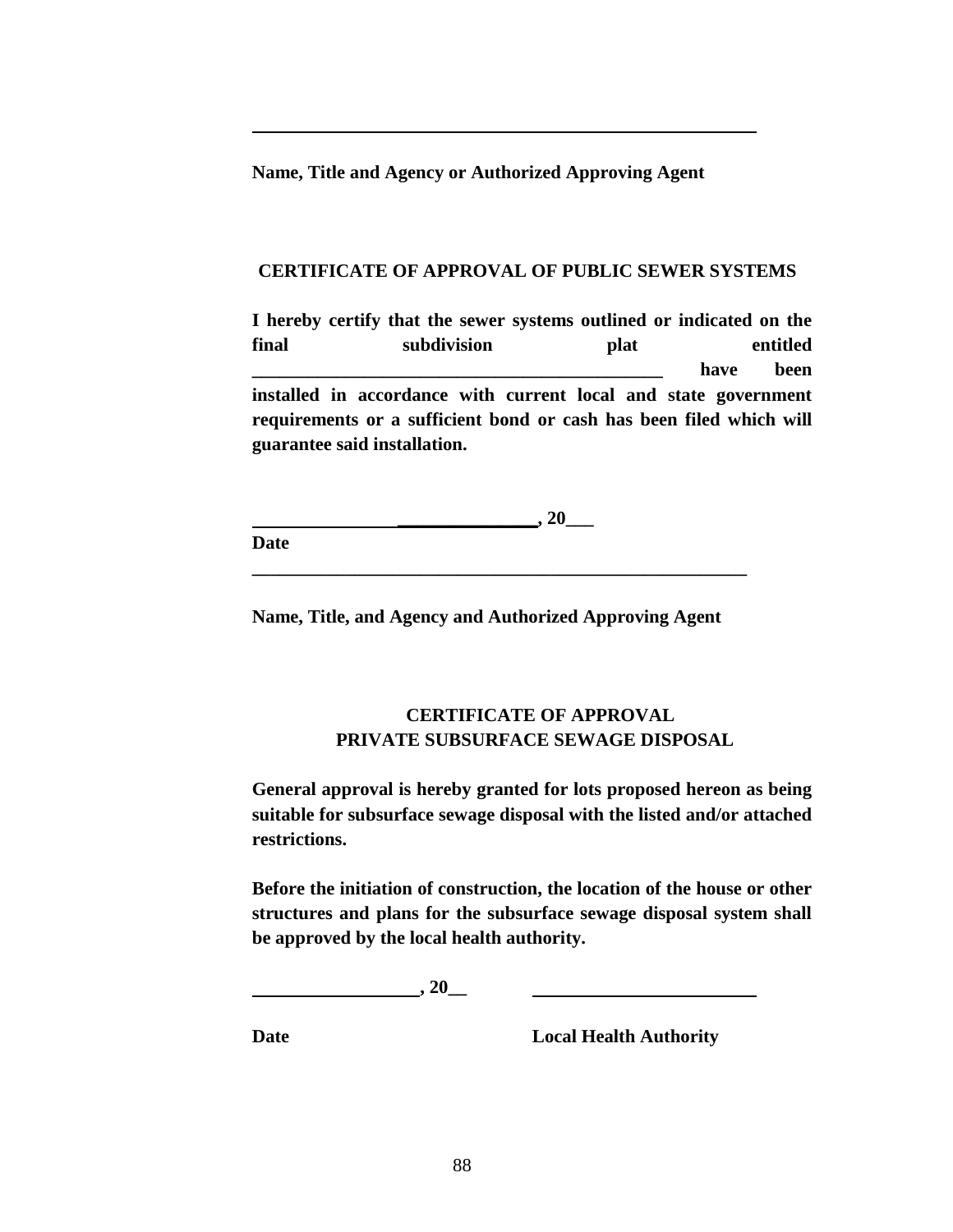- 4. Certification on the final plat by appropriate governmental representative that the subdivider has complied with one of the following:
	- a. installation of all street improvements in accordance with the requirements of these regulations; or
	- b. in lieu of compliance with subdivision improvement requirements, certification that surety has been posted by the subdivider in an amount approved by appropriate governmental representative to guarantee completion of all improvements.

# **CERTIFICATE OF APPROVAL OF PUBLIC STREETS OR BOND POSTING**

**I hereby certify: (1) that all designated streets on this final subdivision plat have been installed in an acceptable manner and according to the specifications of the Bell Buckle Subdivision Regulations, or (2) that a Letter of Credit or other surety has been posted with the Planning Commission to guarantee completion of all required improvements in case of default.**

**Date Appropriate Governmental Rep.**

5. For a subdivision containing common open space or facilities, certification on the final plat of dedication of common areas in accordance with procedures established in these regulations.

**, 20\_\_**

# **CERTIFICATION OF COMMON AREAS DEDICATION**

**\_\_\_\_\_\_\_\_\_\_\_\_\_\_\_\_\_\_\_\_\_\_\_\_ in recording this plat has designated certain areas of land shown hereon as common areas intended for use by the homeowners within \_\_\_\_\_\_\_\_\_\_\_\_\_\_\_\_\_\_\_\_\_\_\_\_\_\_\_\_\_\_\_\_subdivision for recreation and related activities. The above described areas are not dedicated for use by the general public, but are dedicated to the common use of the homeowners within the named subdivision.**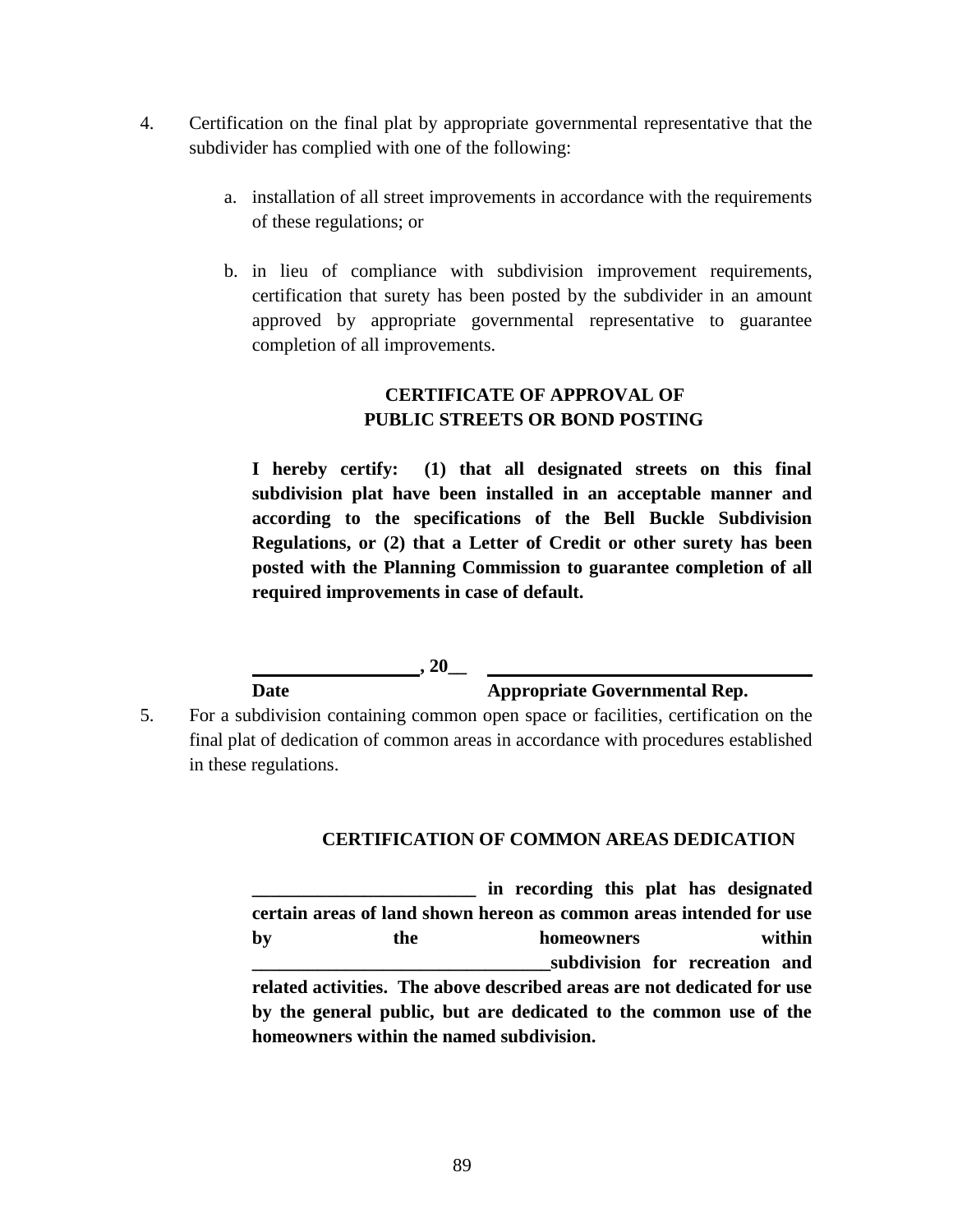**"Declaration of Covenants and Restrictions," applicable to the above named subdivision, is hereby incorporated and made a part of this plat.**

**\_\_\_\_\_\_\_\_\_\_\_\_\_\_\_\_\_\_\_\_, 20 \_\_ \_\_\_\_\_\_\_\_\_\_\_\_\_\_\_\_\_\_\_\_\_\_\_\_\_\_ Date Owner**

6. Certification on the final plat of Planning Commission approval for recording of the plat.

# **CERTIFICATE OF APPROVAL FOR RECORDING**

**I hereby certify that the subdivisions plat shown hereon has been found to comply with the Bell Buckle Subdivision Regulations, with the exception of such variances, if any, as are noted in the minutes of the Planning Commission, and that it has been approved for recording in the Office of the County Register.**

**, 20\_\_ \_\_\_\_\_ Date** Secretary, Planning Commission

## 7. Notation of Possible Flooding

If any portion of the land being subdivided is subject to flooding as defined in these regulations, a notation shall be made on the plat that development or modification of the land within any floodway delineated within plat is prohibited and that development within floodway fringes delineated on the plat shall be done in such a manner that any structure shall be protected against flood damage to at least the regulatory flood protection elevation, which elevation shall be stated in the notation. Any additional restrictions imposed by the Planning Commission upon development within flood prone areas also shall be indicated on the plat.

8. Notation of Health Restrictions: Any modifications or limitations which may be imposed by the state or county health department shall be clearly indicated on the plat.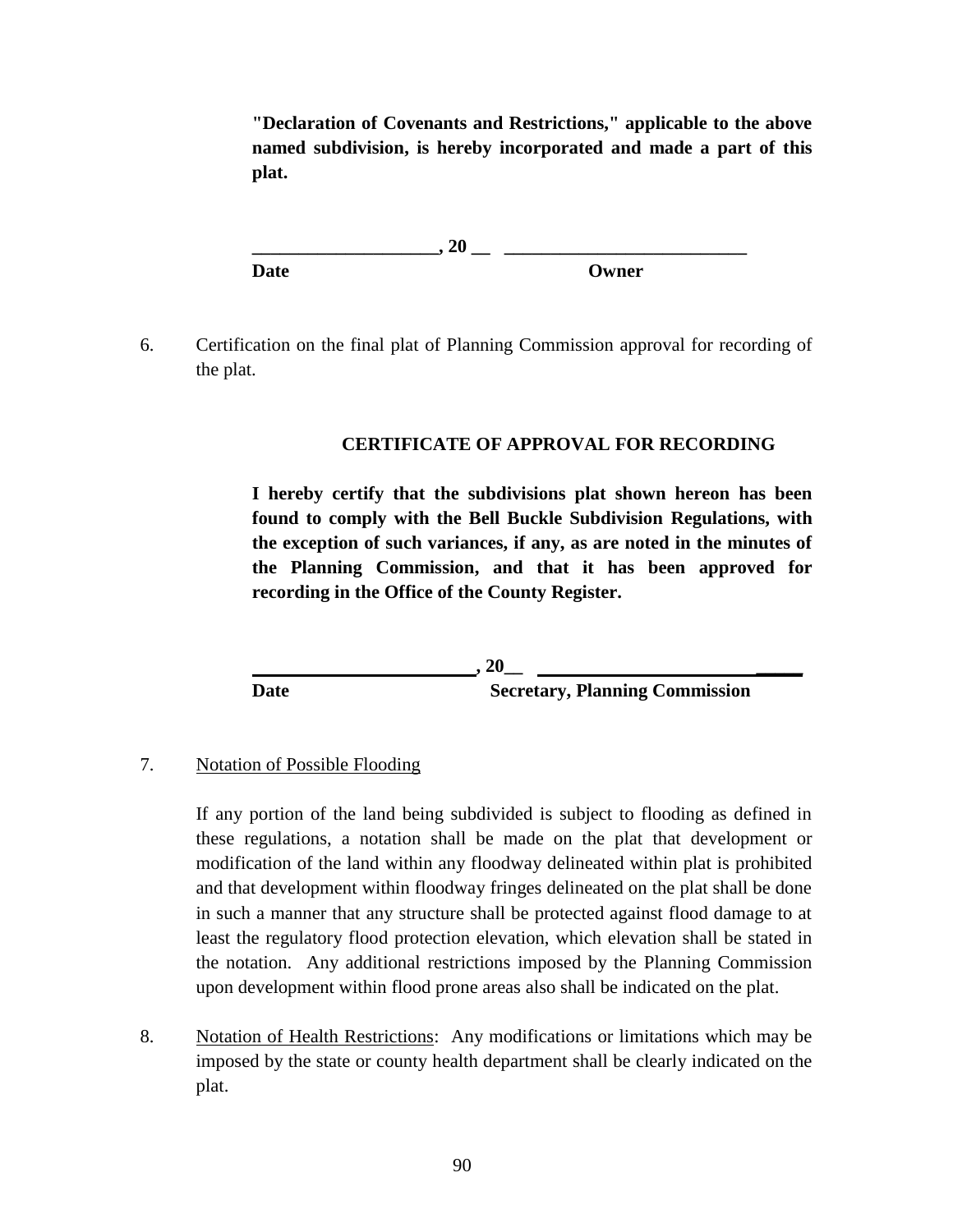## 9. Notation of Private Restrictions

Private restrictions and trusteeships and their periods of existence shall be indicated on the plat. Should these restrictions or trusteeships be of such length as to make their lettering impracticable and thus necessitate the preparation of a separate instrument, reference to such instrument shall be made on the plat or, if the restrictions and trusteeships are of record, the plat shall note where they are recorded.

## **5-105 Form of Dedication Offer**

The form of the offer of irrevocable dedication, required by Subsection 2-105.1, Item 6 of these regulations, shall be as reproduced in this section and approved by the Town of Bell Buckle Attorney.

Copies of this form may be obtained at the office of the Town Recorder.

# *FORM FOR OFFER OF IRREVOCABLE DEDICATION*

AGREEMENT made this \_\_\_\_\_\_\_\_\_\_\_ day of \_\_\_\_\_\_\_\_\_\_\_\_\_\_\_\_\_, 20\_\_\_\_, by and between \_\_\_\_\_\_\_\_\_\_\_\_\_\_\_\_\_\_\_\_\_\_, a \_\_\_\_\_\_\_\_\_\_\_\_\_\_\_\_\_\_\_\_, having its office and place of business at \_\_\_\_\_\_\_\_, Tennessee, hereinafter designated as the "local government."

WHEREAS, the Bell Buckle Municipal Planning Commission is in the process of approving a subdivision plat entitled, \_\_\_\_\_\_\_\_\_\_\_\_\_\_\_\_\_\_\_\_\_\_\_\_\_\_, dated  $\Box$ , and made by  $\Box$ 

WHEREAS, said map designates certain public improvements consisting of \_\_\_\_\_\_\_\_\_\_\_\_\_\_\_\_\_\_\_\_\_\_\_\_\_\_\_\_\_\_\_\_\_\_\_\_\_\_\_\_\_to be dedicated to the Town of Bell Buckle free and clear of all encumbrances and liens, pursuant to the requirements of the Bell Buckle Planning Commission and the legislative body; and

WHEREAS, the developer, simultaneously herewith, shall post a Letter of Credit with the Town for the construction, maintenance, and dedication of said improvements, if required;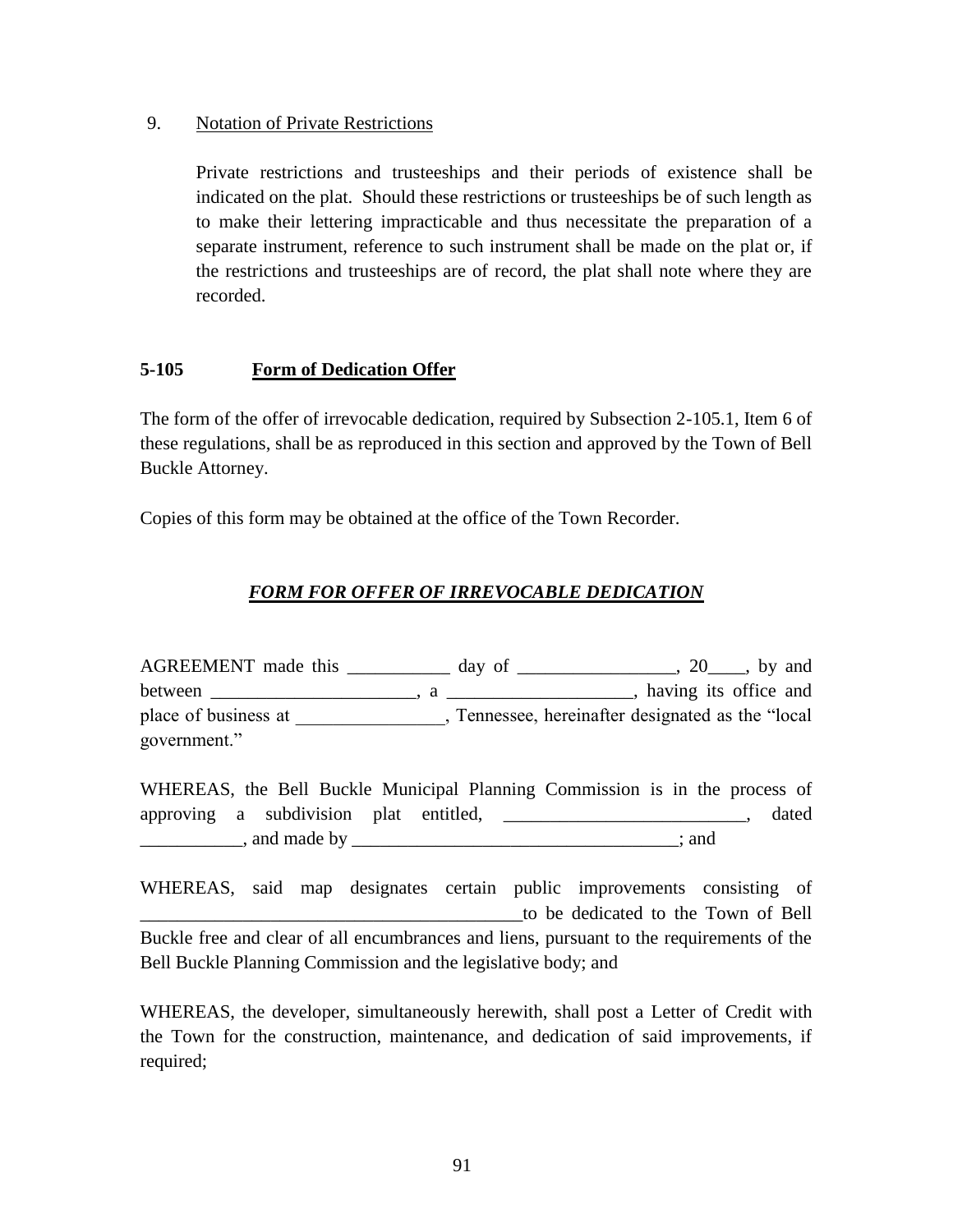WHEREAS, the developer is desirous of offering for dedication the said improvements and land to the Town more particularly described in Schedule \_\_\_\_\_\_\_\_, attached hereto;

WHEREAS, the developer has delivered deeds of conveyance to the Town for the said land and improvements as described herein;

NOW, THEREFORE, in consideration of the sum of one dollar (\$1.00) lawful money of the United States paid by the Town to the developer and other good and valuable consideration, it is mutually AGREED as follows:

- A. The developer herewith delivers to the Town deeds of conveyance for the premises described in Schedule \_\_\_\_\_\_, attached hereto, said delivery being a formal offer of dedication to the Town until the acceptance or rejection of such offer of dedication by the Town Legislative Body.
- B. The developer agrees that said formal offer of dedication is irrevocable and can be accepted by the Town at any time.
- C. The developer agrees to complete the construction and maintenance of the land and improvements pursuant to the Letter of Credit and the requirements of the Bell Buckle Planning Commission and any ordinances, regulations, requirements, covenants, and agreements that may be imposed by the Town with respect thereto and, upon acceptance by the Town of the offer of dedication, furnish to the Town a sworn statement certifying that the premises are free and clear of all liens and encumbrances and shall furnish to the Town a check for all necessary fees and taxes to record the deeds heretofore delivered.
- D. That this irrevocable offer of dedication shall run with the land and shall be binding on all assigns, guarantees, successors, or heirs of the developer.

Date Developer

*(CORPORATE SEAL)*

*ATTEST: FOR THE COUNTY OF: \_\_\_\_\_\_\_\_\_\_\_\_\_\_\_\_\_\_\_\_\_*

 $\, -\, 20$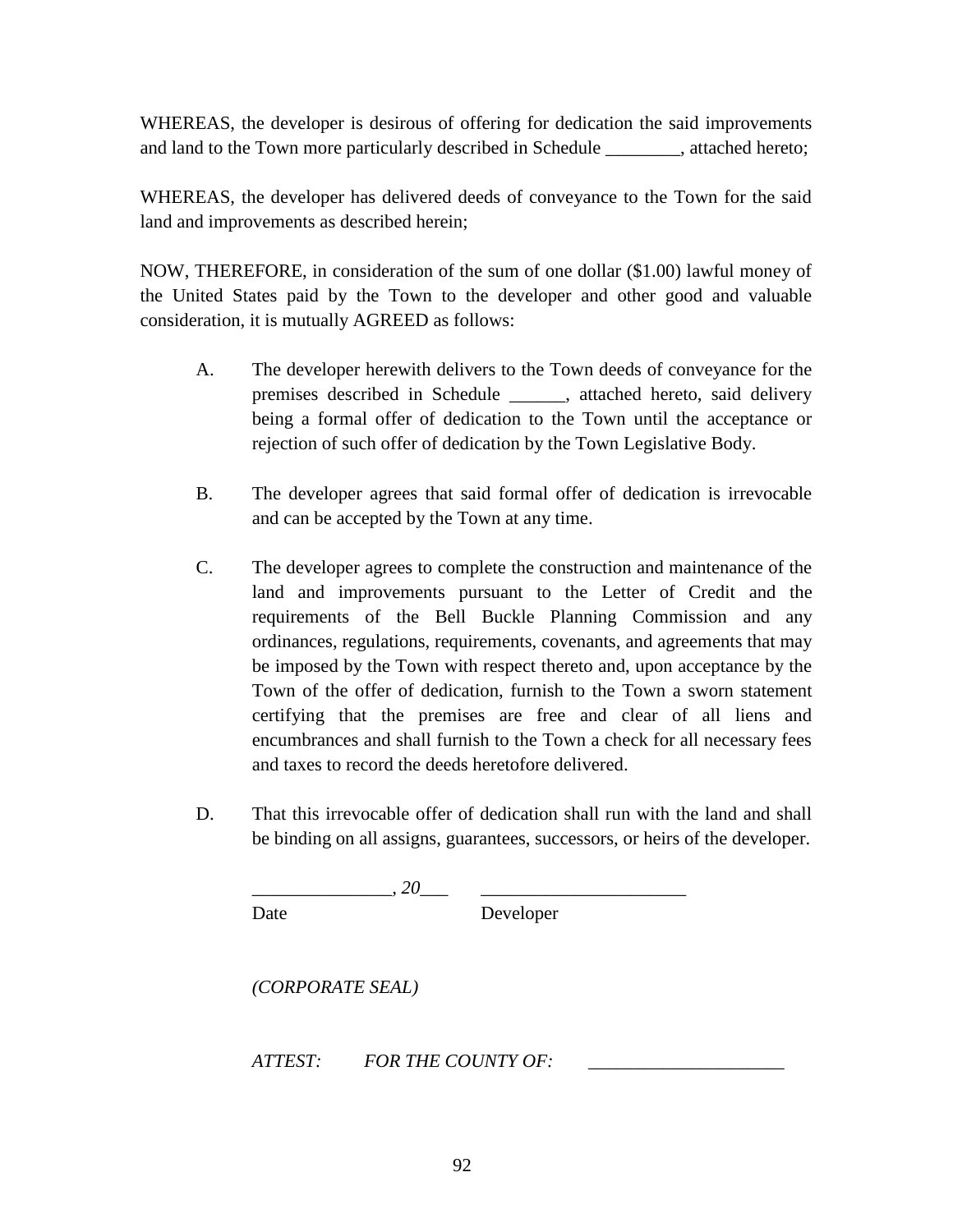# *ACKNOWLEDGMENT: COPARTNERSHIP*

 $(COUNTY OF \_$   $SS:$ 

On this  $\_\_\_\_day$  of  $\_\_\_\_\_\_y$ ,  $\_\_\_\_\_\_\_\_b$  before me personally appeared \_\_\_\_\_\_\_\_\_\_\_\_\_\_\_\_\_, to me known and known to me to be one of the firm \_\_\_\_\_\_\_\_\_\_\_\_\_\_\_\_\_\_\_\_\_\_, described in and who executed the foregoing instrument, and he thereupon acknowledged to me that he executed the foregoing instrument as and for the act and deed of said firm.

#### **CORPORATE**

\_\_\_\_\_\_\_\_\_\_\_\_\_\_\_\_\_\_\_\_\_\_\_\_\_\_

*\_\_\_\_\_\_\_\_\_\_\_\_\_\_\_\_\_\_\_\_\_*

#### **STATE OF TENNESSEE**

 $(COUNTY OF \_$  SS:  $S$ 

On this \_\_\_\_\_ day of \_\_\_\_\_\_\_\_\_\_, 20\_, before me personally appeared \_\_\_\_\_\_\_\_\_\_\_\_\_\_\_\_\_\_\_\_\_, to me known, who, being by me first duly sworn, did depose and said that he resides in \_\_\_\_\_\_\_\_\_\_\_\_\_\_\_\_; that he/she is the \_\_\_\_\_\_\_\_\_\_\_\_\_\_ of \_\_\_\_\_\_\_\_\_\_\_\_\_\_\_\_\_\_, the corporate seal affixed to said instrument is such corporate seal; that it was so affixed by order and authority of the Board of Directors of said corporation, and that he signed his/her name thereto by like order and authority.

INDIVIDUAL

*\_\_\_\_\_\_\_\_\_\_\_\_\_\_\_\_\_\_\_\_\_\_\_\_\_\_*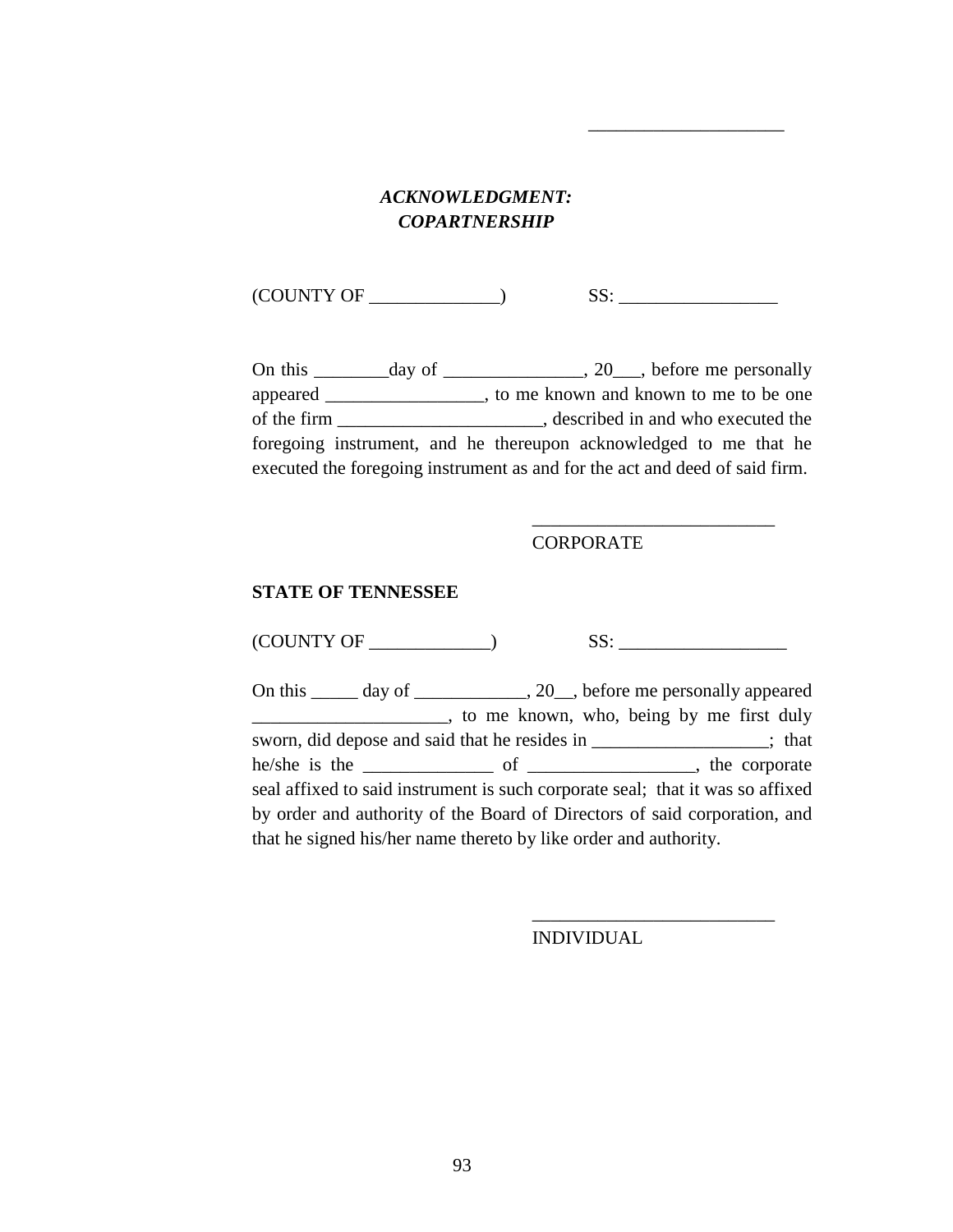## **ARTICLE VI**

## **DEFINITIONS**

## **6-101 Usage**

- 1. For the purpose of these regulations certain numbers, abbreviations, terms, and words used herein shall be used, interpreted, and defined as set forth in this article.
- 2. Unless the context clearly indicates to the contrary, words used in the present tense include the future tense and words used in the plural include the singular; the word "herein" means "in these regulations"; and the word "regulations" means "these regulations".
- 3. A "person" includes a corporation, a partnership, and an unincorporated association of persons, such as a club; "shall" is always mandatory; a "building" or "structure" includes any part thereof; "used" or "occupied", as applies to any land or building, shall be construed to include "intended, arranged, or designed to be used or occupied".

## **6-102 Words and Terms Defined**

Alley -- A public or private right-of-way primarily designed to serve as secondary access to the side or rear of those properties whose principal frontage is on some other street.

Applicant -- The owner of land proposed to be subdivided or his authorized representative. Consent shall be required from the legal owner of the premise(s).

Architect -- An architect or landscape architect certified and registered by the State Board of Architectural and Engineer Examiners pursuant to Section 62-2-201, Tennessee Code, to practice in Tennessee; or a landscape architect certified and licensed by the State Board of Landscape Architects pursuant to Section 62-2-202, Tennessee Code, to practice in Tennessee.

Arterial Street or Road -- A major street intended to move traffic to and from major industrial areas or a route for traffic between communities or large areas and which has an average daily traffic count in excess of three thousand (3,000).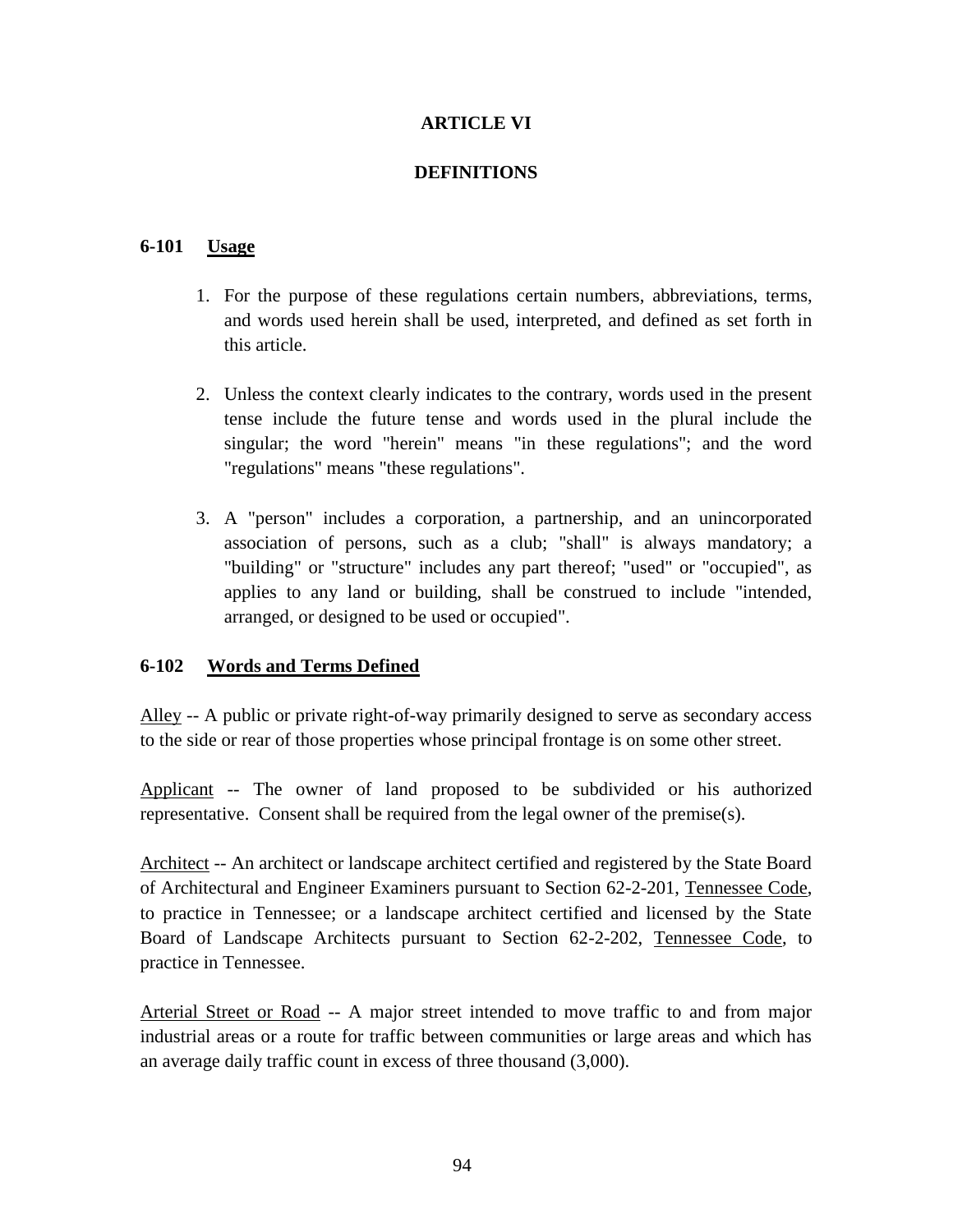Block -- A tract of land bounded by streets or by a public parks, cemeteries, railroad rights-of-way, or shorelines or waterways or a combination of such.

Building -- Any structure built for the support shelter, or enclosure of persons, animals, chattels, or movable property of any kind; the term includes any permanent structure including mobile homes.

Capital Improvements Program -- A proposed schedule of future projects, listed in order of construction priority, together with cost estimates and the anticipated means of financing each project. All major projects requiring the expenditure of public funds, over and above the annual local government operating expenses, for the purchase, construction, or replacement of the physical assets of the community are included.

City -- Town of Bell Buckle, Tennessee.

City Attorney -- The attorney holding the position of attorney for the town or such licensed attorney designated by the town attorney to furnish legal assistance for the administration of these and other regulations.

City Specifications -- Written descriptions of a technical nature of materials, equipment, construction systems, standards, and workmanship required by the Town of Bell Buckle for a project intended to become a part of the municipal system.

City Staff -- The staff employed by the city to assist the planning commission in planning and land use regulation activities.

Collector Road -- A road intended to move traffic from local roads to arterial routes. A collector road serves a neighborhood or large subdivision. Collector streets have an average daily traffic count ranging from one thousand and one  $(1,001)$  to three thousand  $(3,000)$ .

Common Elements -- Any portion of a condominium which is held in common by owners of condominium units. These elements may be either general common elements or limited common elements, as defined below.

General Common Elements -- Any of the common elements of a condominium which are held in joint ownership by all owners of the condominium.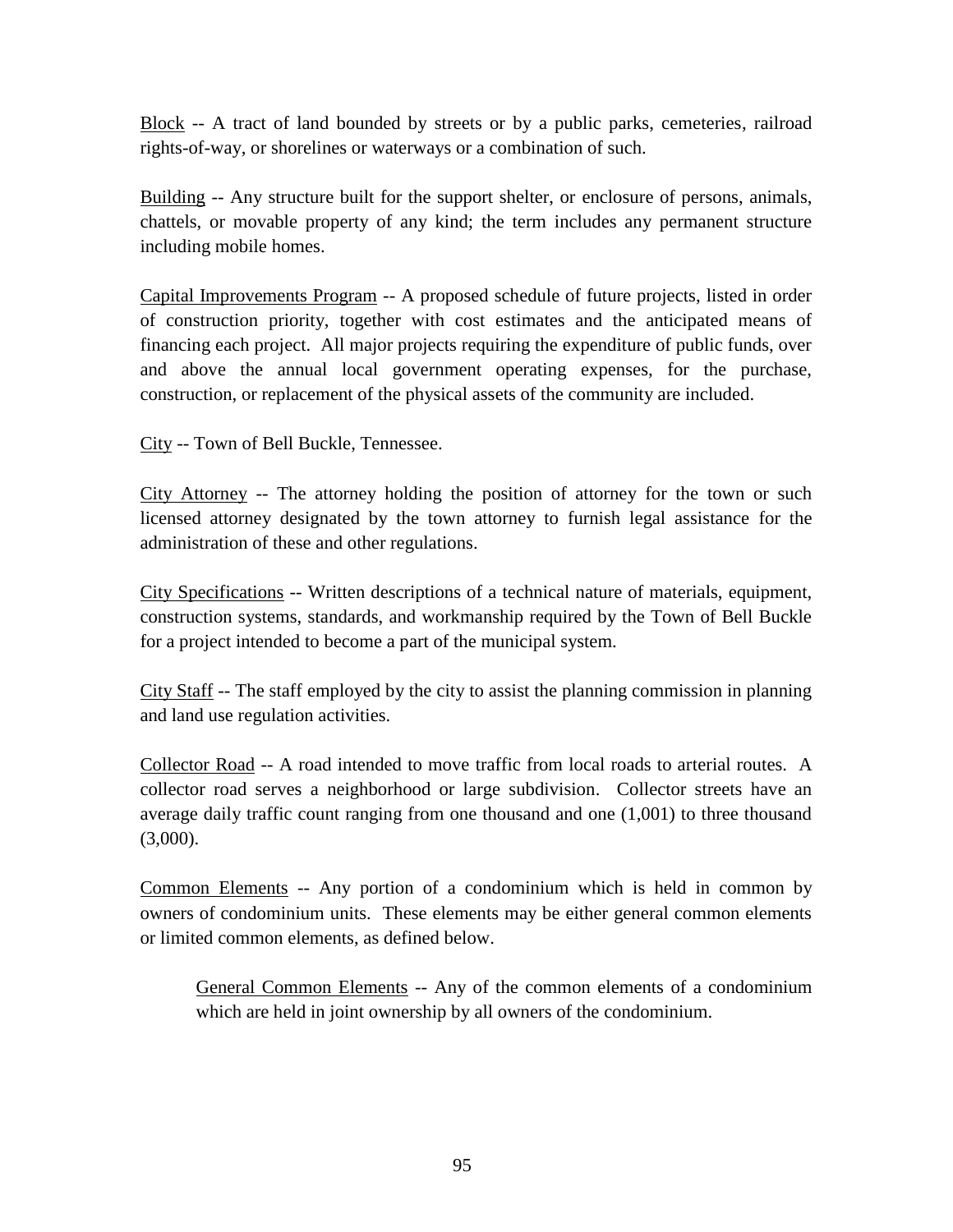Limited Common Elements -- Any of the common elements of a condominium which are reserved for use by the owner of a particular condominium unit or group of units.

Condominium -- A form of ownership of less than the whole of a building or system of buildings under a statute which provides the mechanics and facilities for formal filing and re-coordination of divided interests in real property, whether the division is vertical or horizontal.

Condominium Subdivision -- The subdivision of property through the establishment of a condominium or horizontal property regime.

Condominium Unit -- A space conveyed by separate title and located within a condominium structure.

Construction Plan -- The maps or drawings accompanying a subdivision plat and showing the specific location and design of improvements to be installed in the subdivision in accordance with the requirements of the planning commission.

Contractor -- An individual, firm, or corporation with whom an owner or authorized agent has executed a work agreement.

County Environmentalist -- An agent designated to administer local and/or state health regulations.

Cul-de-sac -- A minor street having only one outlet and having an appropriate terminal for the safe and convenient reversal of traffic movement; definition includes: dead end, turn-around, or turn-about.

Design Specifications -- Written descriptions of a technical nature of materials, equipment, construction systems, standards, and workmanship required for a project intended for local government ownership or maintenance.

Developer -- The owner of land proposed to be subdivided or his authorized representative.

Dwelling Unit -- A room, or rooms connected together constituting a separate, independent housekeeping establishment for owner occupancy, rental or lease on a daily, weekly, monthly, or longer basis; physically separated from any other room(s) or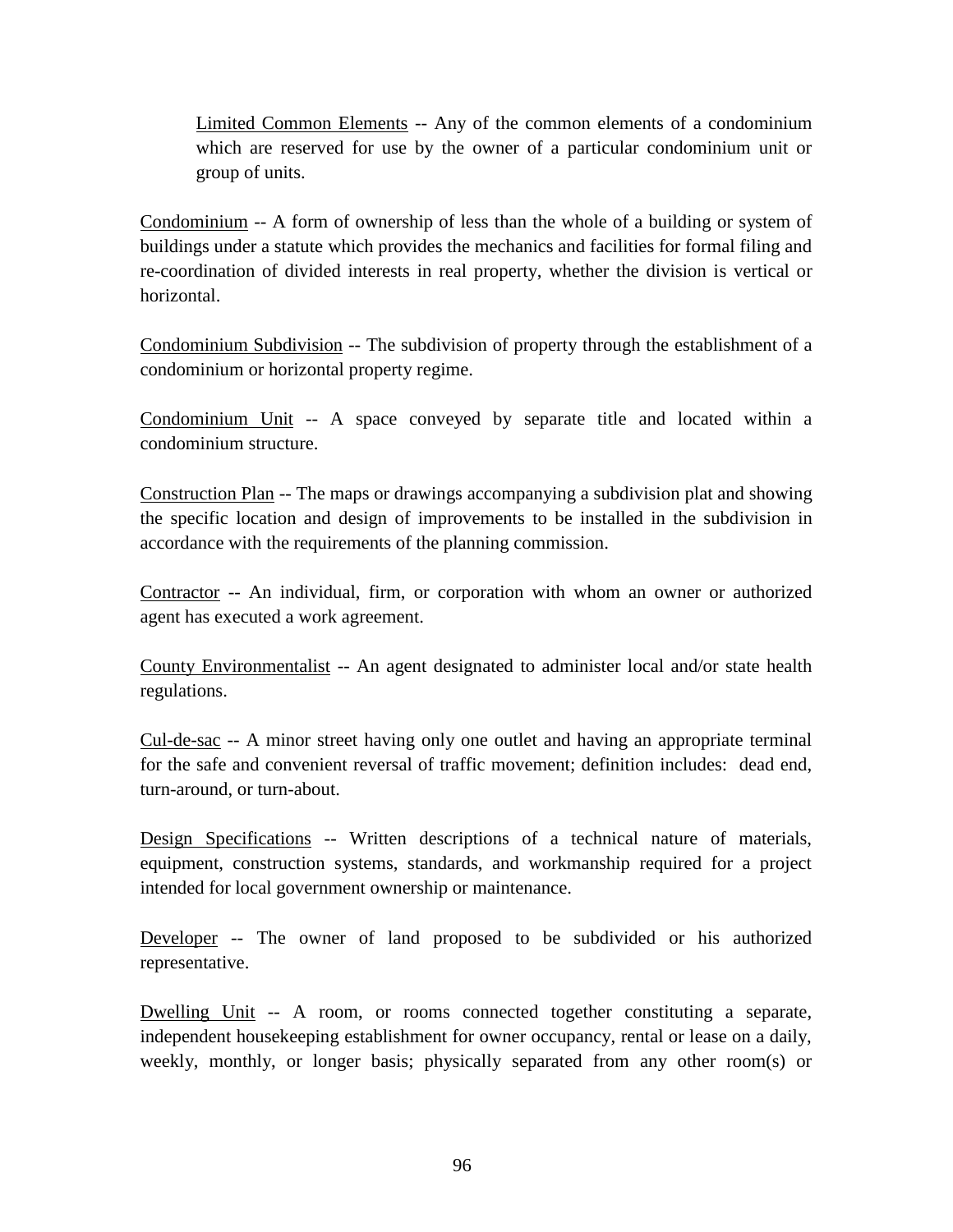dwelling units which may be in the same structure; and containing independent cooking and sleeping facilities.

Easement -- Authorization by a property owner for the use by another, for a specified purpose, of any designated part of his property.

Enforcing Officer -- The building inspector or such person designated by the chief executive officer to be responsible for enforcing the provisions of these regulations.

Engineer -- An engineer certified and registered by the State Board of Architectural and Engineer Examiners pursuant to Section 62-2-202, Tennessee Code, to practice in Tennessee.

Equal Degree of Encroachment -- The delineation of floodway limits so that floodplain lands on both sides of a stream are capable to conveying a proportionate share of flood flows. This is determined by considering the hydraulic conveyance of the floodplain along both sides of a stream for a significant reach.

Escrow -- A fiduciary agreement with the local government in lieu of actual performance and intended to assure performance. An escrow account may be provided as a bond subject to agreement of the governing body.

External Subdivision Boundary -- All points along the periphery of a subdivision.

Final Subdivision Plat -- The final map or drawing and accompanying materials, described in these regulations, on which the subdivider's plan of the subdivision is presented to the planning commission for approval and which, if approved by the commission, is recorded with the county register of deeds.

Flood or Flooding -- Means a general and temporary condition or partial or complete inundation of normally dry land areas from:

- (1) The overflow of inland or tidal waters;
- (2) The unusual and rapid accumulation or run-off of surface waters from any source.

Flood Control Works -- Any man-made construction, such as a dam, levee, groin or jetty designed to alter the flood potential of the body of water on or adjacent to which it is built.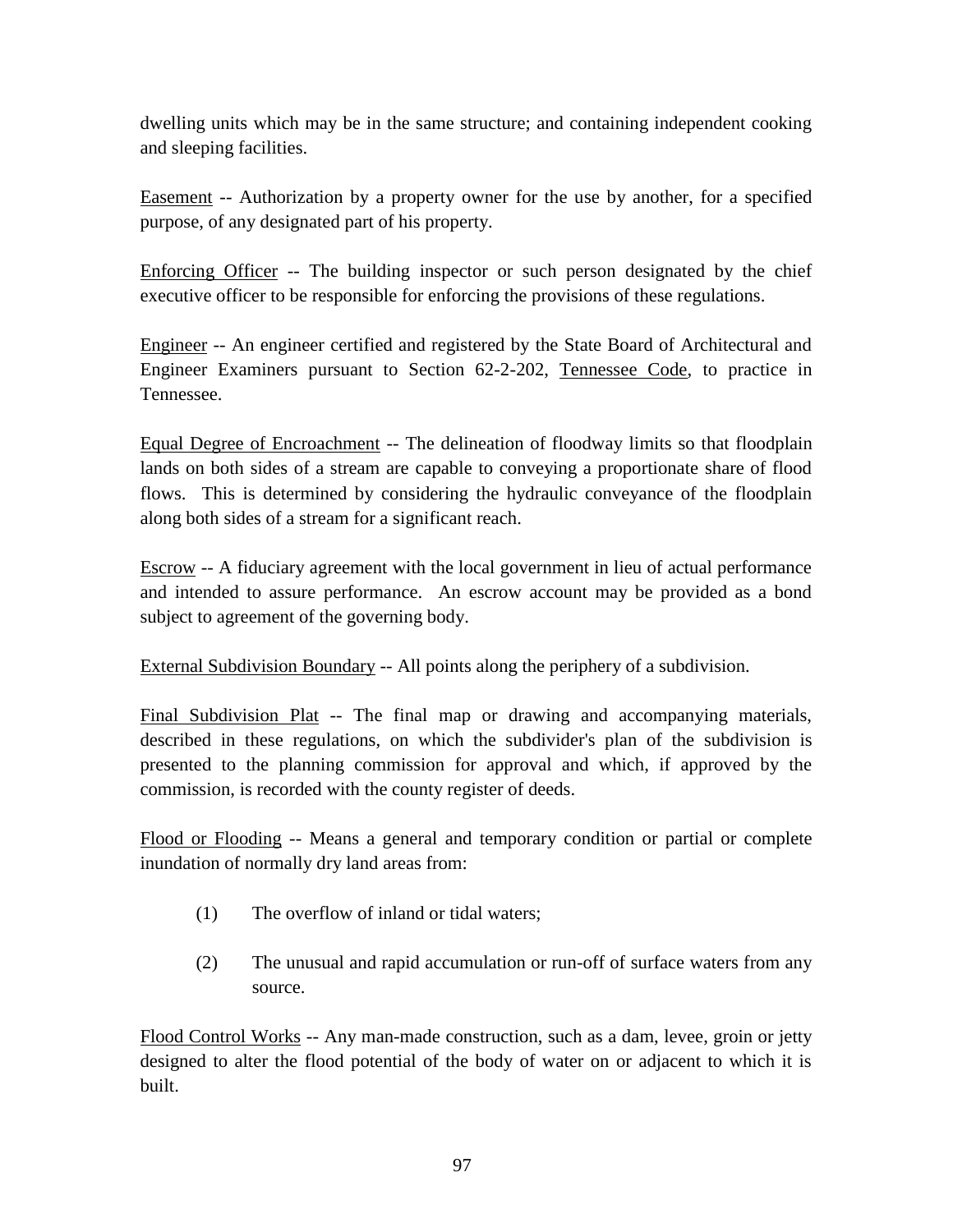Flood Frequency -- The statistically determined average for how often a specific flood level or discharge may be equaled or exceeded.

Flood Hazard Boundary Map -- An official map on which the boundaries of the floodplain areas having special flood hazards have been delineated.

Flood Hazard or Flood Prone Area -- The maximum area of the floodplain that, on the average, is likely to be flooded once every one hundred (100) years (i.e., that has a one (1) percent chance of being flooded in any year).

Flood Insurance Study -- Is the official report provided by the Federal Insurance Administration. The report may contain flood profiles, as well as the Flood Hazard Boundary--Floodway Map and the water surface elevation of the base flood.

Floodplain -- Any normally dry land area that is susceptible to being inundated by waters of the one (1) percent annual chance flood, i.e., the 100-year flood.

Floodplain Management Program -- The overall program of corrective and preventive measures for reducing flood damage, including but not limited to emergency preparedness plans, flood control works, building code regulations, health regulations, zoning ordinance regulations, and these subdivision regulations.

Flood Profile -- A graph showing the water surface elevation or height or a particular flood event for any point along the longitudinal course of a stream. The flood profile is determined through the use of standard open-channel hydraulic calculations.

Floodproofing -- Any combination of structural and nonstructural additions, changes, or adjustments to properties and structures which reduce or eliminate potential flood damage to lands; water facilities, sanitary facilities, and other utilities; structures; and contents of buildings; and which prevent pollution of floodwaters from such natural or man-made sources.

Floodway -- The stream channel and adjacent overbank areas required to carry and safely discharge the 100-year flood without increasing flood levels more than one (1) foot above natural flood levels.

Floodway Encroachment Limits -- The lines marking the limits of floodways on official federal, state, and local floodplain maps.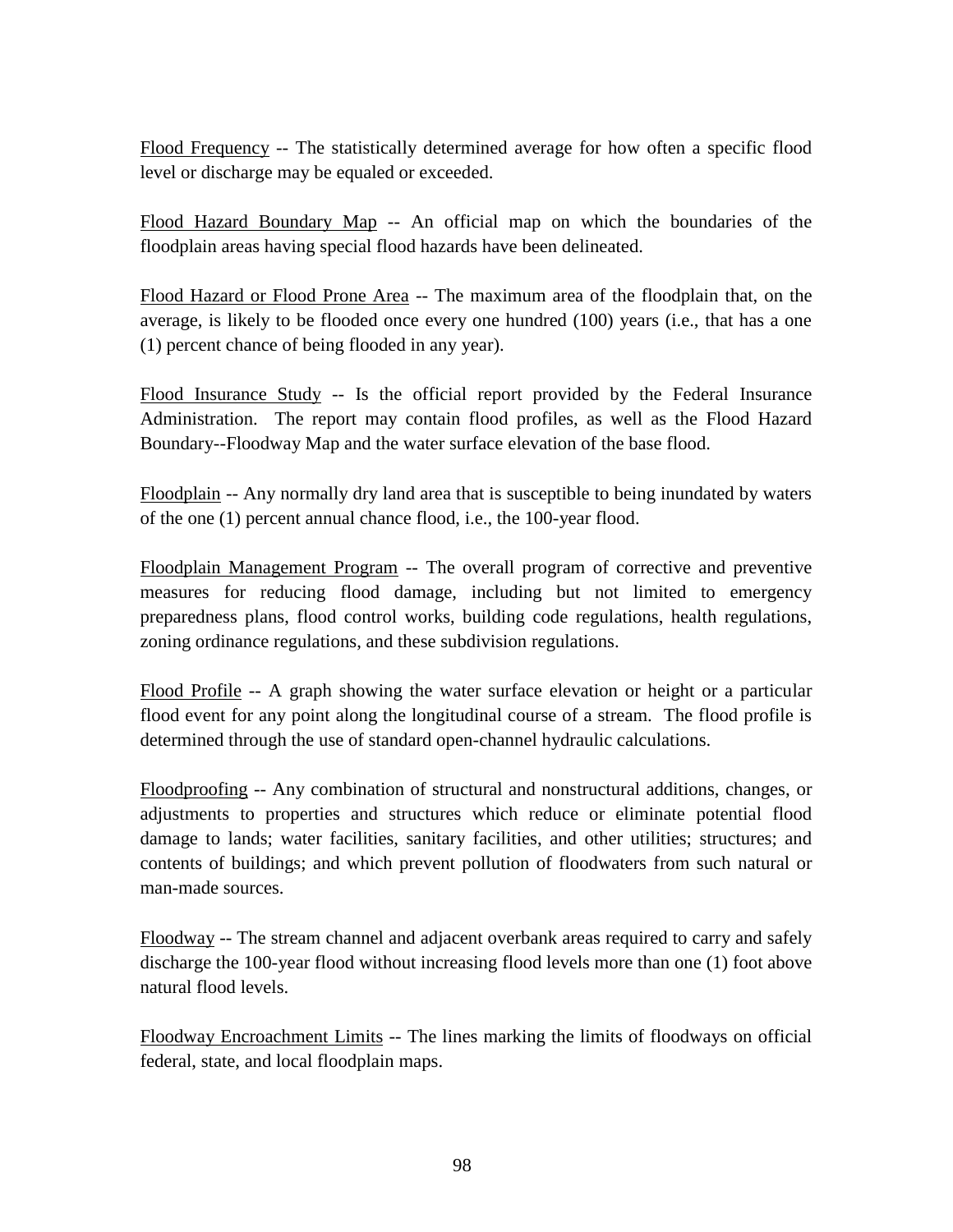Floodway Fringe -- The area adjoining a watercourse which, although not lying within a floodway, has been or may hereafter be covered by a 100-year flood.

Frontage -- That side of a lot abutting a street ordinarily regarded as the front of the lot. It shall not be considered as the ordinary side of a corner lot.

General Plan -- The official statement of the planning commission which sets forth major policies concerning future development of the jurisdictional area and meeting the provisions set forth in Sections 13-3-301, 13-3-302, and 13-4-102, Tennessee Code.

Governmental Agency -- Any public body other than the governing body.

Governing Body -- The chief legislative body of any government.

Governmental Representative -- An outside person or designated local official or employee authorized to act on behalf of the governing body in making determinations regarding legal, public works, planning, community development, or other public business.

Grade -- The slope of a street specified in percentage terms.

Highway, Limited Access -- A freeway or expressway providing a traffic way for through traffic, in respect to which owners or occupants of abutting property(s) or lands and other persons have no legal right of access to or from the traffic way, except at such points and in such manner as may be determined by the public authority having jurisdiction over such traffic way.

Horizontal Property Act -- "The Tennessee Horizontal Property Act", as codified in Sections 66-27-122, Tennessee Code.

Individual Sewage Disposal System -- A septic tank, seepage tile sewage disposal system, or any other sewage treatment device other than a public treatment system approved by the appropriate governmental representative.

Internal Subdivision Boundary -- All points within a subdivision which do not constitute external boundaries.

Joint Ownership -- Joint ownership among persons shall be construed as the same owner for the purpose of imposing subdivision regulations.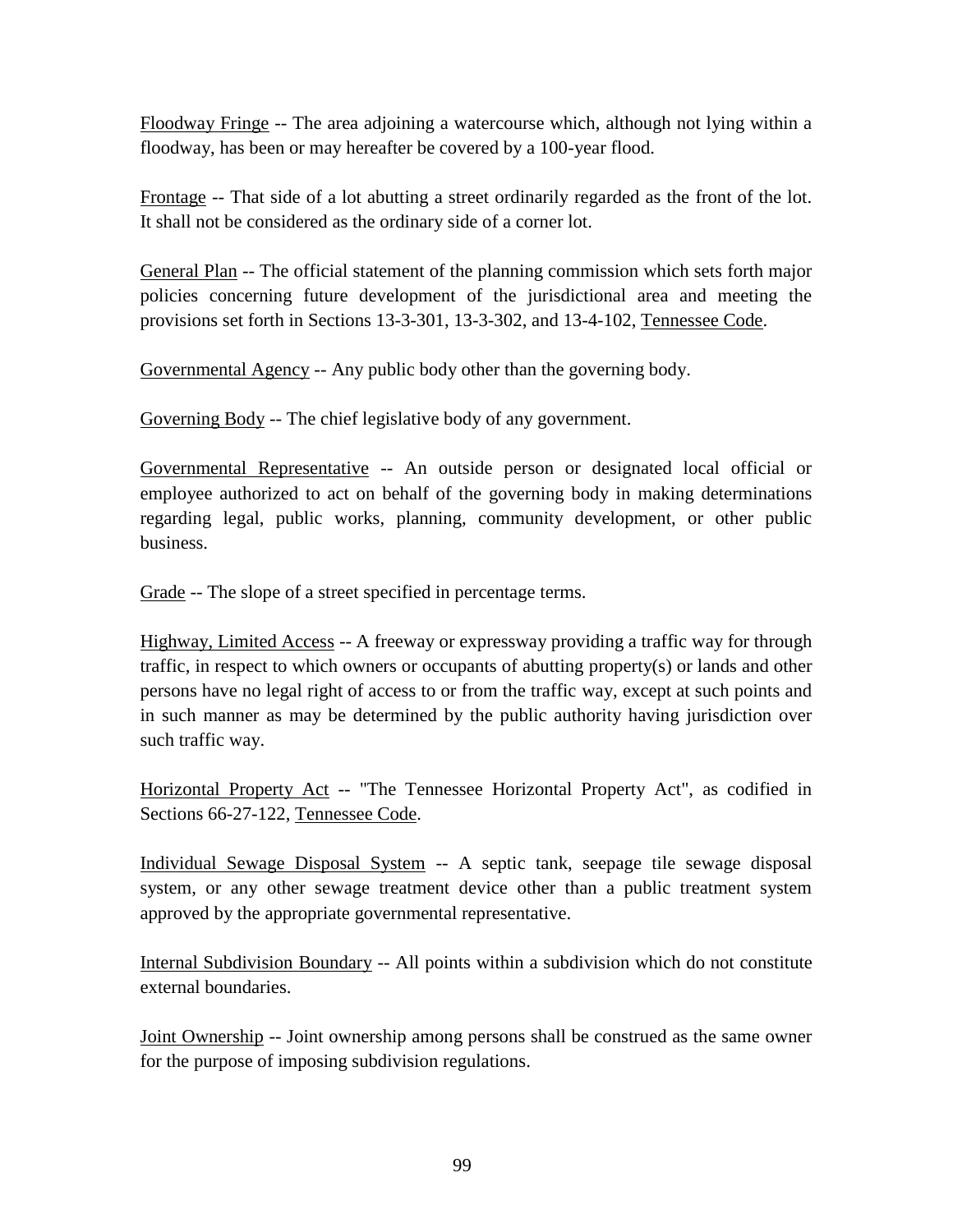Jurisdictional Area -- Planning boundary(s) established in keeping with Sections 13-3- 102, 13-3-201, and 13-3-301, Tennessee Code.

Land Development Plan -- An element of the general plan which sets out a plan or scheme of future land usage.

Land Surveyor -- A land surveyor certified and registered by the State Board of Land Survey Examiners pursuant to 62-18-103, Tennessee Code, to practice in Tennessee.

Legal Counsel -- The person designated by the governing body to provide legal assistance for the administration of these and other regulations.

Lot - A tract, plot, or portion of a subdivision or parcel of land intended as a unit for the purpose, whether immediate or future, or transfer of ownership, or for building development.

Lot, Corner -- A lot situated at the intersection of two (2) public streets.

Lot Improvement -- Any building, structure, place, work of art, or other object or improvement of the land on which they are situated constituting a physical betterment of real property, or any part of such betterment.

Major Street or Road -- A public street which is classified as a collector or arterial public street according to these regulations or by the major street or road plan for the jurisdictional area.

Major Street or Road Plan -- The plan adopted by the planning commission, pursuant to Section 13-3-402 and 13-4-302, Tennessee Code, showing, among other things, "the general location, character, and extent of streets...(and) the removal, relocation, extension, widening, narrowing, vacating, abandonment or change of use of existing streets..."

Major Subdivision -- All subdivisions not classified as minor subdivisions including but not limited to subdivisions of five (5) or more lots or subdivisions of any size requiring any new or improved road, the extension of government facilities, or the creation of any public improvements, or containing any flood prone area.

Minor Street or Road -- A public street which is not classified as an arterial or collector.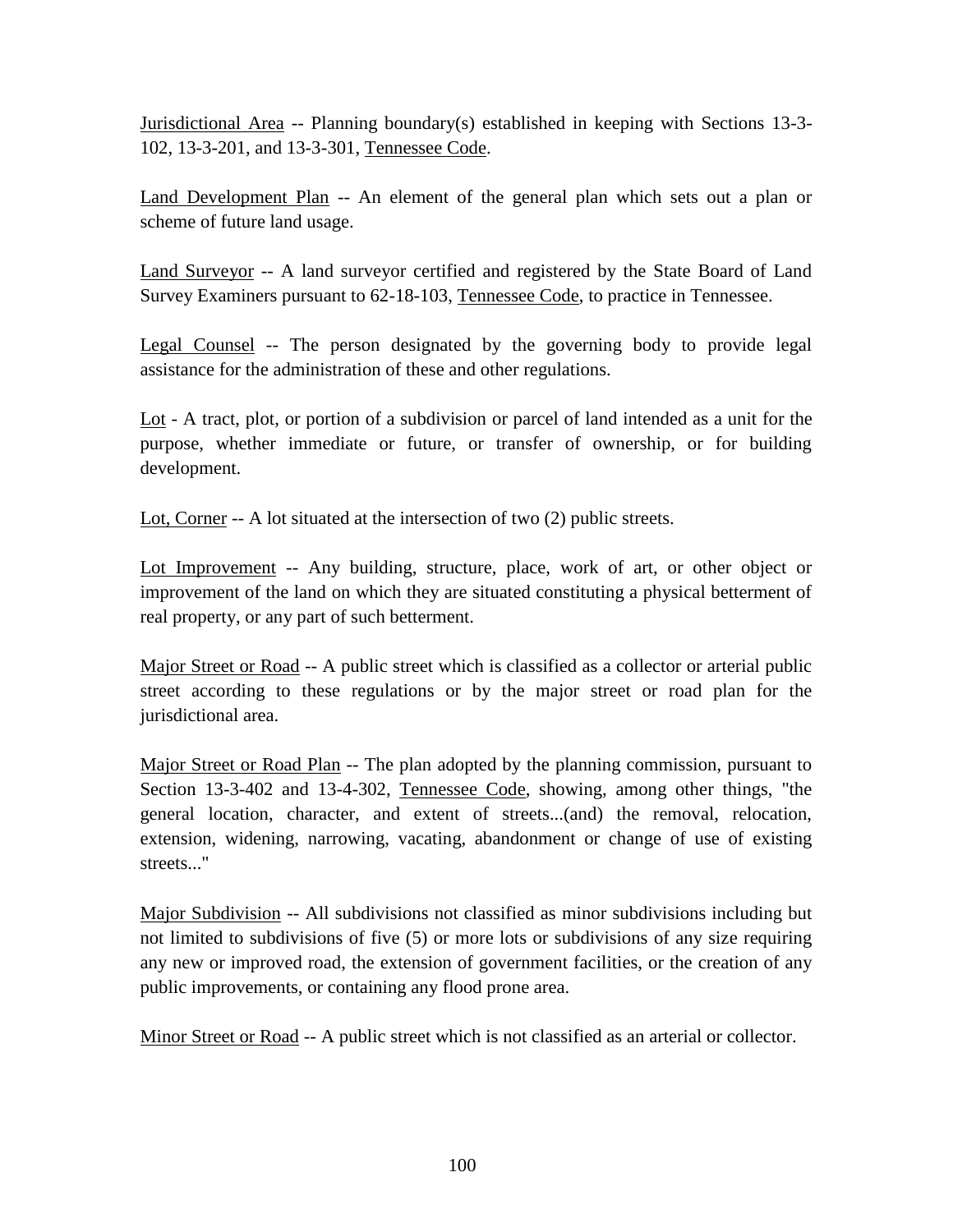Minor Subdivision -- Any subdivision containing less than five (5) lots fronting on an existing street; not involving any new or improved street, the extension of public facilities, or the creation of any public improvements, and not in conflict with any provision of the adopted general plan, major street or road plan, zoning ordinance, or these regulations.

National Flood Insurance Program -- A program established by the U.S. Government in the National Flood Insurance Act of 2068, and expanded in the Flood Disaster Protection Act of 2073, in order to provide a flood insurance at rates made affordable through a federal subsidy in local political jurisdictions which adopt and enforce floodplain management programs meeting the requirements of the National Flood Insurance Program Regulations. The program regulations are found at 24 Code of Federal Regulations, Chapter X, Subchapter B.

Offsite -- Any premise not located within the area of the property to be subdivided, whether or not in the same ownership of the applicant for subdivision approval.

One Hundred-Year Flood -- A flood having an average frequency of occurrence of once in 100-years, although it may occur in any year. It is based on statistical analysis of stream flow records available for the watershed and analysis of rainfall and runoff characteristics in the general region of the watershed.

Owner -- Any person, group of persons, firm or firms corporation or corporations, or any other legal entity having legal title to or sufficient proprietary interest in the real property.

Perimeter Street -- Any existing street to which the parcel of land to be subdivided abuts on only one side.

Planning Commission -- A public planning body established pursuant to Title 13, Chapters 2 or 5, Tennessee Code, to execute a partial or full planning program within authorized area limits.

Preliminary Plat -- The preliminary drawing or drawings, described in these regulations, indicating the proposed manner of layout of the subdivision to be submitted to the planning commission for approval.

Premise(s) -- A tract of land together with any buildings or structures which may be thereon.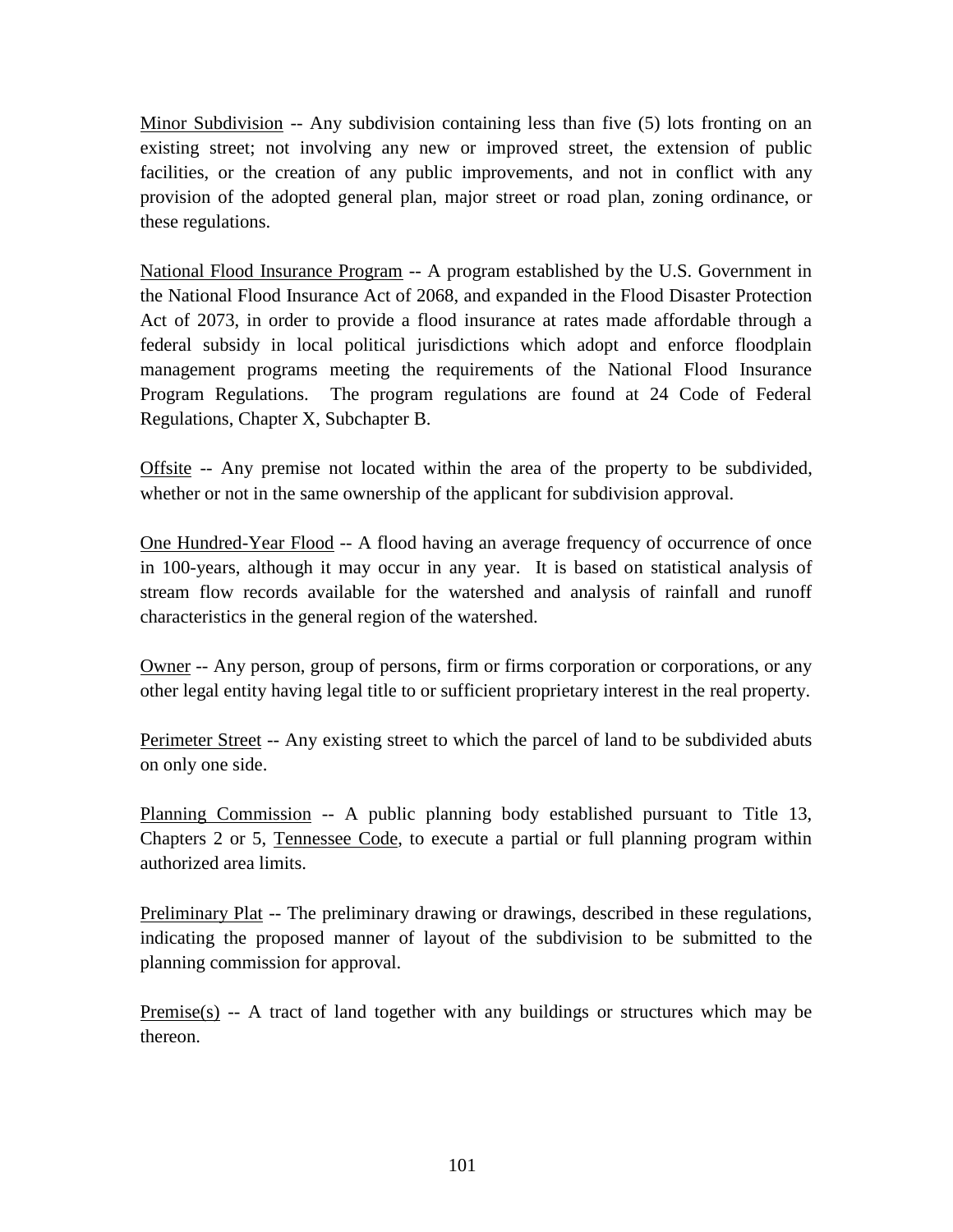Public Improvement -- Any drainage ditch, roadway, parkway, sidewalk, pedestrian way, tree, lawn, off-street parking area, lot improvement, or other facility for which the local government may ultimately assume the responsibility for maintenance and operation or which may affect an improvement for which government responsibility is established.

Public Way -- Any publicly owned street, alley, sidewalk, or lane right-of-way which provides for movement of pedestrians or vehicles.

Reach -- A hydraulic engineering term to describe longitudinal segments of a stream or river. A reach generally includes the segment of the flood hazard area where flood heights are influenced by a man-made area where flood or natural obstruction. In an urban area, the segment of a stream or river between two (2) consecutive bridge crossings typically would constitute a reach.

Regulatory Flood -- The one hundred-year flood.

Regulatory Flood Protection Elevation -- The elevation of the regulatory flood plus one (1) foot of freeboard to provide a safety factor.

Re-Subdivision -- A change in a map of any approved or recorded subdivision plat altering the number of lots incorporated within the confines of the original plat.

Right-of-Way -- A strip of land occupied or intended to be occupied by a street crosswalk, railroad, electric transmission line, oil or gas pipeline, water main, sanitary or storm sewer line, or for another special use. The usage of the term "right-of-way", for land platting purposes, shall mean that every right-of-way hereafter established and shown on a final plat is to be separate and distinct from the lots or parcels adjoining such right-of-way and shall not be included within the dimensions or areas of such lots or parcels.

Sale or Lease -- Any immediate or future transfer of ownership, including contract of sale or transfer, of an interest in a subdivision or part thereof, whether by metes and bounds, deed, contract, plat, map, or other written instrument.

Same Ownership -- Ownership by the same person, corporation, firm entity, partnership, or unincorporated association or ownership by different corporations, firms, partnerships, entities, or unincorporated associations, in which a stockholder, partner, associate, or a member of his family owns an interest in each corporation, firm, partnership, entity, or unincorporated association.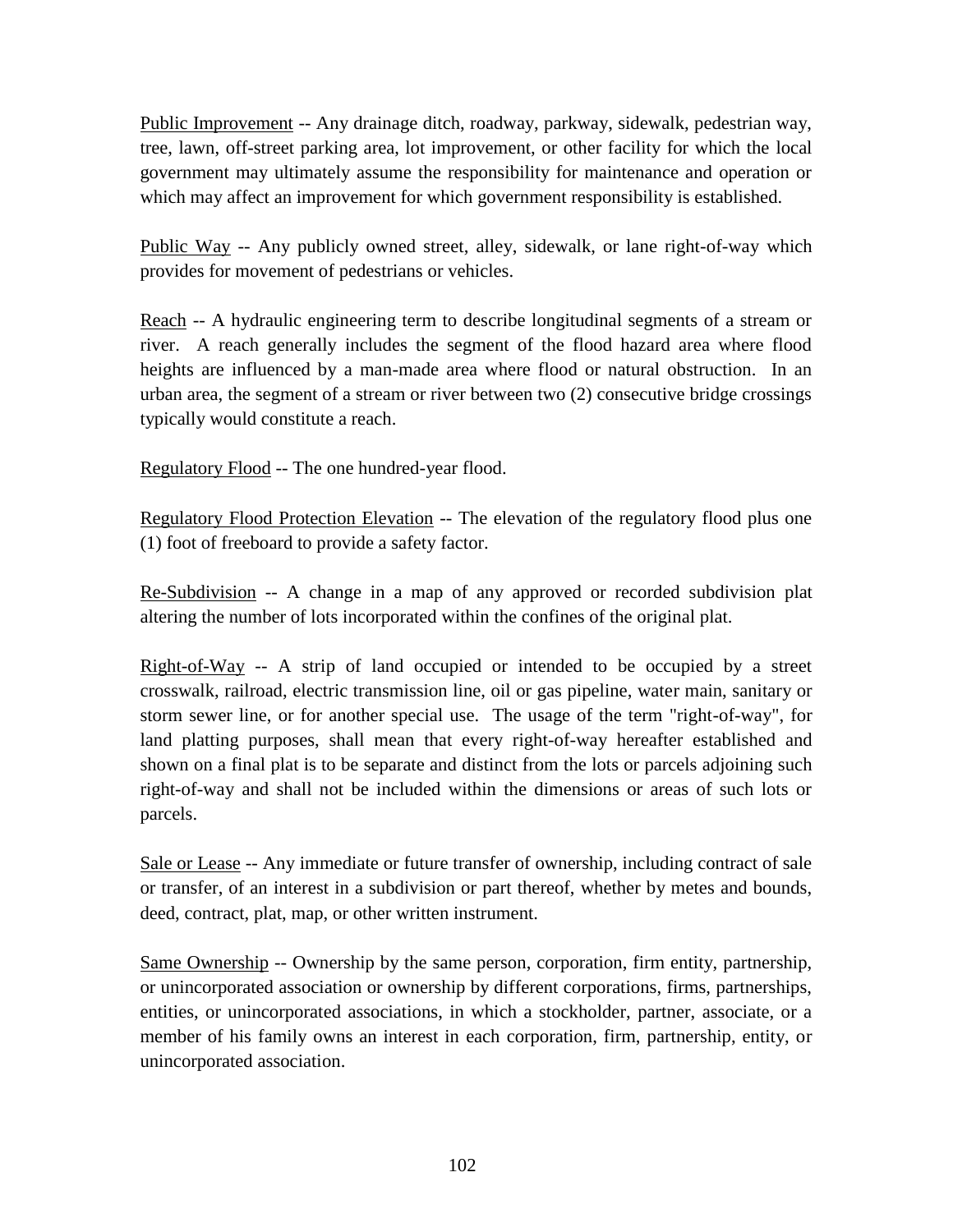Setback -- The distance between a building wall and the nearest street right-of-way.

Sketch Plat -- A sketch preparatory to the preliminary plat (or final subdivision plat, in the case of minor subdivisions).

Special Flood Hazard Map -- The official map designated by the Federal Insurance Administrator to identify floodplain areas having special flood hazards.

Staff Assistant to the Planning Commission -- The person(s) employed by the local governing body to assist the planning commission in planning and land use regulation activities.

Start of Construction -- For purposes of subdivision control any alteration of the original surface area of the land, from and after the date of adoption of these regulations.

Structure -- Anything constructed above or below ground.

Subdivider -- Any person who (1) having an interest in land, causes it, directly or indirectly, to be divided into a subdivision or who (2) directly or indirectly, sells, leases, or develops, or offers to sell, lease, or develop, or advertises for sale, lease, or development, any interest, lot, parcel site, unit, or plot in a subdivision or who (3) engages, directly or indirectly, or through an agent in the business of selling, leasing, developing, or offering for sale, lease, or development a subdivision or any interest, lot, parcel site, unit, or plot in a subdivision or who (4) is directly or indirectly controlled by or under direct or indirect common control with any of the foregoing.

Subdivision (applies within the corporate limits) -- "Subdivision" means the division of a tract or parcel of land into two (2) or more lots, sites, or other divisions requiring new street or utility construction, or any division of less than five (5) acres for the purpose, whether immediate or future, of sale or building development, and includes resubdivision and when appropriate to the context, relates to the process of resubdividing or to the land or area subdivided. (See Sections 13-4-301, Tennessee Code.)

Subdivision (applies within the planning region, but outside of corporate limits) -- "Subdivision" means the division of a tract or parcel of land into two (2) or more lots, sites, or other divisions requiring new street or utility construction, or any division of less than five (5) acres for the purpose, whether immediate or future, of sale or building development, and includes resubdivision and when appropriate to the context, relates to the process of resubdividing or to the land or area subdivided. (See Sections 13-4-301, Tennessee Code.)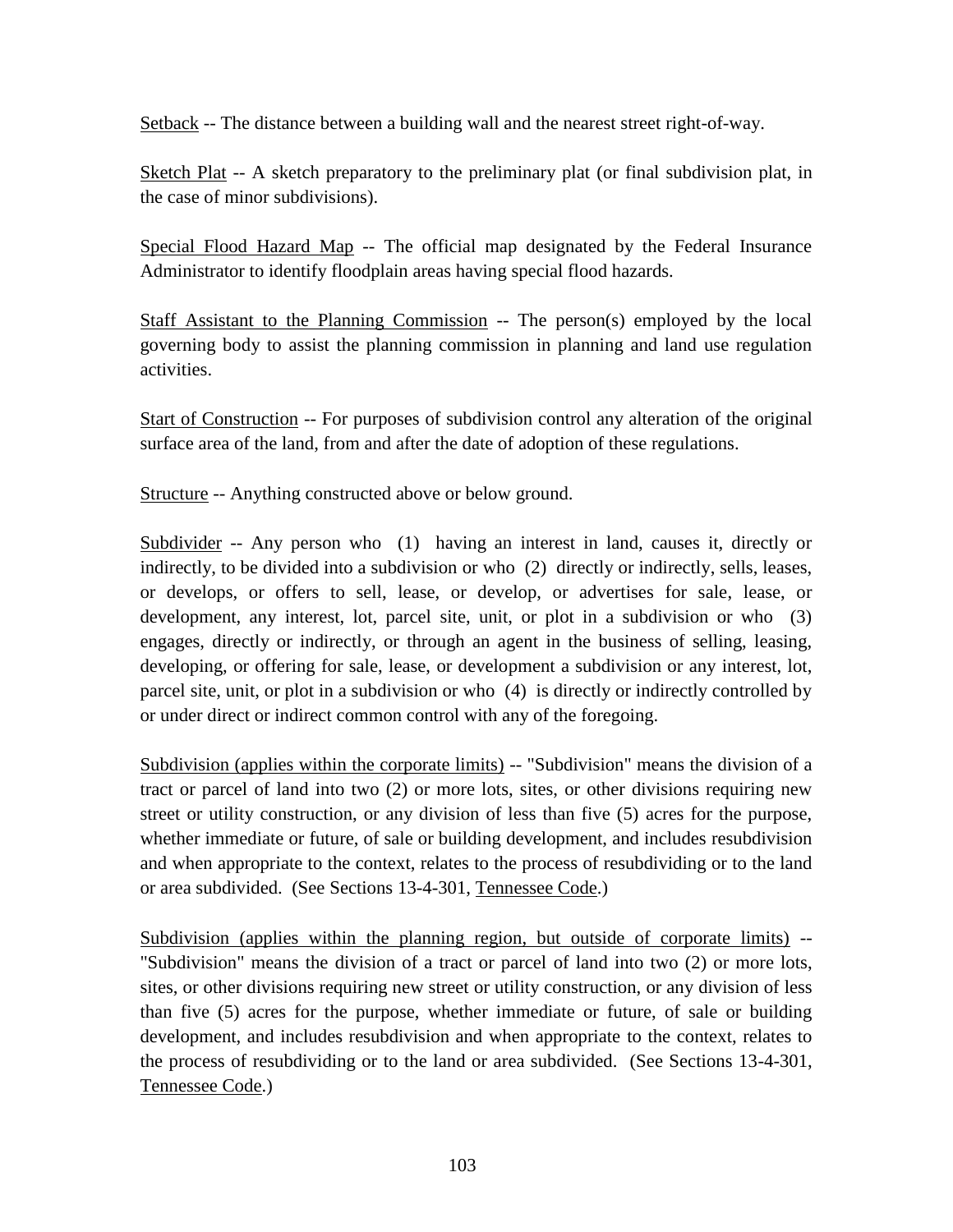Subdivision Agent -- Any person who represents or acts for or on behalf of a subdivider or developer in selling, leasing, or developing or offering to sell, lease, or develop any interest, lot, parcel, unit, site, or plot in a subdivision, except in an instance where only legal counsel is provided.

Substantial Improvement -- Any combination of repairs, reconstruction, alteration, or improvements to a structure, taking place during the life of a structure, in which the cumulative cost equals or exceeds fifty (50) percent of the market value of the structure. The market value of the structure should be (1) the appraised value of the structure prior to the start of the initial repair or improvement, or (2) in the case of damage, the value of the structure prior to the damage occurring. For the purpose of this definition, "substantial improvement" is considered to occur when the first alteration of any wall, ceiling, floor or other structural part of the building commences, whether or not that alteration affects the external dimensions of the structure. The term does not, however, include any project for improvement of a structure required to comply with existing health, sanitary, or safety code specifications which are solely necessary to assure safe living conditions.

Temporary Improvement -- Any improvement built and maintained by a subdivider during construction of the subdivision and prior to release of the surety for completion of required improvements.

Town – Town of Bell Buckle, Tennessee.

Water Surface Elevation -- The heights in relation to mean-sea-level expected to be reached by floods of various magnitudes and frequencies at pertinent points in the floodplain. Also the level of natural flows or collectors or water which may be expected to be found above or below surface.

Zoning Ordinance or Resolution -- A statute, legally adopted pursuant to Title 13, Chapters 4, Tennessee Code, for the purpose of regulating by district, land development or use for a designated area.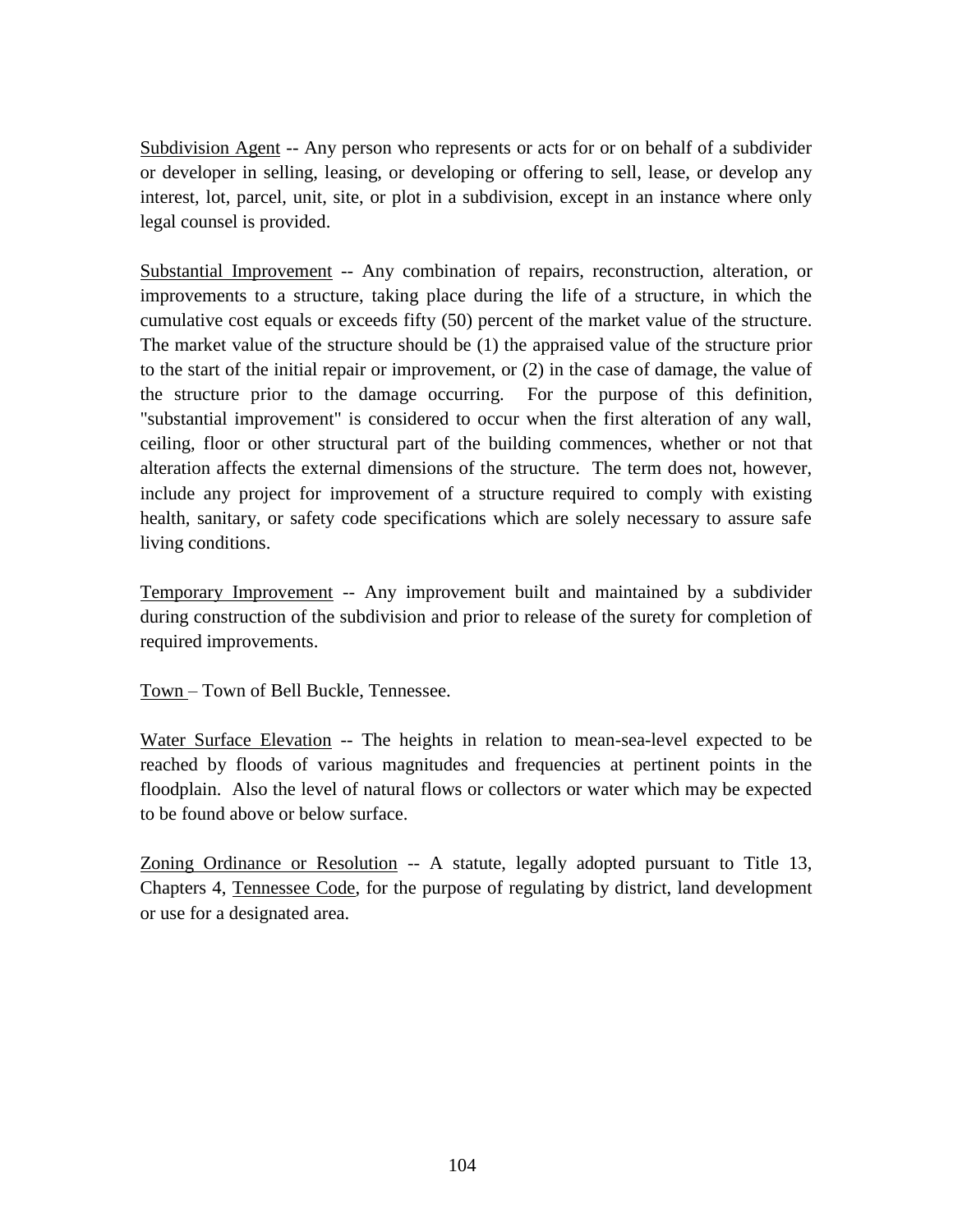## **ARTICLE VII**

## **ADOPTION OF REGULATIONS AND AMENDMENTS**

## **7-101 Original Enactment**

In order that land shall be subdivided in accordance with the objectives and standards set forth in these regulations, these Subdivision Regulations are hereby adopted this **\_\_\_\_\_\_\_** day of **\_\_\_\_\_\_\_\_\_\_\_\_\_\_\_\_\_\_**,20**\_\_\_\_\_\_** and immediately shall be in full force and effect. Pursuant to Sections 13-3-403 and 13-4-303, Tennessee Code, a public hearing was held on these regulations on *\_\_\_\_\_\_\_\_\_\_\_\_\_***\_\_\_**, 20**\_\_\_\_\_\_\_** at The **Town Hall, Bell Buckle**, **Tennessee** notice of which was given by publication in the **\_\_\_\_\_\_\_\_\_\_\_\_\_\_\_\_\_\_\_\_\_**, on **\_\_\_\_\_\_\_\_\_\_\_\_\_\_\_\_\_\_ ,** 20**\_\_\_\_\_\_\_\_\_.**.

Chair Date

,

\_\_\_\_\_\_\_\_\_\_\_\_\_\_\_\_\_\_\_\_\_\_

\_\_\_\_\_\_\_\_\_\_\_\_\_\_\_\_\_\_\_\_\_\_

ATTEST:

Secretary Date **Date**